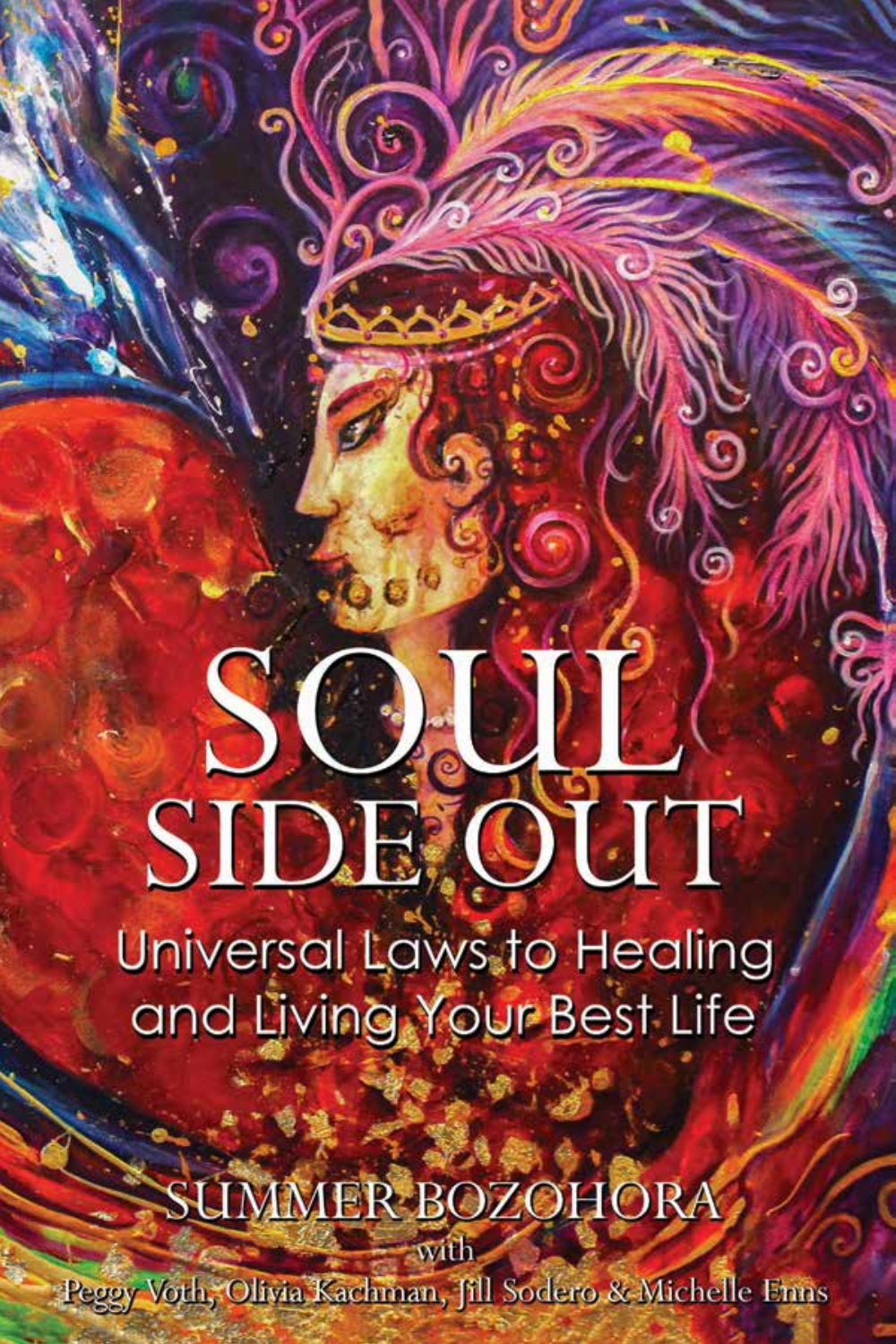

# PAGETURNER PRESS AND MEDIA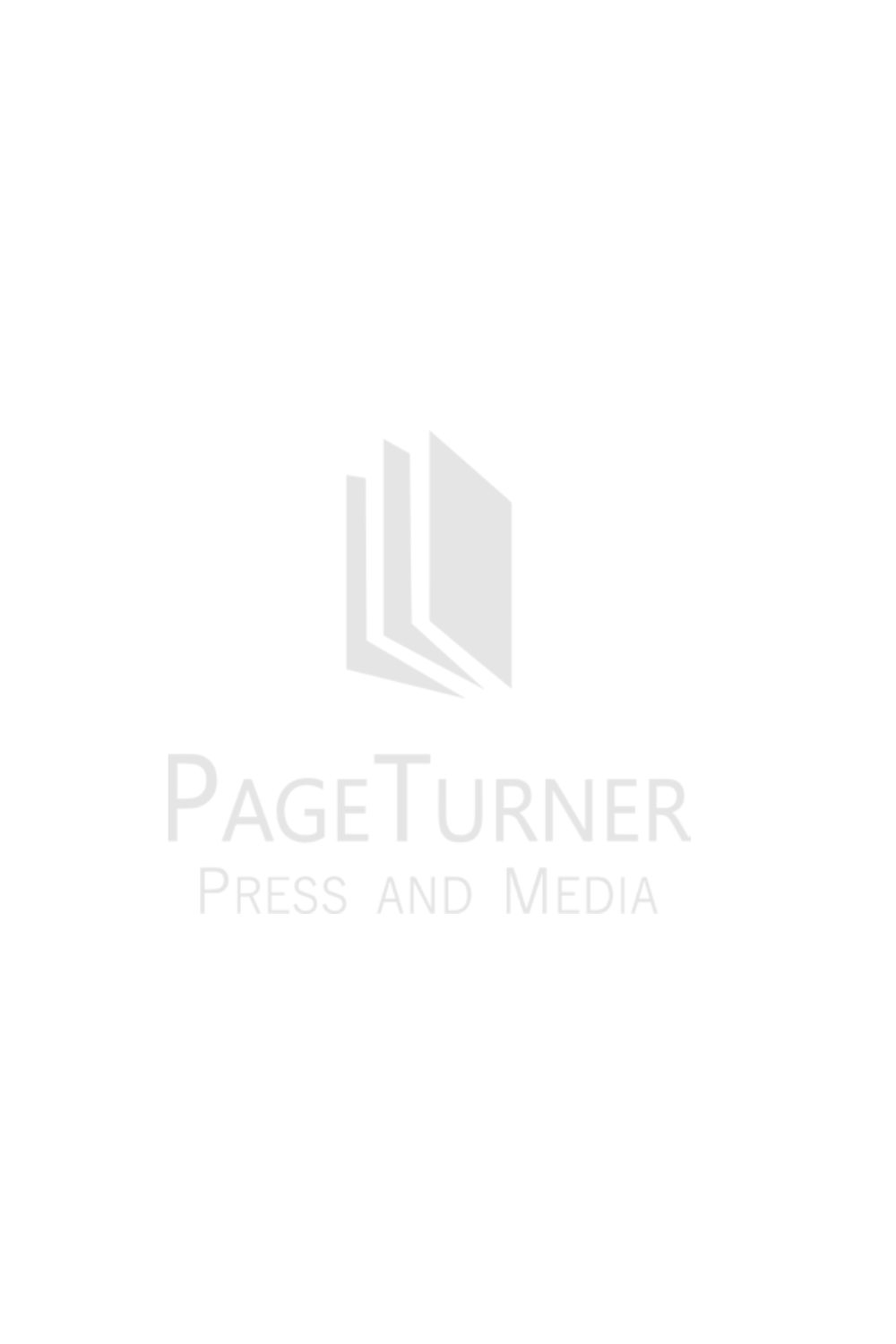# SOUL SIDE OUT

Universal Laws to Healing and Living Your Best Life

**PAGETURNER** PRESS AND MEDIA

SUMMER BOZOHORA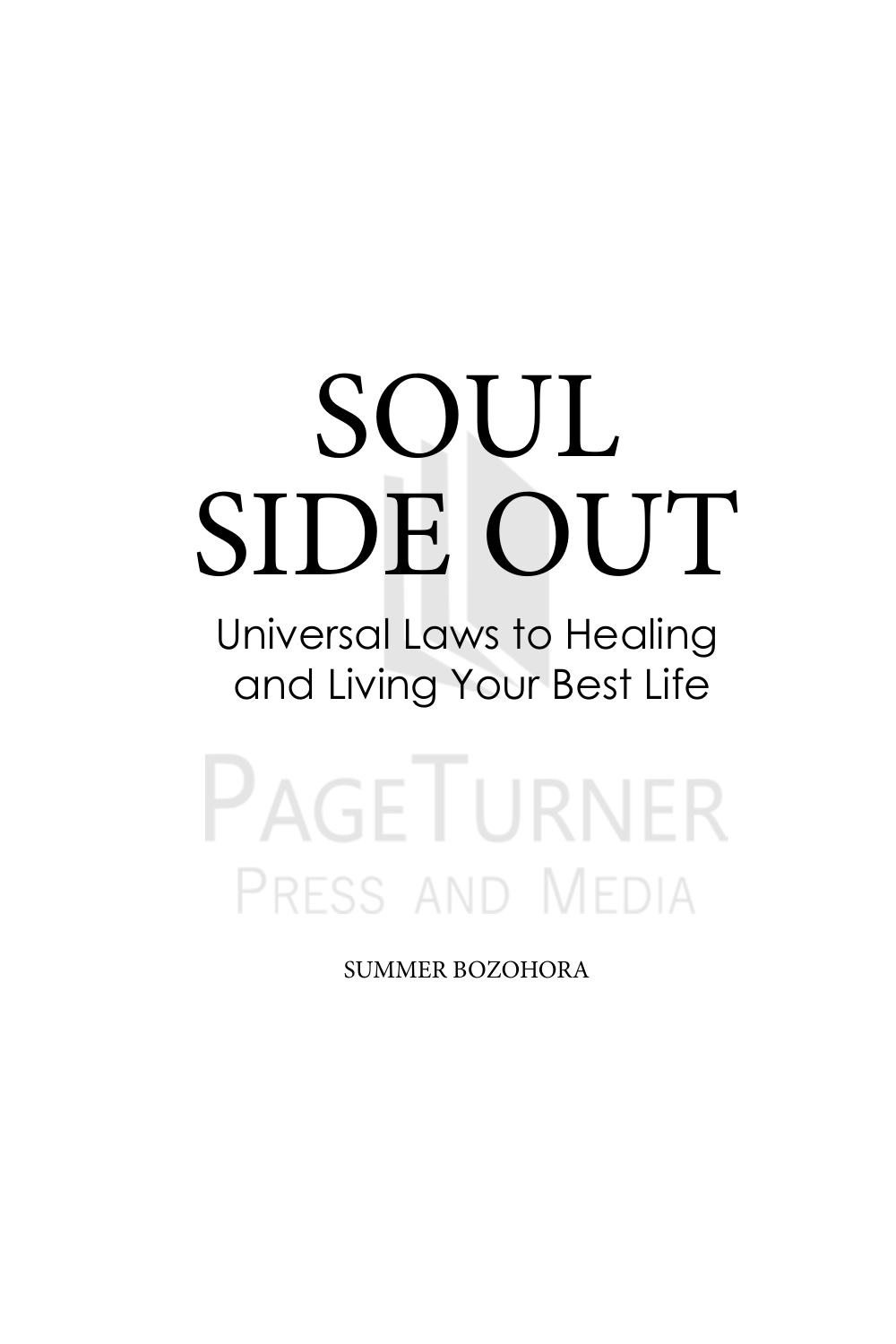Copyright © 2020 by Summer Bozohora

All rights reserved. This book or any portion thereof may not be reproduced or transmitted in any form or manner, electronic or mechanical, including photocopying, recording, or by any information storage or retrieval system, without the express written permission of the copyright owner except for the use of brief quotations in a book review or other noncommercial uses permitted by copyright law. \_\_\_\_\_\_\_\_\_\_\_\_\_\_\_\_\_\_\_\_\_\_\_\_\_\_\_\_\_\_\_\_\_\_\_\_\_\_\_\_\_\_\_\_\_\_\_\_\_\_\_

\_\_\_\_\_\_\_\_\_\_\_\_\_\_\_\_\_\_\_\_\_\_\_\_\_\_\_\_\_\_\_\_\_\_\_\_\_\_\_\_\_\_\_\_\_\_\_\_\_\_\_

#### Printed in the United States of America

| Library of Congress Control Number: |                 | $0-9000000-0-0$ |
|-------------------------------------|-----------------|-----------------|
|                                     | ISBN: Softcover | $0-9000000-0-0$ |
|                                     | eBook           | 0-9000000-0-0   |

\_\_\_\_\_\_\_\_\_\_\_\_\_\_\_\_\_\_\_\_\_\_\_\_\_\_\_\_\_\_\_\_\_\_\_\_\_\_\_\_\_\_\_\_\_\_\_\_\_\_\_

Republished by: PageTurner, Press and Media LLC Publication Date: 03/04/2020

#### **To order copies of this book, contact:**

PageTurner, Press and Media Phone: 1-888-447-9651 order@pageturner.us www.pageturner.us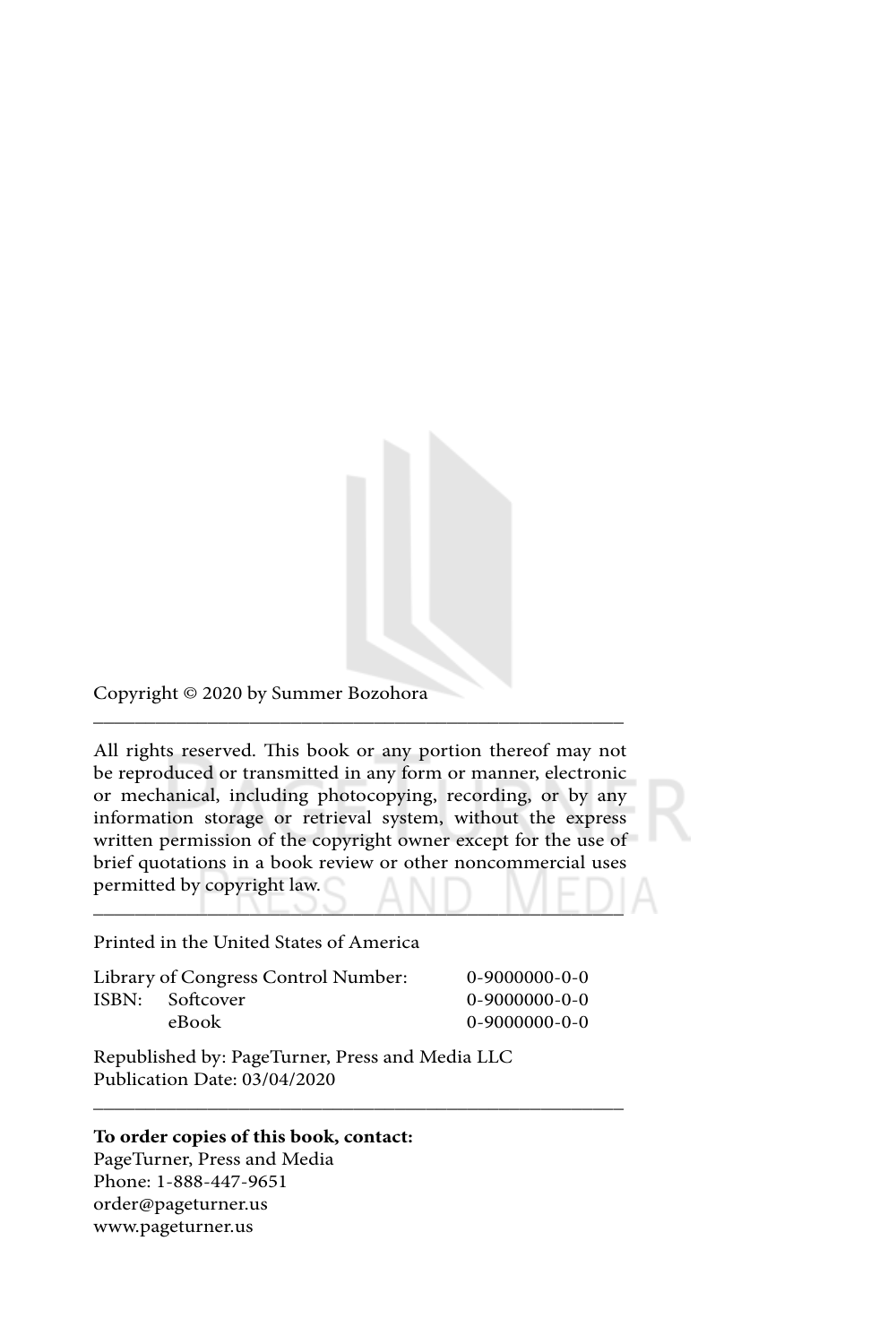#### **Chapter Summary**

#### **Free Gift**

| Link to Audio Recording of the Process of Immersion (the first step of |  |  |
|------------------------------------------------------------------------|--|--|
|                                                                        |  |  |
|                                                                        |  |  |
|                                                                        |  |  |
|                                                                        |  |  |
|                                                                        |  |  |
|                                                                        |  |  |
|                                                                        |  |  |
|                                                                        |  |  |
| CHAPTER 2 - Breaking Open - Navigating Yourself to Greater             |  |  |
| Health                                                                 |  |  |
|                                                                        |  |  |
|                                                                        |  |  |
|                                                                        |  |  |
| Jill Story - Addiction as a Soul-Sickness  16                          |  |  |
| Michelle Enns - Soul Alignment - Essentials to my Healing22            |  |  |
|                                                                        |  |  |
|                                                                        |  |  |
|                                                                        |  |  |
|                                                                        |  |  |
| How Does the Mind Induce Physical Pain? 34                             |  |  |
| Our Outdated Mental Health Scare System 36                             |  |  |
|                                                                        |  |  |
| The African and Shamanic View of Mental Illness38                      |  |  |
|                                                                        |  |  |
|                                                                        |  |  |
|                                                                        |  |  |
|                                                                        |  |  |
|                                                                        |  |  |
| Becoming Multisensory Humans - The other 95% 43                        |  |  |
|                                                                        |  |  |
| Multisensory Human - What it means to be a Light Being55               |  |  |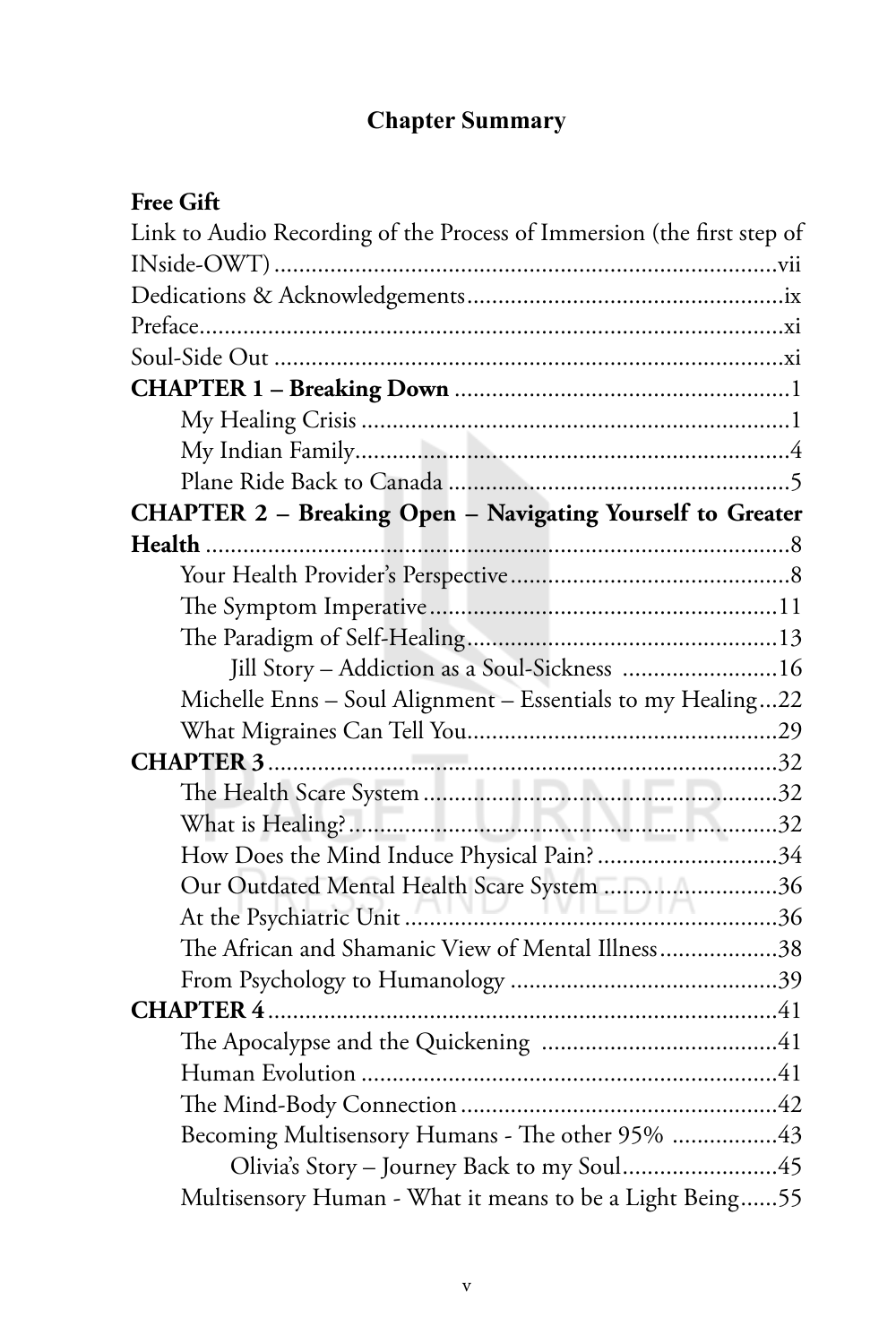| The 10 Universal Laws or Principles of Healing from the INside-OWT |
|--------------------------------------------------------------------|
|                                                                    |
| The Meaning of the Acronym IN-OWT and the Process of               |
|                                                                    |
|                                                                    |
|                                                                    |
| The Meaning of the Acronym IN-OWT and the Process of               |
|                                                                    |
| What you may experience during IN-OWT sessions 93                  |
| Immersion - A Suggestion for a Simple Beginning94                  |
|                                                                    |
|                                                                    |
|                                                                    |
|                                                                    |
| Hints for Processing Physical Symptoms 104                         |
| Following the Energy Trail: IN-OWT Tracking Sheet107               |
|                                                                    |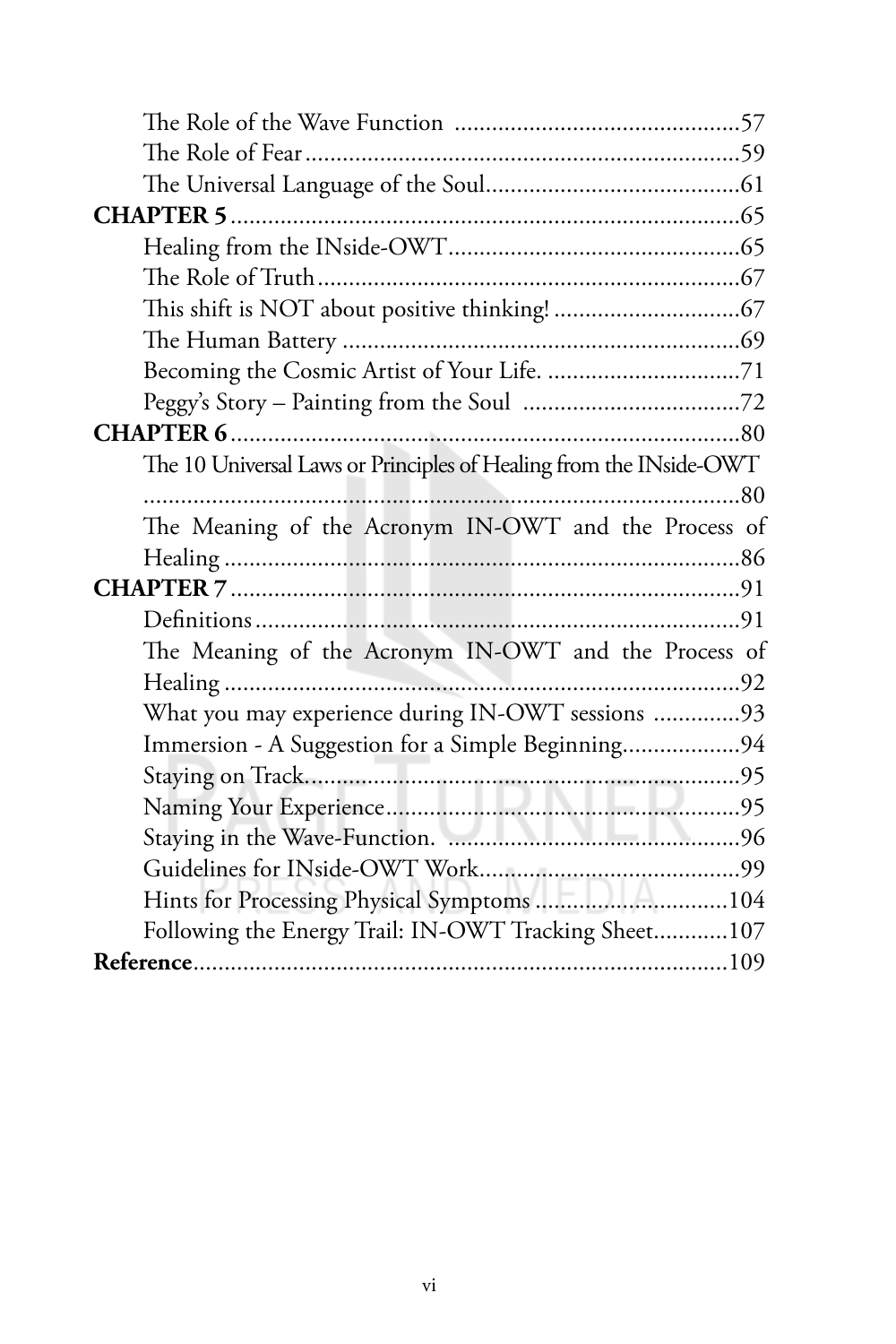## INside-OWT Immerse Audio GIFT Recording











Immerse yourself in your inner being

Notice what comes up

Own what is presented

Willingness to play and accept the metaphorical processes

Trust that you are safe & guided

Go to: www.body-mind-soul-coaching.com/ immersion-audio-gift.html

To download your FREE Audio of how to get started and Immerse into your inner being.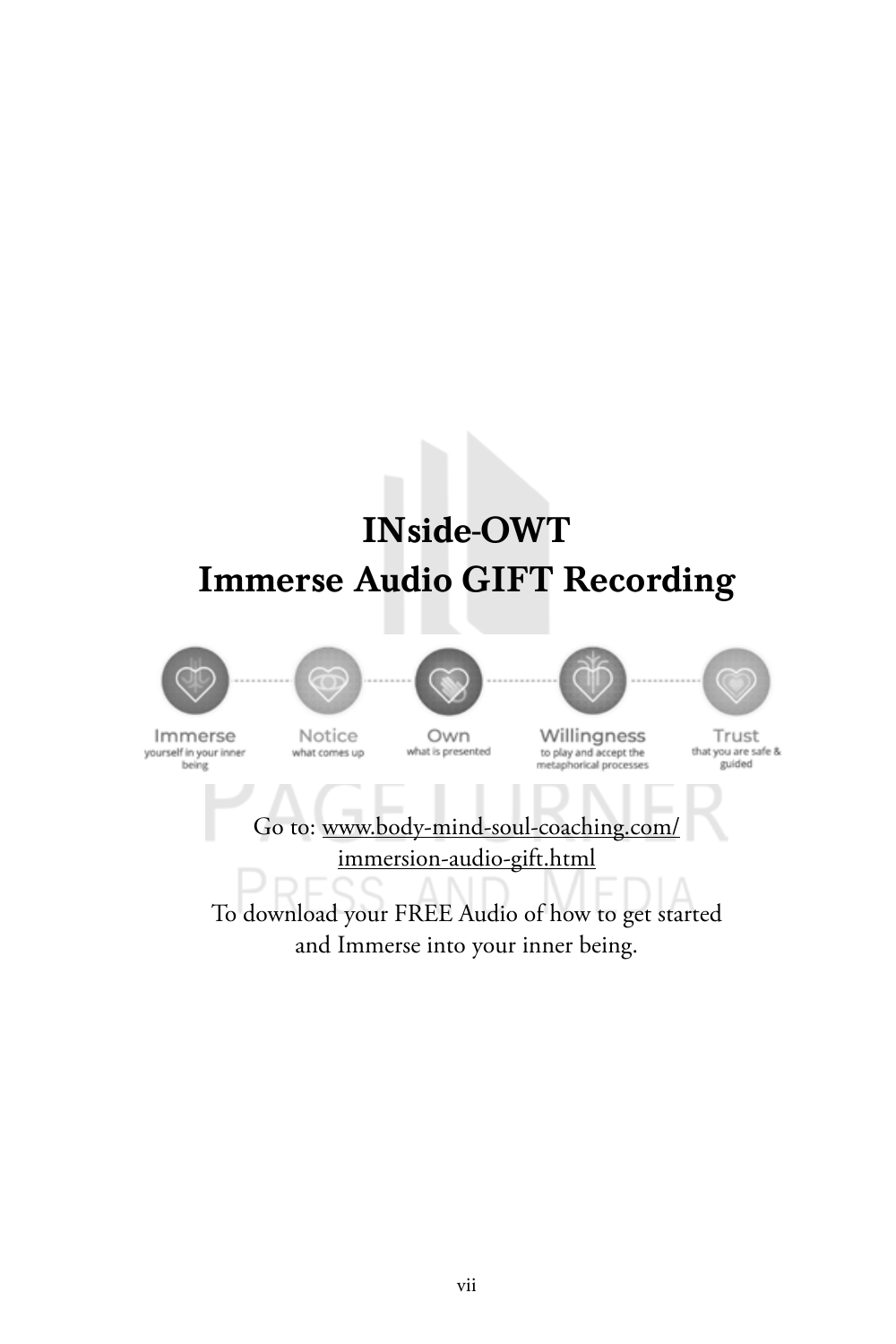

# PAGETURNER PRESS AND MEDIA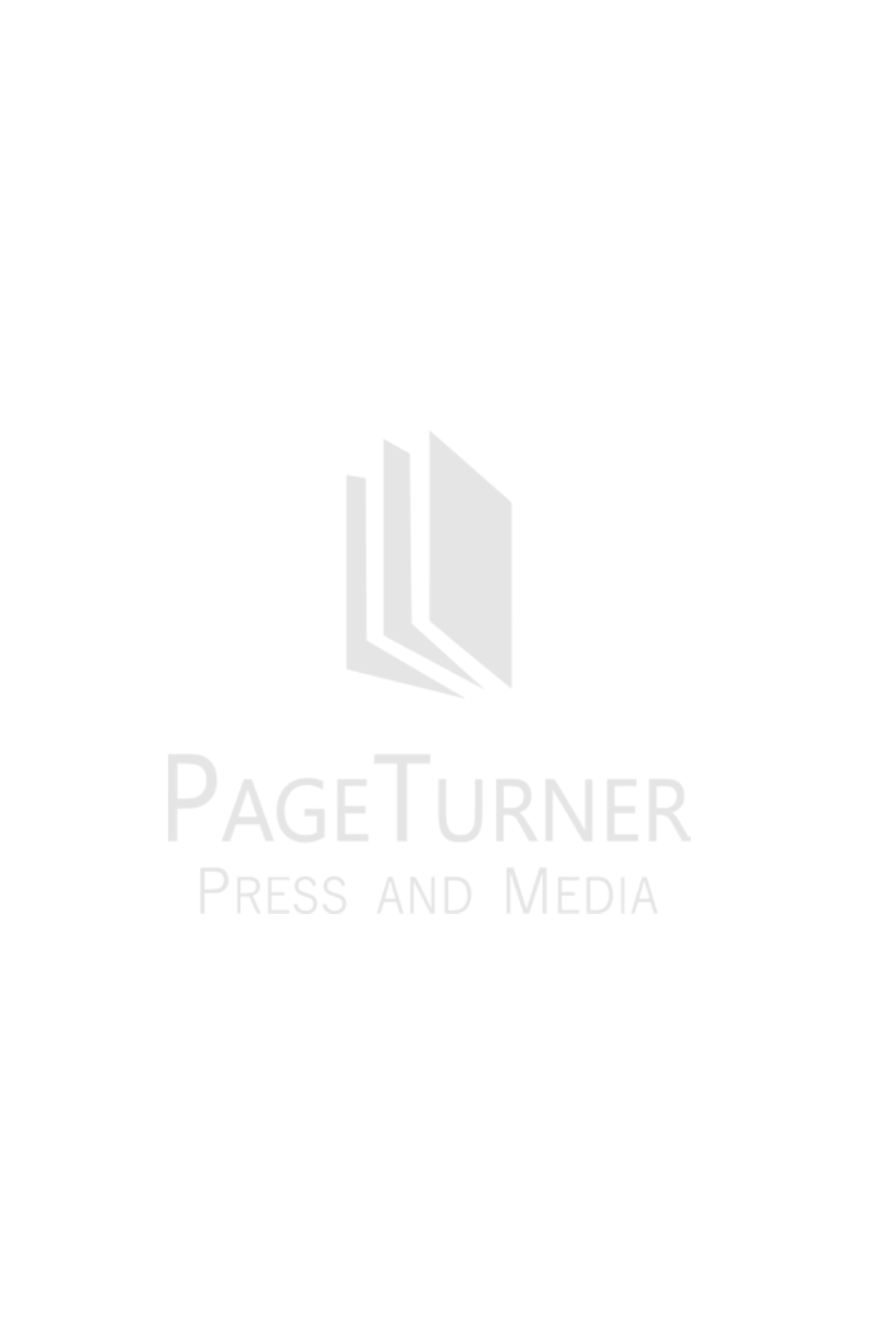#### **Dedications & Acknowledgements**

I would like to express my gratitude to Saint Stephen's College instructors and its pedagogy for being the gem in the rough of our society that allowed my healing and any of this book to be possible. Thank you, particularly, to my instructor Marjorie Laplante and Lorraine Nicely – the matriarchs that forged the way for the rest of us.

To my mother, who was always ever so generous and her financial support and her unconditional generosity.

To my daughter, one of my greatest teachers. A wise being beyond her now 14 years. She lives and breathed this book everyday. I am beyond grateful for her presence and wisdom.

To my dear friend Jean Mitchell, for knowing me since I began my own soul journey, for being the editor of my masters thesis – which is the foundation of this book.

To Linda Verde, my book editor who was more than an editor, she is a coach and a co-creator. A person who strengthened my message through guidance and clarity. And to Petra Remy who gently nudged me to hire Linda and who played devil's advocate while reading the initial format of my book.

To Jessie Carriere, my accountability partner – who holds me, through relationship, to match my words with my intention and my soul's purpose. Mahsi Cho.

To my friends, Laura Graham and David Whalen, who invested in my gifts and gave very practical and uplifting advice.

To my friend and physician, Dr. Deborah Andrews, for the wisdom and unconditional support given to my growth, healing and in the writing of this book.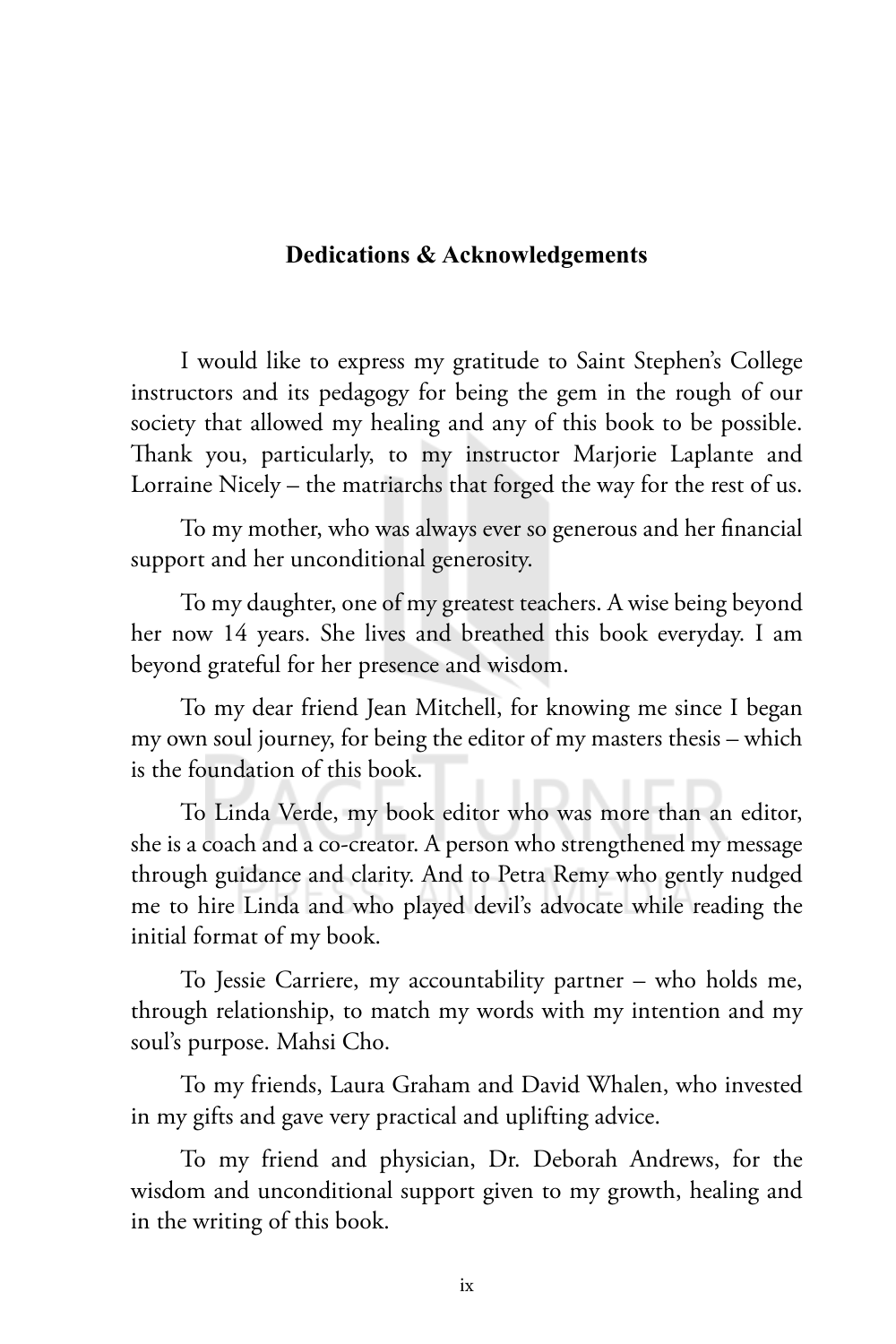To DeeAnne Riendeau, the visionary who never gives up, encourages, mentors and creates. For the conventions, speaking opportunities and collaborative events that bring about the evolution of the healer's soul.

For my friends, Winnie Lau, RoseAnne Janzen, and Christiane Panesar. The world is forever enriched by the unique ways you show up in the world and, in particular, in my world and in my heart.

For Dr. Neil Tran and Silvia Schefzik, and the kindness and openhearted way you received me and encouraged my own intuitive gifts and healing capacities as a collaborative colleague at the West Edmonton Naturopathic Wellness Centre.

For the Soul-Searchers, I have met so many beautiful souls that have crossed my path that have graced me with the trust to witness their transformations. It is the magic I live for.

Much gratitude goes to the healers and co-contributing authors that emerged in the process of writing this book: Olivia Kachman, Michelle Enns, Jillian Sodero, and Peggy Voth. For your co-creative soulful exploration and playful banter that evolved the content of this book. For your vulnerability and clear articulation of the soul and the healing possibilities much of our world has yet to discover.

Finally, I would like to thank Universal Matrix, that my Soul belongs to, for the direction I receive each day, in the most magical way, through Divine Guidance. I have been opened. I am open. I am ready to live and share this message. I accept.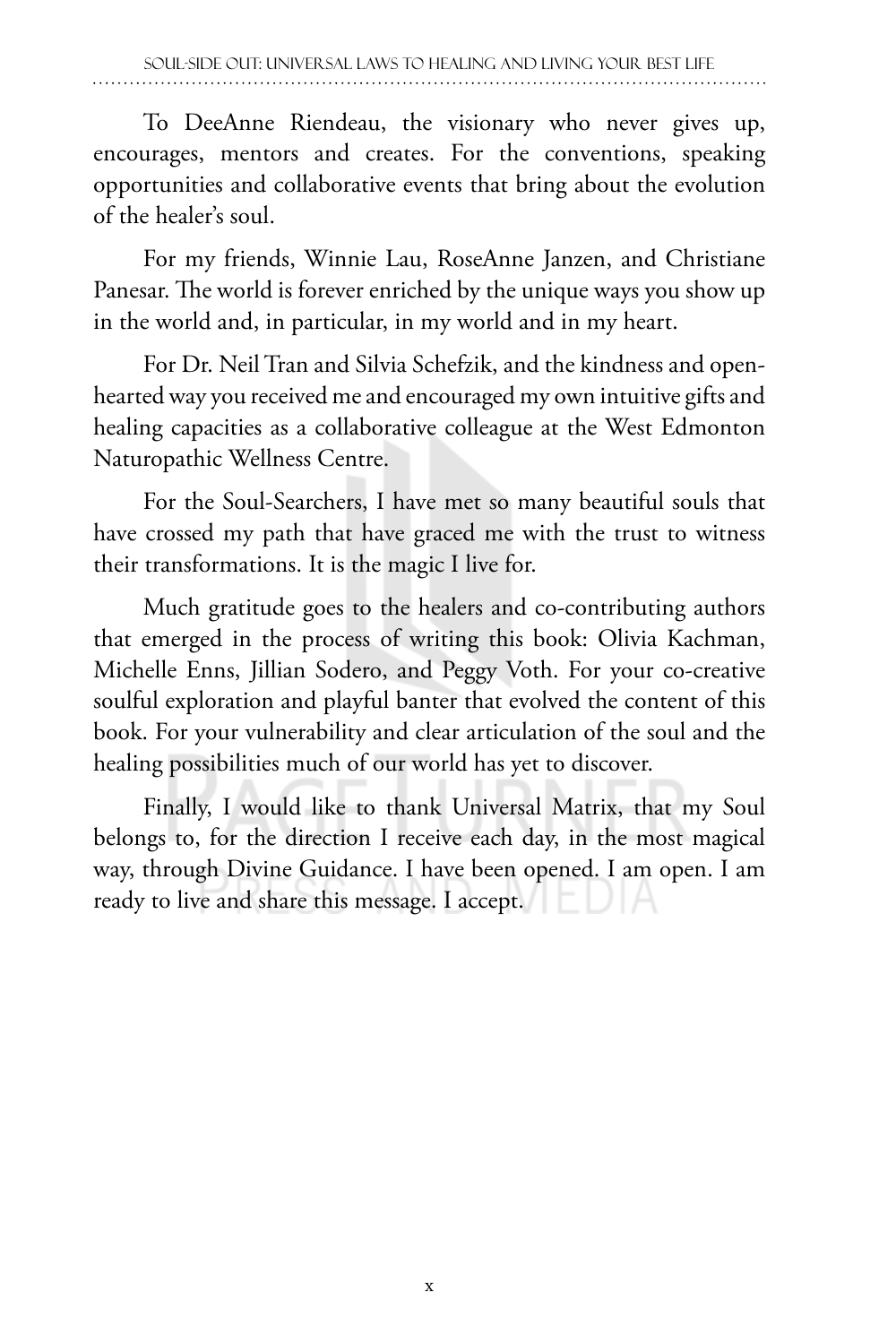#### **Preface**

### Soul-Side Out

Learning to live your life soul-side out, in other words, learning to listen and be guided by your soul to live a healthy, joyful and meaningful life, is a natural process. Re-learning this process can be done in five steps and can be easily be remembered by the acronym IN-OWT or INside-OWT. (The acronym is defined more thoroughly in Chapter 6.)

INside-OWT is a way to be most present, a way to transcend the time-space reality and become a conduit to experiencing the Wave Function – the aspect of our mind that identifies with one-ness, unity and unconditional love – the part that transforms and heals. The process of healing from the inside-out guides one to becoming a witness or observer to your own, your client's, or loved one's truth or energy field in a very open, fluid and creative way.

The five-step process of INside-OWT is based in ten universal laws. These laws are defined and concretely laid out through the process and principles described in this book. It is not a process I created, but one I observe as inherent to life. I simply put words to it, as instructed and guided intuitively. The universal laws are reflected in the ideas and principles of quantum science and I have written this book with the goal of bridging the ideas of science and spiritual understanding in a simple new language.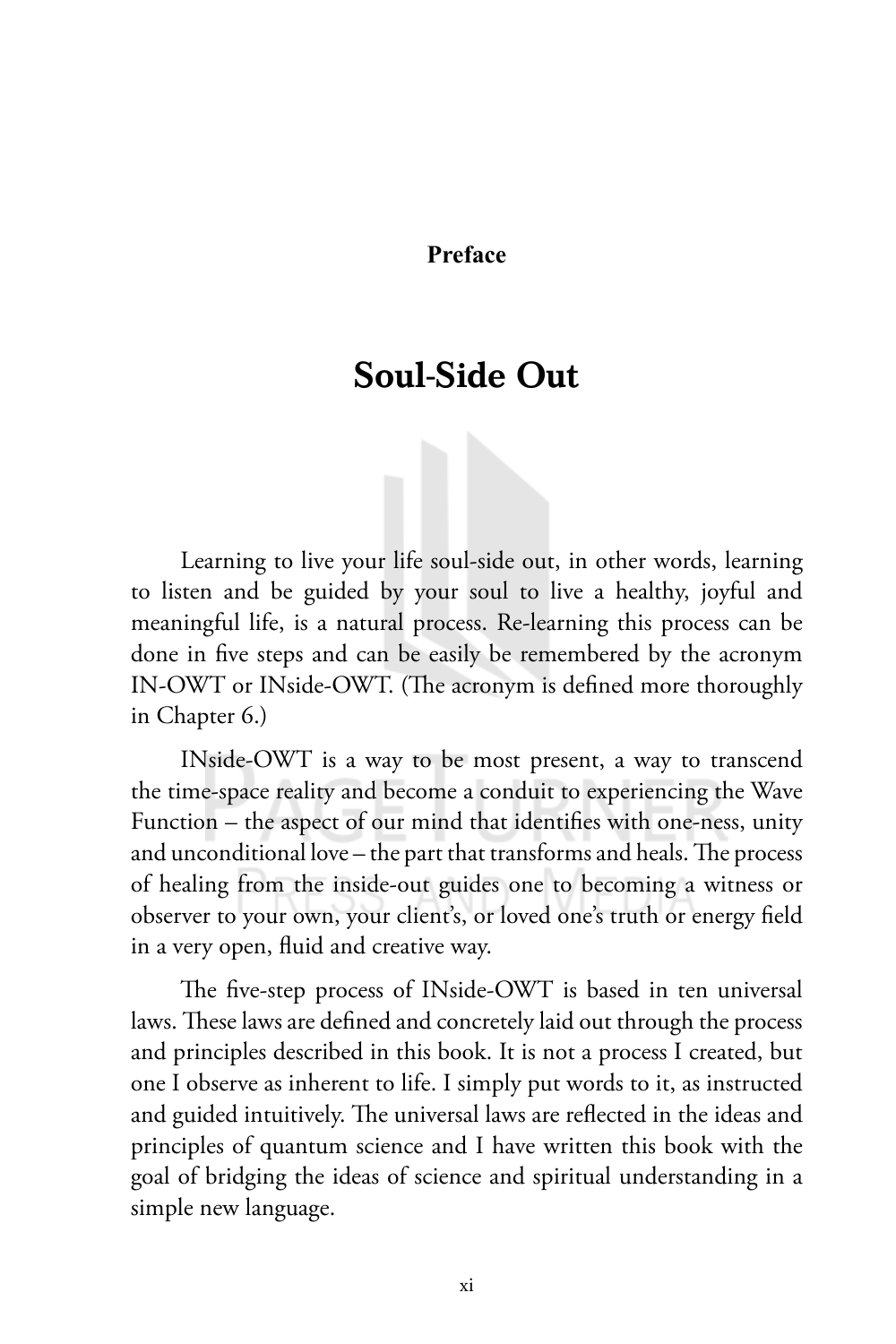I speak purely from my personal experience in life. My educational background includes psychology, counselling and art therapy, some medicine and alternative health therapies, even, by some luck, optical and optometric understandings. I chose not to enter into any of these specific fields for fear of being boxed in, in a way my soul could not bear. None of the professions or their codes of ethics, were close enough to resonate with what I believe the Universe/God's intended laws for true healing are.

What I am, is a renegade artist, thought leader, spiritual teacher and intuitive healer. I believe that the evolution of human consciousness is advanced through the unseen webs of soul-based information or what Carl Jung would have described as the Collective Unconscious. My expertise is other than traditional and I share my personal experience so those who find meaningful passages within this book can use it for their own personal healing.

When reading about my experience and my opinions, I ask that you, the reader, also claim for yourself the power of your own authority. Please take only that which resonates within yourself as true such that it helps you to understand your own life's experiences and live an authentic life.

*Note: Throughout this book, I have little stopping points called \*Reflections. There you find suggested questions for your consideration, the answers to which may lead to understanding your inner truths. For a more interactive and deeper learning experience with this book, pause and take time to journal your answers.*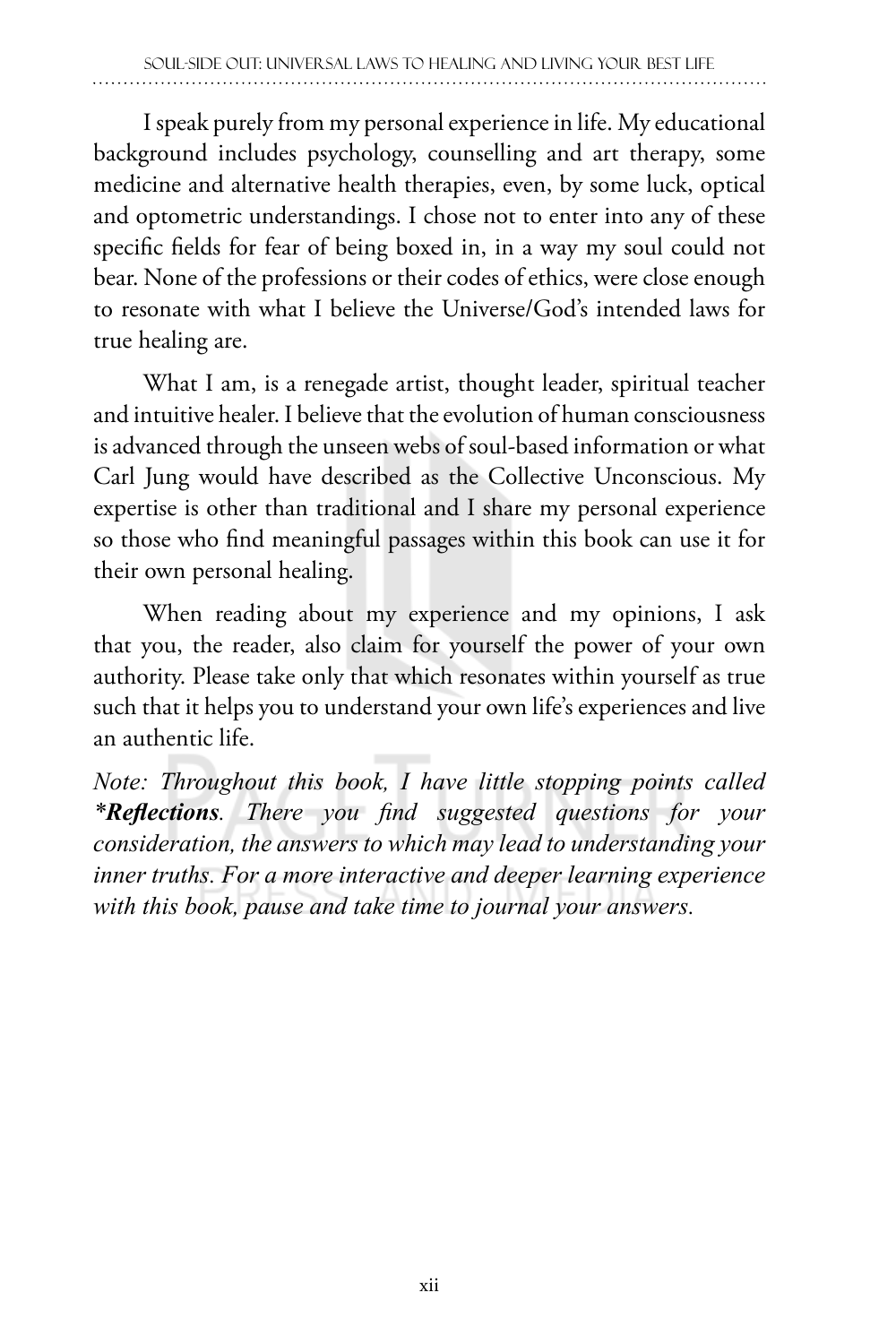# SOUL SIDE OUT

Universal Laws to Healing and Living Your Best Life

PRESS AND MEDIA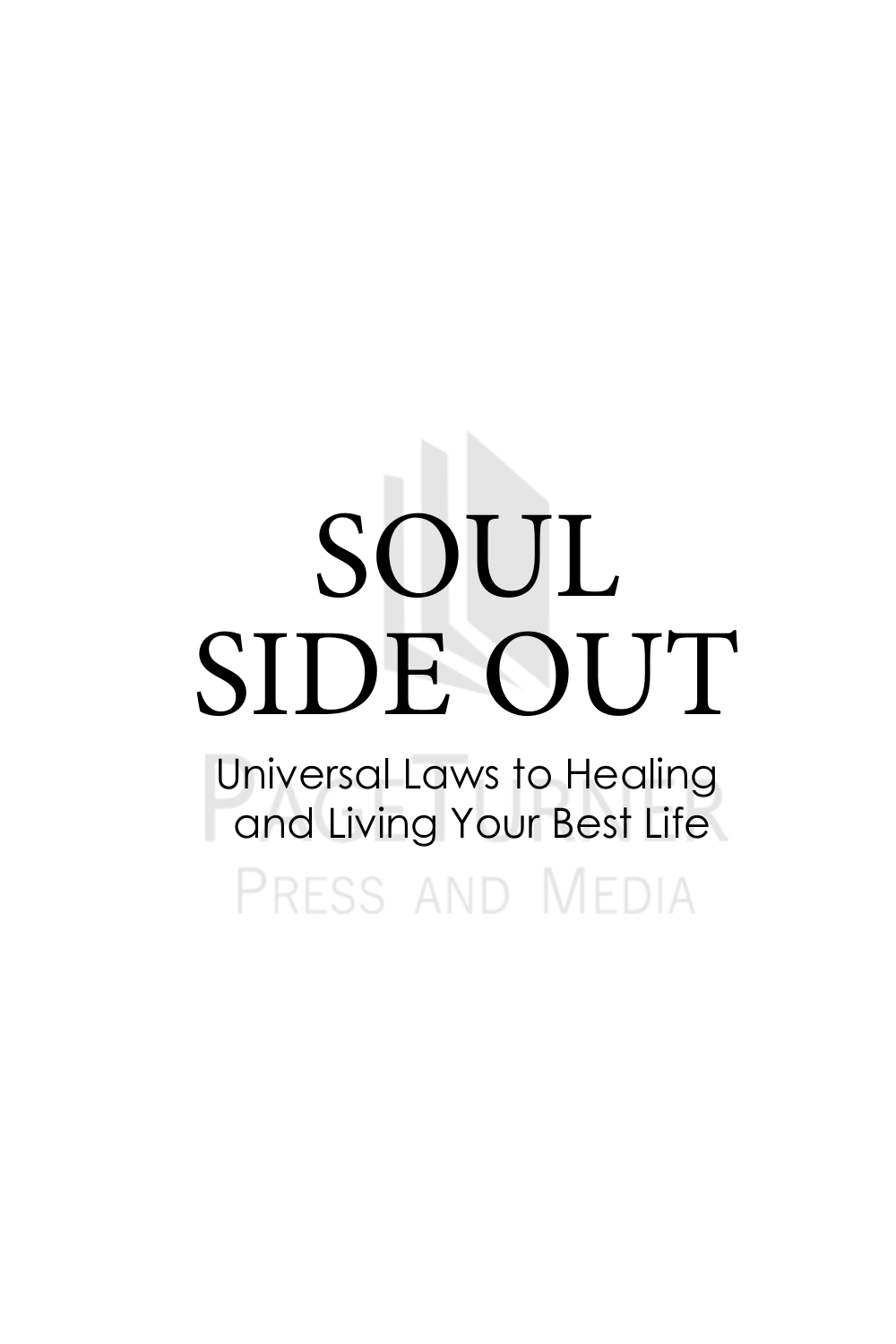

# PAGETURNER PRESS AND MEDIA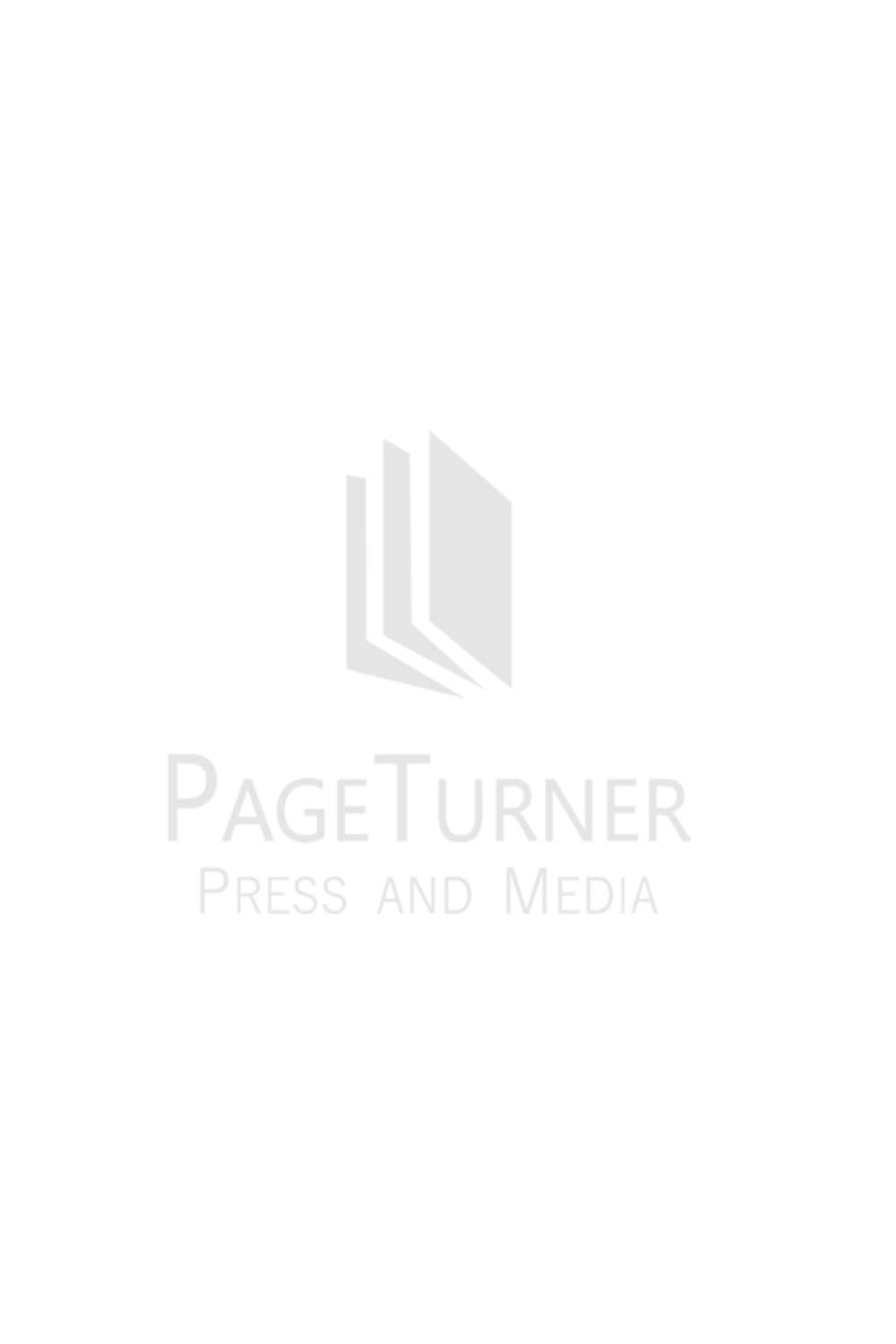#### **CHAPTER 1**

#### Breaking Down

#### **My Healing Crisis**

My break down, or what I call my healing crisis, or awakening, began for me in India, at the age of twenty-four. During my studies for my bachelor's degree in business, I applied to travel and work on an exchange program, something I had been hoping for since high school, but was not allowed to do. India was not a country of my choosing, but I believe India chose me. I don't know why or how I was matched with India, but it came down to either I could go, despite my reservations and anxiety, or I'd miss the opportunity to travel. So, I went.

Before I traveled to India, life in my rich, suburban community was about as flavourful as eating cardboard; stiff and tasteless. Yet, somehow people still chose to live there, drawn like those fooled by the flashy activity of a Las Vegas Café selling false promises.

My community was one of the wealthiest in North America. Through my teen years and into my early twenties, I lived on an acreage surrounded by large homes and mansions – many with private indoor pools. The small community high school housed 200 students. Teenage girls are cliquey by nature, often driven by a seeming sense of entitlement among some rich girls and playing on the natural state of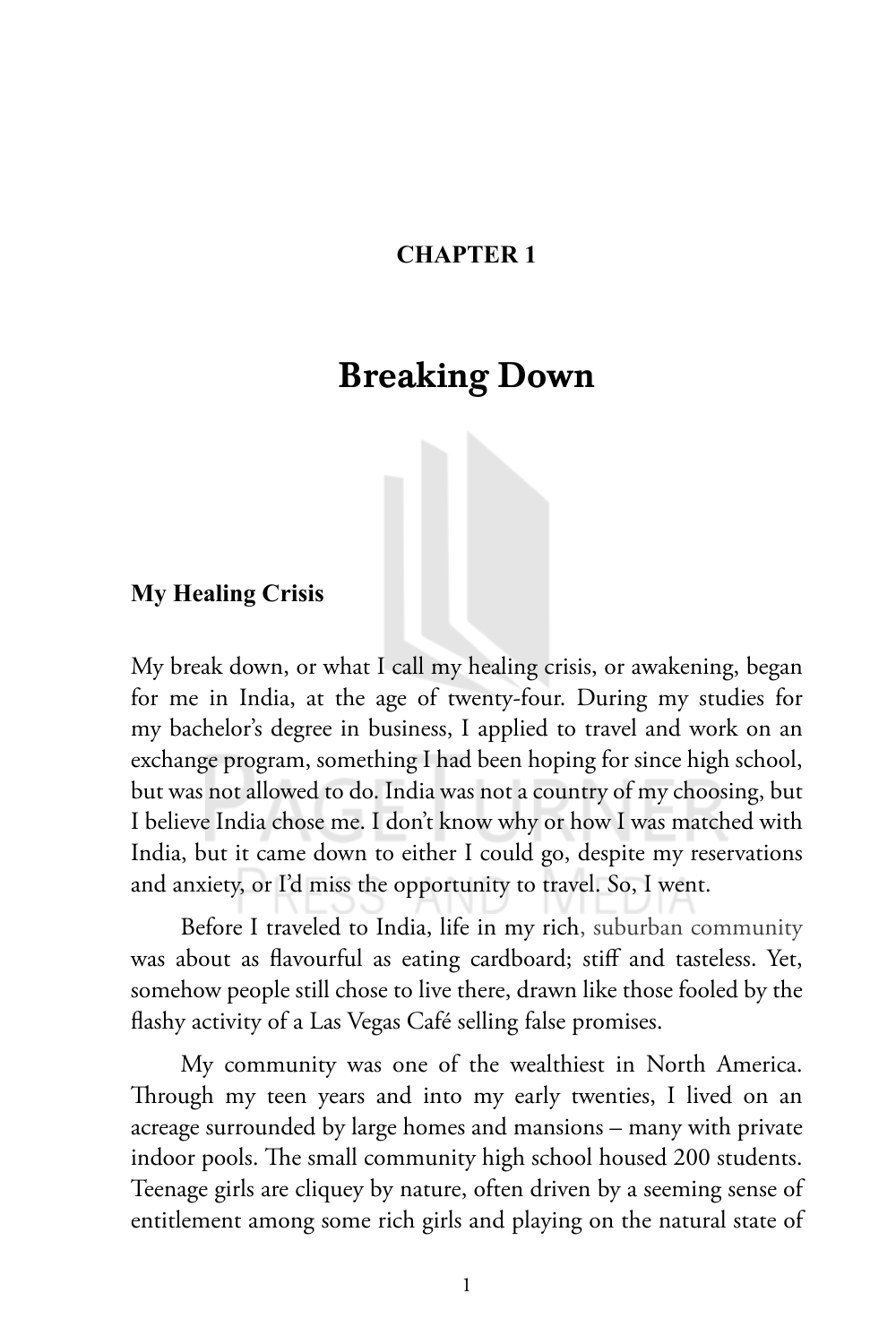insecurity the age brings. The air seemed thick and suffocating, filled with personal and group tension. As cliques work, my refusing to be a part of them, made me a target. I was taunted, teased, beaten up at school, and even had the tires of my car slashed.

Our community could have had a reality show or soap opera created from its dramatic nature. There was a higher than average number of deaths and suicides. One distinct memory is of a neighbour, a plastic surgeon. When I was 16, my family was invited over for appetizers and to share a drink or two… or three… We toured his large home and were led to the balcony to share appetizers and conversation. I remember him telling me how he could fix the dimple on the bottom of my nose. I wasn't even aware of it until he suggested he could 'fix it' as if it was an unsightly and abhorrent flaw on my face. I was taken aback, finding his comment extremely shallow. Based on his personal viewpoint of beauty, perhaps he thought me a potential client with wealthy parents who would see the value of such superficial surgery.

At that moment, I was quiet. I said absolutely nothing because I was stunned and didn't know what to say. My look and my silence spoke for me. I was aghast and my quiet rejection of the offer for services changed the feeling tone of our exchange.

This conversation with me began in his role as a successful plastic surgeon with a lucrative career and something to offer me. My quiet rejection left a need for him to pursue a different avenue if he were to connect with or impress me. Some people, those immersed in the outside markers of success in their lives, wouldn't care about my young perspective. But, that was not the case with him. In that moment, I felt he respected me and, at the same time, had an undeniable and desperate need for my approval, which left me feeling a strong sense of of aversion and disgust toward him.

The energy of that exchange was very strong, and at the age of 16 I didn't know what he was seeking from me. Looking back, it seems that my strong sense of self worth, my unshakable belief that my dimple was absolutely fine with me, triggered an emptiness within him.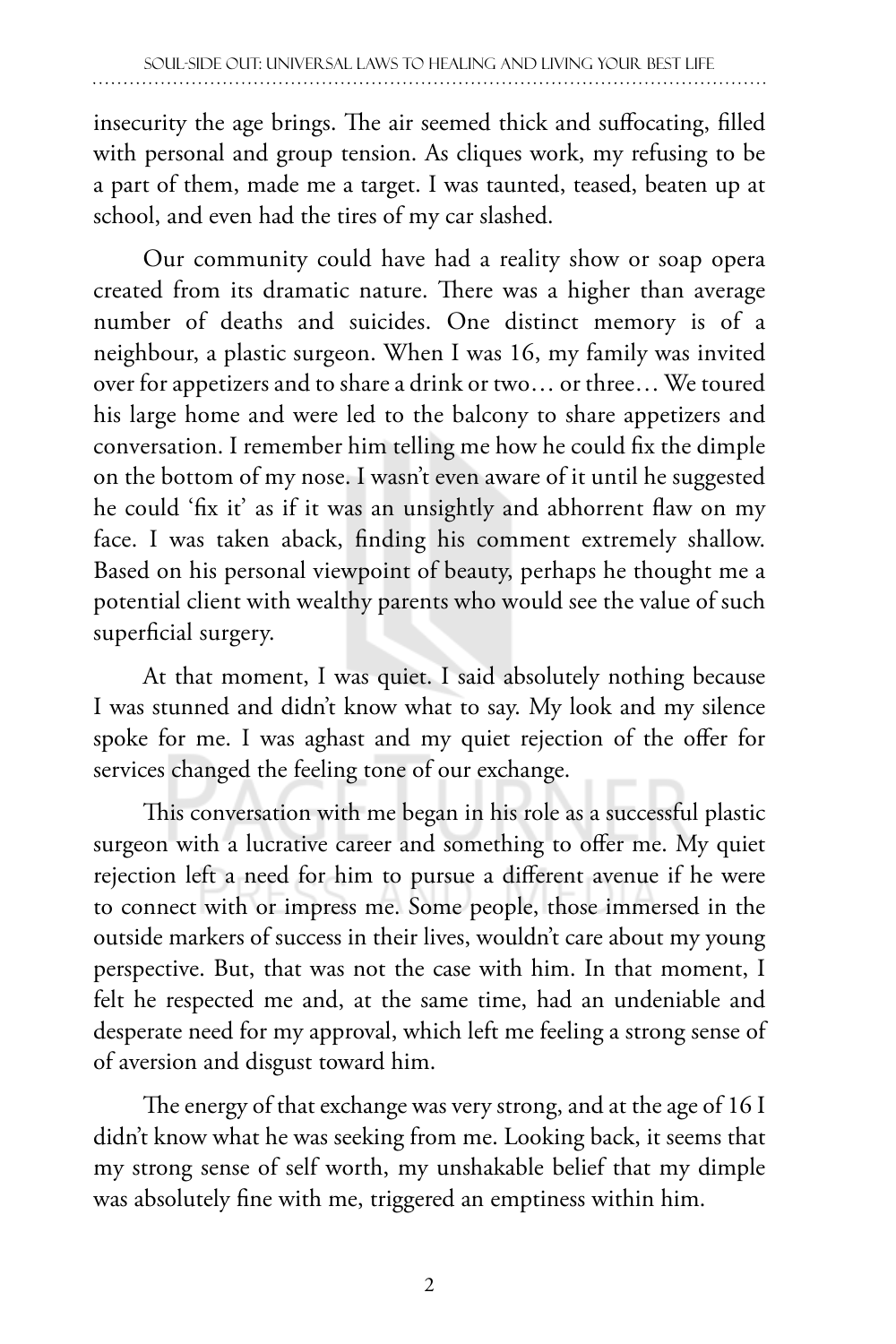What happened the next day was shocking. He killed himself and was found in a room of his house. That this tragedy happened soon after I felt his desperate need for my approval has never left my mind. Because of the feeling tone I sensed from him on the day of our exchange, his suicide made sense to me. Being sixteen, I could not put into words what I felt before the tragedy occurred. Years later, I understand that outside appearances masked an inner turmoil of meaninglessness. From the outside looking in at the conversation, he looked proud of his home and confident and self-assured speaking about plastic surgery, his field of expertise, yet a day later he left it all behind.

Aside from acknowledging that he had died, my parents never discussed it with me. Nothing was ever said about anyone's perceptions, ever. That would be far too uncomfortable a conversation. I have forgotten about this experience for different lengths of time, but the energetic impression was stamped into my understanding of life and my knowing.

On the outside the members of the rural community I lived in seemed wealthy. On the inside its inhabitants were often suffering and depraved.

> "There are many in the world who are dying for a piece of bread. . . . The poverty in the West is a different kind of poverty – it is not only a poverty of loneliness but also of spirituality. There's a hunger for love, as there is a hunger for God." Mother Theresa (Fox, 1991)

This "rich" culture was my 'normal'. And although I often had a feeling something was missing in my life, I only knew this way of life.

> "The ways our culture shapes us are so integral to our lives that how we think seems perfectly natural . . . So deeply embedded in our lives are the ways of our culture that changing them is often difficult." (Fancher, 1995, p. 29)

Had I not travelled to India and been subjected to the immense cultural discordance, from a familial but also societal perspective, I would never have written this book. I could not possibly have understood all the layers of reality that were unveiled to me without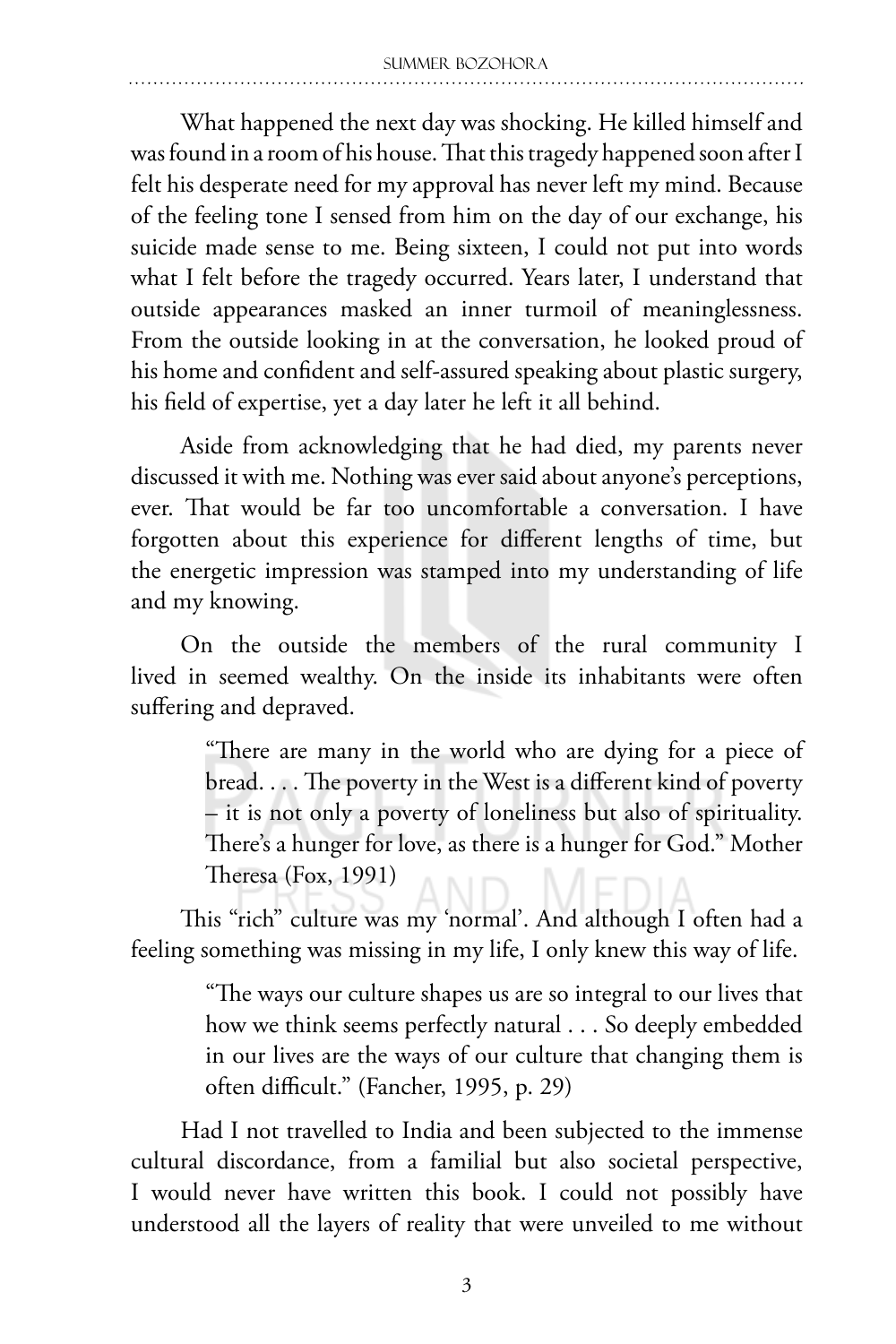un-embedding myself from my own culture. India's aromas – fresh herbs and spices, garbage and flowers – and the bright colours of silks, awakened my senses. The deeply ornate temples of prayer and carefully constructed altars piqued my curiosity. As a child of an atheist and an agnostic, there was no mention of God or Spirit in our home, so the idea of prayer was new to me.

#### **My Indian Family**

My hosts – an Indian family of four – were gracious, poor and yet, particularly generous and kind. My Auntie and Uncle, (adults are referred to as this in India) who were of a similar age to my own parents, gave up their sleeping area for me. Although they were a couple, they chose to sleep on a single bed! I was aghast, but unwilling to challenge my adult hosts, being most unsure of the cultural protocols.

I was given the nicest and largest bed and the only wardrobe space they owned. They had few other possessions – only two kitchen chairs and a small table. They often sat on the floor in a room with no other furniture but their carefully constructed altar in a corner of the room.

Their unquestionable generosity left me baffled. I came from a wealthy country where many of my friends or their children would not share their bedroom, nor be so hospitable. Yet, here they put me in a private room and bathroom, and treated me, it seemed, as if I were royalty.

I was the only white person in the town and I rode to work, sitting in the women's section at the front of the bus. Despite there being standing room only and people being jam-packed like sardines, I had a seat to myself. I was left sitting alone. I startled one young girl terribly when she sauntered up to the seat beside me. She let out a scream when she laid her eyes on what must have looked very ugly and ghostly. At five or six years old, this young girl had never seen a foreigner before.

At my home in India, I observed rats climbing around our yard and up into the large garbage pile. No one paid any mind. I watched our maid – who came from a much lower caste than my hosts, washed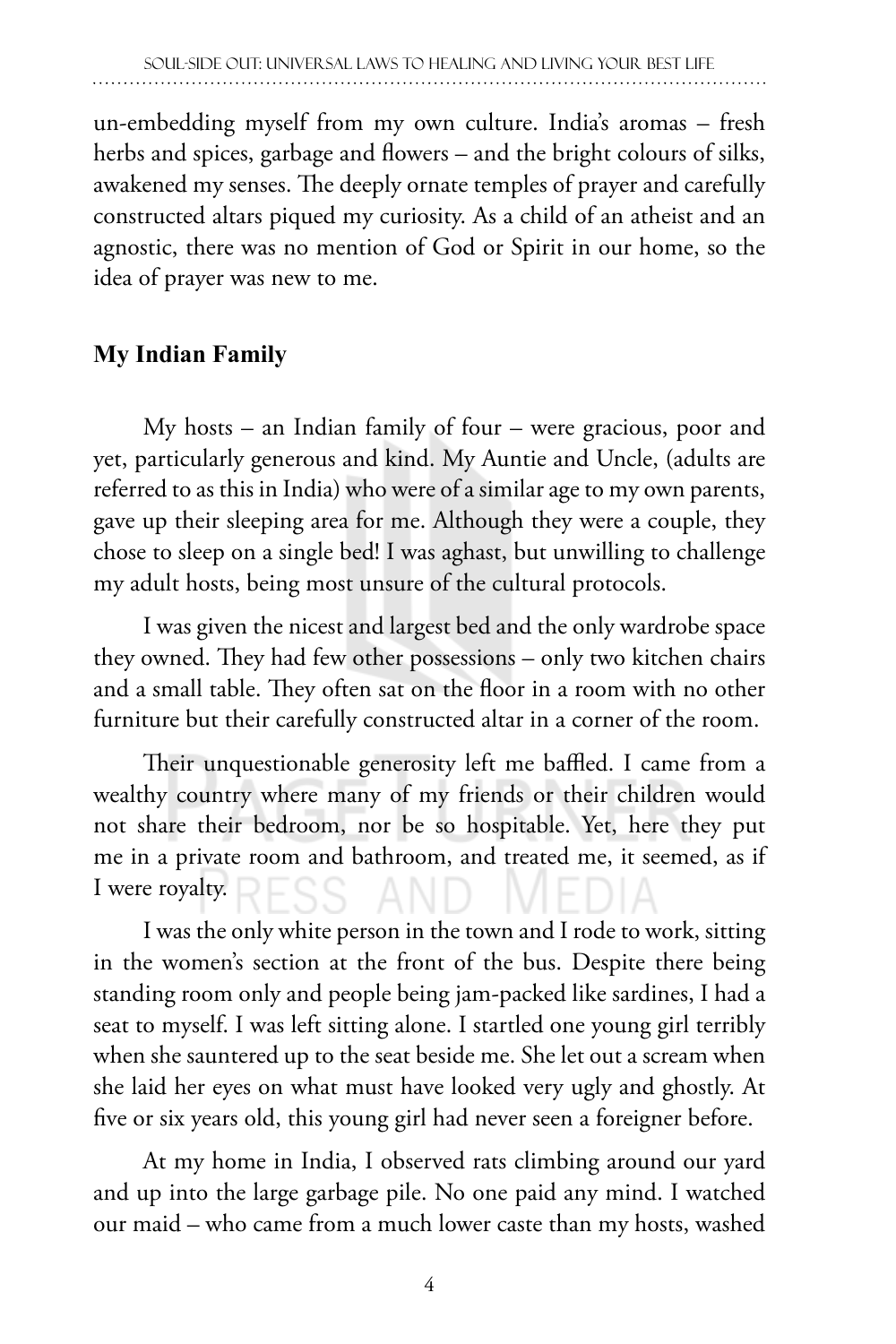my clothes by beating them against a large rock not far from the garbage pile. I could not believe my eyes.

My travels throughout India, brought me face-to-face with extreme poverty. I saw children with broken legs begging for money. I was told that parents would sometimes break their children's legs so the children could bring in more money. I never would have imagined the kind of desperation that would make a parent do such a thing. It was a brutal reminder that I came from a very different background. The discordance I felt between India's culture and my own initiated a flow of awareness I could not contain. I had no distractions: no T.V., no telephone, no friends (except my Indian family), nor access to any substances that might help me deny or avoid the onslaught of suppressed memories.

Unconscious beliefs, perceptions and childhood traumas began to bubble up to the surface of my consciousness. I began to read, reflect and journal for the first time in my life. I began to enjoy my time alone and the flow of awareness was both challenging and refreshing. While this new awareness was rising within me, I got a call from home that my parents had chosen to get a divorce and were separating. Hearing that news shocked me, but I was ready to go home.

#### **Plane Ride Back to Canada**

During the 24-hour flight home from India, my childhood eczema flared up, covering my body. As I sat in the plane, anxiously anticipating my arrival home, I vigorously scratched my elbow folds. The skin was fragile and it was soooo itchy. I scratched my arms to the point of bleeding, and within a day, one of the openings in my skin developed a large boil the size of a golf-ball and just as hard.

URNER

At the time, I was unaware of the emotional upheaval surging up from the depths of my soul and unaware that my physical symptoms had any relationship to anything but the surface of my skin. I was given a series of tests by infectious disease specialists at the hospital to determine the cause of the infection and the boils. They told me they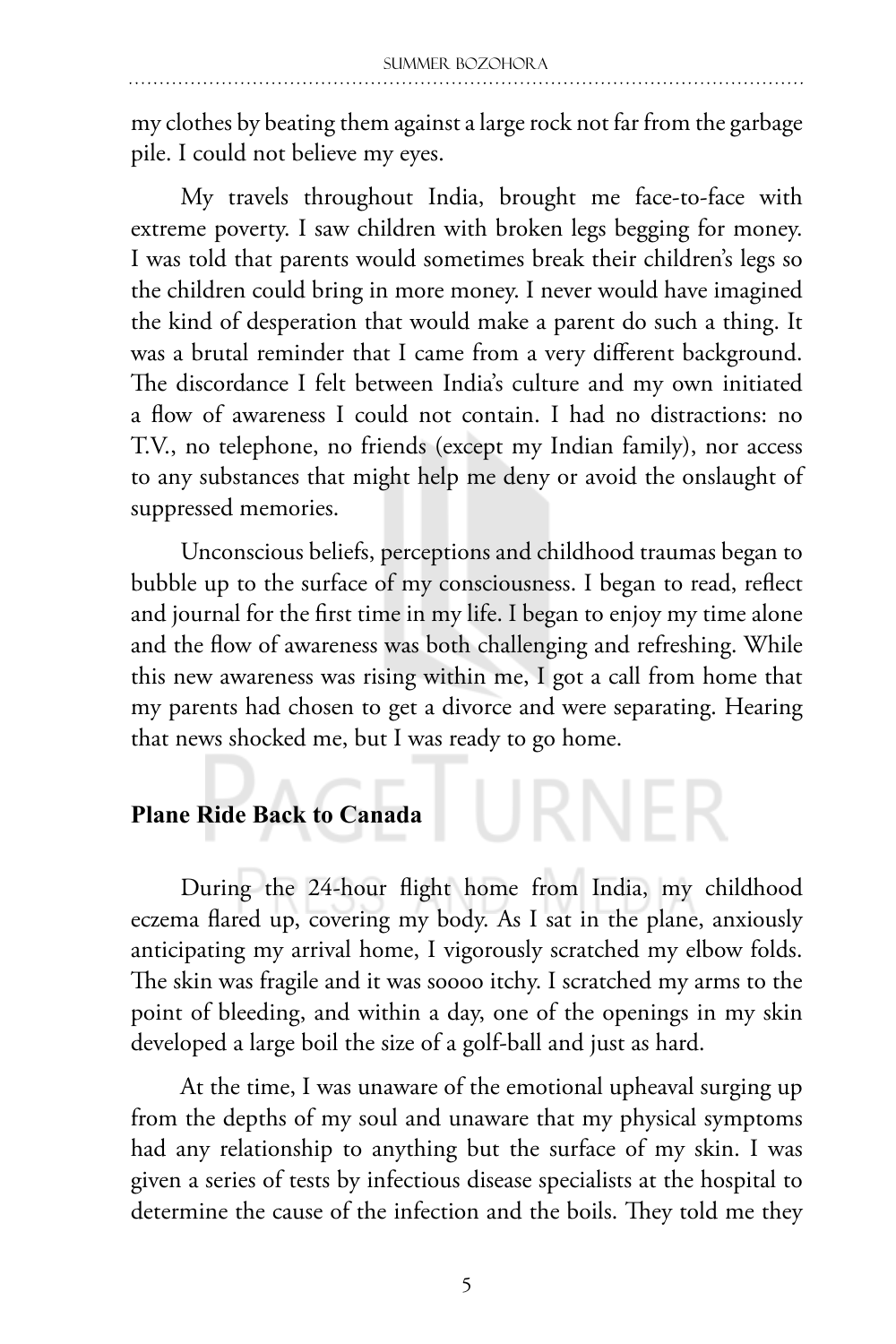had no real explanation for it. My immune system seemed normal and they told me I would likely just have to keep taking antibiotics and have this issue for the rest of my life! … I was stunned! These *specialists*  could not help me!

I was given several prescriptions for antibiotics to rid me of the boils and streptococci blood infection causing them. When I took the antibiotics, the boil on the surface of my skin receded, only to be followed by another as soon as I finished taking the medicine.

Within our healthcare system, the solutions for what ails us is often some form of drug. There is not much else, at least not in conventional medicine. The idea is to fight or kill whatever invades our body. In Chapter 3, I will talk about this very interesting, fear-based paradigm for treating illness and disease.

After several new boils and rounds of antibiotics, I began searching for information to explain what was going on in my body. Although I don't remember the book or where I located the passage that shifted my awareness, I do remember that boils and the green puss that oozed from them represented *long-held, repressed anger erupting through the surface.* Aha! That's it! My whole body responded with an undeniable, YES! The feeling was so strong, I knew it was confirming a truth within me.

I had been holding anger and confusion in my body for years. It was finding its way out as I journaled, dreamed, sketched out and scribbled my body sensations, emotions, memories, and images. I began to trust my body and what it was telling me. I refused the last antibiotics prescribed for me and haven't had a boil since. The healing went deeper. I stopped having issues with eczema all together, and it had been a lifetime chronic issue.

As I began healing myself, my body, my distorted beliefs and emotional traumas, I was called to work with others. I began counselling training and volunteering at the 24-hour crisis centre. On the 24- hour crisis line, I came to understand more about human crisis, peoples' fragility and the scope of our human suffering.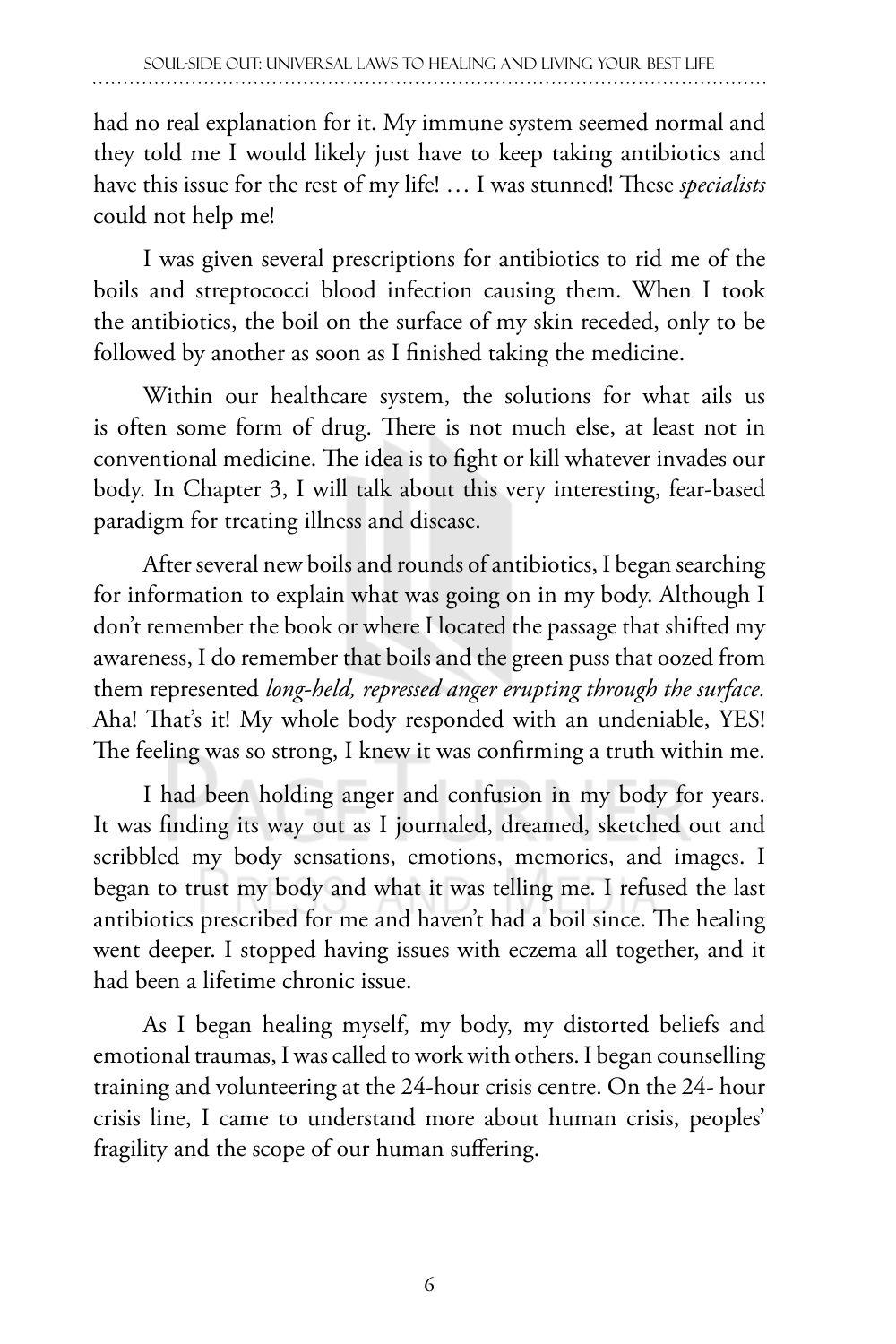#### \* *Reflection Break*

Q1 Have you ever had a symptom or body pain, that spontaneously changed or resolved without medical attention? If so, recall what it was and what was going on in your life at the time.



## PAGETURNER PRESS AND MEDIA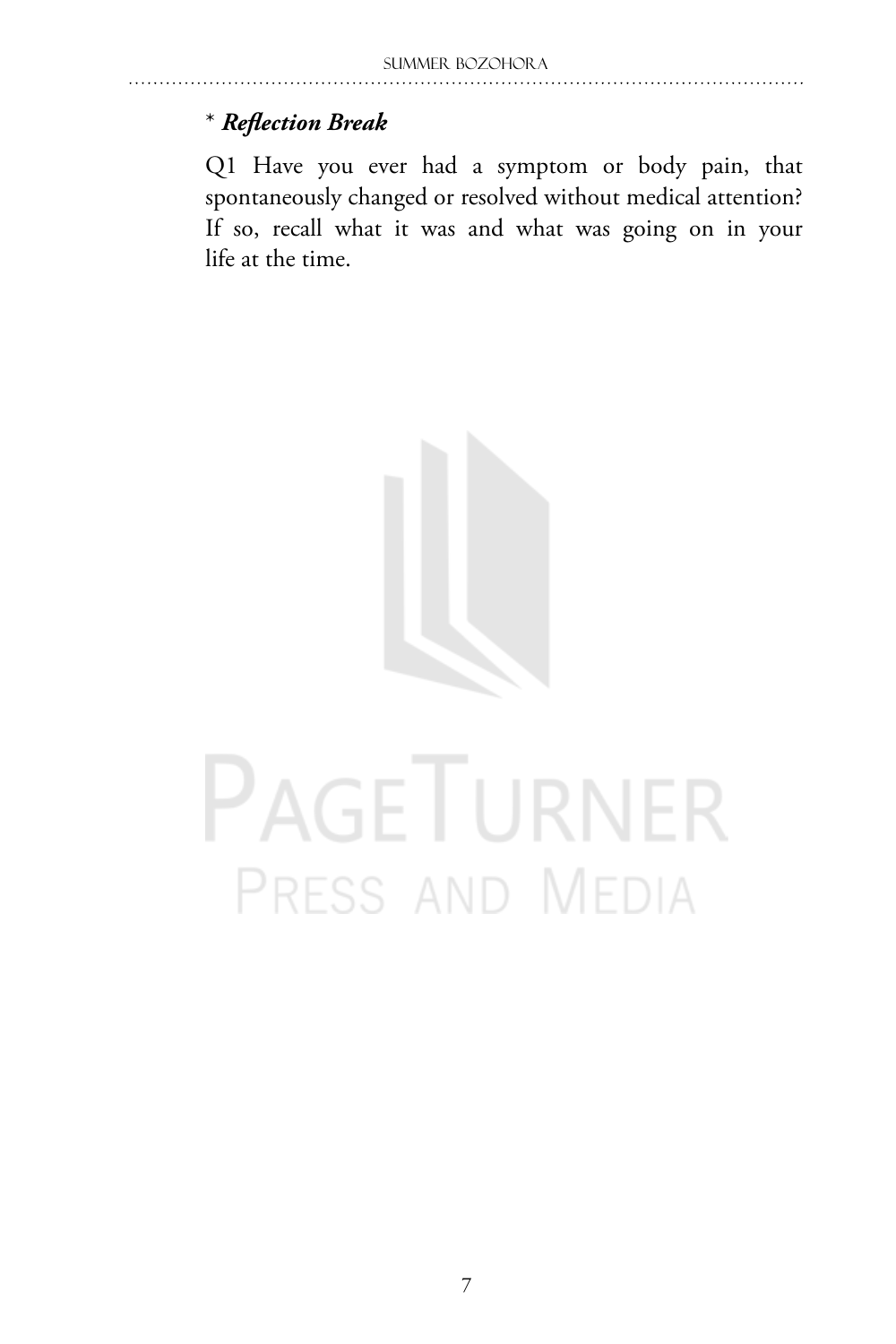#### **CHAPTER 2**

### Breaking Open – Navigating Yourself to Greater Health

#### **Your Health Provider's Perspective**

In my own life struggles, emotional and physical, I learned one of the most important aspects of healing is choosing the right person to help you navigate through your experience to greater health. How well we recover, grow or heal depends on knowing what we need and matching that to the person from whom we seek guidance.

It is important to understand the care-provider's perspective because there are many different models, theories and approaches to health care. Being aware of this wide menu of views about health when choosing who and how they may help us, is vital in preventing harm.

Personally, I first sought help by consulting a psychologist. There wasn't a lot of thought behind my decision, I just wanted help navigating a very confusing part of my life. As I began to make sense of my suppressed anger, memories and confusion, I found myself lost in an identity crisis. During this time, I was unable to relate naturally to people, felt very insecure and often overwhelmed with emotion and fear.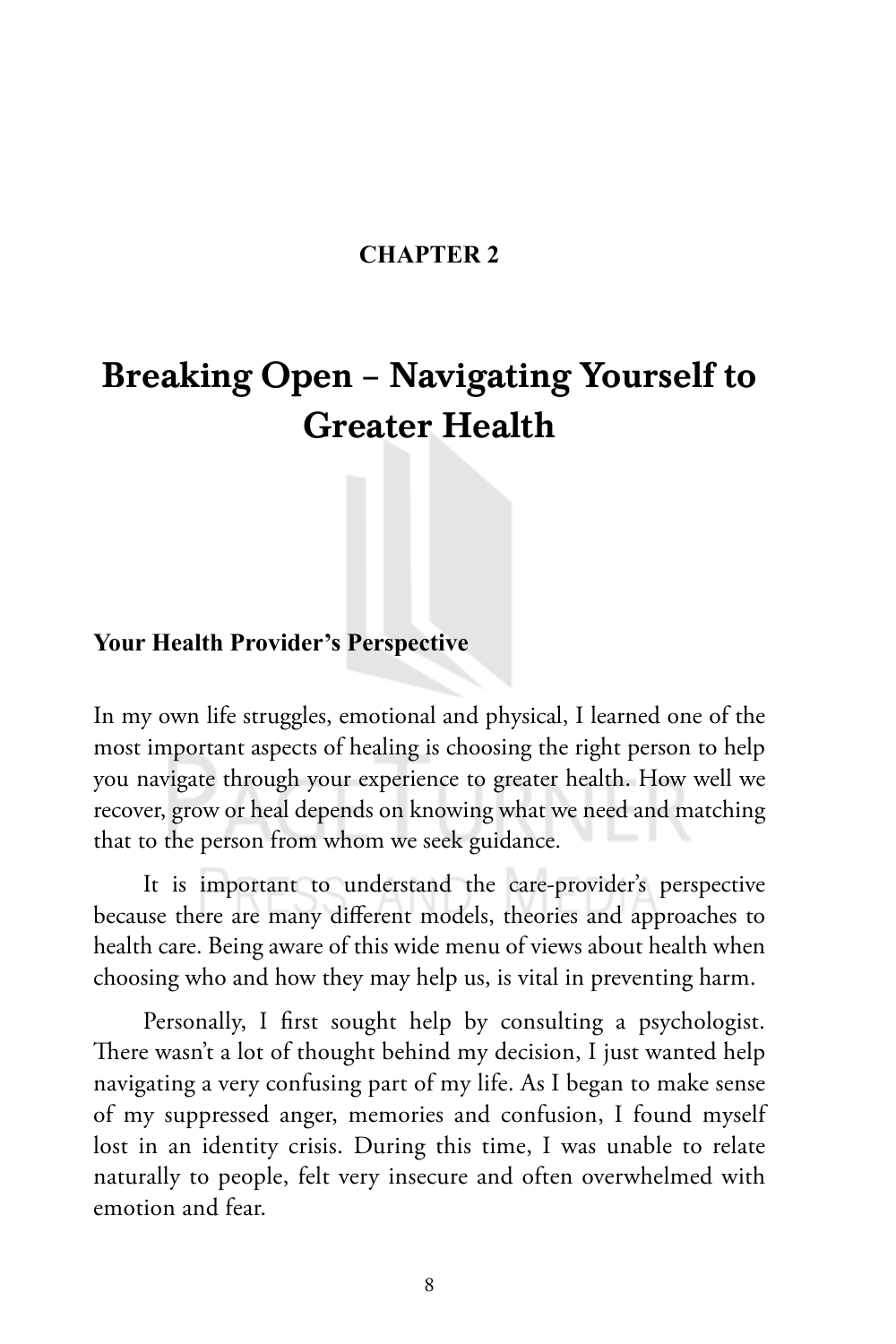During my life, I may have been able to be labeled with one diagnosis or another, or been prescribed drugs, but I had not. And because I had not, the psychologist I chose questioned the validity of my life history. She was unable to understand how I could have gotten through my family history and childhood sexual abuse without using drugs. She never asked me how I did cope. Instead, the psychologist dismissed my experience of child sexual abuse as false. I was shocked, disgusted and grateful that my internal compass was strong enough to keep me from collapsing under her care.

My truth was questioned because I had not taken drugs that a mental health professional believed necessary in cases of trauma and abuse. She practised from this perspective and because I did not fit what she believed to be true, she invalidated my experience. This was not helpful for my healing, but it did make me aware of what I didn't want as I searched other solutions to maintain my sanity.

\* Reflection Break

Q1 What kind of care have you sought?

Q2 Was it helpful ? –did it help you process the meaning of your symptoms at a deep level? Or did it skim the surface?

Q3 Or was the care you received harmful in some way?

My primary way of coping was to dive into my inner world. I explored my newly discovered world and found it rich and meaningful. Imagery, art and journaling – the type one might call spirit speak or automatic writing – oozed effortlessly out of me, healing me on the way.

Through my personal healing experience, I was drawn to re-enroll in University. This time I entered a visual arts program preparing for a degree in Art Therapy. Artistic expression, colour, my dreams and my journals saved me. They gave me a place to go to gain insight and piece together my fractured self. My memories before the age of five had been a complete blank, but the pages of my journals begin to fill with them. Through my dreams and artwork, memories and body sensations began to surface, so did my energetic and intuitive awareness. I became aware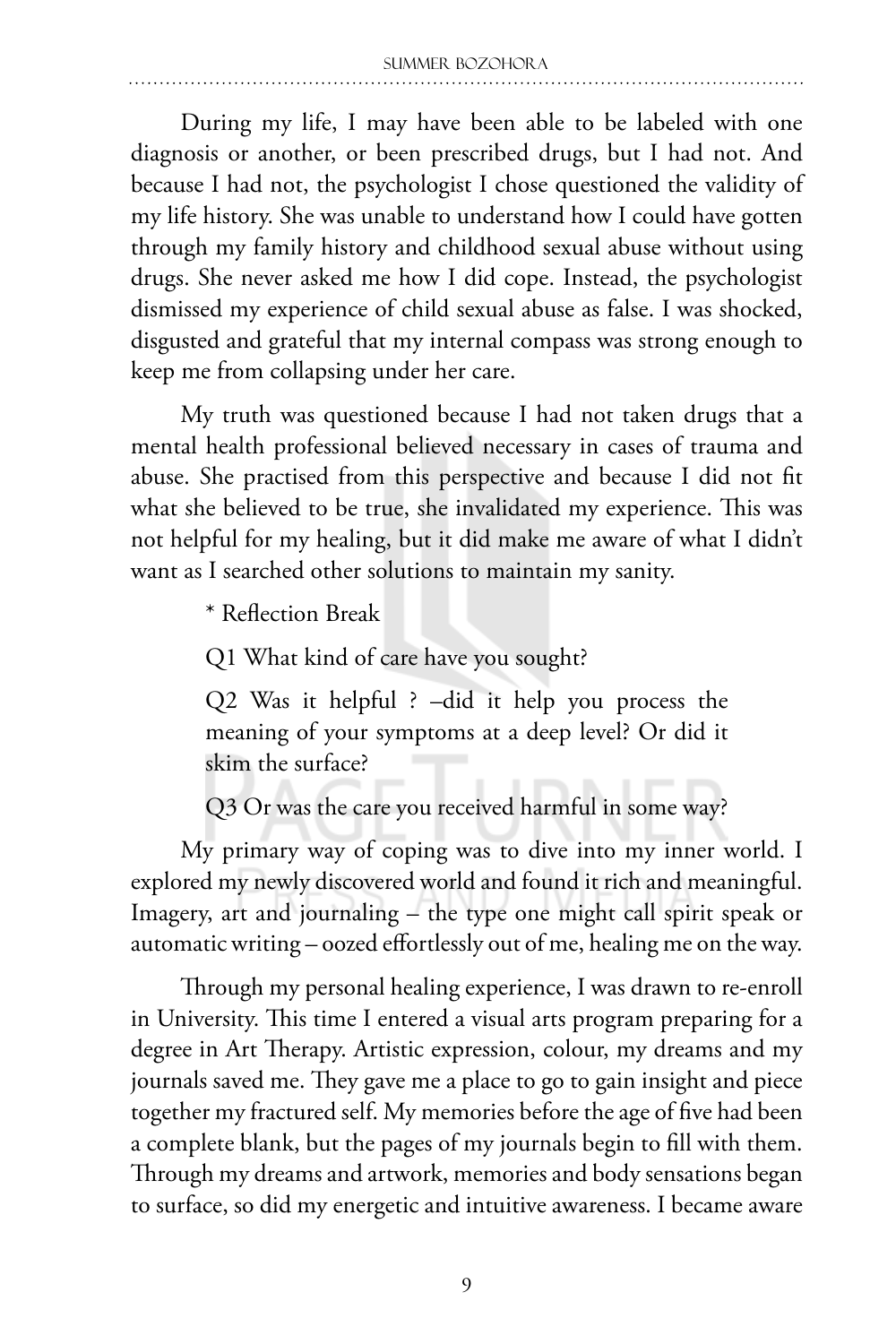of being sexually abused as a child. At a young age I was molested. Fortunately for me, it was not a repeated occurrence.

I saw the perpetrator by chance several years later. I was travelling on a summer vacation with my family and ended up stopping for a swim in an outdoor pool. This person owned the pool. Although I was unable to verbally express my feelings or consciously remember the circumstances that created the rage I felt toward this person, my body's emotional-energetic relay system chose a very clear message. I deliberately shat in the swimming pool with a sense of great satisfaction.

While the little brown floaters I created bobbed around in the pool, I pretended I had no idea how they got there. I was older than the other children in the pool so I knew I was less likely to be suspected as the culprit. Pooping in the pool was the only way I could safely communicate my feelings. Looking back, I see it was a clever way to mirror the secrecy of the perpetrator's behaviour toward me.

The catch-all term for many of these events in our lives is *trauma*. Many of us have these types of distorted, twisted energetic histories embedded on a cellular level within our bodies. The energetic threads go back generations and generations, enduring through the ages of our ancestors, through world wars and bombings, violence and unspeakable abuses. As subtle or hidden the effects may seem to be, we are affected. These things may be hidden from open speech and our daily activities, but the effects of past events matter. Many human experiences are energetically wreaking havoc within our bodies, minds and souls, festering in the unconscious collective of our human psyche.

I have had my share of dramatic life experiences. War, addictions, abuses and atrocities are extreme, but any kind of untruth, secret, or hiding, is a distortion of truth and disconnects us from our inner knowing. As babies, and children, we are spongy, absorbent energetic beings. It is easy to absorb the anger, confusion, depression, and worthlessness of others as if it were our own. Doing this for prolonged periods of time, without any tools with which to circumvent the effects, distorts our perceptions and feelings about the world and ourselves.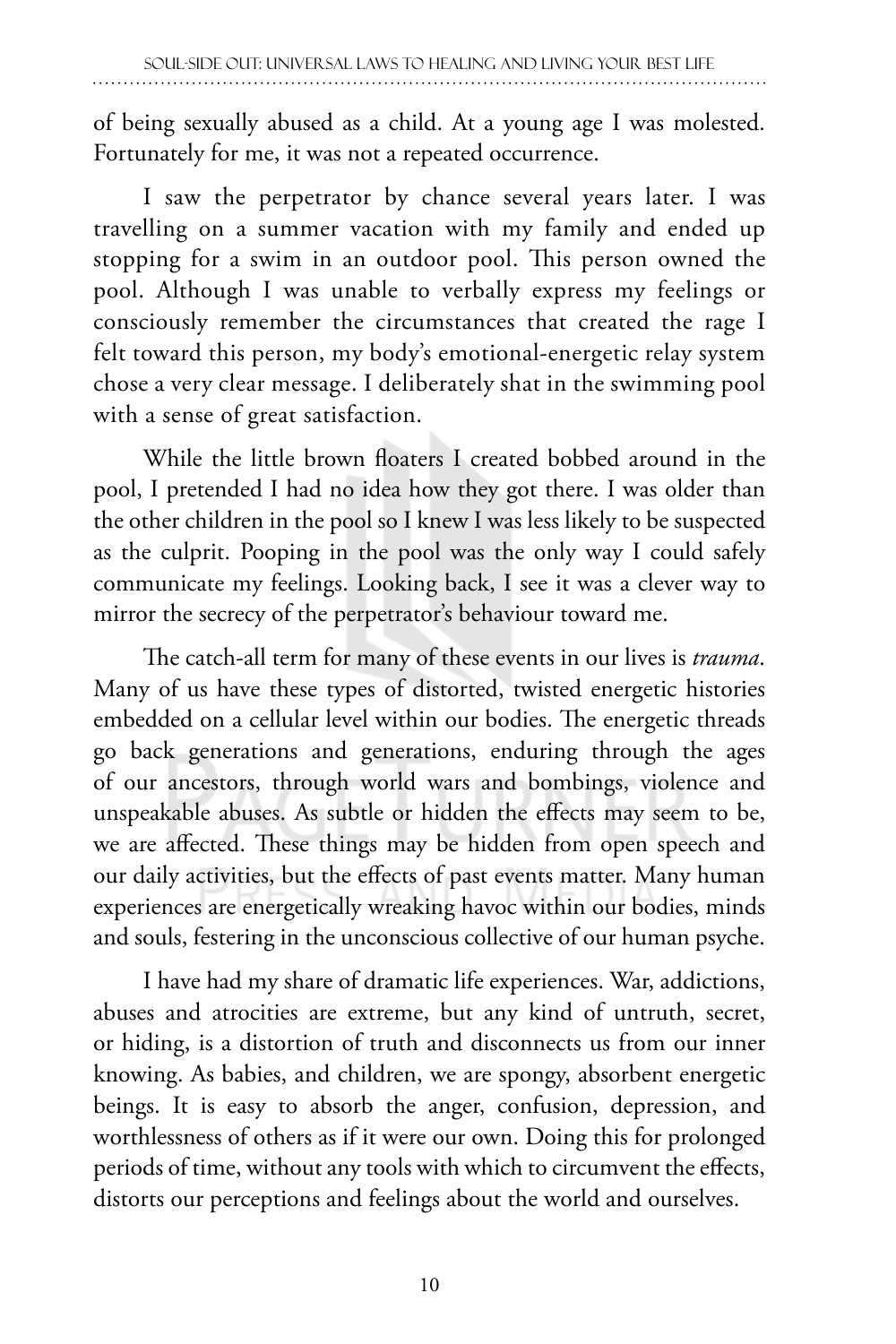Many symptoms, illnesses, diseases and visual blurs are often really clever ways to mirror a sense of internal distortion and disconnection from the Universe/Creator/Higher Purpose/God.

#### **The Symptom Imperative**

Dr. John E. Sarno, has created a term I think is very important for people to know. The term is *Symptom Imperative.* The *Symptom Imperative* operates within a series of disorders that fall within an area of study and are referred to as psychosomatic medicine. In his books, *The Divided Mind* and *The Epidemic of Mind-Body Disorders*, Dr. Sarno describes psychosomatic disorders as falling into two categories:

- 1. Those disorders that are directly induced by unconscious emotions such as pain problems (including, but not limited to back pain and migraine headaches) and common gastrointestinal conditions including reflux, ulcers, irritable bowel syndrome, skin disorders such as eczema, allergies and many others.
- 2. Diseases in which unconscious emotions play a role, *but are not the only factor,* include autoimmune disorders, cardiovascular conditions, and cancer (Sarno, 2007, 1997).

To these two categories, specified by Dr. Sarno, I would add a third, vision problems – the need for glasses, blurred vision, strabismus and amblyopia (lazy eye). Degenerative eye diseases and inflammatory conditions influenced by autoimmune disorders are also affected by unconscious emotions or *what we don't want to see*.

The purpose of the **symptom imperative** is to distract the conscious mind, from what we have been taught are unacceptable or undesirable feelings or expressions. The type of symptom and its location in the body is not important so long as it fulfills its purpose of diverting attention from what is transpiring in the unconscious.

> Every condition in our lives exists because there is a need for it in one way or another, either on the time-space level or on the soul level. … A specific sickness is the natural physical outcome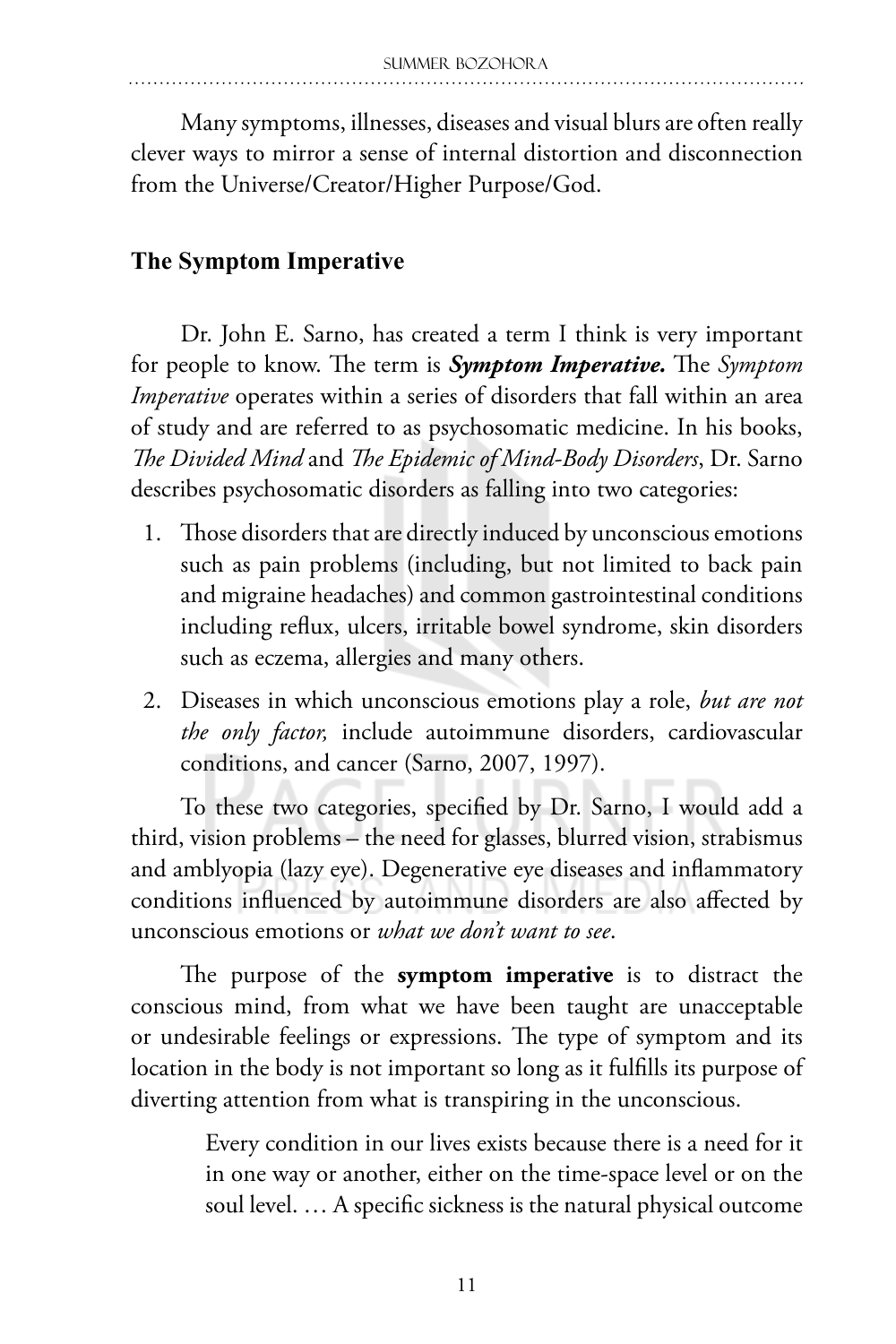of specific thought patterns and/or emotional disharmonies. Illnesses, ailments, disorders, and diseases represent the **final warning system.** They are coded messages from the body to the effect of what is happening and what needs to happen. In effect, then, illnesses and ailments teach us, expand us, and move us on (Khalsa, 1991).

Illness and even injuries do not start with physical symptoms, they begin long before the physical symptoms show up. At times, it can start energetically even before we are born, within the energetic field of our family into which we are born. These illnesses, symptoms, etc., may not even be about our energy, thoughts or emotions in this life. The symptoms may emerge as part of an energetic pattern that has been pre-established through the genetic field and perpetuated through the unchanged emotional and psychological reactions of the parents and societies – who unconsciously perpetuate certain patterns in their children and in their citizens.

We belong. We belong to a matrix of human consciousness. To believe, act and treat conditions as if the context and culture with which these conditions arise are not part of a condition's manifestation, is a form of blindness or insanity. Dr. Sarno calls this lack of awareness – the not including unconscious emotions as potential risk factors in these types of disorders – criminal.

In our culture, it is far more acceptable to talk about and address physical pain than it is emotional pain. This starts when we are children. As human beings, we have a universal desire for connection and to be deeply nurtured by our parents, or someone within the community to which we were born. We need to know that others care and that we have an effect on our world based on our existence. If we cannot get the sense that we belong and are important emotionally, often the next best way to get attention is through physical symptoms or pain.

In the context of our historically emotionally repressed culture, parents are more able to respond to physical pain or symptoms. It's easier to attend to children when their pain is physical and visible. Physical symptoms can be attended to without disturbing or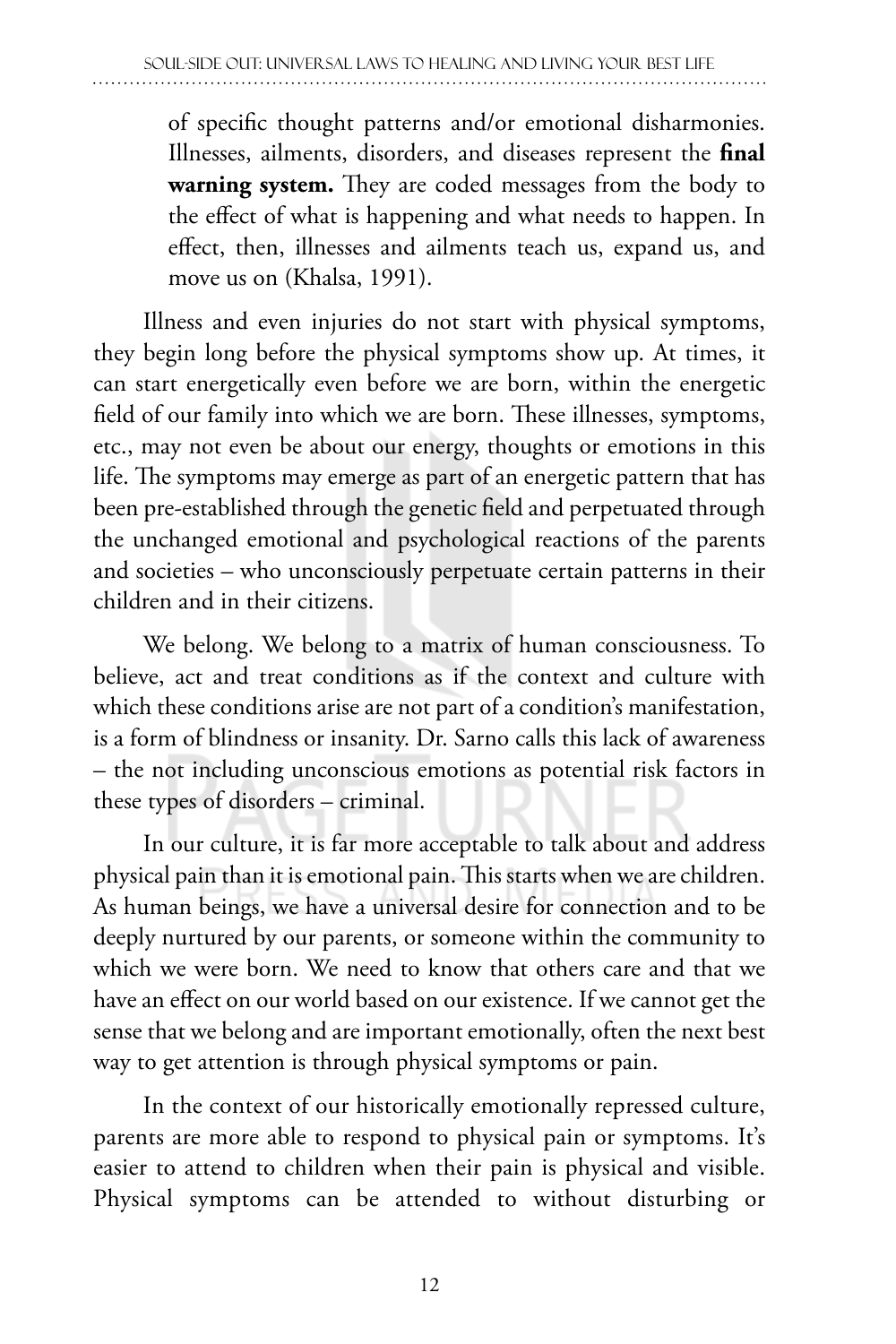awakening the parents' repressed feelings or unresolved traumas and children can get the attention they crave. Unfortunately, restraining our deepest held emotional and spiritual yearnings for life and hiding them through physical symptoms distorts our life energy and has long-term consequences.

No matter how we attempt to separate the mind and body, or try to placate the body's symptoms, our attempts eventually stop working. The collapse of this mechanism most often occurs under stress or pressure and results in a migraine headache, emotional or nervous breakdown, burn-out, accident or injury, or life or health crisis.

Often, under these circumstances, defences can drop and the mind can no longer be tricked into believing the emotions are not there. The energy of the psyche and the soul can no longer be physically repressed. Because the body is like a diverter or relay system meant as a divine channel of communication between our soul and our physical reality, it's only a matter of time before symptoms appear that begin to call us toward a more integrated mind-body experience of life.

This is because, as human beings, whether we are aware of it or not, we are constantly asking questions about life and death – its meaning and purpose. And, there is nothing that calls life's meaning and purpose into question as much as personal crisis or illness, because they strike to the core of what we believe about life.

## **The Paradigm of Self-Healing**

Once, I presented an introductory self-healing collegium to my peers – theology students. Many of them were chaplains, ministers, nurses, and counsellors. One of them asked the most important question that arises when people consider what self-healing means, "What do you say to a client who is dying, whose peers, church, and family members tell them that they aren't praying hard enough?" She continued, "If they are told they can self-heal, won't they blame themselves for their experiences, disease, or illness?"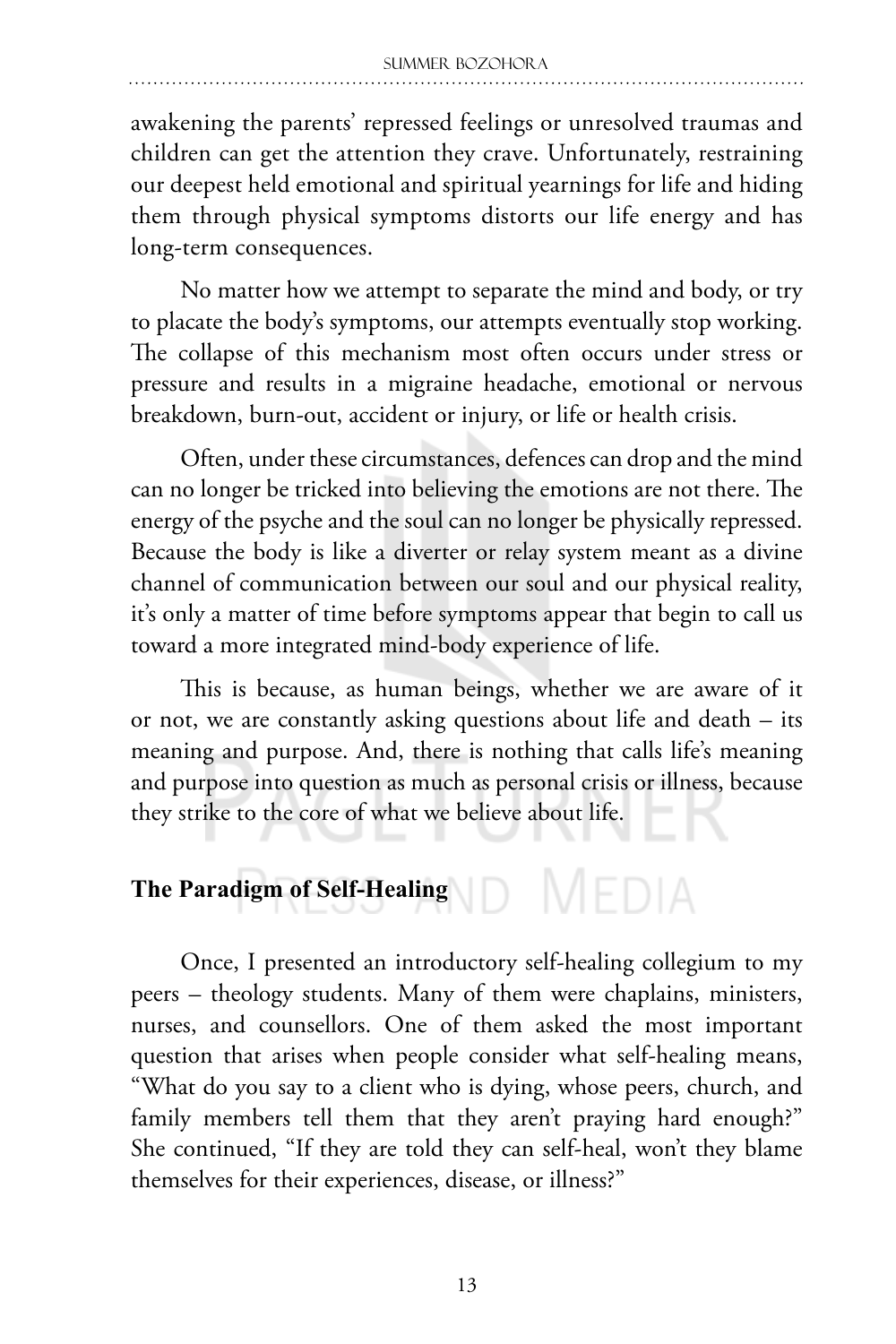My answer was yes – often people do accept blame; however, blame is a concept that arises within a particular belief system. Blame, judgment and punishment co-exist within a belief system that sees God or Creator as outside of oneself and more powerful than oneself. It views God as punishing and to be feared.

This type of relationship with Source makes us feel helpless, insignificant and fearful. Thus, if a client accepts blame for their state of health, they inevitably believe that something about themselves is wrong or bad. As a result one prays harder, begs and pleads because we believe ourselves powerless.

What if the Universe supports you? What if you are safe, no matter what? What if your energy is an integral part of the Universe? Why, then, are you experiencing your symptoms or life situation? Is there a deeper, richer meaning besides the idea that your symptoms or some part of you is wrong or undeserving?

Self-healing presumes the essential strength, wisdom and integrity of people who live a life in service to Source. Many spiritual traditions of the world know this inner resilience and call it by many names: Inner light, Essential Essence, Still-point, Soul, and Holy Spirit to name a few. Finally, life and health includes death. Death is a completion, not a punishment.

We all die, it just depends on why, how and when. Many would find it ideal to die of natural causes, feeling ready to transition and leave our bodies after a long, good life. Most of us probably would like to die without pain, with peace in our hearts, and at a time we feel we have come to completion with our chosen life path and goals. Our fear of death often has more to do with not feeling at peace with our why, how and when. We get so busy doing other things and focussing on external goals, distractions or pursuits that we can be surprised when what appears to be a sudden health condition sneaks up on us.

If we are aligned with our soul during life, we will also be at peace with death. During our lifetime, if we believe our soul is innately radiant, when we sink into our quiet inner realm we are filled with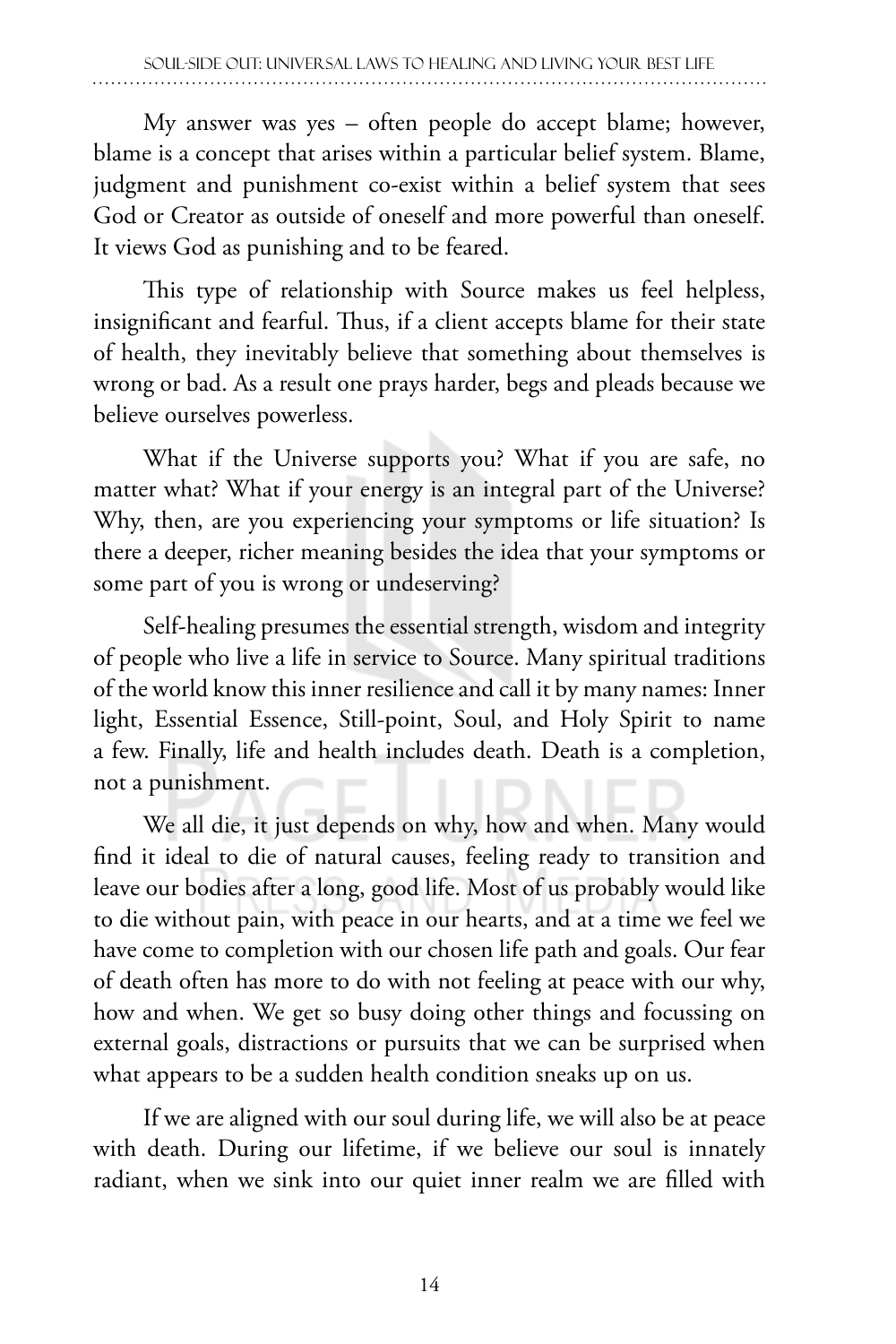peace. If, however, we fear our inner world because it may show us our brokenness, flaws and failures, we avoid it.

A common fear of stopping our busy lives and listening to our inner realm is because of what we believe we will find there. If we believe we are not good or whole inside, we may be reluctant to stop and rest, afraid we will find a lurking emptiness, a terrible aching void that nothing can fill. This wide-open inner space, can feel like an abyss that is in opposition to all that is visible and safe, so we may choose to remain in the realm of form, with things we can see and touch and that we perceive are subject to our control. So, we quickly fill all the blanks on our calendar with tasks, accomplishments, and errands to fill the time and space.

The story of my plastic surgeon neighbour is not unusual. Many people lead lives, working and believing they need to continue in soulsucking positions or relationships that slowly wear them down until they realize they are unhappy and sick.

With my clients if, for but a moment, I see this fear, it excites me because I know what is around the corner. They have found the creative void of emptiness, which is richly fertile with potential. When this happens, it is as if they enter a field of being – a universal creative process in which willing explorers are able to tame their inner demons regardless of how big, ferocious or deep their doubt, sorrow, fear or loss is.

The creation that happens within the stillness of our inner world does more than just allow one to bear life. Creation is unlimited, it is infinite in its possibilities and these same possibilities are intrinsic to each individual. When people embrace the principles of wholeness, it awakens a life-serving energy that motivates and sustains them.

Life events are guidance tools, not punishments and there are always signs and opportunities that allow you to find the answers you seek. It's just that sometimes we are creatures of habit or comfort. What we know often is more comfortable than change. In the following section, two women have written their stories, in their own words, of what it took to transform their illnesses and live from the soul-side out.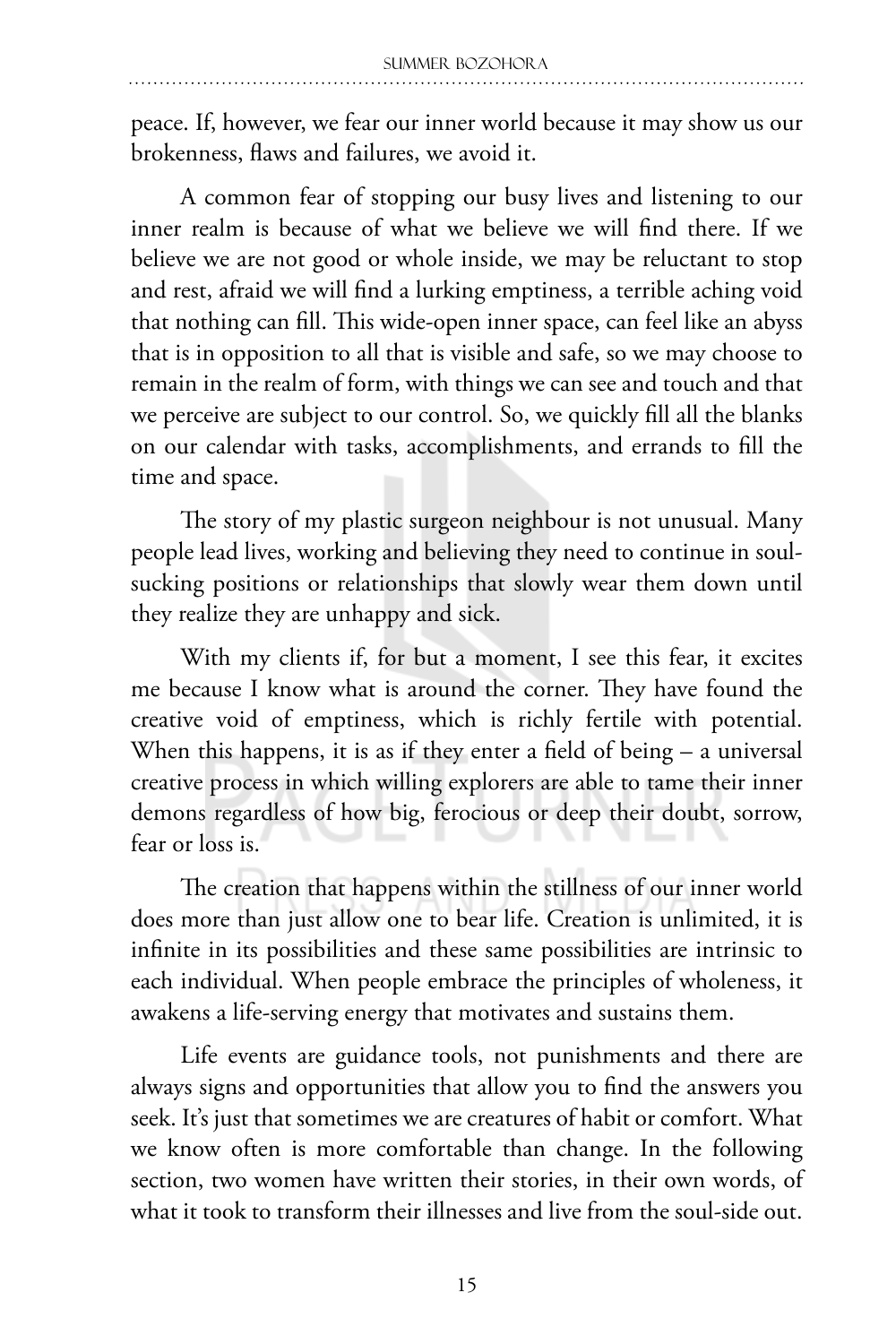#### **Addiction as a Soul-Sickness**

#### **Jill Sodero**

I think in life there are opportunities called wake-up calls. They don't often feel like "opportunities" at the time. The biggest wake-up call for me was finally seeing through the haze, pain, denial, and loneliness to realize that I was in the throws of active addiction and all the hurt and suffering it causes. Not me! Wealthy housewife. Mother of three. Educated. Spiritual.

It wasn't until I had already committed to a healing path, and all the stuff that brings up, that I began to open up the energetic and emotional pain held in my body. Past trauma, false beliefs and fear drove my insane thinking, and the feeling that there was an emptiness deep within where my soul should be.

I grew up in a stable and loving home at first. The first trauma was the death of my brother when I was a young child. The memory of that day and the pain I experienced witnessing my parents' despair and seeing him away seared into my mental, physical and emotional body. I'm sure that was the beginning of what would, over 3 decades later, be identified as post traumatic stress disorder (PTSD) and generalized anxiety disorder.

In the interim, I just grew up thinking there was something wrong with me.

When I was in elementary school my father began drinking and using drugs and the violence, insanity, and lack of safety and stability began. I remember one night, as he rampaged through the house, shockwaves of pain surged down my arms and jarred in my hands. I felt the anger and hurt surging through my body and I clenched my fists. I'm sure it happened many times, but I recall that night – both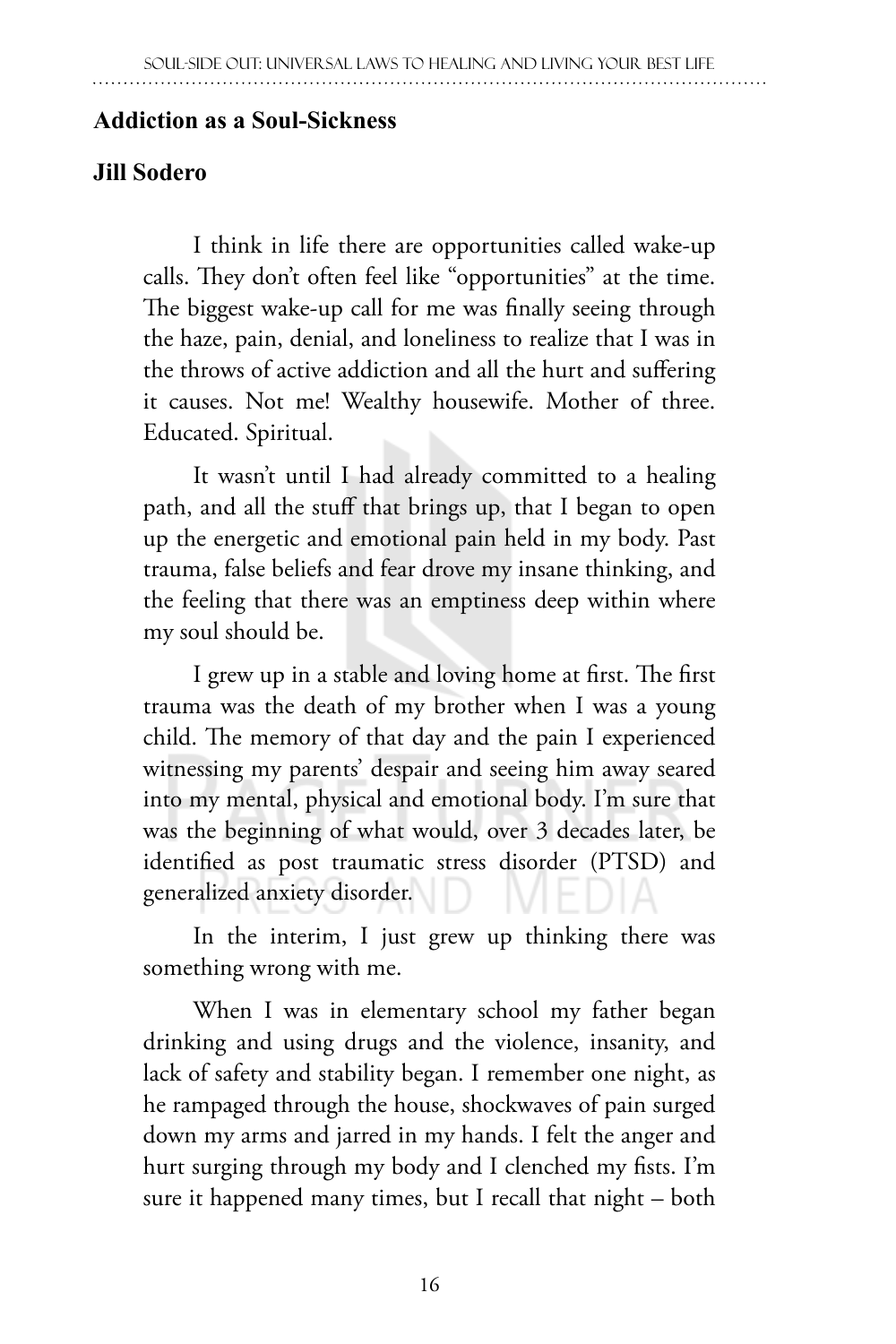the pain and the power. It felt like it was the only power I had. It felt like a defiance that was all mine, and I wanted to hold onto it. I was empowered by my anger, even if it meant turning it in on myself. Fifteen years later I was diagnosed with osteoarthritis in my hands, way too young for my age, and I'm sure that was related to that holding on to emotional and energetic pain I had experienced all those years before. It was still there, and was finally manifesting physically.

As systems go in families who face issues like mine did, everyone adopts a particular role. Mine was to fix things and to make sure everything was taken care of and under control. I felt insane. The problem was that I didn't realize the insanity was the situation, not me. A lot of what drove my addiction was emotional pain and growing up in a codependent alcoholic family and not having anyone who could help me understand my thoughts or support a healthier way for me to cope. I became proficient at separating from my body and the emotional effort and energy it required. I often couldn't even feel my body anymore, except for the pain. I sometimes still struggle with the physical aspect today. Back then, emotion rode in waves, and I was like an inexperienced surfer carried away on a surfboard. My thoughts ran wild, and I was out of control riding the waves. My body hurt with the shame, guilt, anger, fear and self-loathing.

I didn't know how to define all this at the time.

Drinking was a natural means of coping. It was the model I had grown up with, and it was the legacy passed down through generations in my family. I drank as much as possible in my teens and during university, but I thought I knew better than to fall into the trap of alcoholism. I was able to choose not to drink while I was pregnant or during the early years of my children's lives.

Then the day came when I decided I wanted to drink socially again. I made the decision, and I heard an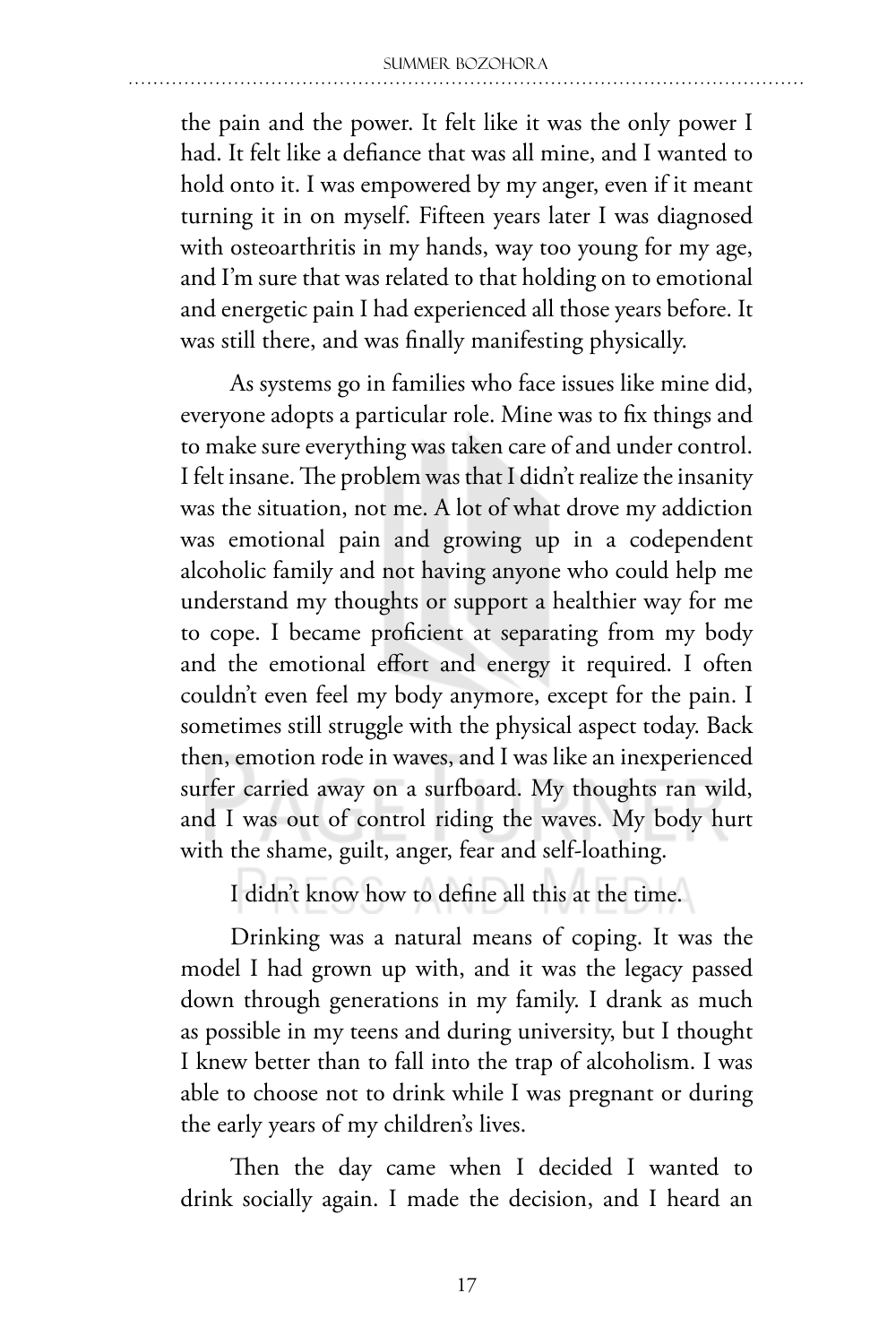inner voice say, without any judgment but as a truth and acknowledgment, that I would be an alcoholic. I even looked around when I heard the voice because it was so loud. Then I shrugged my shoulders and off I went! I think many of us have inner voices we often disregard – some may be inaudible or subtle, but I distinctly remember this one. Looking back, if the voice was that loud, maybe I could have had a conversation with that part of me – that inner voice. I didn't want to hear it, though. I didn't have time! I had things I wanted to do, goals to accomplish. My ego won out and I dampened that inner voice.

This began a decline over the years until I became very ill, although many people still didn't know. It's amazing how well it can be hidden. My marriage was, of course, affected, and I decided to take my husband to a counsellor because he needed fixing. My counsellor was a gift. Along with her counselling degrees and extensive experience in her field, she had a theology degree, spiritual gifts, and she recognized the soul connection in healing. She looked over her eyeglasses one day and asked me if perhaps next time I'd like to discuss my primary relationship (which was the alcohol). This comment hit something within me and took my breath away. That is when things began to change. She sparked my awareness of a problem I just couldn't ignore. The seed was planted, and my journey to healing began, before I even realized it had. It wasn't my husband who needed to be fixed. That part was none of my business. It was me – my wounded self that needed self-care, acknowledgment and new strategies.

I learned that it's okay to say I'm struggling. I finally became a tad willing and more honest with myself. These two seeds, willingness and honesty, would be what moved mountains for me. I had done some counselling before, but now I had to become vulnerable and open. It didn't come without resistance, but finally I was ready to see, and the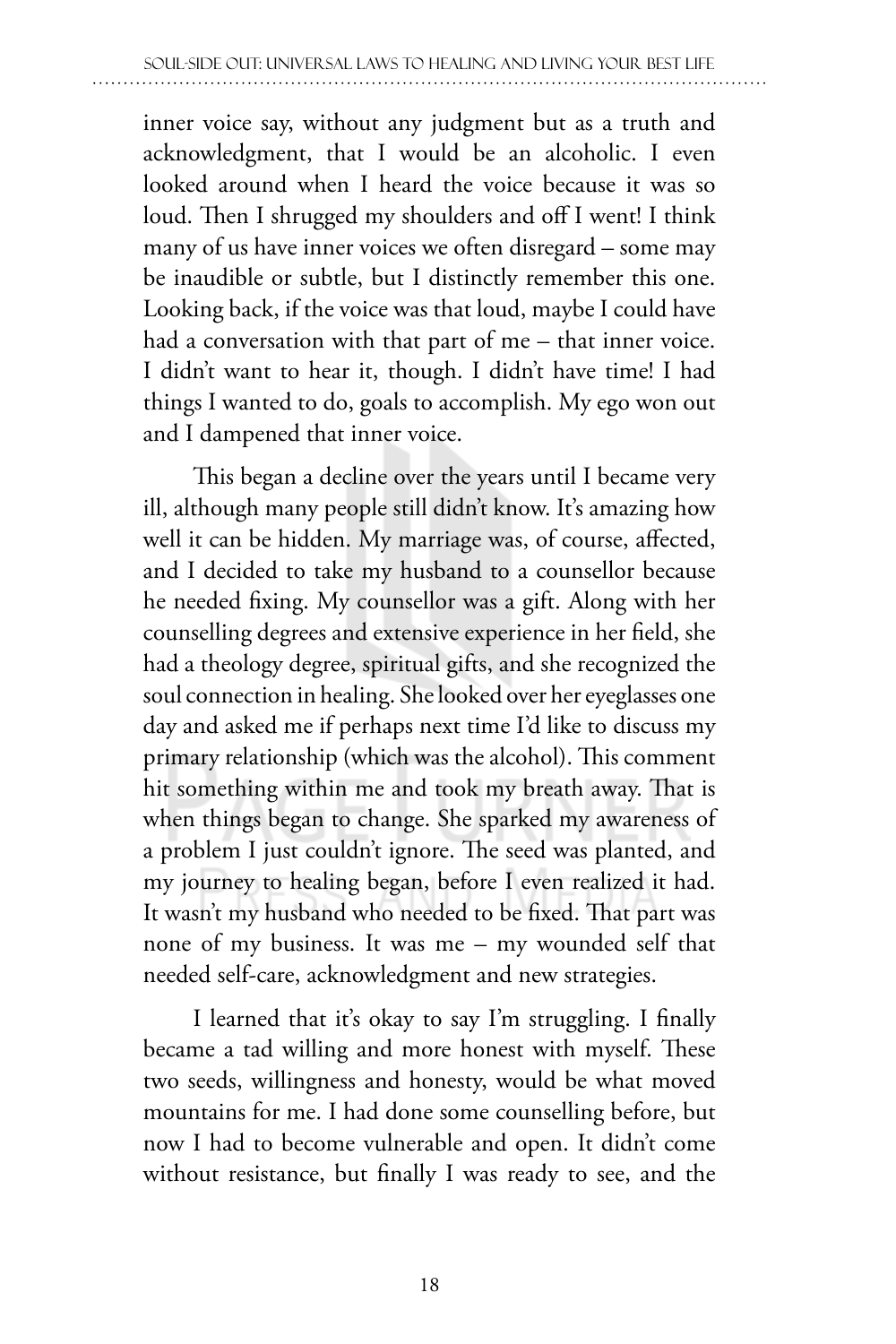Universe unfolded easily with resources and opportunities for help and healing. It's a good thing I accepted them.

The support I received was not from the places I expected. It wasn't my mom or my husband. I had to challenge my childhood learning and beliefs, things like: you don't get help; psychologists are stupid; and, you absolutely do NOT take meds because it means you are weak. The message was that I needed to figure out my own stuff. It's my problem. It's my attitude and my fault.

Finally, I took a stand for my own needs and did what was right for me – no matter what others thought. I realized that I was dying, no one was getting it, and it was really serious.

I went away to a recovery centre for five weeks. I chose to step out of the life I knew, and back into me. It wasn't easy. I was scared people would find out and judge me, but somehow I was given the strength to do it anyway. This pivotal decision would be much further reaching than I ever could have imagined. It was the most self-honouring act of love I had ever done for myself, and the hardest one. All the pain, shame and confusion needed a voice, and I gave it to them. My inner little girl needed to be heard and to heal. Taking time for my addiction opened the doors to all the other underlying issues. This became the path to healing on all levels – a journey I continue today.

Addiction is known as a soul sickness. When asked how I would define soul, the first response is an emotional one. When one has felt they have lost their soul and the void is so great, the gift of retrieving it is the most profound joy. It has been a big part of my life to get to know my soul, and to embrace all of my humanness – even the undesirable parts. I knew my soul when I was a little girl. I know her again now. I think I came here to know my soul. One must know how it feels to be without it to deeply recognize what it feels like to find it.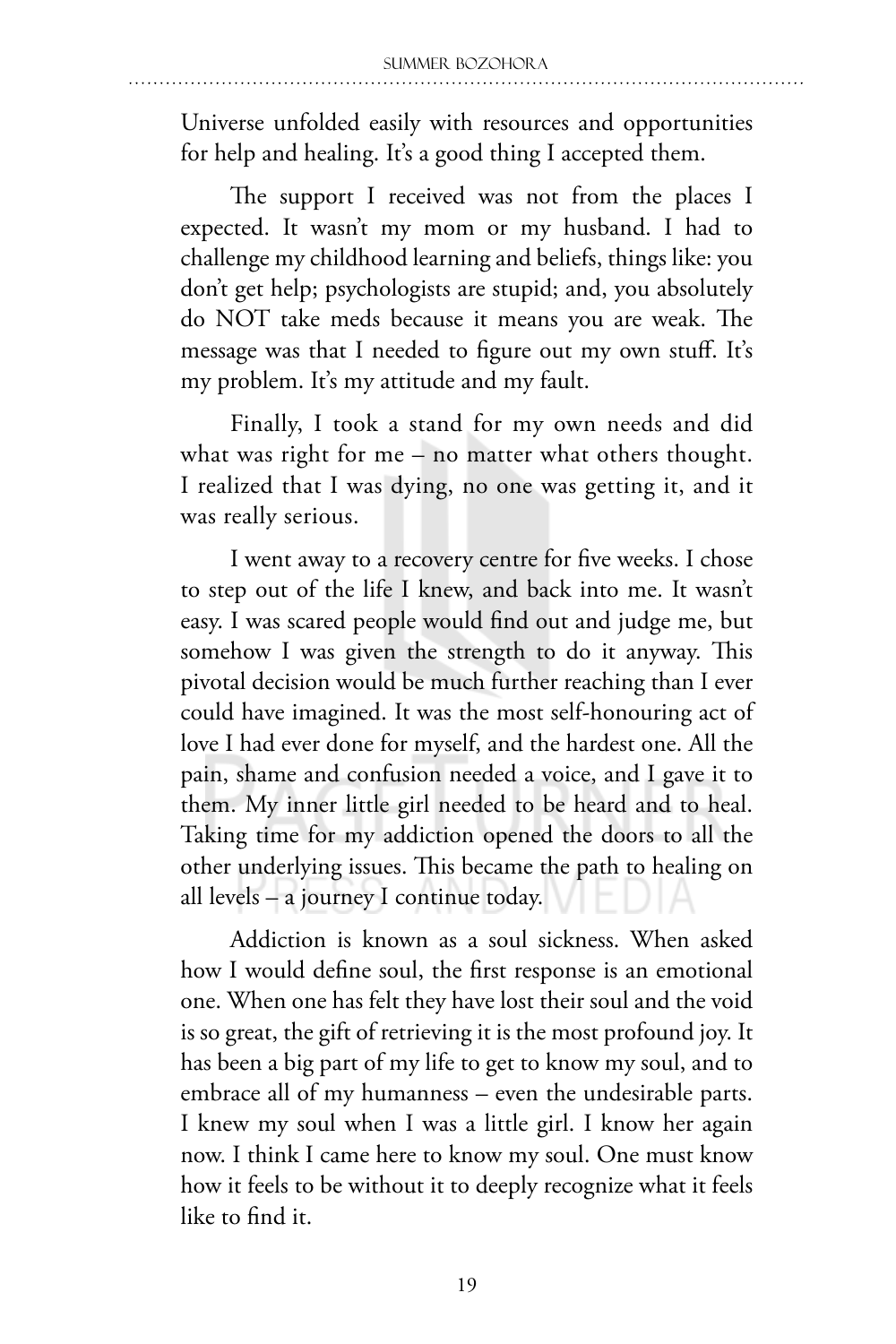For me, the soul is here-ness; all other things drop away. In my soulfulness there's no judgment that I'm not good enough or worthy enough. There's no fear. There's no elation either. There just is. It is not the same void I experienced in addiction. This void is a sense of being whole rather than fragmented. In my average day, when I feel connected with my soul, there's peace, acceptance and possibility. Emotions like grief and anger come, but only as experiences rather than states of being that I get caught up in. I feel connected and safe when I feel my soul. My ego is taking a time-out on the bench, and I can put my arm around it and we can laugh together at the crazy, ego shit we did today. How human!

Before my healing, and meeting my soul again, I never felt like I belonged. Not in my body. Not in this world. My thoughts and emotions were torrents and I was just trying to survive. This has invited me to go deep within, to the eye of the storm, and discover who and what I am. The greatest gift in my healing has been connection.

Today, I am recovered. I must keep a spiritual connection to stay well, and I have to be in contact with all parts of myself. My body is healthy, especially considering the amount of anxious energy it naturally holds, and the arthritis in my hands has progressed at a very slow rate. I usually don't even notice it's there.

I still tend to put myself last sometimes. It's more natural for me not to bother taking care of myself in the subtle, nurturing ways. My mind and body sometimes still feel detached. I know I'm detached when my mind gets too focused, I hold my breath, and my body tenses up. It's like my mind doesn't want to pause to attend to the rest of me. But when I sit and choose to feel my body, my mind reconnects with it.

During my life, my body has not felt like a priority. For most of my life it was like a dumping ground for unexpressed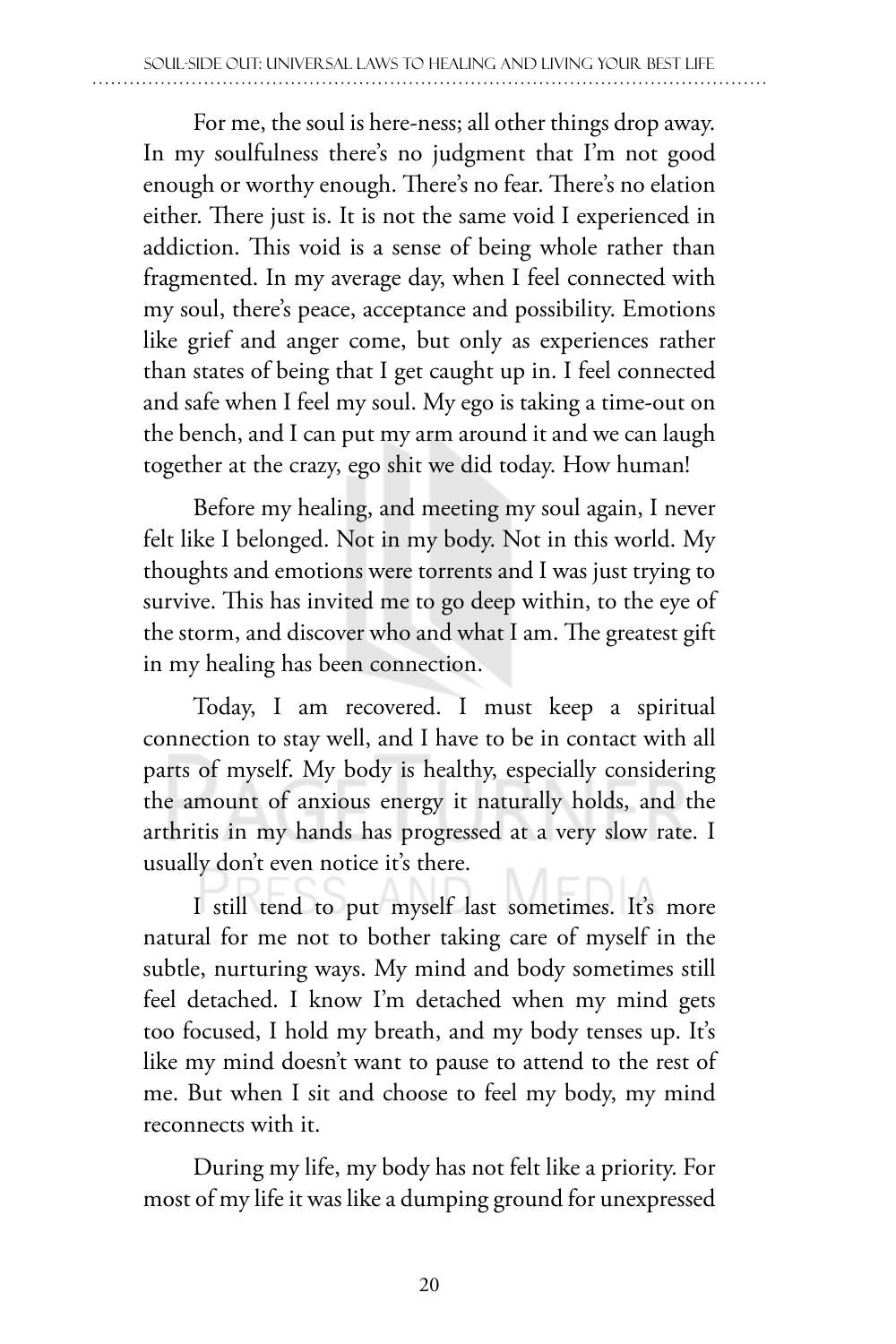or unacceptable feelings. As I grew, what I noticed is that when significant adults in my life, such as teachers, mentors or family members, didn't acknowledge or respond appropriately when I would tell them something confusing, or violent happened, I felt an incredible amount of distrust and fear. I felt unsafe. So much fear arose in me and couldn't be vented. There was no place for the energy to move so it got sucked inward. For me, it was a powerful sense of anger and defiance that I carried and held in my body.

This type of anger turned inward toward oneself disconnects us from our true nature. I've found my spiritual and healing path to be quite pragmatic and practical. I have to show up, get conscious, and do things that keep me connected and in service. I've had to learn how to care for myself deeply, and not live my life to please others or to fulfill an idea I have of what I should be. I'm still a work in progress, of course, but working on myself and getting help doing it, is the best thing I've ever done. It hasn't been easy, but it has been worth it!

I often feel joy in the moment, even at unusual times like when I'm under a lot of stress. There is a tremendous faith in living that comes with having a joyous moment just because you're present to experience it. When I feel off, I know it will pass and I can do something useful to help someone in the meantime.

Through my lived experience, I believe I am being asked to form a relationship with every aspect of life and myself. I was in so much mental, emotional, physical and spiritual pain that I pursued an unconscious life through substance, shopping and people pleasing. I've had to choose a conscious life to get well. I begin to observe things, how I feel and think in response, and negative emotions and energy lose their power. The gift has been healing, and better mental, emotional and physical health.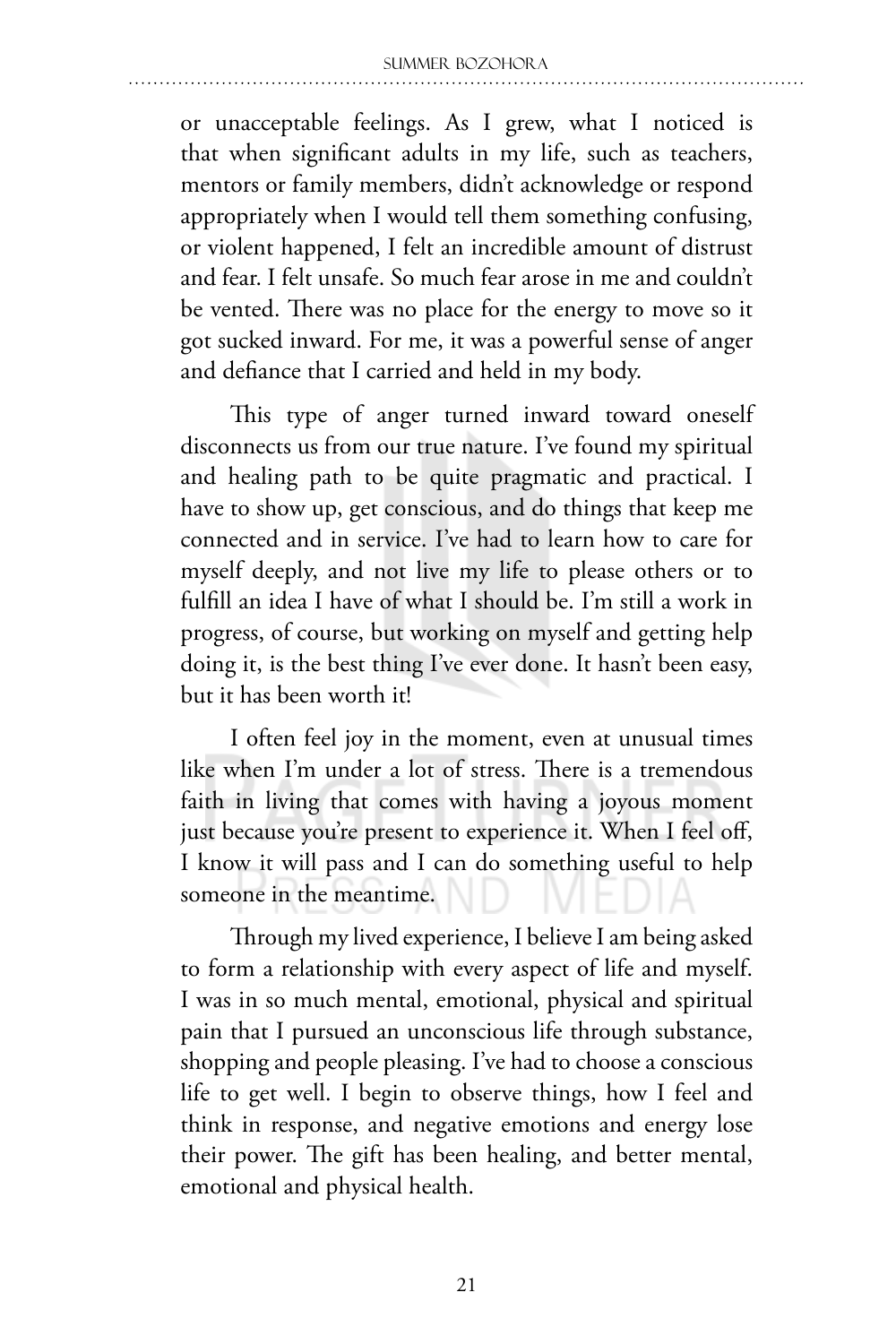When I get right down to it, I think the only thing that really matters is connection – to my authentic self and therefore also to the authentic nature of others. There's a sense of overwhelming love. Fear can be mixed in, as I still have it, but I get better at watching it all and knowing none of it defines me. I simply can observe the energy and let it go.

This has been a process of learning to live in the moment and gain connection and awareness. I see addiction and co-dependence as being out of alignment and not in true connection with oneself or others. I'm grateful to be learning to embrace the unknown, trust life, and appreciate every one of my experiences. I wouldn't be me without them, and I wouldn't change a thing about my journey. For me, this has become an immense feeling of purpose and a life well lived.

#### **Soul Alignment: Essentials to my Healing**

#### **Michelle Enns**

I have personally transformed my life and have overcome traumatic experiences by using various techniques of energy healing. It took me over 20 years of suffering before I turned to energy work as a way to heal. I write this now to raise awareness of how healing involves not just the physical but also the mental, emotional and spiritual components of a whole being.

I grew up in a dysfunctional family dealing with alcoholism, divorce, poverty, and a father who worked away. I remember being angry, disappointed, thought that life was unfair and blamed my parents for how I felt in life. An only child, I primarily felt lonely and alone. In order to succeed in school and University, I had to shut off my emotions and memories from my childhood and focus on my studies. I thought I'd put it behind me but never really even acknowledged the emotions I had.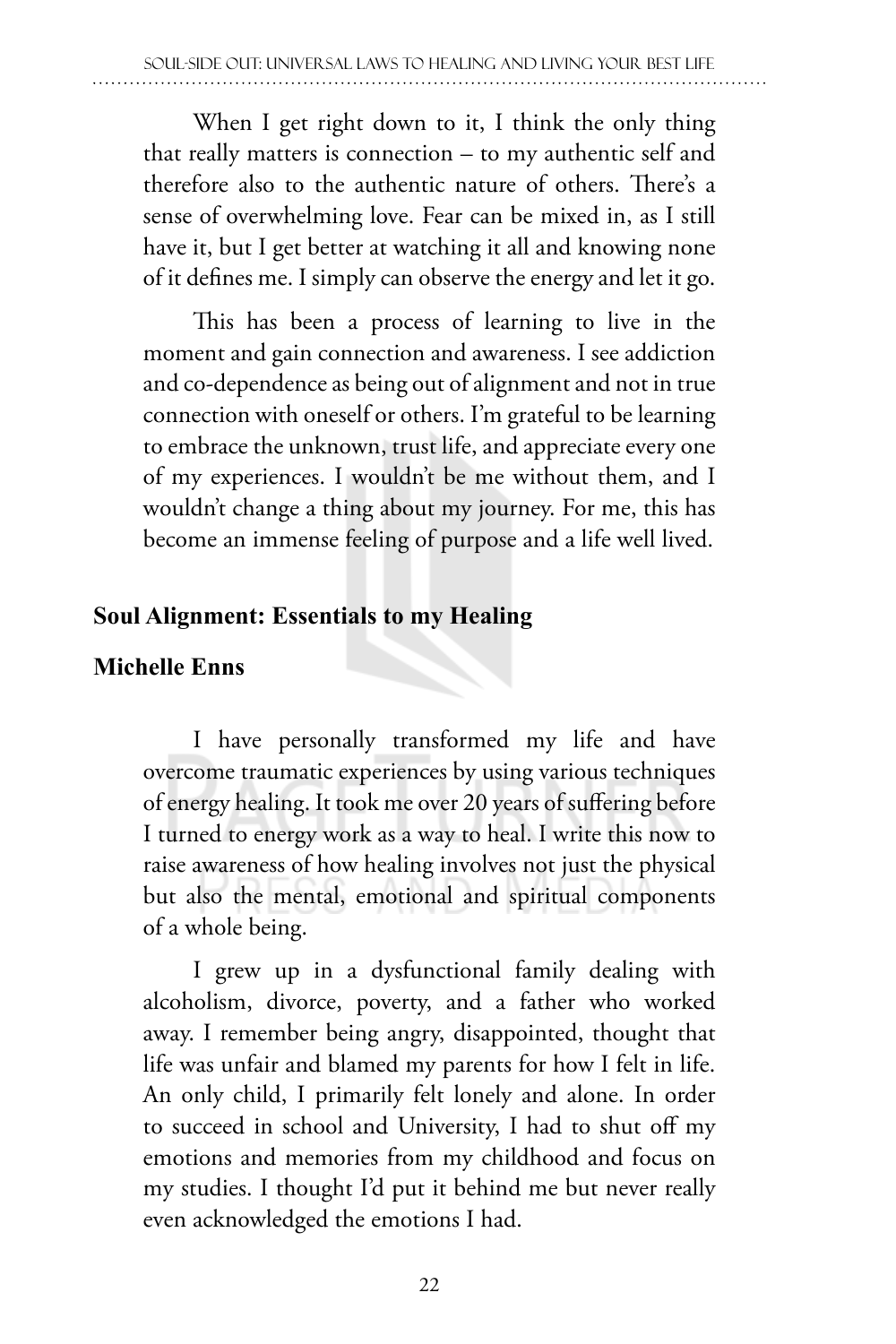As an adult I struggled with chronic migraines for over 20 years, infertility for eight years, grief and severe stress. I left work on a stress leave and was diagnosed with major depression and anxiety, which I lived with for over 15 years. I tried several types of medication and was forced to go to group therapy. During that time the only real awareness I noticed was that I was super angry at my father and expressed it a bit in some exercises. The depression and anxiety remained. My health continued to deteriorate. I saw medical doctors and had tonnes of tests that ruled out everything they knew of and by default they determined I had symptoms of both chronic fatigue syndrome and fibromyalgia. I was told there was nothing that could be done for it.

After a few years of that, I turned to a naturopathic doctor who discovered that I had chemical toxicity. There were plastics, insecticides, herbicides, air pollution (cigarettes and diesel had always bothered me), mercury, and lead in my blood. I began detoxifying and then a year later was diagnosed with breast cancer. I received vitamin injections and ozone therapy, which helped tremendously and I chose to have a mastectomy. A year later I still wasn't bouncing back like the naturopathic doctor had hoped and I started wondering if I should address the emotional issues of my past rather than only focussing on the physical symptoms. I asked my naturopathic doctor his opinion of how much he thought emotions contributed to health. He said, "at least 40%," and as I researched I found that some specialists say emotions and stress were 80% or more responsible for our health, illness, and physical symptoms. Dr. Bradley Nelson, who wrote *The Emotion Code*, and Dr. Darren Weissman, developer of *The LifeLine Technique*, have these things to say.

"90% of all pain that we experience is due to trapped emotions, to emotional baggage . . . those emotions stay with us and cause our diseases and much of our self sabotage." (Nelson, 3013)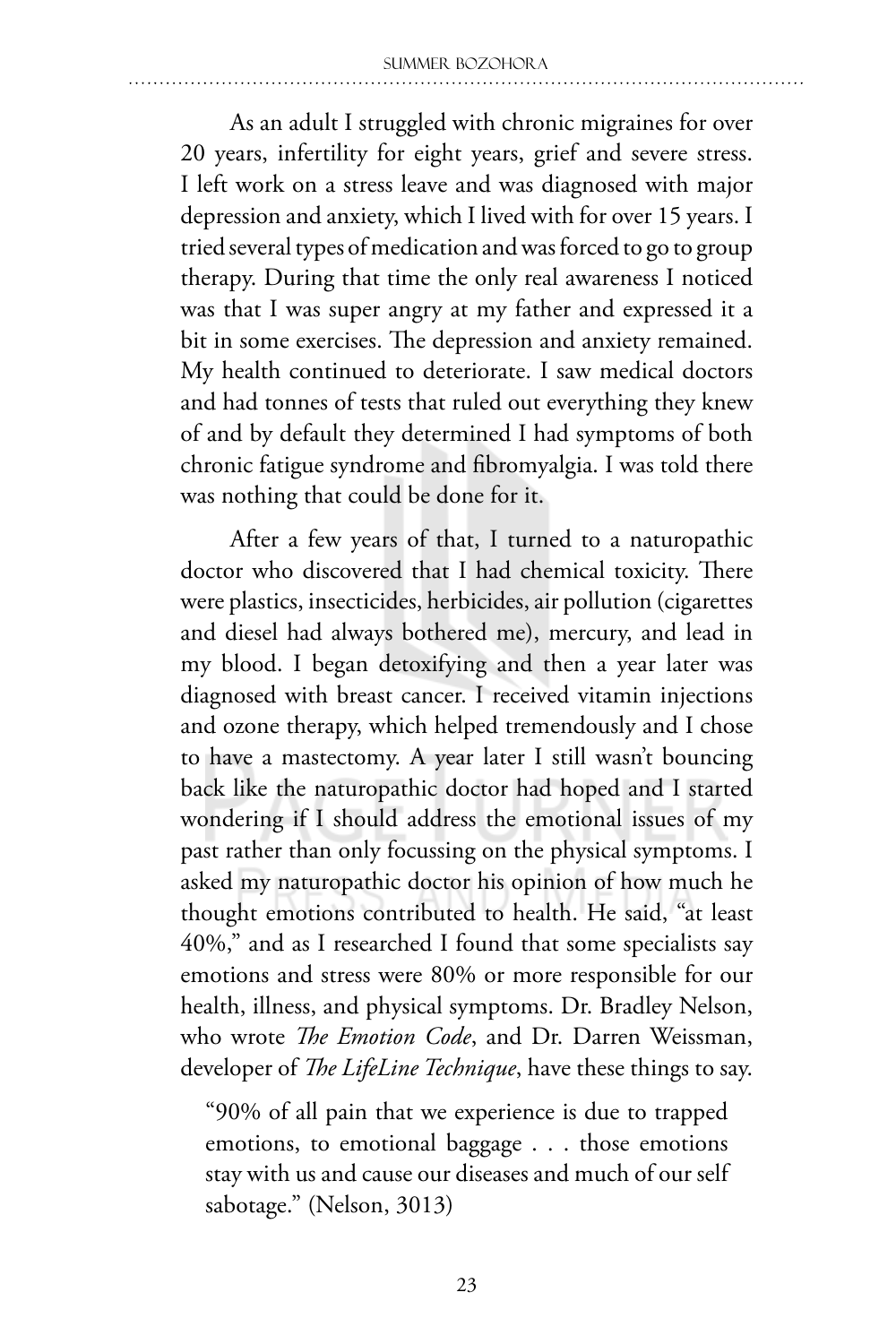"The core of every symptom, stress and disease are emotions, memories and traumatic perceptions that are buried in our subconscious mind." (Weissman, 2013)

For me, cancer was a blessing and a wake-up call that prompted me to start taking control of my own life and healing. I researched, radically changed my diet, and learned that we need to detox physically and emotionally for optimal health.

The AMA (American Medical Association) says that "80% of all health issues are stress related." Dr. Joe Dispenza, a neuroscientist and author, says that,

"humans can turn on the stress response just by thought alone. Our thoughts create our emotions, which create chemistry in our bodies. It is a fact that the chemicals of stress dysregulate and downregulate our genes that create disease . . . if we can turn on the stress response just by thought alone and those chemicals can make us sick, then by very definition our thoughts can make us sick." E-Motion, Gaia.com, 2013

The realization that our thoughts and emotional baggage from our past can make us sick led me to energy work and my journey to heal myself through training as an energy healer. There are many techniques and aspects to energy healing but I will share some basic skills that others can easily learn and practise to create change and open awareness in their lives.

The first step in my training was learning to open my heart and feel unconditional love fully. As I learned to open my heart, connect to pure divine love and light, and practised various energy healing techniques, healing occurred. The power of love heals. Love is the basis of energy healing. A field of love in, on, and around the body lifts and removes the lower, heavy, dense energy of negative emotions from us. We feel lighter, more open, uplifted, and free. As a facilitator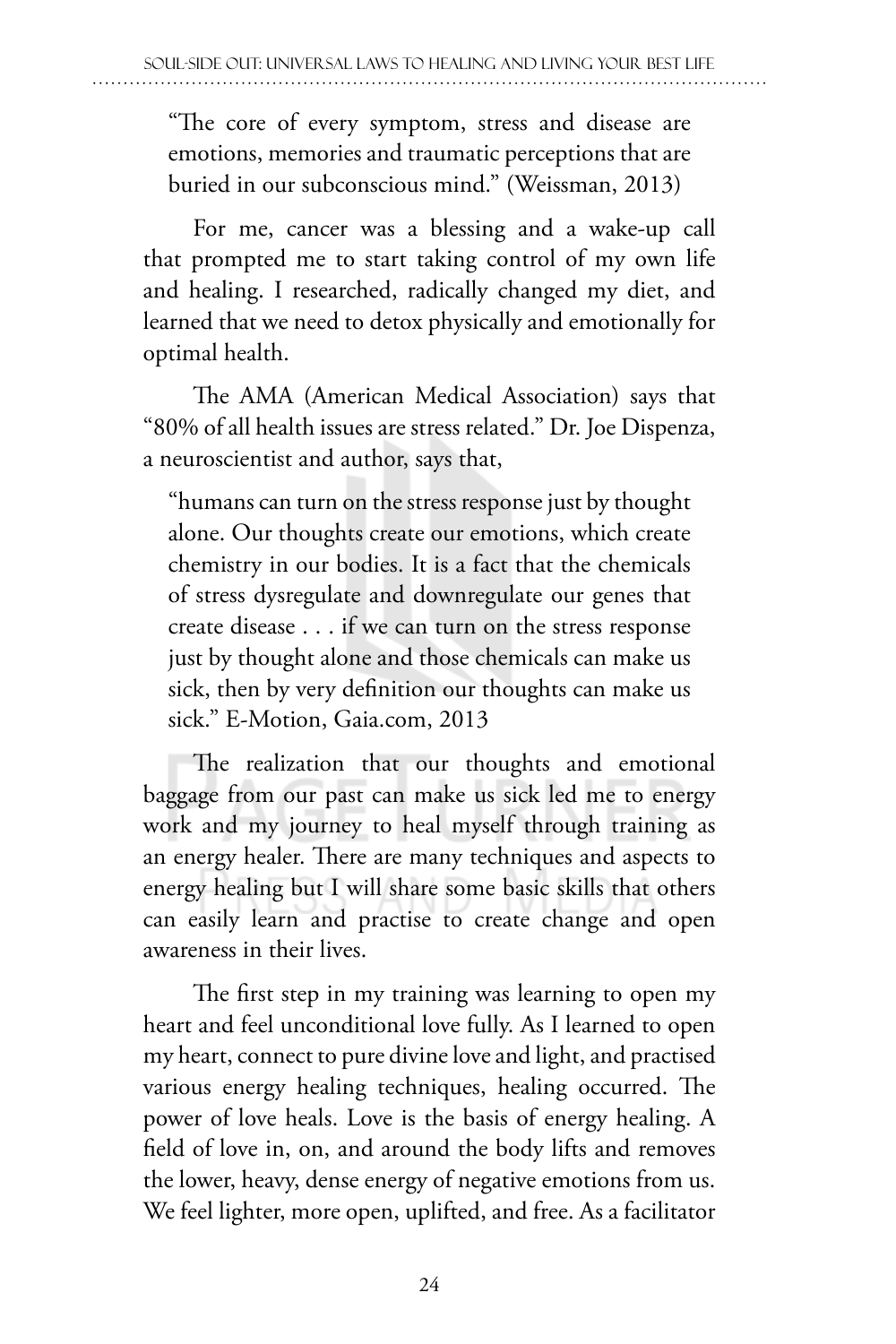of energy healing, I now hold that field of love for clients to assist in their healing.

The second step in my training as an energy healer was to discover my own emotional patterns and, through various techniques, transform unhealthy patterns into healthier patterns through love. This meant accepting, honouring, and trusting what I could feel and see when I turned my attention inward and began observing myself. I learned that we memorize thoughts and emotions in our subconscious and they are stored in our bodies. I noticed that these emotional patterns in my body tended to be released in layers. For example, I was really angry and resentful at my husband and felt unsupported by him. As I transformed this emotional pattern by observing it, without judgement, I came to realize that I also felt angry and unsupported by colleagues, past friends, and all the way back to my parents as a small child. Each of these layers needed to be looked at, observed accepted and loved.

As I became aware that emotional patterns were stored in my body, I realized that I often recognized them as symptoms, tightness, pain or discomfort. Recognizing these sensations, I could connect to divine Love and Light, and focus on those painful, tight or discomforted parts of my body with unconditional love in those locations. Often that would release and transform those dense, heavy patterns into a lighter, more open and flowing energy giving me relief.

Sometimes just knowing where in the body wasn't enough to clear or transform that pattern. My soul wanted me to become aware of and have greater insight about that pattern so I could learn from it. If I recognized a tight or painful part in my body, I connected to a feeling of divine love and, with focussed intention, awareness and observation, I could ask questions. I could ask what emotions were stuck there or ask for any other insight. As I remained open to the insights it offered, the tightness or pain would often release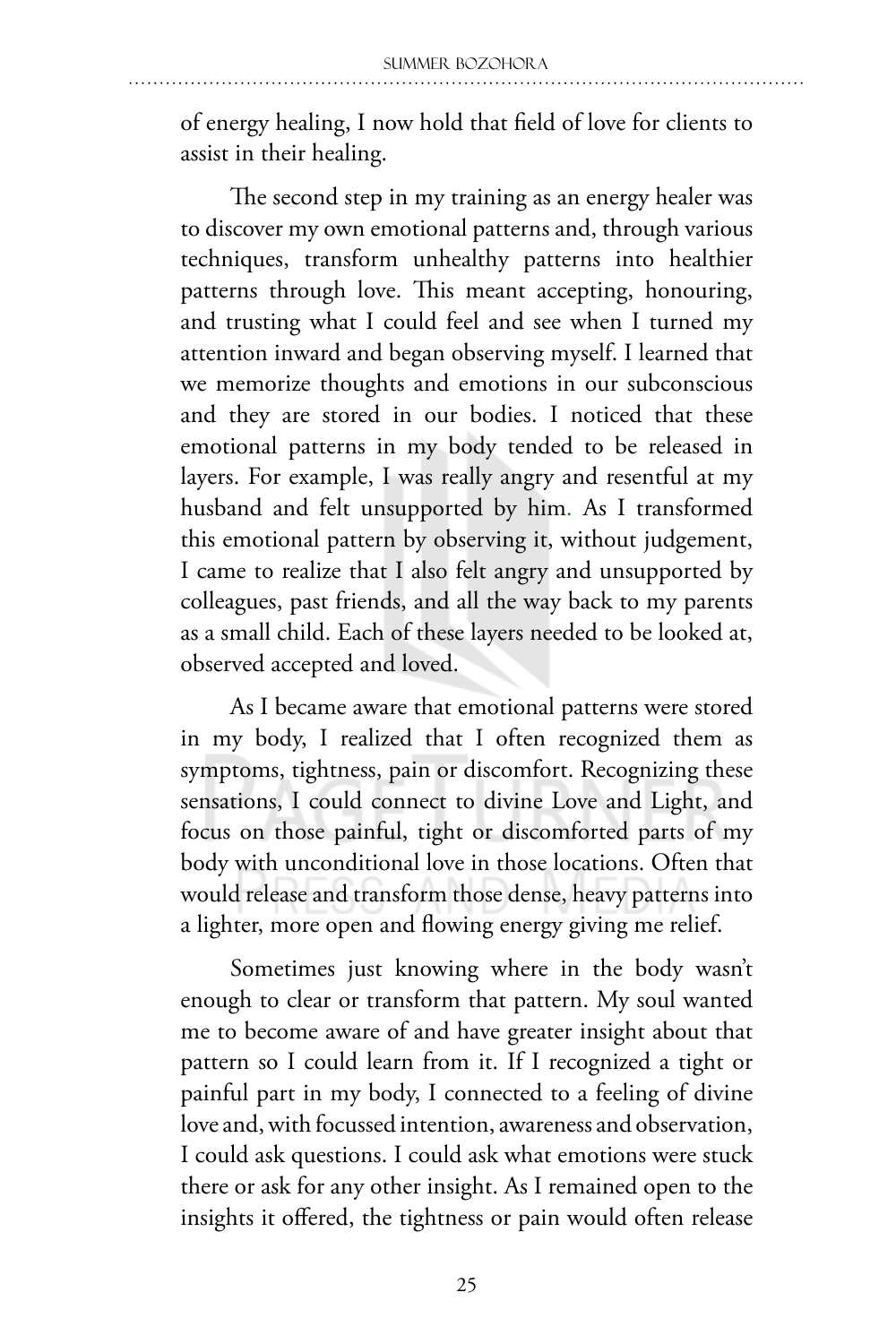itself. For example, I had a lot of disappointment, sadness and heartbreak in my chest area. That gave me insight to past trauma with my husband, old boyfriends, childhood friends, and my parents as a young child. I could then release and transform the whole pattern with unconditional love.

As I became aware of how emotional patterns work, I could use what thoughts or emotions were bothering me in the present and trace those emotional patterns back in time to find their cause and release them on an energetic level. For example, I often felt alone and lonely throughout my life. One day when I felt lonely, I asked where in my body I felt the pattern of loneliness. I became aware of and recognized a tight sensation in my chest.

I asked it questions like:

- Who did I pick up this energy from?
- How old was I when that happened?
- Are there any other emotions tied to it?
- Is there anything else I need to know?

I received the insight that I picked up that emotion from my mother when I was two years old. At that time, we had moved away from family to be with my dad who worked up north on the oil rigs. Mom was alone with me each day and many nights without family or friends to support her. That emotion was not even originally my own thought, but as a child I absorbed it from my mother and it was triggered many times throughout my life. With awareness and insight, I could then accept it and feel love again.

Each time a symptom developed, my body was communicating to me and showing me that something wasn't right. There was something that wasn't aligned with my own truth and authentic self, who I really am on a soul level. When I ignored the messages, my body escalated these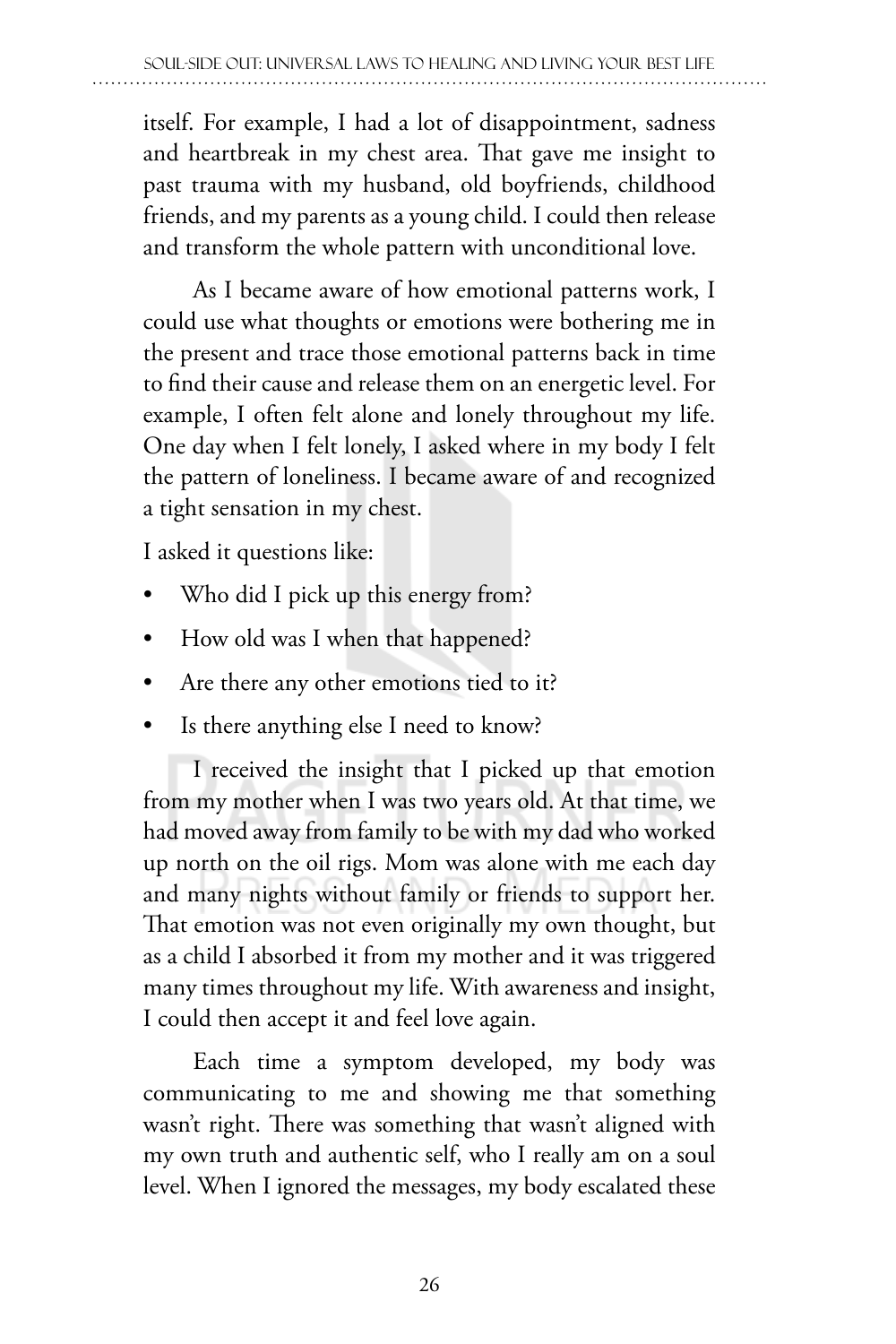messages to pain and illness until I finally started dealing with the emotional patterns that were stored there.

As I developed more awareness and skill, questions and insights became easier. In the beginning, when I asked questions, I may or may not have received answers to those questions. Sometimes they weren't the right type of questions, or I was thinking of or anxious about the answers I might receive. At the beginning, perhaps my awareness level was not opened or developed. I needed to trust myself for my intuition to develop further. Later I realized I may not need that insight to release the pattern. If I just set the honest intention, visualized and felt divine love, certain energies would dissipate even if I didn't know all the answers. More insight and answers came the more I believed and trusted that process.

Some of my symptoms included migraine headaches and, over time, my headaches progressed to sharp pains in my chest, which further progressed to a stress leave with major depression and anxiety. The medications and therapy I received didn't release my underlying emotional baggage from the past and my body further escalated it to cancer. This is literally what Summer described in the past section when referring to Dr. Sarnos' term, the Symptom Imperative. My body was literally screaming at me to acknowledge and deal with my past emotional patterns.

As I practised opening my heart and being connected to divine love and light, and practised identifying and releasing layers of heavy, dense energy of negative emotional patterns, I noticed my physical energy returning and my pain subsiding and eventually leaving. I no longer have chronic fatigue syndrome or fibromyalgia. My emotional and mental states started changing as well.

That negative ongoing chatter in my head, from my ego self who judged and put myself and others down, lessened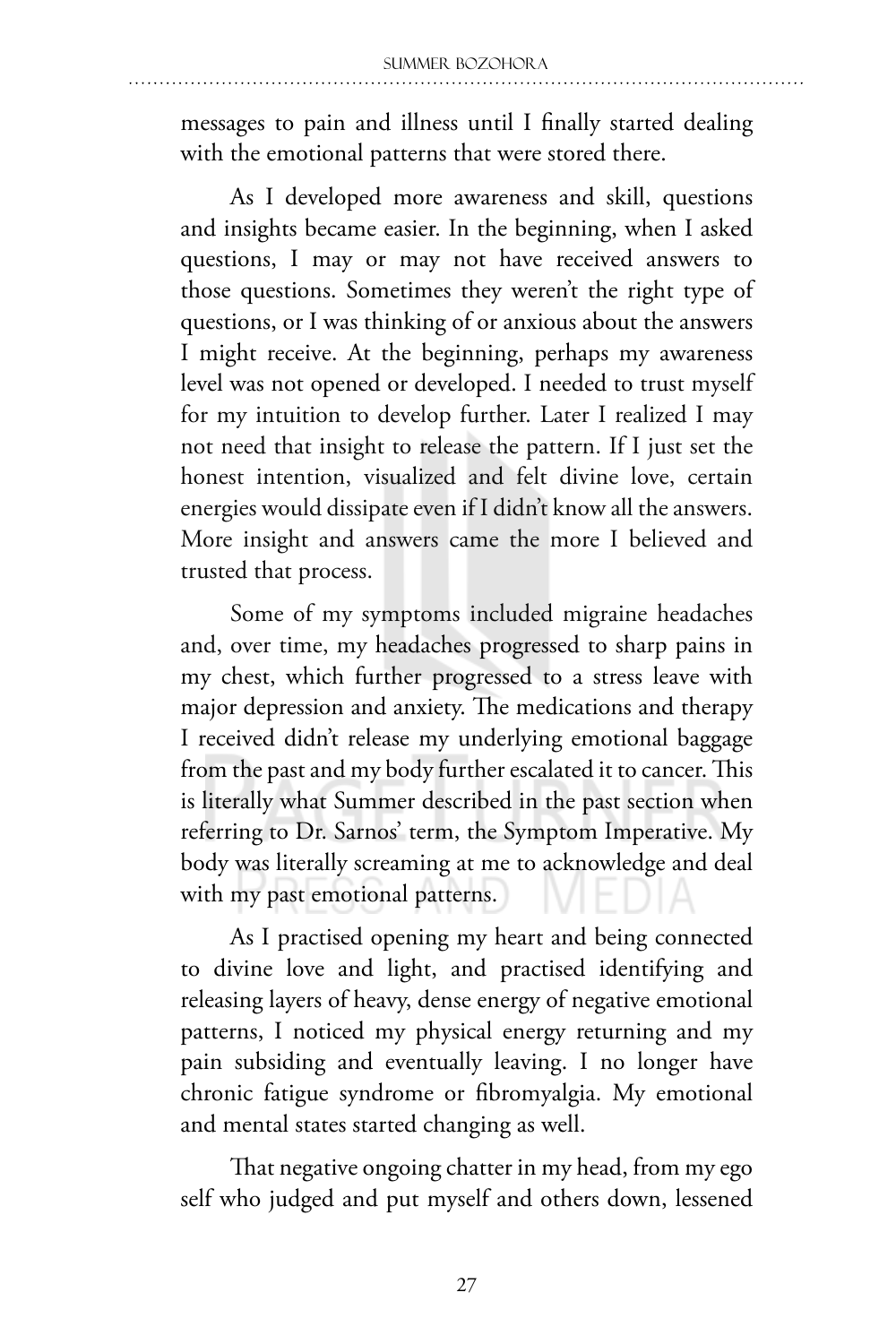and quieted. I set the intention to change my way of thinking and to change my perspective rather than listening to my ego mind. I could actually feel happy again. Glimpses at first, but as I kept transforming negative patterns and judgements into love, those happy moments extended and came more often. As emotional baggage from my past was lifted out of me, my soul-self emerged more and more.

My family life changed and I noticed how each of my family members started changing as I changed. My husband and I had been fighting for years and I had seriously considered a divorce. But as I released the anger and resentment I thought was toward him, I became aware of how it really came from my childhood. As I let those emotions go, our relationship healed. All of my relationships became healthier and I started becoming more open, honest and communicating more effectively. My confidence and self esteem levels dramatically increased. My whole personal vibration changed from low, dense, heavy negative energies of shame, guilt, anger, sadness, and blame to higher vibrational states of love, compassion, peace, gratitude, and taking full responsibility for the life I had created. I became happy about life again and learned to care for and love myself more.

An added bonus to removing my emotional baggage and tuning into love was that I started connecting more to my own inner wisdom and guidance, my own intuitive nature. I became more aware of my own truth and became more aligned to my authentic soul self. I can shine my light and love into the world in my own unique way. Now I have my own intuitive energy healing business where I help others apply what I have learned.

The magical element that produced all of this transformation is the energy of LOVE. We are all spiritual beings of love and light residing in physical bodies. This soul part of us is full of wisdom, peace, calmness, acceptance, and gratitude. It is the essence of our true, authentic self. This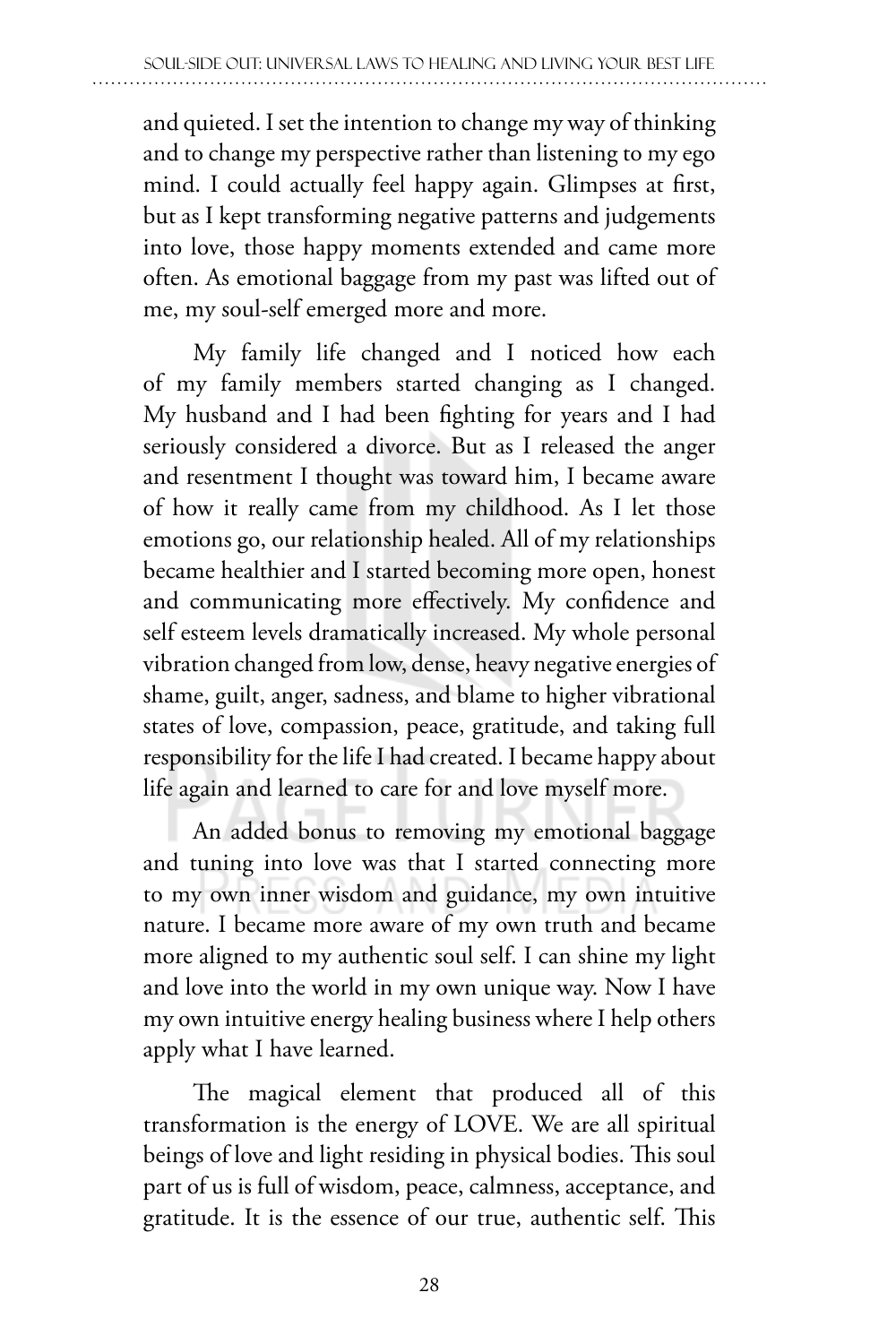love is unconditional, non-judgemental and accepting of all that is – regardless of circumstance or situation. Each of us has this unconditional love within us. It is who we are on a soul level. It is the divinity that is within each of us. It just is.

These are big life transitions and wake-up calls. What each of these women had in common was a calling toward something more meaningful in life – a purpose beyond what they were currently experiencing and their emotional and physical symptoms were their calling cards. The pain they experienced stripped them down to their essence before they could live a more soul-aligned life.

# **What Migraines Can Tell You**

Other wake-up calls come in all sorts of forms, one form is migraine headaches. Migraines, are specific and local to a particular immediate life situation or stress. They are painful and as a result, full of opportunity for expanded awareness. For example, I was at a health conference and a colleague came to me asking what I did for migraines. She was experiencing the onset of one and asked for my assistance. I explained some physical aids such as peppermint oil and lavender, but told her it was most important to explore an emotional reason behind the onset of the headache.

Being a hypnotherapist, she felt quite confident in her abilities to recognize her unconscious triggers, so we explored the physical energy to guide us there. I asked her to tell me the specific physical symptoms of the migraine. She explained the visual auras and the beginnings of nausea and that with this particular migraine, she felt it in her back.

Experiencing part of the migraine in her back was not a usual symptom, so I suggested we focus there. We could have explored the energy she felt in her back through the process of IN-OWT, but being in the middle of a conference hall, I went with my intuition and years of experience\* that told me it may have to do with having a backbone and standing up for herself. As soon as I mentioned what I sensed the meaning of her back pain was, tears began to roll down her face.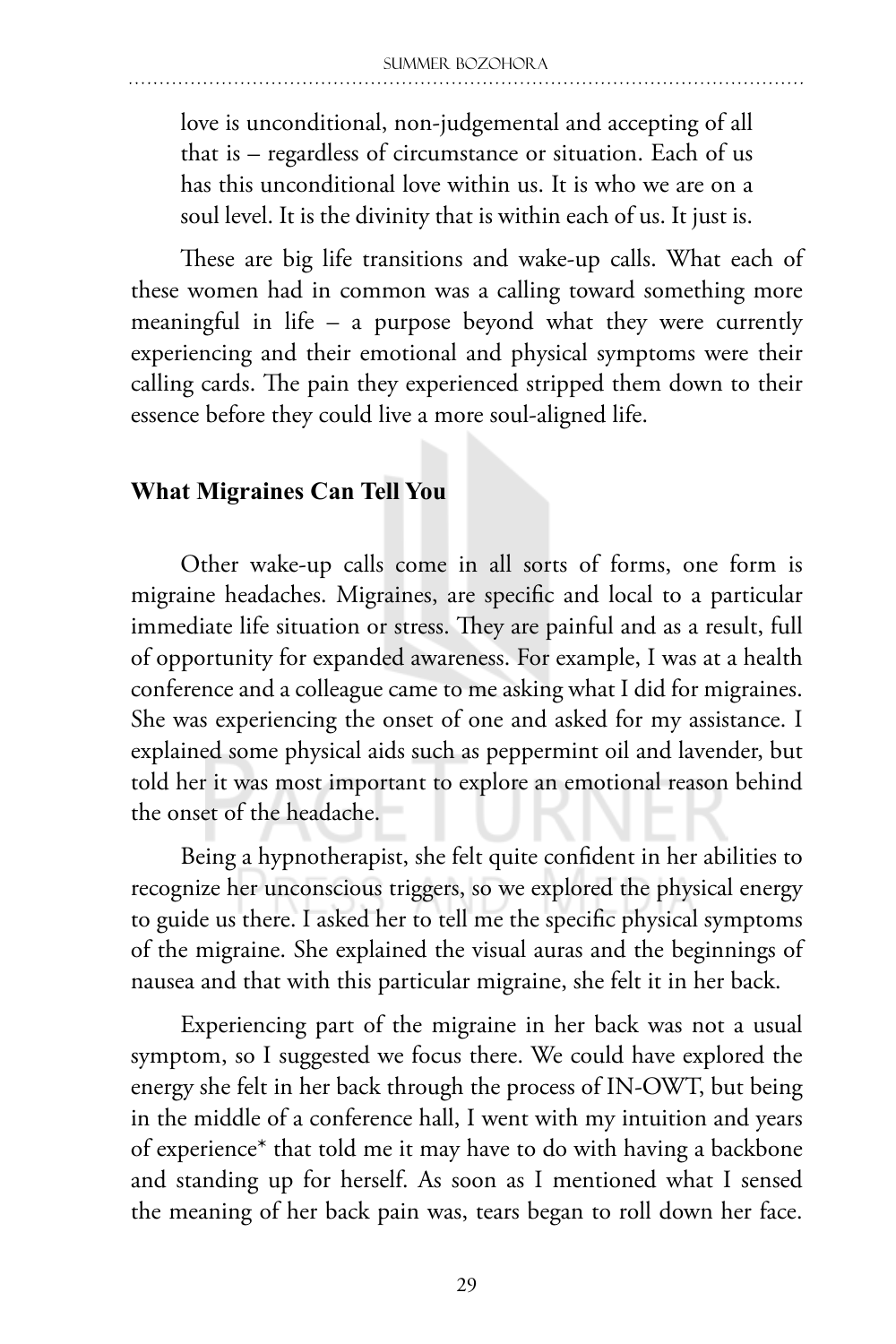"AHA!" I said. "I think we have just found the unconscious trigger for your migraine." She went on to tell me that she had just been in the conference hall and overheard someone speaking about her knowledge and information without crediting her for it and she had not said anything despite feeling a sense of betrayal. I suggested that she go lay outside on the earth, close her eyes and integrate this knowledge and decide what she wanted to do about it. Twenty minutes later, she returned to let me know her migraine had subsided. She felt back to normal and could resume her work at her booth.

As for myself, I had full-blown migraines into my late thirties. My last two migraines started the same way as all the others – numbness, nausea and visual impairment – but I was able to stop the progression by accessing the emotional prelude through the process of IN-OWT. From the first onset of the symptoms to the relief and feeling able to resume normal functioning, lasted no longer than two hours instead of three days. Most migraine sufferers can identify with my experience, but what they may not know is that with most migraines, there is an emotional prelude – an internal pressure that has built up.

A *headache* means that we are over-utilizing our head or thinking too much. It is a sign that we need to access our body's senses and engage other forms of awareness. The process of IN-OWT is a simple but effective way for accessing this awareness that has profound effects. For a more thorough explanation of INside-OWT, see Chapter 6, and you have access to how best to utilize the five steps in Chapter 7, the companion workbook to this book.

Simply put, the process requires that we remain present to the feelings and physical sensations the migraine presents, then accept, explore, and follow their trail to the underlying cause. Once we understand the nature of the conflict that precipitates the migraine by processing the emotions and thoughts that triggered it, the progression of the migraine stops. Yes, stops! The pain and nausea subside and deep, restful sleep follows. There are no torturous days of agony or the need to throw up.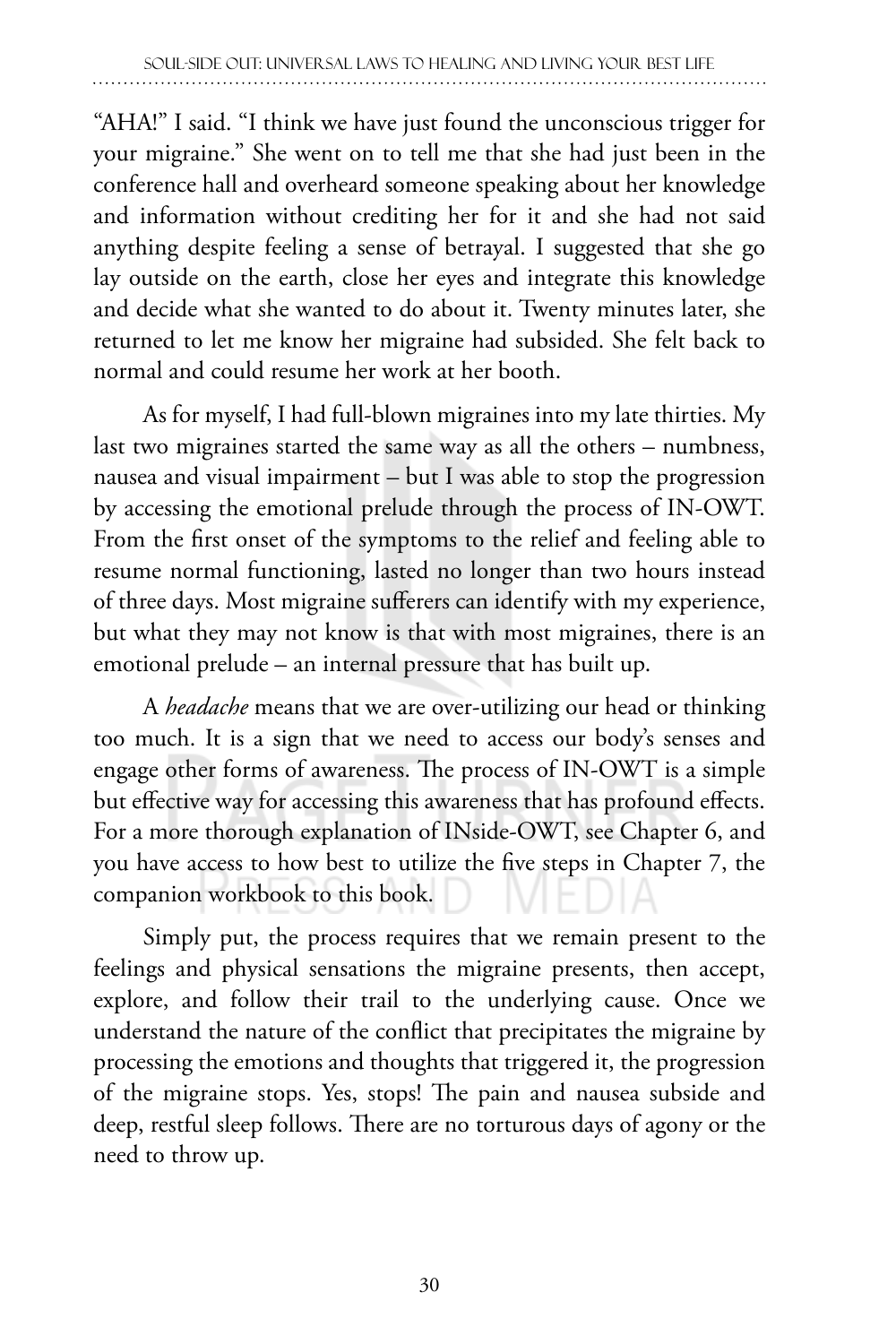*\* Please note, that in the beginning of my own awakenings, I did not trust my intuitions or even know how to distinguish my thoughts and mind from intuition. When people begin to work with the process of IN-OWT, it is natural to begin to build a sense of trust in one's intuition, visions, and in the overall process over time. Like anything, experience and practice builds confidence.* 



# PAGETURNER PRESS AND MEDIA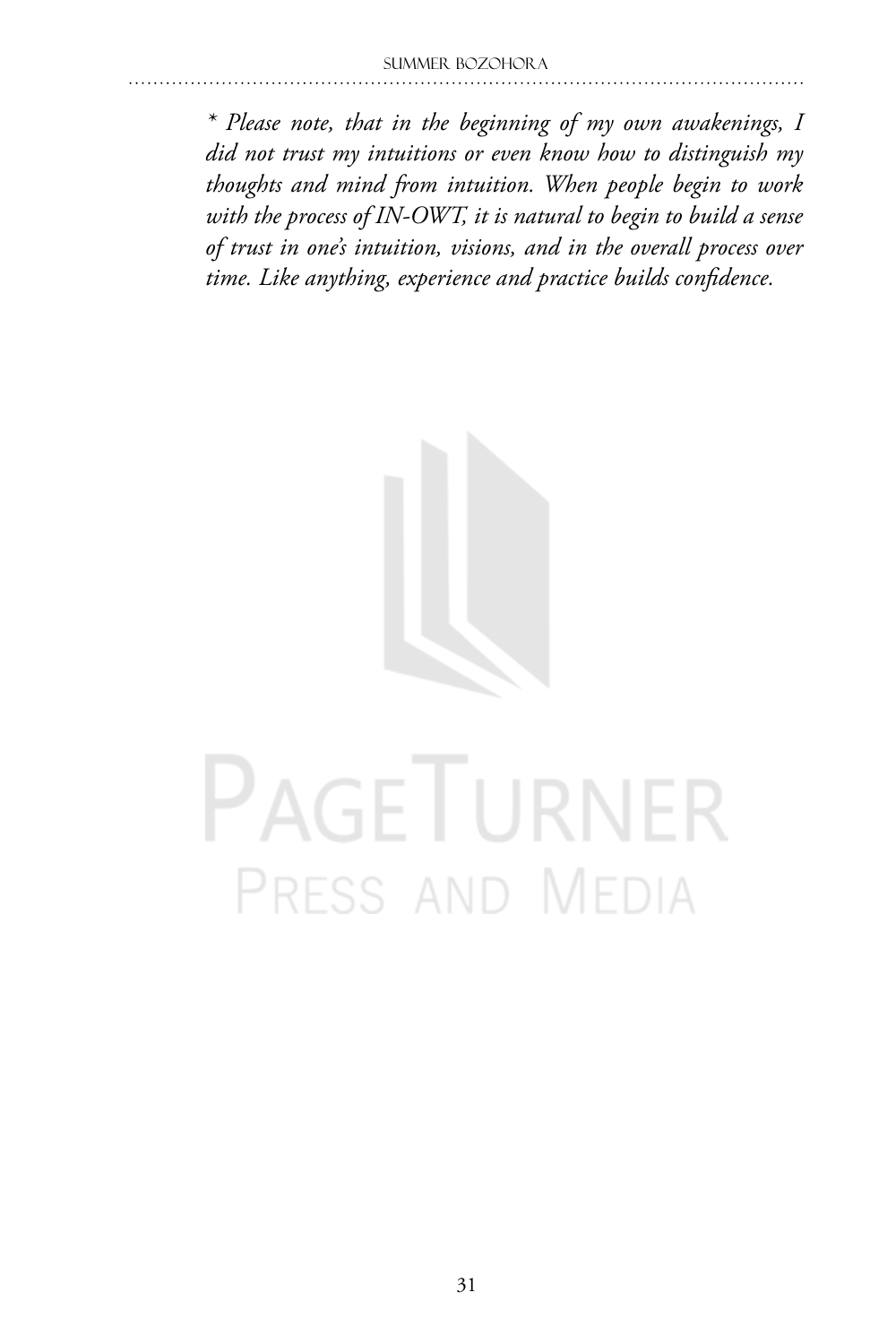#### **CHAPTER 3**

# The Health Scare System

#### **What is Healing?**

How I was shown the universal laws and principles of healing has a lot to do with my personal experience of life and work and what I knew *was not healing.* The idea or belief that we must fight or kill whatever invades our body, or cut out dysfunctional parts, is *not healing*. Instead it is a fear-based culture of care. Fear pervades our North American Health Care System, both on psychological and medical levels. As such, I refer to it as the *"Health Scare System."\** 

In the context of our Health Scare System, we are taught a veil or wall separates the body and emotions. There is psychology and there is the practice of medicine. One is for the emotions and the other for the body and the fear of their integration is high.

How did we end up here? Currently, the western globe's culture, science and medicine are founded upon the interpretation of Sir Isaac Newton's scientific discoveries. The portion of Newtonian Science that is used most rigorously – the scientific method – was and still is used without the sacred intent that Isaac Newton himself employed. Unfortunately, it was not his science that humanity embraced, but a truncated version of his thoughts that served to support those in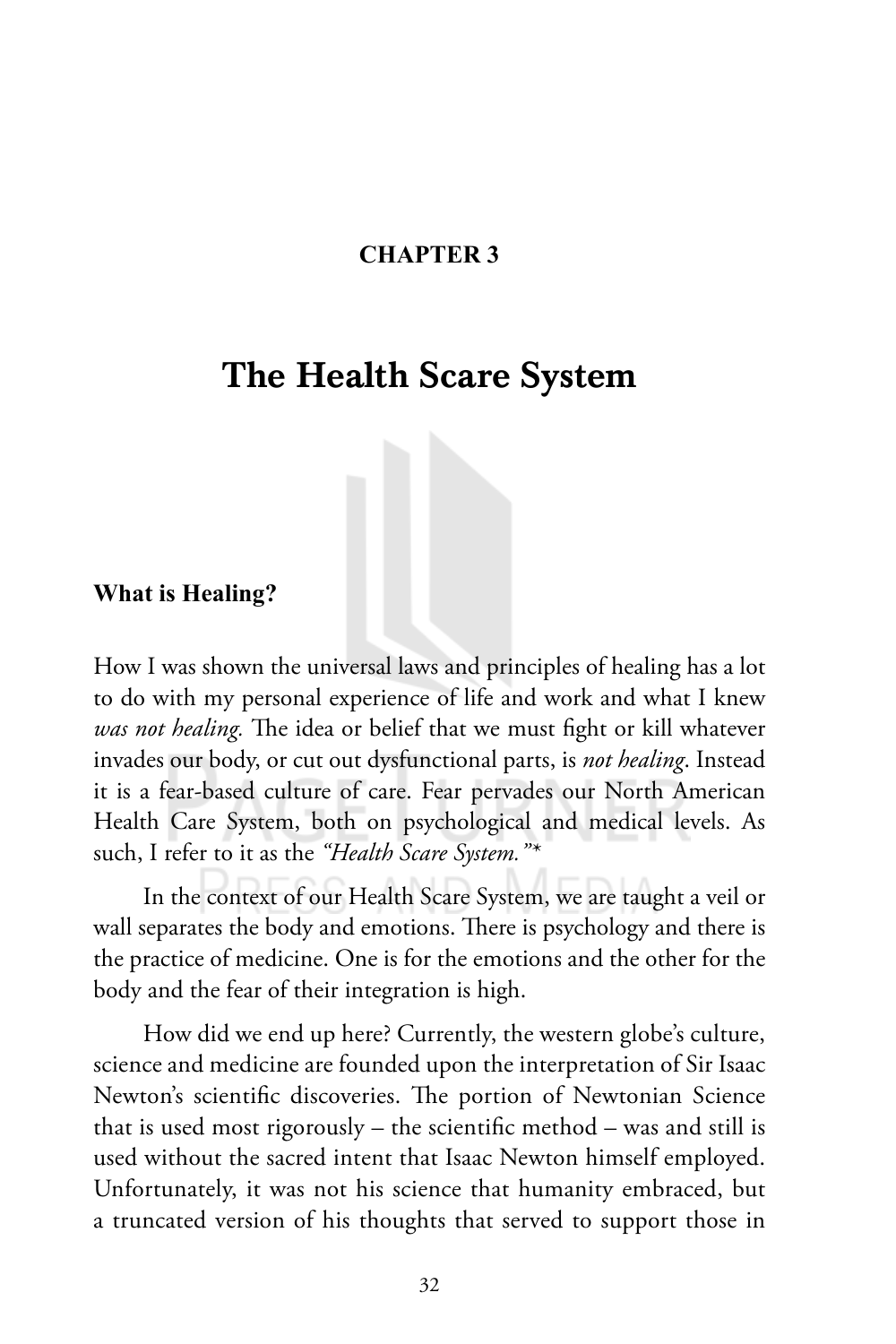power. In all likelihood, Sir Isaac Newton did not separate his science from the overarching power of Creation or of God. Sir Isaac Newton was first and foremost a theologian and a spiritual man. A man beyond his time and humanity, he was not ready for the all-encompassing reality in which he lived. Because humanity was not ready for his discoveries in their totality, their effects were only partially put to use. For more on Sir Isaac Newton, I encourage viewing of the DVD, *Newton's Dark Secrets* (2003).

Much of what he discovered was considered heresy and punishable by death. The truncated understanding of Newtonian science led to some advancements in medicine and physical well-being on many levels, but also created an:

> "inner psychological culture of speed, pressure and need for control – mirroring the outer culture of efficiency and productivity... People are in a hurry to know, to have answers, to plan and solve. We want more data, more ideas; we want them faster; and we want them ... to tell us clearly what to do. (Claxton 1997, p. 6)

Since Isaac Newton's laws of physics were formalized in 1687, our culture and science have been characterized by information gathering, intellect and impatience, which create an insensitive and hostile environment. "As we have come to seek and wield external power consciously, we have come to view feelings as unnecessary appendages, like tonsils—useless, but capable of creating pain and dysfunction. Thus, the pursuit of external power has led to a repression of emotion" (Zukav 1989, p. 60).

The deliberate avoidance or control of our innermost resources – our emotions and connection to the greater source of life – *is* insanity, but as a culture we have not yet recognized it as such.

*\*Upon writing this book, I had a few of my favourite people tell me to avoid coining this term because it was inflammatory or might be offensive. I would like to clarify that by creating the term "Health Scare System," I do not mean that the current health system is not useful, only that one might recognize that it is ultimately a business and its marketing is, in fact,*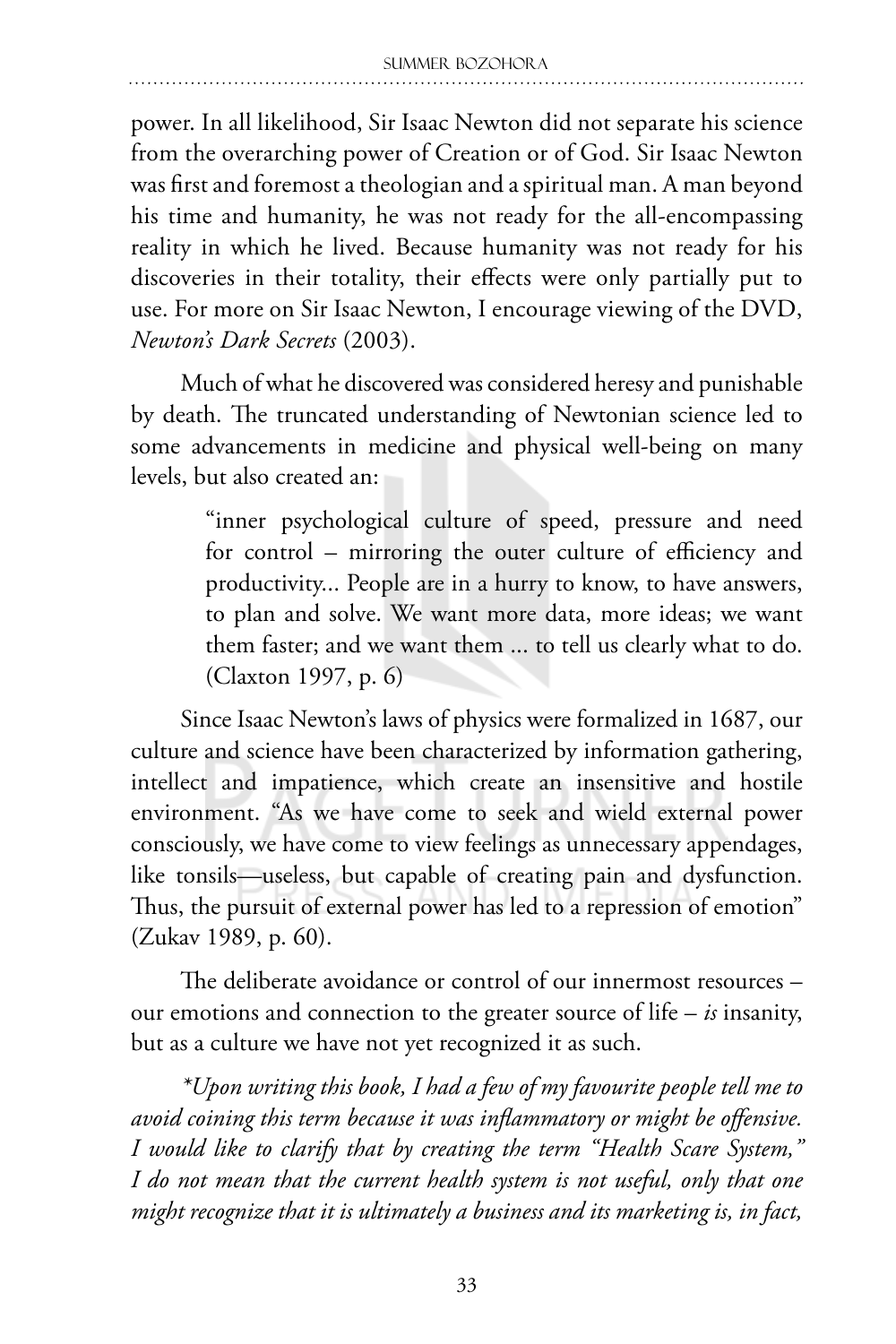*fear based. As for myself, if I break my arm or get hit by a bus, I use the medical system. I am not advocating an alternative to the medical system, what I am advocating is a form of complementary care. I advocate using and navigating all forms of care available to us when we are sick or unwell.*

# **How Does the Mind Induce Physical Pain?**

Although there are a number of ways the brain can induce symptoms in the body, Dr. Sarno says that the largest number of psychosomatic conditions can be tracked to the repression of emotion through the autonomic-peptide branch of the central nervous system (Sarno, 2006). Peptides are molecules that participate in a system of inter-communication between the brain the body.

Many types of physical pain are caused by mild and benign (meaning harmless) oxygen deprivation to a specific area of the body, and brought on by stress through the central nervous system. The activity of the *autonomic-peptide branch of the central nervous system* controls involuntary systems such as the circulatory, gastrointestinal, and genitourinary systems. It is active 24 hours a day and functions outside of our awareness.

> "The altered physiology in this process that creates the symptoms and physical pain appears to be a mild, localized reduction in blood flow to a small region or specific body structure, such as a spinal nerve, resulting in a state of mild oxygen deprivation. The result is pain. The tissues that may be targeted by the brain include the muscles of the neck, shoulders, back or buttons; any spinal or peripheral nerve and any tendon. As a consequence, the symptoms may occur virtually anywhere in the body." (Sarno, 2006, p.14-15)

Although it is true that symptoms arise anywhere in the body, in my experience the mind is not random in its choice of where or how the pain or symptom is experienced. Symptoms are often a precise metaphorical reflection of the underlying psychic, spiritual or emotional conflict the person is experiencing.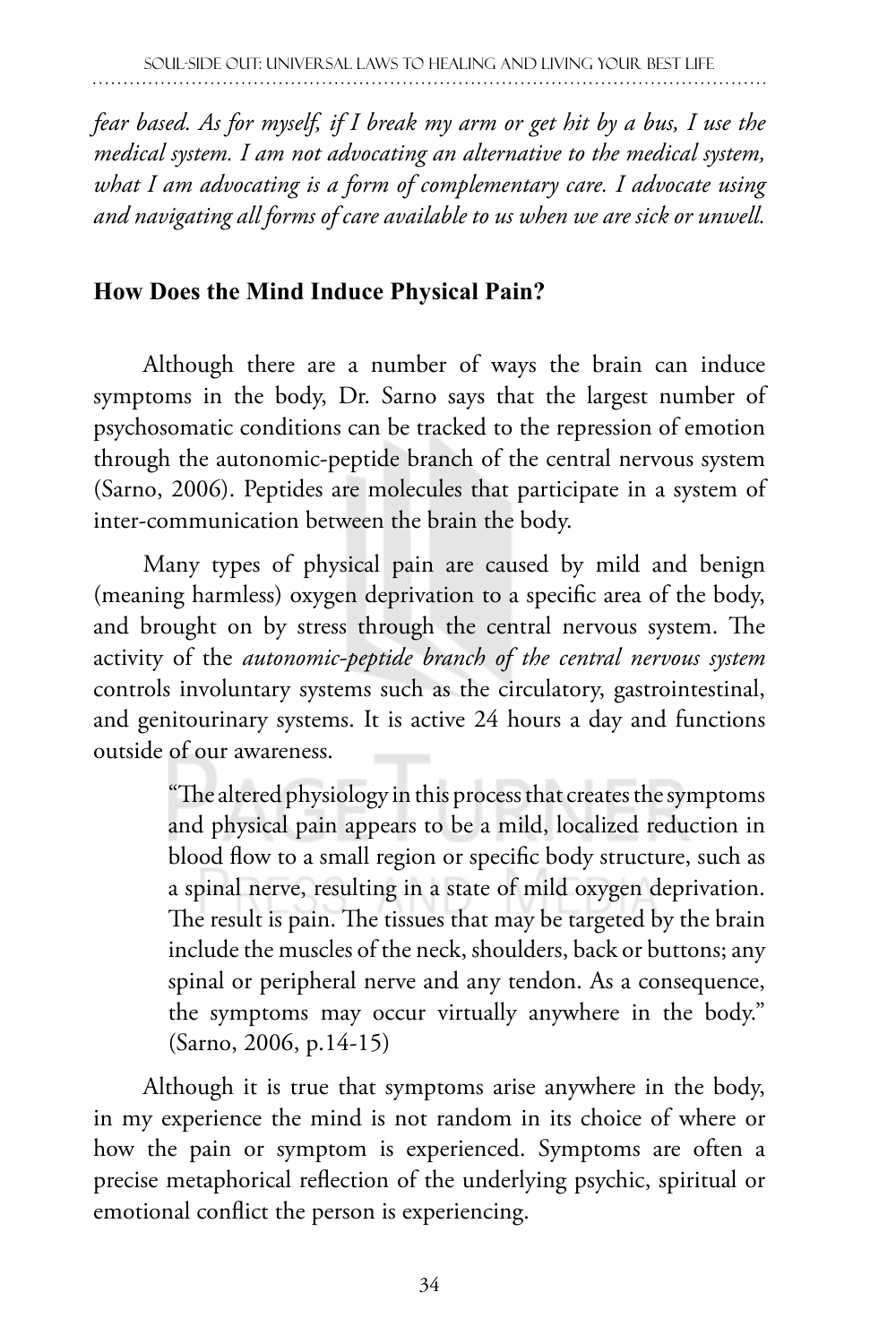For example, as mentioned earlier, I suffered for years with excruciating migraines. In the past they proceeded into debilitating illness. White hot ice picks of pain ceaselessly thrust their way into my head, accompanied with left-side numbness, an inability to speak and waves of nausea that lasted for two to three days, until I threw up.

During my early 30s, one of my migraines affected vision in one eye and one side of my head. However, as I began developing my creative-intuitive skills and knowledge, I learned how to process the meaning and unconscious trigger behind the physical migraine symptoms. Processing pain through the laws of INside-OWT, allowed me to short-cut their effects. As I tuned into the energy of the migraine, I received the message that I had "turned a blind eye." I instantly understood what that meant to me. I acknowledged the conflict I felt because my husband insisted I work while my daughter was so young. During my migraine, the remorse and separation I felt when I left her in a day home surfaced. As soon as I set my mind to remove my daughter from daycare, the oxygen deprivation from the onset of the unconscious emotional conflict subsided and I quickly recovered. Now, I use the same process with others who experience migraines

> "These disorders afflict millions and cost the economy billions of dollars every year in medical expenses, compensation payments etc." (Sarno, 2006, p. 14)

The cost on the economy is large, but the human cost is greater. The cost to some, is their way of life. Similarly, some surgeries do more harm than good and the side effects of many types of pharmaceuticals are irreversible. Beyond the physical realities, social-emotional aspects keep many trapped in a perpetual cycle of illness that could be reversed through simple awareness and education.

When we experience some kind of physical pain, it is typical in our Western world to have a fearful thought, such as, "Something is wrong," "I'm sick," or "I'm dying," or "I might have cancer!" and "I need to 'fix this'." Now, imagine the kind of goose chase you can get into when you attempt to apply the medical model. The goose chase for some physical cause can keep people preoccupied, possibly obsessed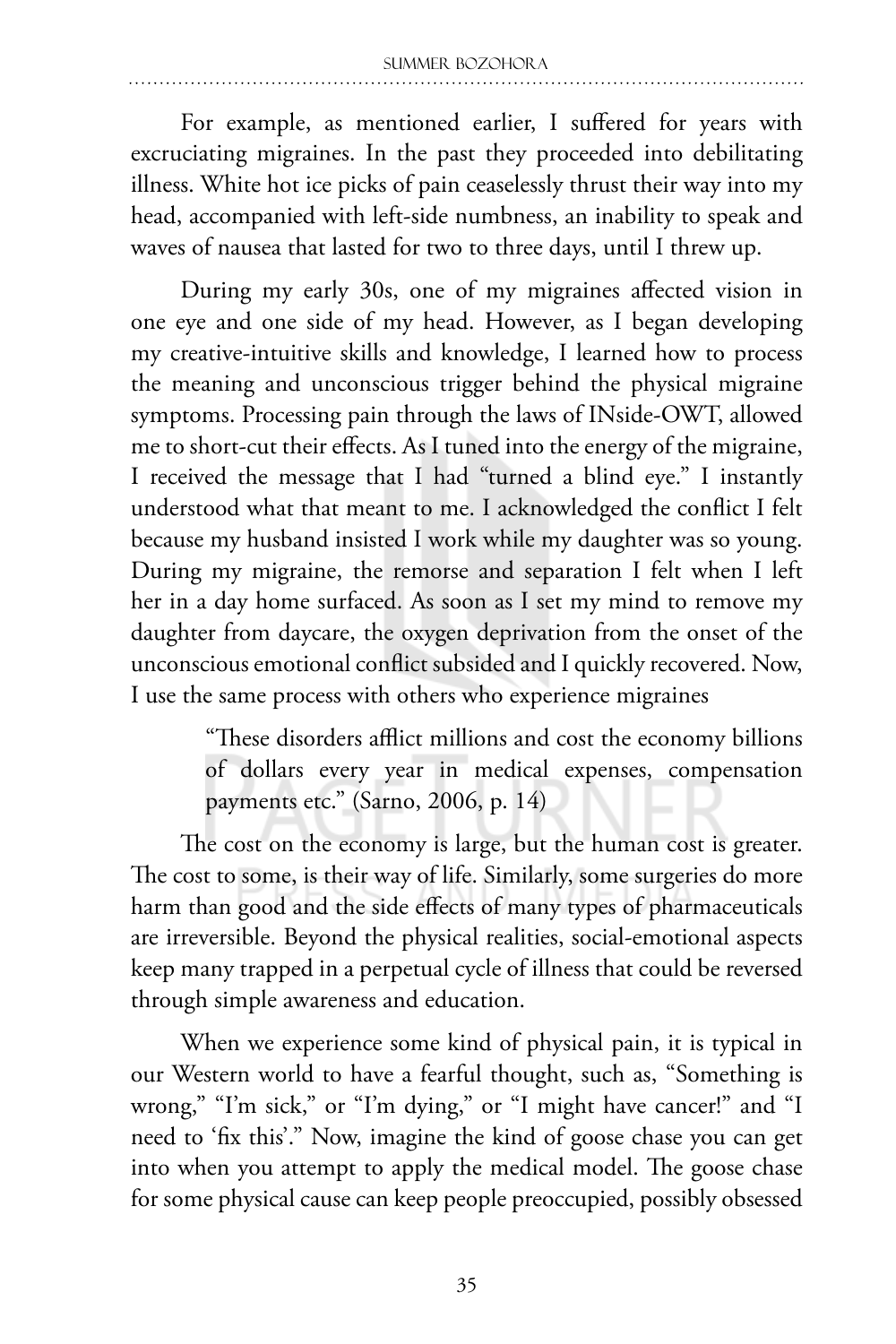with their physical health, and emotionally unconscious for years! Not many of us are prone to saying OH! I have a repressed thought or feeling, something I'm not paying attention to, and it's causing oxygen deprivation to *X* part of my body so I should ask it what's up!

This sounds remarkably simple, and in theory it is. Depending on the origin of the emotion on the time continuum of your life, often it really can be this simple. The work comes in undoing the layers of fear-based belief and familial patterns, if the symptom is familial and intergenerational. Symptoms, illness and disease that are embedded in the unconscious matrix of generations are a little more complex than a migraine brought upon by a local stressor, such as my daughter's chosen care provider. Nevertheless, the same process of discovery can unwind the stranglehold that our old ways of thinking have when carried on in the younger generations.

# **Our Outdated Mental Health Scare System**

During my thirties, I trained at three and worked in two different hospitals. During one of my practicums for my masters program, I got a chance to develop and implement some Art Therapy programming on a psychiatric ward. Afterward I was hired and worked in a hospital specializing in healing after stroke.

My experiences at the hospitals were shocking and drove me clear away from allopathic and institutional medicine. The methods used in some wards of some hospitals are barbaric. Psychiatric units, dull and drug people and continue to use electric shock therapies. We might as well still behead, hang or torture people.

# **At the Psychiatric Unit**

Early in my practicum on the psychiatric unit, I was aghast at some staff conversations. The unit was known as a *"revolving door"*  because many of the same clients would return again and again. I'm sure, underneath the outside banter, some of the staff ultimately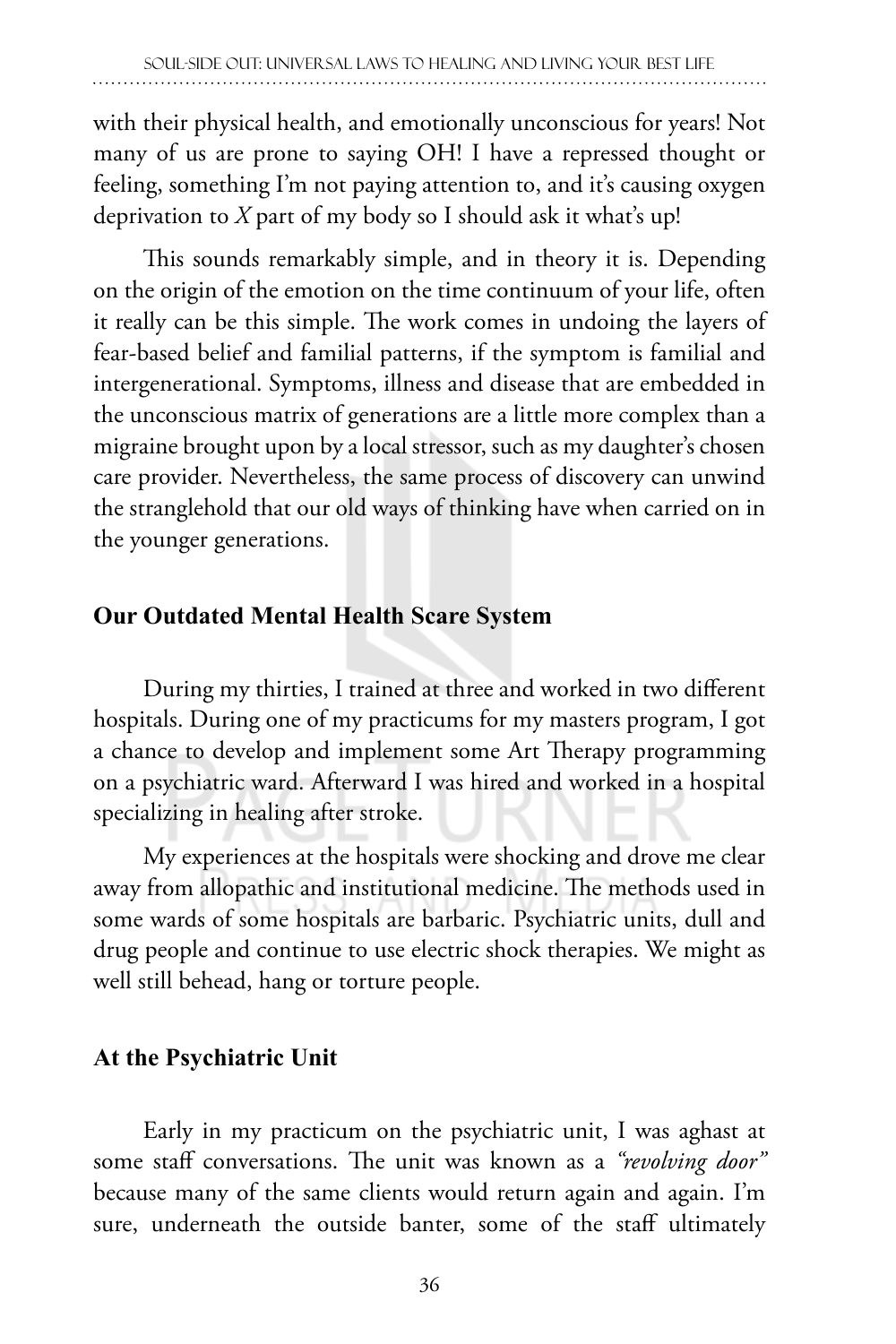felt quite helpless. I'm quite sure they did not go into healthcare to see people harmed or sick or to be ineffective at preventing them from coming back.

I was invited to do some Art Therapy programming on this unit. My group included suicidal patients hospitalized for the severity of their thoughts and behaviours. Considering the depths of these patients' inner struggles, it seemed deplorable that there was no psychologist on staff. The goal was to assist clients in exploring different themes and aspects of their life and thinking, such as risk taking, control, grief, etc. I admired the raw authenticity of these clients, they had nothing to lose, nothing to hide anymore and I found it refreshing. They simply didn't give a shit!

I would like to share one simple, but profound, incident that occurred during one of our weekly sessions. On this particular day, with thick oil pastels, the patients were drawing how they were feeling. One client drew a black box, and immediately began experiencing a panic attack. As the patients were closely monitored, this person exclaimed their need to leave to get their anti-anxiety medication from their room. I asked gently where they might be feeling the sense of panic and the client immediately indicated that they felt it in their heart area. It appeared in their mind's eye as very black and this person began to breathe very quickly. I asked if I could touch their back and when they responded positively, I put one hand on their back between their shoulder blades (behind the heart) and asked them to breathe gently and watch.

Breathing, with their attention in the heart area, they watched. As they did, the black area in their minds eye turned to grey and, as their breathing slowed, it changed into a bright yellow! They were genuinely surprised by the shift and that's when they spontaneously remembered a repressed memory about their father. As there was no psychologist on the unit, one of the a full-time staff members found support for the client to pursue the integration of her memory and we purchased a couple of yellow shirts to remind them of the yellow, the hope and the release.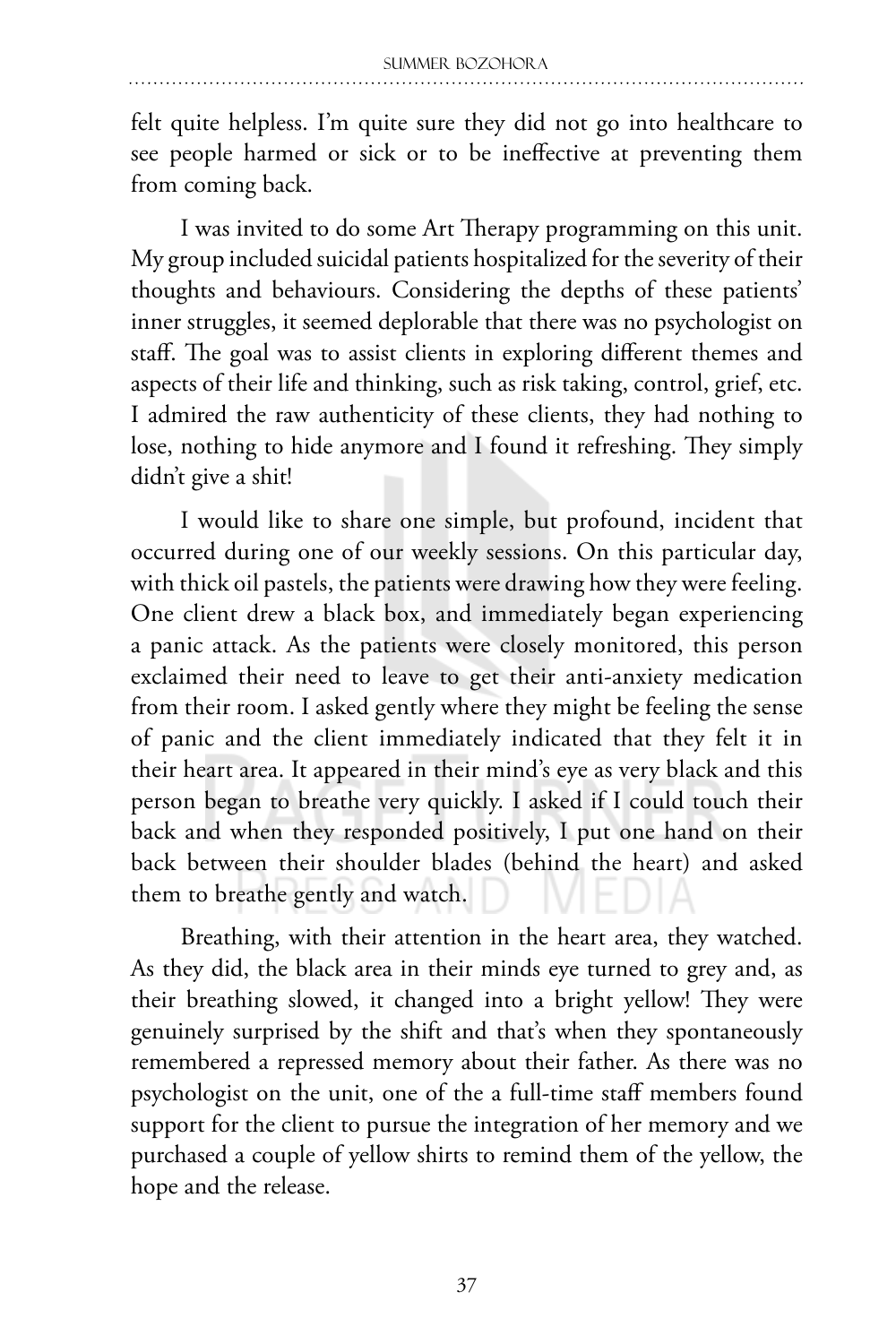This opportunity to be present to their body and release a forgotten memory would have been lost had this person taken antianxiety medication to stop what was being experienced.

# **The African and Shamanic View of Mental Illness**

The African or Shamanic view of mental illness is very different. In the shamanic view, Malidoma Patrice Somé says that mental illness signals *"the birth of a healer,"*

What the West views as mental illness, the Dagara people regard as "good news from the other world." The person going through the crisis has been chosen as a medium for a message to the community that needs to be communicated from the spirit realm. *"Mental disorder, behavioural disorder of all kinds, signal the fact that two obviously incompatible energies have merged into the same field,"* says Dr. Somé.

One of the things Dr. Somé encountered when he first came to the United States in 1980 for graduate study was how the West deals with mental illness. When a fellow student was sent to a mental institution due to "nervous depression," Dr. Somé went to visit him.

*"I was so shocked. That was the first time I was brought face to face with what is done here to people exhibiting the same symptoms I've seen in my village."* What struck Dr. Somé was that the attention given to such symptoms was based on pathology, on the idea that the condition is something that needs to stop. This was in complete opposition to his culture. As he looked around the stark ward at the patients, some in straitjackets, some zoned out on medications, others screaming, he observed to himself, *"So this is how the healers who are attempting to be born are treated in this culture. What a loss! What a loss that a person who is finally being aligned with a power from the other world is just being wasted."*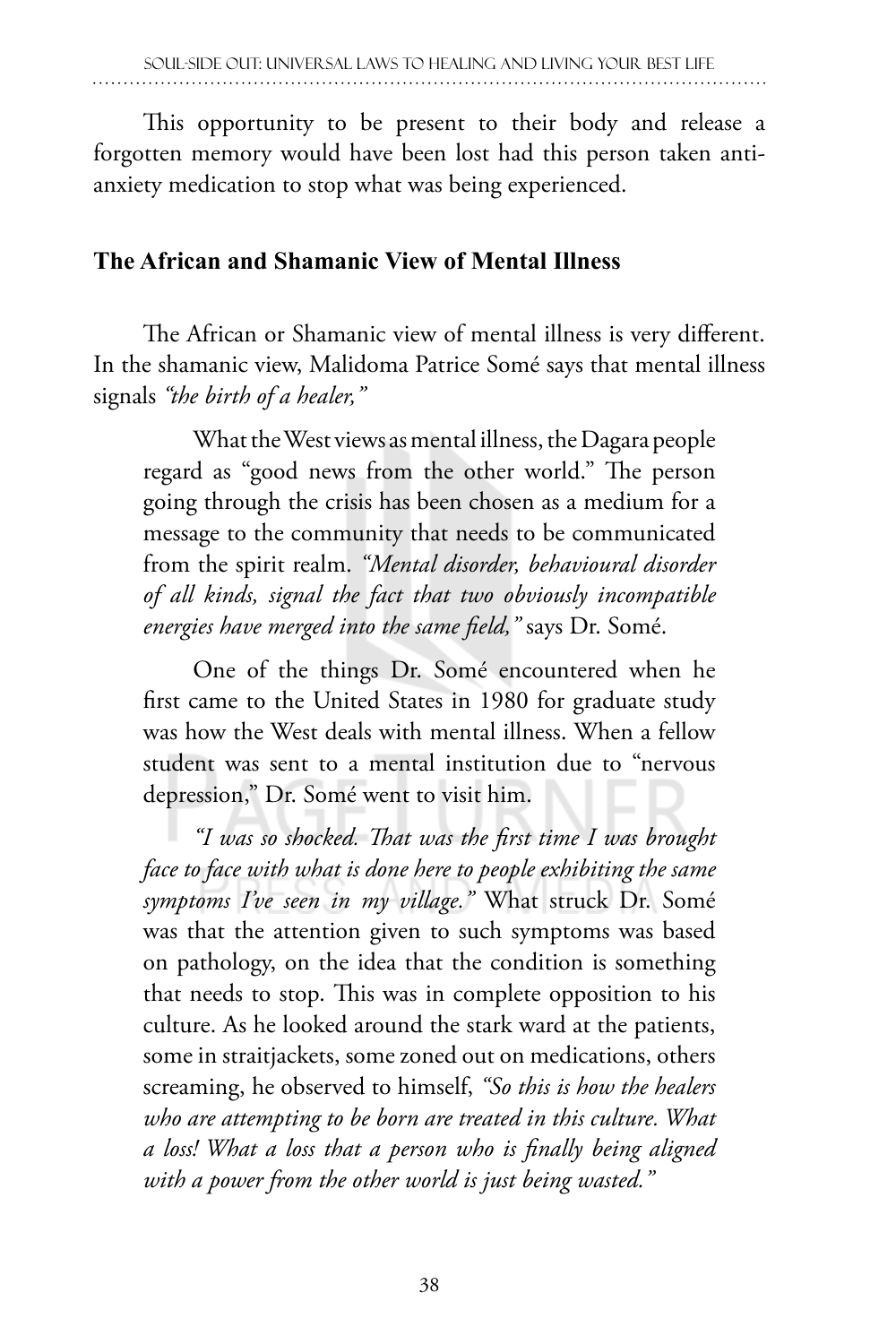The Western world is not trained in how to deal with nor are they taught to acknowledge the existence of psychic phenomena or the spiritual world. Instead, psychic abilities are denigrated. When energies from the spiritual world emerge in a Western psyche, that individual is completely unequipped to integrate them or even recognize what is happening. The result can be terrifying.

Without the proper context for and assistance in dealing with the breakthrough from another level of reality, for all practical purposes, the person is insane. Heavy dosing with anti-psychotic drugs compounds the problem and prevents the integration that could lead to soul development and growth in the individual who has received these energies.

**Excerpted from**: *The Natural Medicine Guide to Schizophrenia, or The Natural Medicine Guide to Bipolar Disorder*, by Stephanie Marohn. (2003). Pages 178- 189, Stephanie Marohn (featuring Malidoma Patrice Somé).

The chasm between the Western view of mental illness and that of earth based or Shamanic cultures, is vast. The shame, guilt and social stigma that comes from the Western viewpoint creates such a degeneration of the human spirit. To be fearful of symptoms that are normal and natural within a different paradigm of thought is, in my opinion, one of the biggest atrocities and wars taking place on our planet. ress and Media

# **From Psychology to Humanology**

Several of my friends and colleagues are psychologists, having worked with them during my training. Many recognize that psychology is not complete in itself and many take further training like Hakomi (body centred psychotherapy, Art Therapy, Play Therapy, EMDR, Somatic training, NLP (neuro linguistic programming), or many other supplemental modalities that engage a deeper level of mind and body than just talk therapy.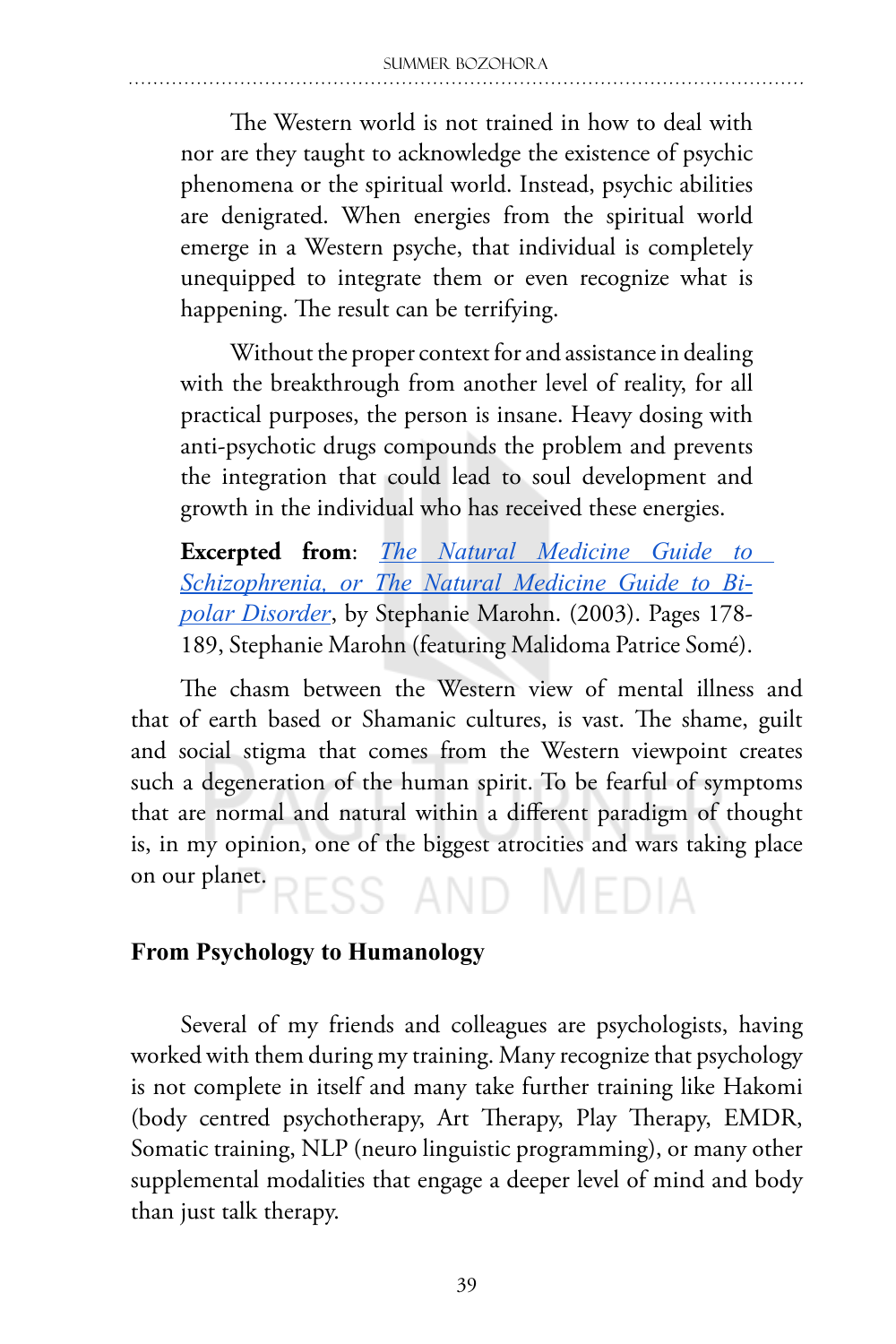Many professionals recognize working with people requires a more compassionate human connection. Our system and governmental funding policies need to catch up to human evolution and the true needs of its citizens.

Once, when speaking to a 20-some-year-old with an addiction issue, I laughed uncontrollably when they told me their thoughts about the profession of psychology. In a very off-handed and casual way they said that "psychologists are paid to judge people". What made it so funny was that it's based in an undeniable truth. When working as part of a governmental institution, psychologists are mandated to diagnose and categorize according to the latest Diagnostic and Statistical Manual (DSM). If you have ever read one of these, you may notice that it provides a definition of disorders but does absolutely nothing in regards to what a) causes them, or b) what to do about them!

The DSM is simply a type of categorization most often used to slot people into certain areas of funding. Money and treatment is not provided unless people are given one of these labels. So, by applying a label to clients, people working for government institutions get paid. Unfortunately this creates another whole area of psychological anxiety. For many people, such labels promote low self-esteem and separation from the Universal level of their experience.

RNE  $\Box$ PRESS AND MEDIA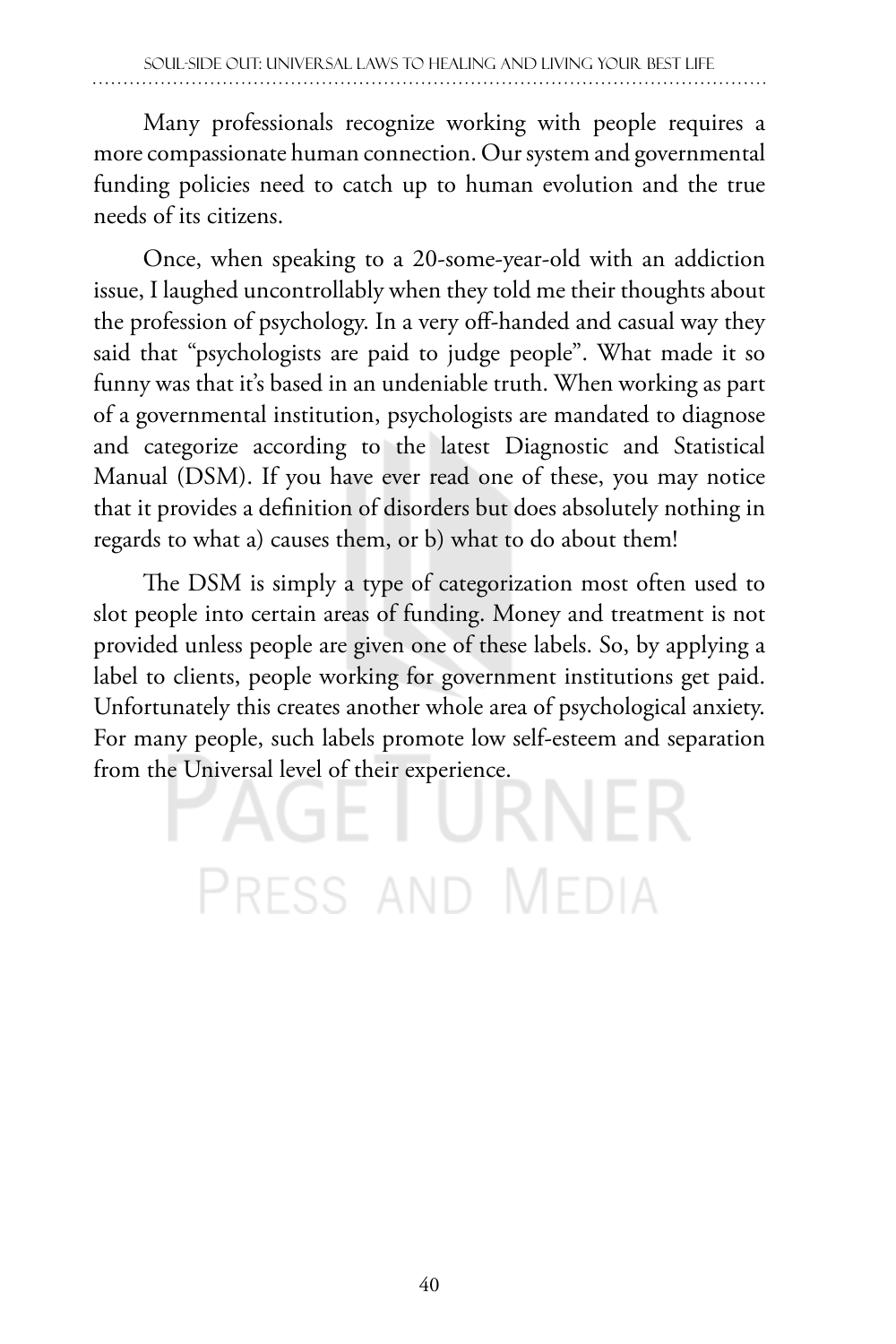#### **CHAPTER 4**

# The Apocalypse and the Quickening

#### **Human Evolution**

As we evolve as human beings, there are signs that our consciousness is being elevated to reveal familial or genetic patterns and untruths at an accelerated rate. There is a quickening, what some may call a crisis or an apocalypse happening in human consciousness. Apocalypse, from the Greek, means revealing truth or lifting the veil to disclose something hidden from humanity during a time of falsehood.

This quickening is leaving countless people experiencing illness, fatigue, emotional chaos, burnout and various ills and searching desperately for relief. For this purpose, people often seek answers from healthcare professionals, such as doctors, psychologists, massage therapists, naturopaths, chiropractors, and acupuncturists. Although we do have emotional and physical bodies that need care, the symptoms of the body, emotional or physical pain, negative thoughts or experiences, diseases, illnesses, or even accidents and injuries are invitations to look at and change your reality. As long as we refuse these invitations, our soul escalates the symptoms and the urgency of the invitation.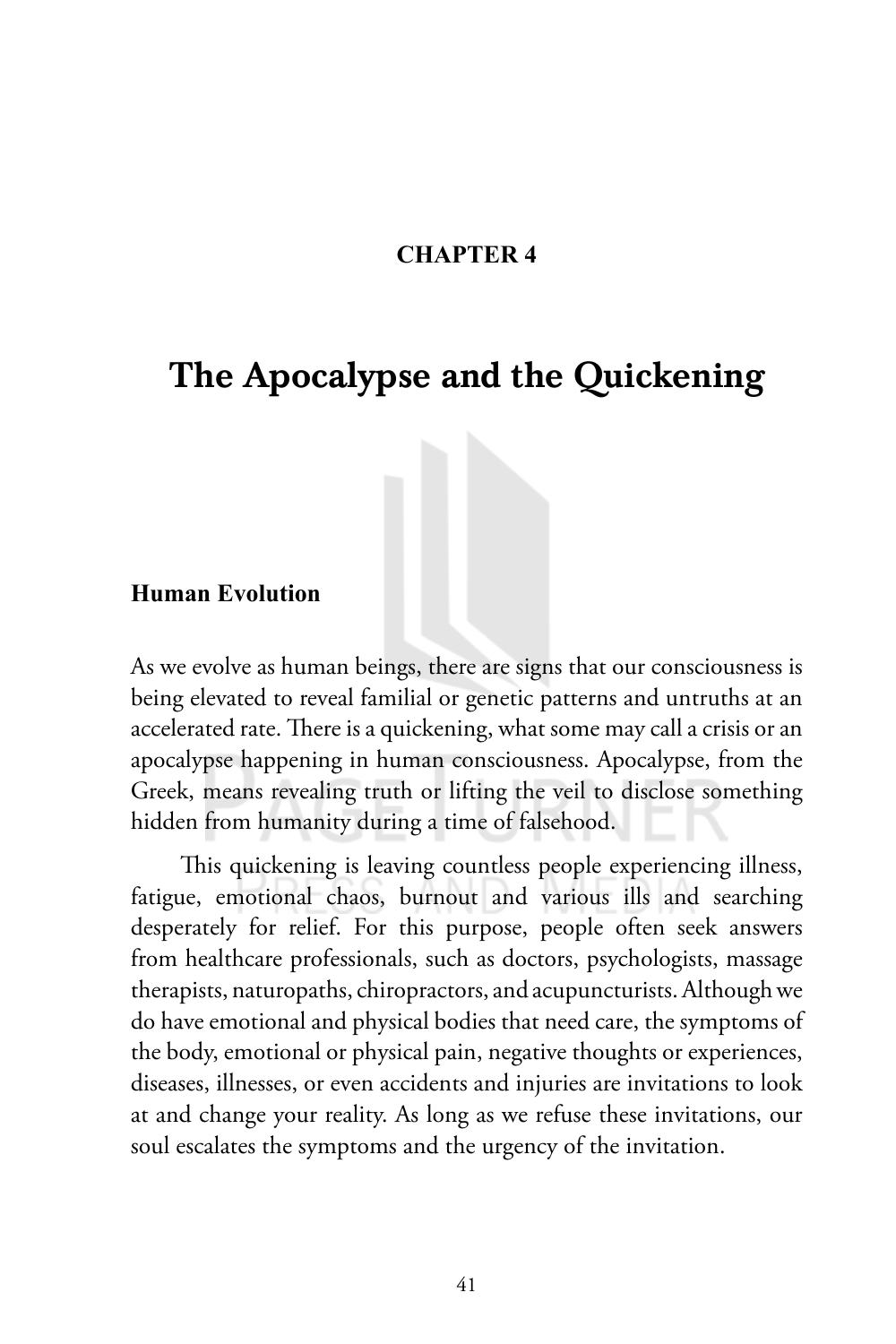# **The Mind-Body Connection**

Dr. Joe Dispenza, a neuroscientist immersed in the study of the mind-body connection, says that when people decide they want to make a change toward a better, more healthy version of themselves, they usually use about 5% of their conscious mind. As part of this 5% of conscious thought, things like positive thinking and affirmations are used. But, in order for change to take place, people need to start accessing unfamiliar and untouched aspects of the mind (Dispenza, 2014).

He says that your current personality creates your current personal reality. Going from the old self to the new self is a neurological, biological, chemical, hormonal, and genetic death of the old self and is a journey into the unknown that requires inner work. People can think positively all they want, but for change or healing to take place, you need to begin to access the other 95% of what is subconsciously held in the body and the mind.

If we don't start accessing the other 95% of the power of our mind deliberately, what I have witnessed is that this area of consciousness begins to ask to be acknowledged through the escalation of mind-body symptoms. The unconscious starts working its way out through the body. As people's minds and bodies break down, they are also breaking open to a new awareness. They are getting their wake-up call and beginning an inward pilgrimage toward the interrelated aspects of the mind, body and spirit. They are starting to have access to the other 95% of awareness.

This book is for those people who are willing to let go of fear and step into a new paradigm. For those who want to shift their awareness of their body and its physical symptoms from one of fighting, masking, numbing, or fixing the symptoms to one of interest, curiosity and trust! Honouring, accepting and trusting them as friends – YES friends!

Have you ever had a friend – a person who at first really irked or annoyed you and whom you initially avoided? Then one day, out of pure exasperation, you ended up accepting their invitation to some event and ended up becoming friends? This is what many of your body's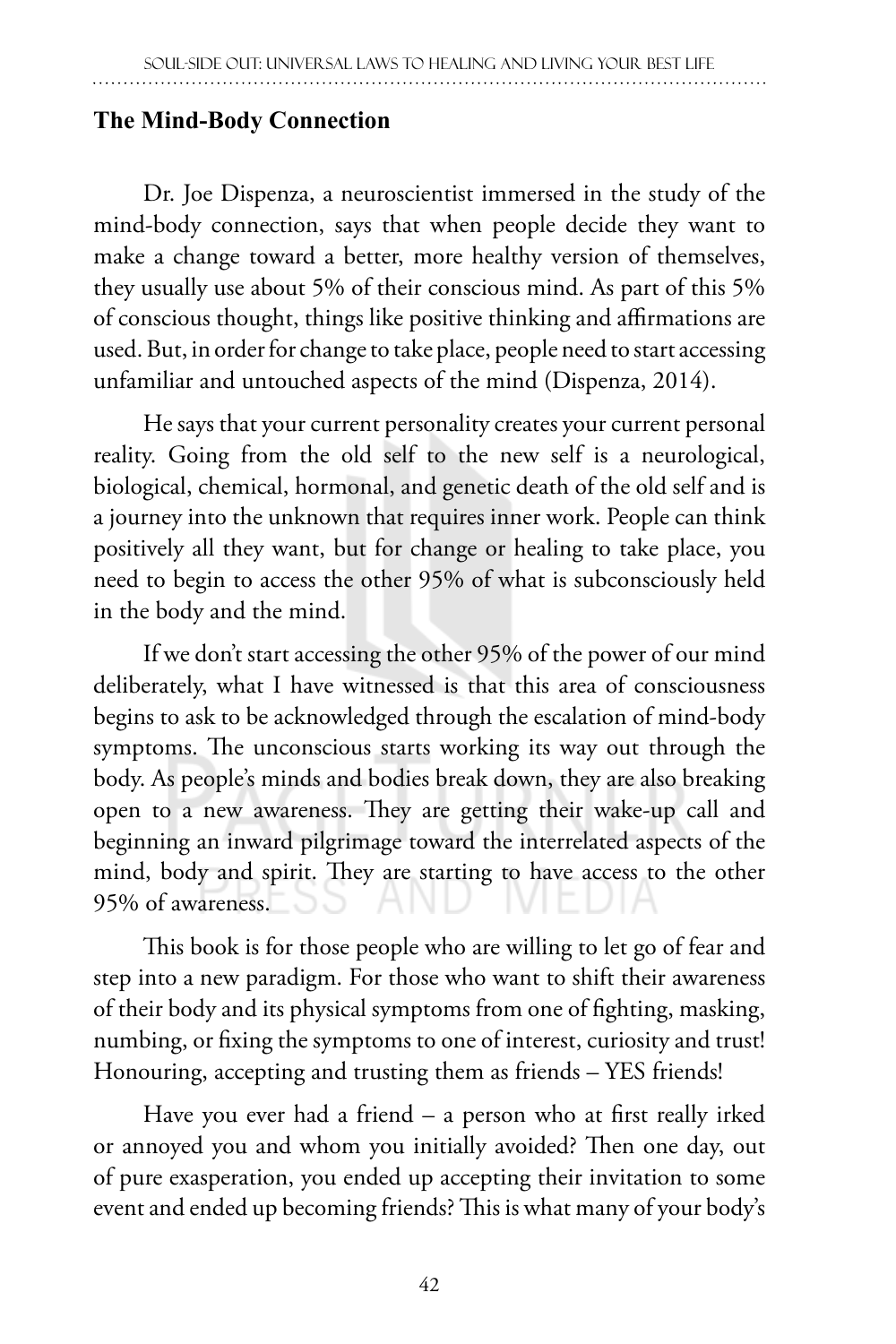symptoms are: dear friends and divine messages. However, our culture teaches us to see them as annoying and troublesome, or worse, to fear them. As a consequence, we judge them, avoid them, numb them, cut them out or fight them. Yet symptoms persist. You may overcome one illness and be riddled with another because your soul is trying to get your attention to relay a message. The energy of your soul often tries many different ways to get your attention (remember the *Symptom Imperative*) and waits for the right opportunity – the opening when you are ready to be present and willing to know.

## **Becoming Multisensory Humans - The other 95%**

Gary Zukav believes the 5% of the brain we tend to use most often in the West is a byproduct of the intellect and used by the fivesensory personality to wield external power. Five-sensory personalities over-identify with the body's five senses (taste, smell, touch, hearing and vision) and thus pay attention to information that comes from external sources. Likely because many people have been so focused on external cues and senses, they recognize those five external senses but lump our internal senses into one broad category and call it the sixth sense. The sixth sense is further broken down by Zukav who uses the terms 'multisensory personality' and 'multisensory human' to denote people who attend closely to emotional currents and their heart-felt feelings as primary guidance tools.

> The central position of the heart in the higher order of logic and understanding of the multisensory human, and the sensitivity to emotional currents that is characteristic of multisensory humans, appear as extraneous to the five-sensory personality because they do not serve the accumulation of external power. ... Emotions are currents of energy that pass through us. Awareness of these currents is the first step in learning how our experiences come into being and why. (Zukav, 1989, p. 60-61)

Guy Claxton, in his book, *Hare Brain, Tortoise Mind,* describes this type of thinking – the 5% of data derived from the five senses that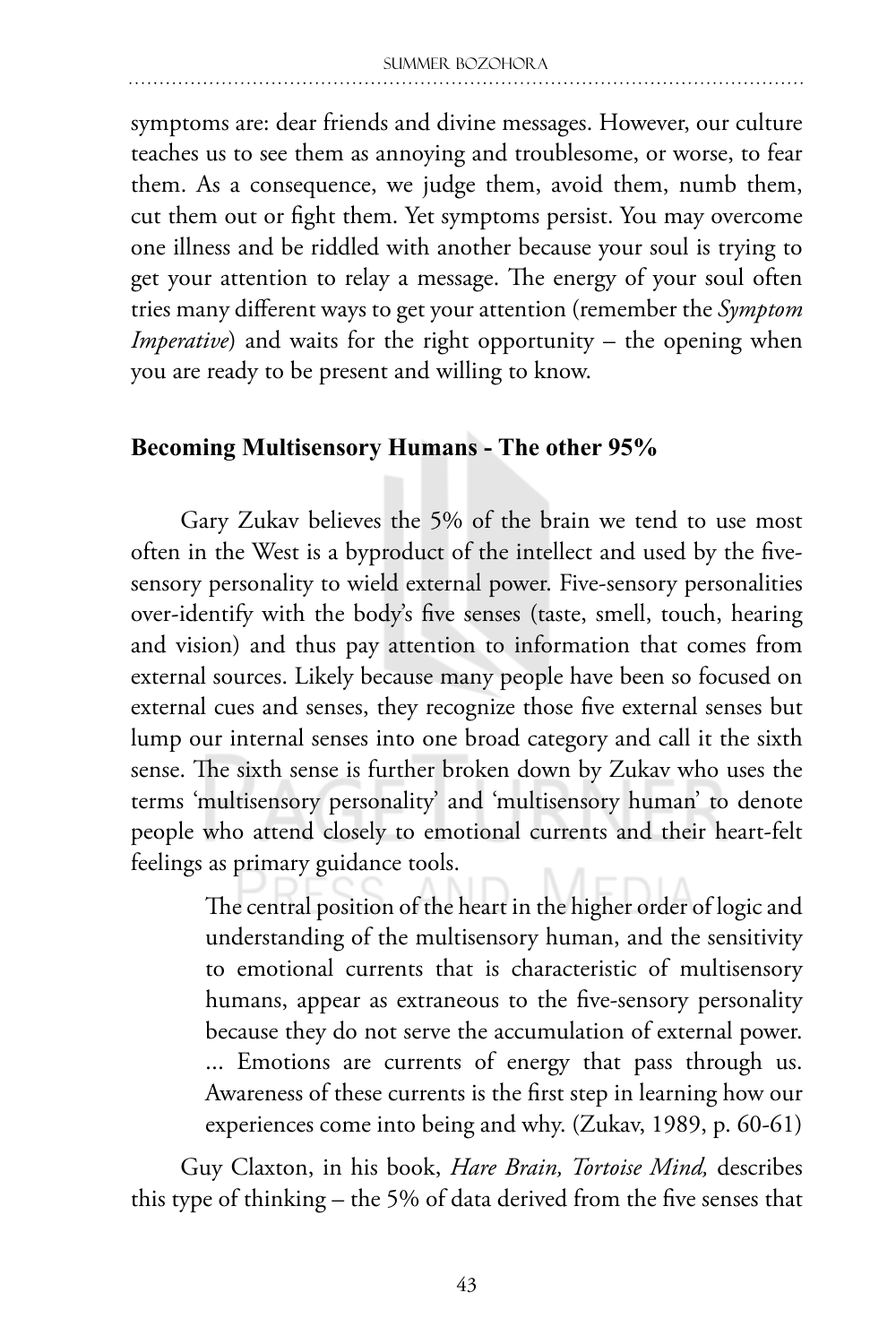we use for logical problem solving – as d-mode (standing for deliberate or default mode). He says that,

> Deliberate thinking, d-mode, works well when the problem it is facing is easily conceptualized. ... But when we are not sure what needs to be taken into account, or even which questions to pose – or when the issue is too subtle to be captured by the familiar categories of conscious thought – we need recourse to the tortoise mind. ... This type of intelligence is associated with what we call creativity or even 'wisdom.' (Claxton, 1997, p. 3)

As a species, we are evolving into multisensory beings and starting to access the other 95% of our brain that connects us to a vast intelligence. I call the ability to tap into the creative wisdom of the mind the wave function. The wave function is an important concept in quantum science. D-mode and wave function are two complementary ways of perceiving and thinking.

It's much like the concepts of right and left brain, only it signifies much more than logical and creative thinking. It's about the creation of matter and physical form out of the realm of creative potentiality. In any given moment, we have a choice as to what to think and how to respond (wave function) but currently, human evolution and cultural values have us perpetuating choices based in past beliefs and e-motional patterns.

The instant we make an observation, a choice, or a judgment by thinking deliberately, using d-mode, the wave function collapses and the realm of potentiality closes into a single reality – that which we have manifested. These two ways of thinking or states of mind, d-mode and wave function, cannot be used simultaneously. It must be one or the other.

Here is the story of a woman, Olivia, who felt connected to her soul and easily accessed the wave function as a child, switched it off and lived in d-mode to be accepted, and eventually found her way back to living soul-side out.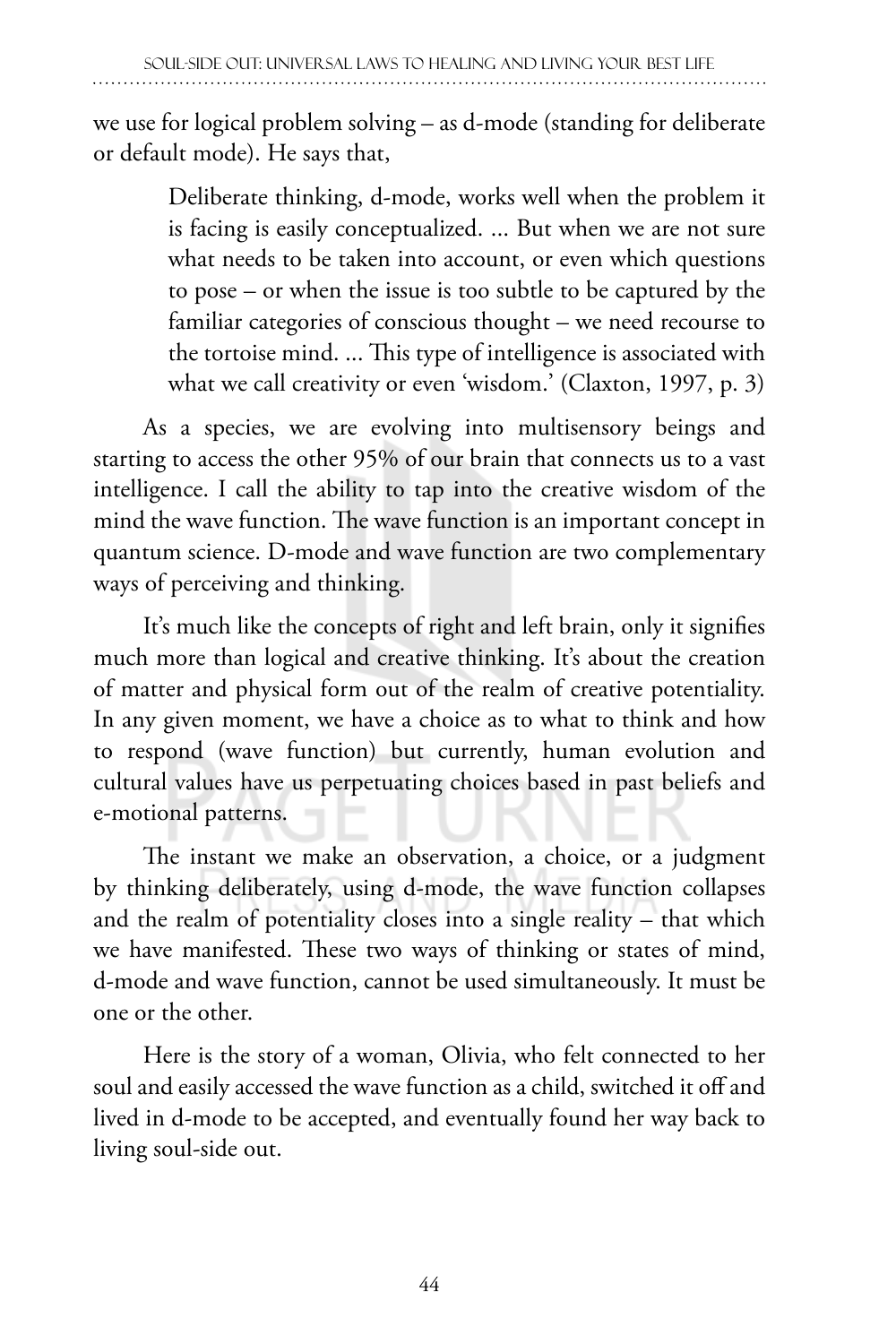#### **My Journey Back to my Soul**

#### **Olivia Kachman - Fire Phoenix Dancer**

As I stand from where I AM now in my life as a human being, I can see that every experience has taught me a valuable lesson. Every conflict, injury or trauma has inspired a deeper self-examination and opportunity to heal. Every heartache has broken me open to a truth I had yet to discover. Every situation that felt devastating at the time was designed to assist me in coming back home to myself – to my soul and my inner truth. I can see that now very clearly. It is not obvious when you are in the midst of the drama of your life, swept away by emotions or the pain of it all; however it is crystal clear when you begin to learn that you can choose to witness every experience, and see for the first time that life is not happening to you, it is unfolding for you.

Every single human being on Earth is orchestrating exactly the experiences they need to wake up to who they truly are. I truly believe that. It is through the hardships of the human experience that we are challenged to find our way to the other side of our wounds. No one can do this for you. You must do this for yourself! How do I know this? Every rebirth in my life, where I started over and recreated myself, demonstrated to me how powerful I AM as a creative free spirit who can manifest or be anything I desire. When I reflect on my life through this wisdom, I see many critical turning points in my life that either took me closer to who I AM and my soul, or took me away from it and resulted in some sort of crisis, pain, injury or upheaval. The situations that created this sense of separation from myself were really crucial for me to self-heal and come back to myself.

As a child, I absolutely loved exploring the expanse of forest acreage in my backyard. I spent hours of pure exploration, discovery, and adventure. Every ladybug and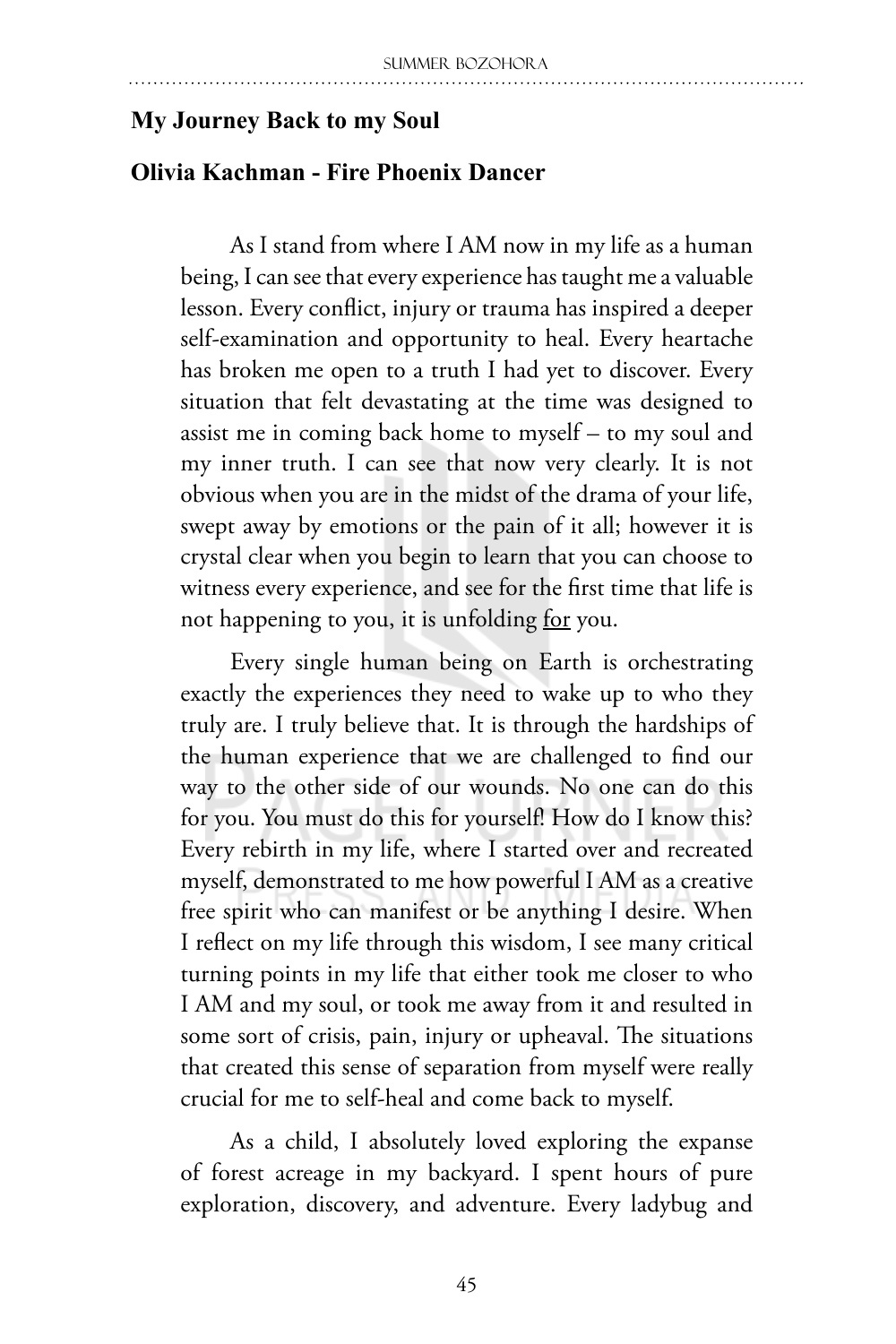pine cone I held had a story. Every mossy nook invited dream time as I lay in its spongy bed. Every tree's branches that held me as I felt the wind sway the trunk, bending but never breaking, was deeply rooted. I could feel every stone was alive. I could see every leaf design was unique and, I observed that a fallen rotting tree was a home for all sorts of creatures living together. I could see that everything had a purpose and was important to everything around it. I was a pretty in-tune and gifted little girl! Life was simple and beautiful and I felt loved and safe.

Then one day, I had to go to school. The learning was less about discovery; we were told what we needed to know. Lessons started and ended abruptly when the teacher said, or a bell rang, not in the timing that my heart and soul wanted when I was so absorbed and in flow by an activity. We were told to do things a certain way, rather than our way, to always colour within the lines when we got older and should know better. My grade one school picture captured my discontent clearly like in passport photos when you are told not to smile. In school, we were rewarded for doing things the way the teacher wanted, and for the most part, we did what we were told. My parents also rewarded me for doing my best in school, and I thought they loved me more when I did well, so I started constantly proving how good I was, to earn their approval. They seemed so happy that I was smart, or good, or neat, or kind, so I just kept doing those things so they would love me and glow with praise and affection. I also wanted to be loved by others in my class. I clearly remember the day in grade three when the kids were talking about spiritual phenomenon like seeing ghosts or being psychic, and I thought everyone saw things and knew things! I soon was bullied as the freak weirdo kid, and I flipped the switch on my gifts turning them off completely. Two weeks later, I needed glasses because "I couldn't see anymore." My sensitivity to light and energy,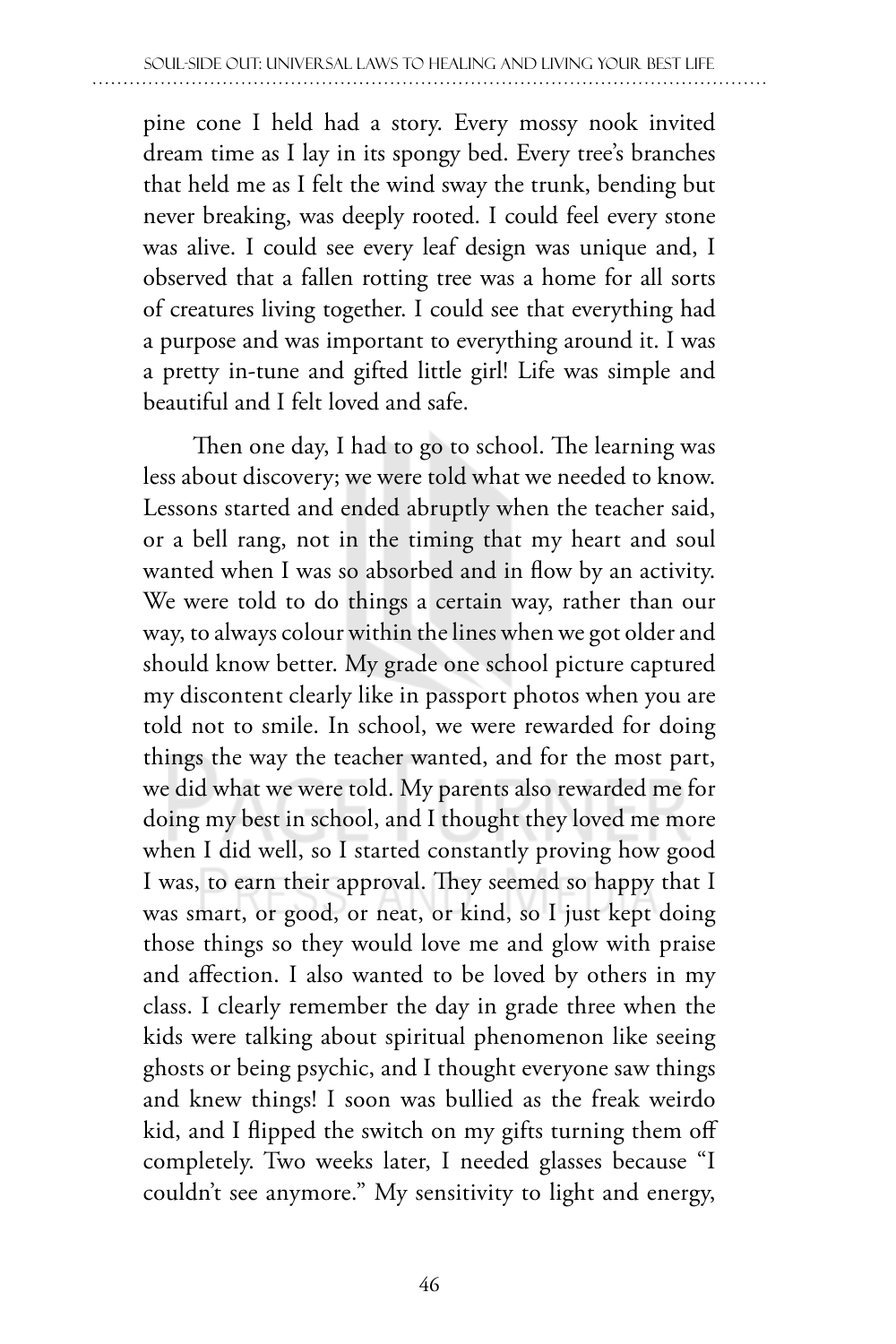psychic and intuitive powers, and clairaudience quickly faded away, and so did my eyesight. I began to drift away from my soul. I was seven years old.

These sorts of school experiences started a lifelong pattern of feeling I needed to prove myself by adapting to fit in, to be loved by others, and in my mind, love became something that was conditional and needed to be earned. By the time I entered the hallways of high school, the Latin motto, *adis quod agis* had become my life mantra: do well whatever you do. By this point, I accumulated awards for anything I set my mind to, which I later saw as the trophies I won for my parents' love and approval and not necessarily for myself. I had become driven by doing, competing, challenging, conquering. I jumped high, I ran fast, I moved gracefully, I wrote intelligently, and I accomplished incessantly. Nothing seemed wrong with that at the time, that was just the way things were in school. That was all I knew.

Proving my worth so people could love me became my unfortunate lifestyle. People praised me for being the amazing overachiever that I was, and that felt good at the time. Tragically, I had forgotten that I was a human being, not a human doing. I got swept away by the masculine energy of accomplishment, competition, action, and the disease of being busy all the time, and forgot about just being still with myself and honouring my soul. I was not listening to my inner compass, and my body was the first warning sign that I was going in the wrong direction. At the time I did not know that all my injuries were warning signs that something needed to change.

Movement has always been a natural gift of mine, and has always been integral to my Spirit. The joy and wellbeing I experienced as a child immersed in the forest was exactly how I felt when I danced! I loved the energy, the emotion, and the sense of flight and radiance when I danced. In junior high, I was introduced to volleyball.. It was a team sport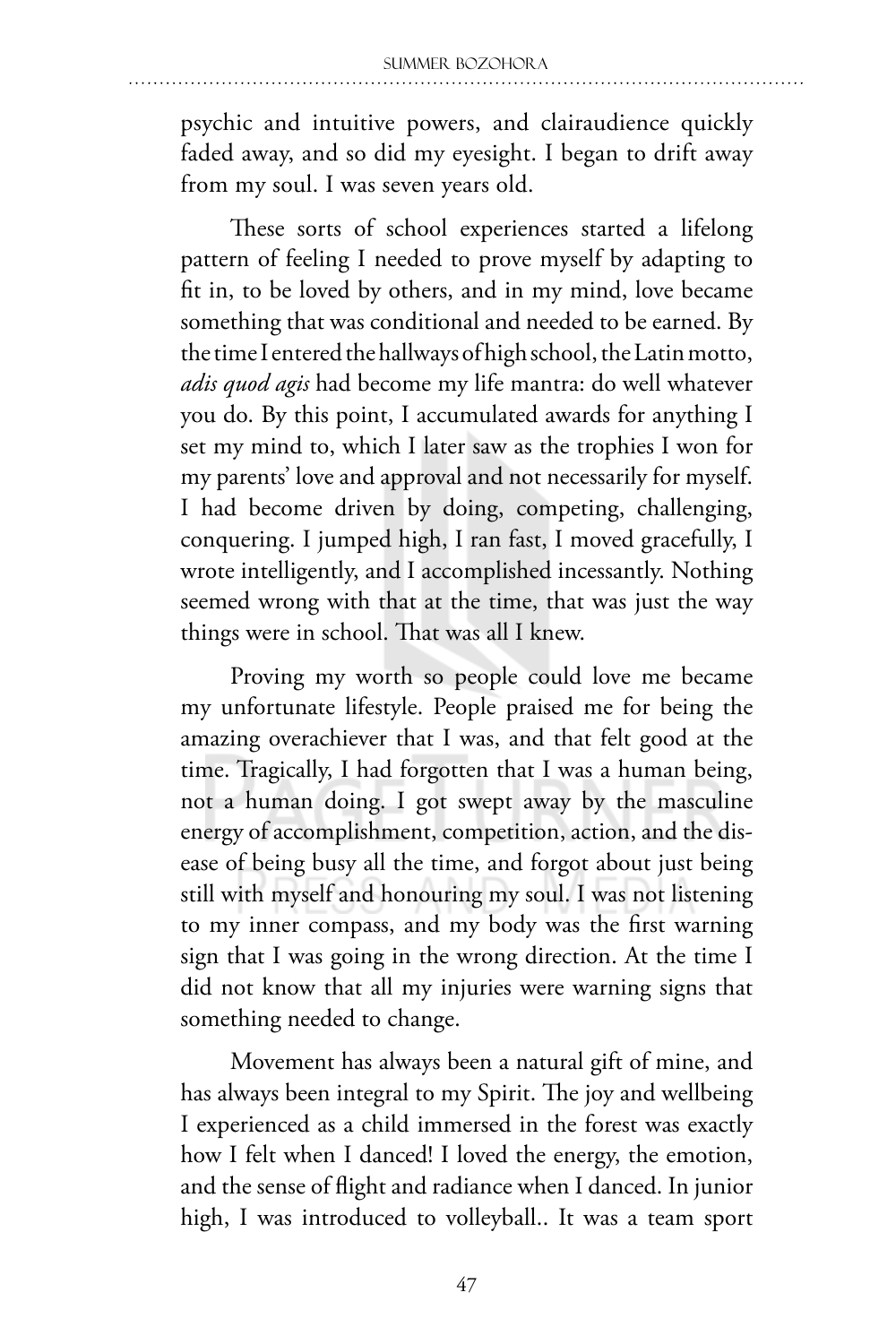and skill set I worked at with determination and diligence. For instance, I went from being benched by my high school volleyball coach to playing for both the city and provincial teams and training up to five hours a day. On a whim and a dare, I tried out for the University team that had just won a national championship, and to my surprise made the team! This was a major life crossroad: I needed to choose, between dance (my soul) and volleyball (my ego). My ego made the decision. Afterall, I was accepted to be on a team that just won its first National Championship! How could I pass that by?

When I blew out my patella in my second year in a practice and lay crippled on the gym floor gritting my teeth from the excruciating pain, I didn't realize that my injury was designed to get me to re-evaluate my life.

At the time, I did not know that issues with our knees represent our ego's desire to push forward, despite an underlying sense of inner conflict. I felt that my selfworth and identity were on the line so I stubbornly pressed on through the physical therapy and learning how to walk again. I was determined to be on the starting line-up of Team Alberta playing at Canada Games in five months.

I never did play in the starting line-up on the Canada Games team that year, and despite making the University team for my third year, I decided to move on from the relentlessness of proving myself as a volleyball player. It was just too hard on my psyche, and even more difficult on my soul.

My mother freaked out because her all-star athlete *quit* and this was hard to bear. I had let down my greatest fan and was now a disappointment. As a consolation prize, I tried returning to the dance group I left but the Russian ballet master told me I looked *too athletic*, then dismissed me with a wave of his hand. It felt like a door was slammed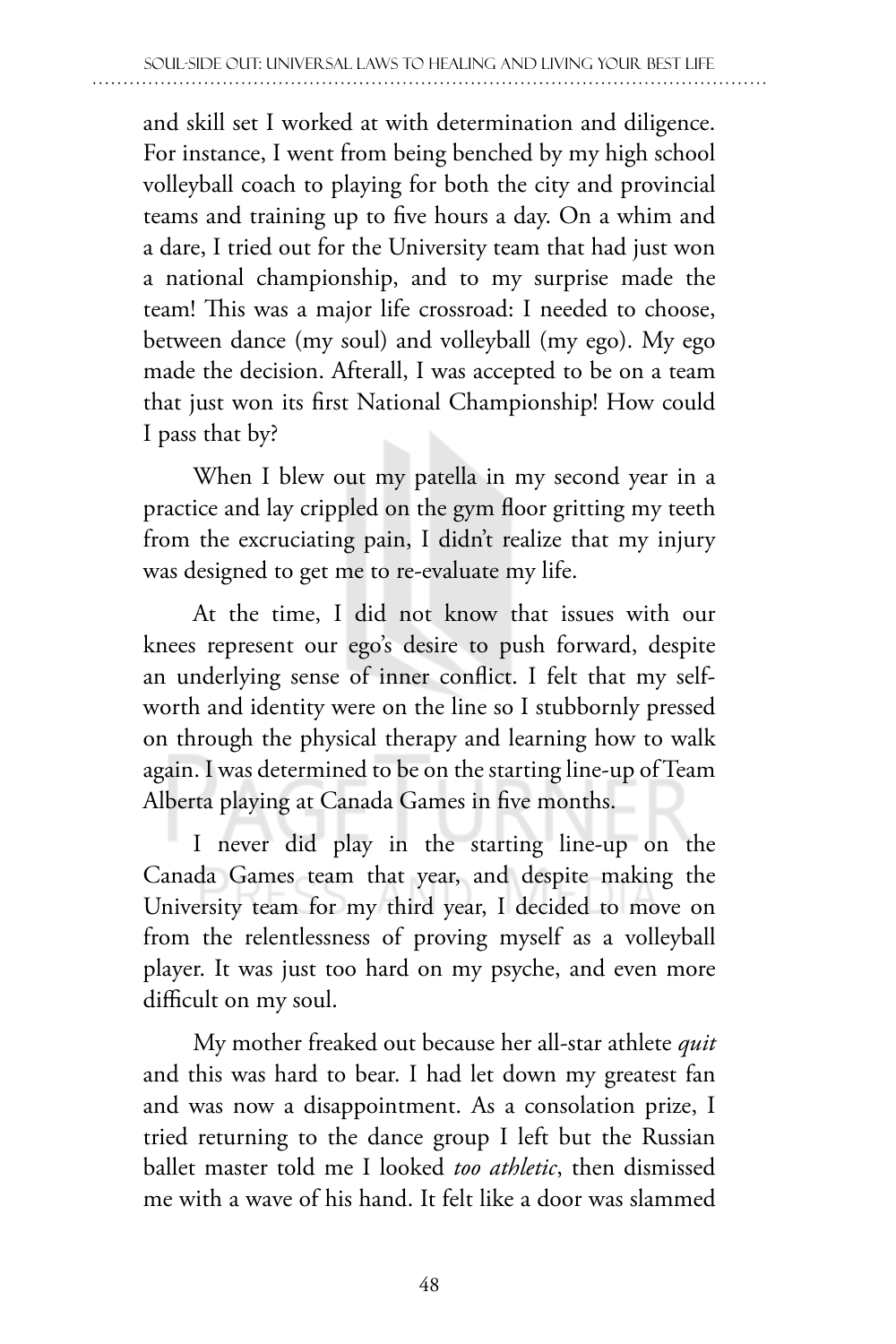in my face. The nature of my injury and its consequences made me feel as though my life had ended. It took me 17 years to realize that all the panic attacks I experienced were symptoms of post traumatic stress disorder (PTSD), that had me experiencing the pain of this knee blowout, time and time again. Along with my knee, my ego had been completely shattered. Without being an athlete or a dancer, I did not know who I was anymore. I had defined myself by what I did. My whole heart and soul ached.

Another example of my body being a warning sign was when I broke three ribs. I fell in love with an Englishman while working abroad, got married and moved my whole life to his country. In doing so, I compromised myself completely. I soon discovered that I really did not belong in England. The lack of open-hearted people, the maze of bureaucracy, and my outgoing colourful character was foreign to the locals. I felt isolated.

Eventually, my husband wanted me to be more like the British women, rather than the free-spirited Canadian woman with whom he fell in love. Five years into our relationship, he changed his career direction. That's when I slipped in the shower and fractured three ribs. When he made no effort to take me to the hospital for care, I knew something was up. It made me question his love for me, and the truth came out – he had had an affair while he was in training and I had not seen it coming.

I could hardly breathe, feeling suffocated, stunned and in grief. I lay eight weeks bedridden, and this time I began to listen to my own inner knowing and wisdom. Within three months my soul guided me back home – to myself and Canada. I left my marriage, my teaching position in England, and the life I had there with my husband. This was an act of self-love. I learned that I need to remain true to who I AM always. I had unreasonably compromised myself and my whole heart and soul ached.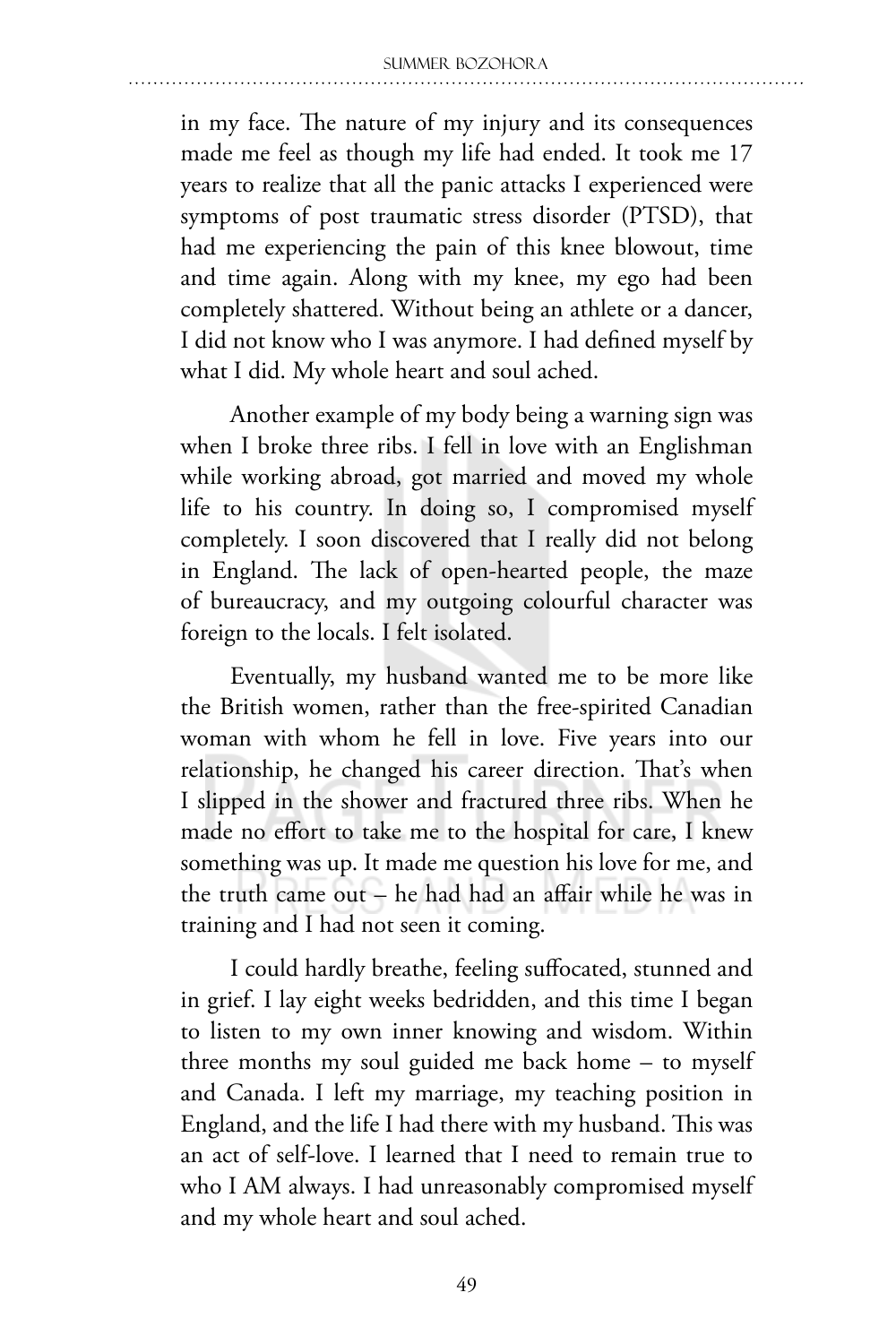My injuries continued to transpire at other crossroads in my life. A debilitating elbow injury to my tendons occurred when I was incredibly unhappy in a toxic workplace in my new career as a photographer for a daily newspaper in northern Alberta, Canada. The subsequent therapy and counselling from this workplace injury revealed how I needed to leave my job, yet I felt like I had a purpose with my photography.

As I started to listen and tune into my soul, I was being called back to the child I was who enjoyed pure exploration, discovery and adventure*.* I felt that I was being asked to give a voice to the Earth and to capture the conflict of, "What we do to the Earth we do to ourselves." I began a mystical magical journey of actually listening to my soul's calling and how I was to use my skills and talents to make a difference. I had never lived like this before. It was exhilarating and rather scary to take this wild leap of faith, to use art as a means of expression and a call for social and environmental change.

I felt more in my power, and more myself, than ever before! My childhood gifts began to turn on again, and my intuition, sensitivity to energy, and qualities as an empath began to emerge in greater ways. I was supported by a compassionate and wise elderly woman, who held me and guided me as I stepped into this foreign territory within myself, and helped me to connect in the community and manifest all the resources I needed. She was a mysticalmagical soul, and was not only a mentor, but an angel of a friend who came into my life just when I needed guidance. I felt so loved and supported.

I birthed an art installation from two years of photos, videos, and audio interviews. It was as though I was a vessel being used by forces much bigger than myself to create a meaningful work of art. Things just happened easily when I got out of my own way! I began to feel that I was on a spiritual journey, initiated by this heartfelt experience of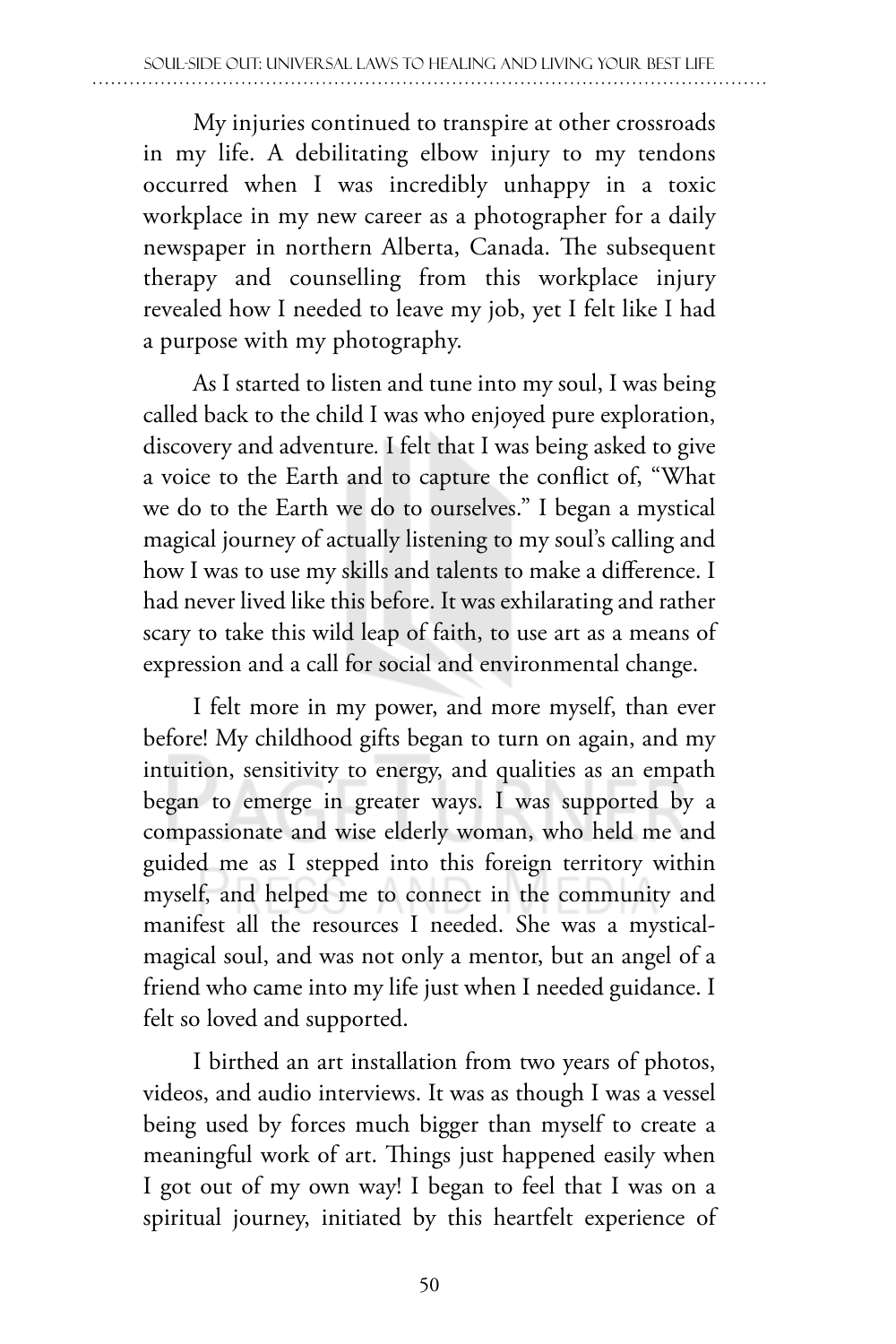deep listening to myself, to my intuition and other people I felt connected to. For one of the first times in my life, I felt I belonged in a meaningful community and felt a sense of co-creation. This entire experience was calling me home to myself, to my spirit, my soul and a deeper connection with the Creator.

My soul was calling me, and it had my attention. I began exploring some very deep parts of myself and was initiated into the world of Native Aboriginal spiritual practices. I was honoured to listen to many northern bush Cree elders in my time up north, and I was invited to my first experience of ceremony and sweat lodge. Within the steamy womb of Mother Earth, listening to the rhythm of the hand drum and the smell of sage, I felt so myself and a spark in my inner fire was ignited. There was something so familiar to the whole experience, it startled me. I remember once joining in the singing, and it was like I already knew the words of the song in Cree, and I had never heard Cree spoken before. Experiences like this became commonplace for me. I was literally led from one experience to another, meeting a key person with a message for me or another invitation, and I just started saying yes and showing up with curiosity and childlike wonder. Life literally was becoming magical – all my needs were met, resources flowed to me easily, different sorts of people and community groups were showing up in my life and teaching me exactly what I needed to know when I needed to know it. I was in the flow. I was finding my way home to my heart, each day was a new adventure, and I loved how it felt to be truly alive and in the moment.

I began the journey of lightening up, and I have not stopped. Enlightenment may not be what people think it is. There is no destination or finish line, but what feels amazing is being led by my heart and my soul rather than by societal expectations and social norms or pressures.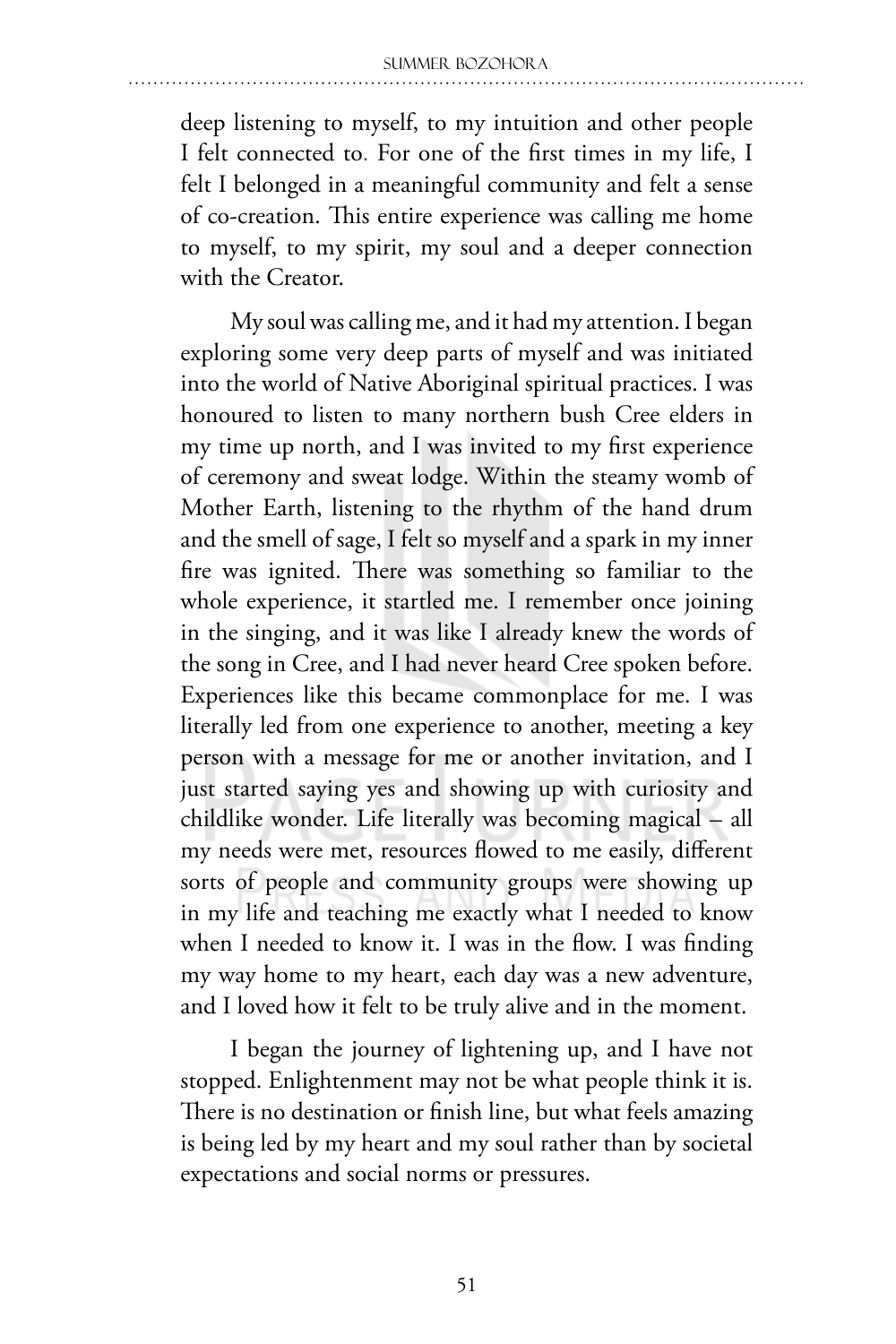We need to make room for more light (literally) to come in. It is a process of feeling our emotions through to completion, letting go and remaining honest and authentic with ourselves and others. Even in the excruciating low dark nights of the soul and debilitating depression and anxiety, when I found my way back to my body, my heart and my soul, everything turned around for me. I have had to learn to surrender, to trust and have faith – lessons that I always come back to practising, when I need to find my way back to my Self.

Unveiling who I AM with more clarity and depth feels like the work I came here to do. I am a creative free spirit not designed for status quo or the conventional experience of 9-5, and likely neither are you. We are not meant to live a life restricted by the illusion of security of a solid job. We are meant to be fearless explorers and leaders, captains of our own ship. The human Spirit was never meant to be mechanized, systemized, clinically oppressed, or enslaved. The man-made societal constructs keep us distracted from our journey of honouring our soul's path.

# Robert Frost said it best,

"I took the road less travelled, and that has made all the difference."

Robert Frost, *The Road Not Taken* (1916)

So where am I in this current moment on the journey?

I discovered that in healing my life, I was initiated as a healer and a way-shower. This began for me when I became a photographer after my failed marriage, and focussed on the beauty and wonder of the world through the lens of my camera. I became sensitive to light and emotion and the truthfulness of a split-second moment of our human experience. Photography healed my heart and my view of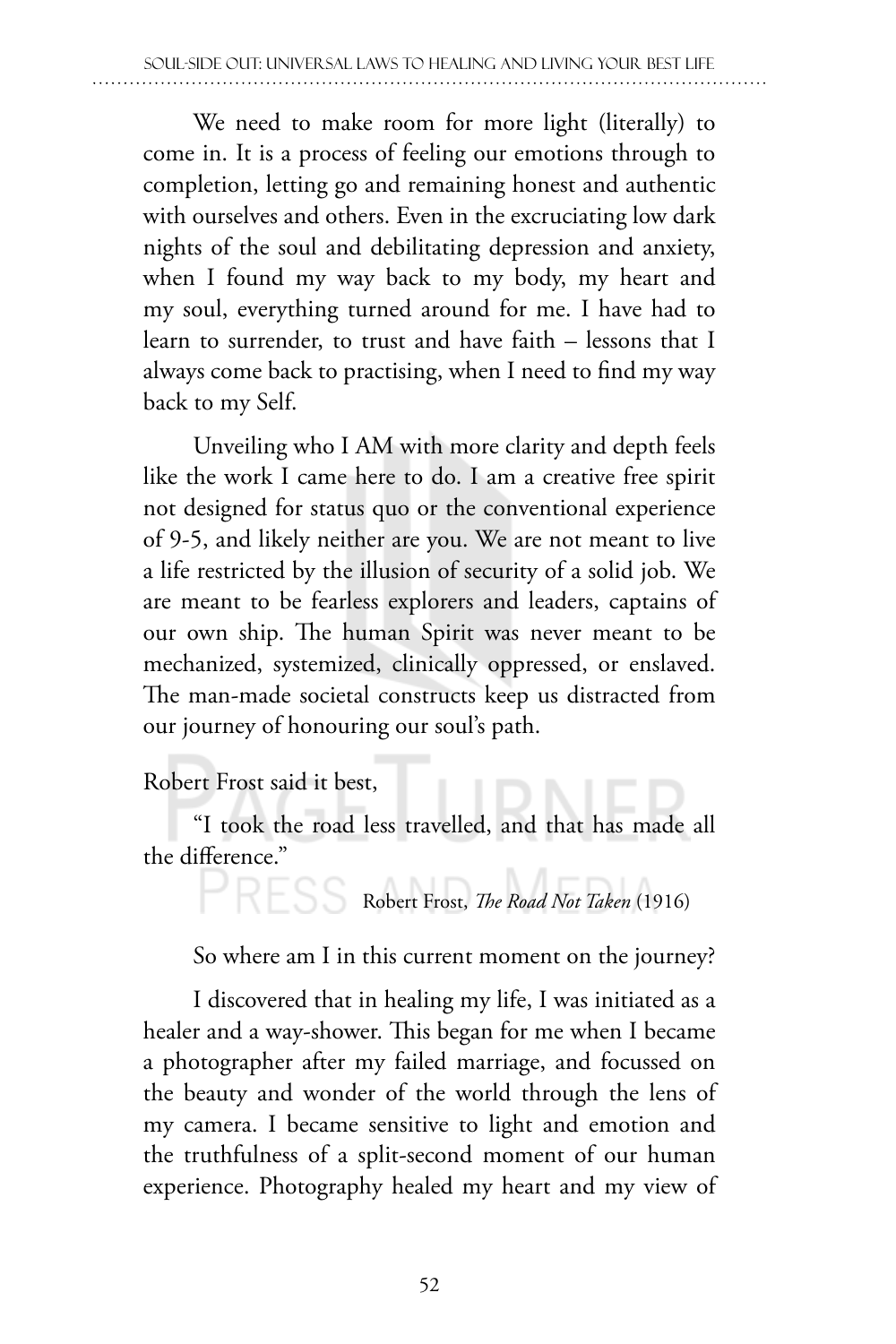the world, and it activated the bold adventurer in me that was enraptured in the present moment.

I also returned to my passion for dancing, which eventually led me to ecstatic dance, where I literally shook every rule, restriction, and piece of choreography out of my cells, liberating my movement to the realm of the instinctual and intuitive. I began to tune into my body more and listen, and this started an incredible relationship with my body and all its signs, signals and messages. I read books, like Louise Hay's *You Can Heal Your Life*, and woke up to the fact that all my injuries and dis-ease were trying to tell me something. There was no coincidence that they all happened on my right side of my body – my blown out knee, my broken ribs, my elbow injuries – all were signalling to me that it was time to return to my more feminine nature.

I continued to follow my instinctual connection to aboriginal spirituality, and one day called in a teacher who could help me to better understand my own inherent gifts and wake them up again. An Algonquin medicine man was the teacher from whom I learned powerful energy healing and journeying through receiving medicine rites. Studying shamanism activated something in me that was already there. I discovered that my ancestral Ukrainian lineage was filled with healers, psychics, clairvoyants, mediums, and herbalists! It was all within me to begin with, and I am so grateful to discover this bloodline memory of my own ancestors through the teachings I have received.

With my passion for dance ignited again, I discovered Kundalini Dance, which was medicine for my mind, body and spirit. After a few life-altering experiences, I knew I was meant to share this with others and I became a certified facilitator. I literally have received an honorary qualification in somatic psychology from countless hours of observing how the body's intelligence, radar for truth, and phenomenal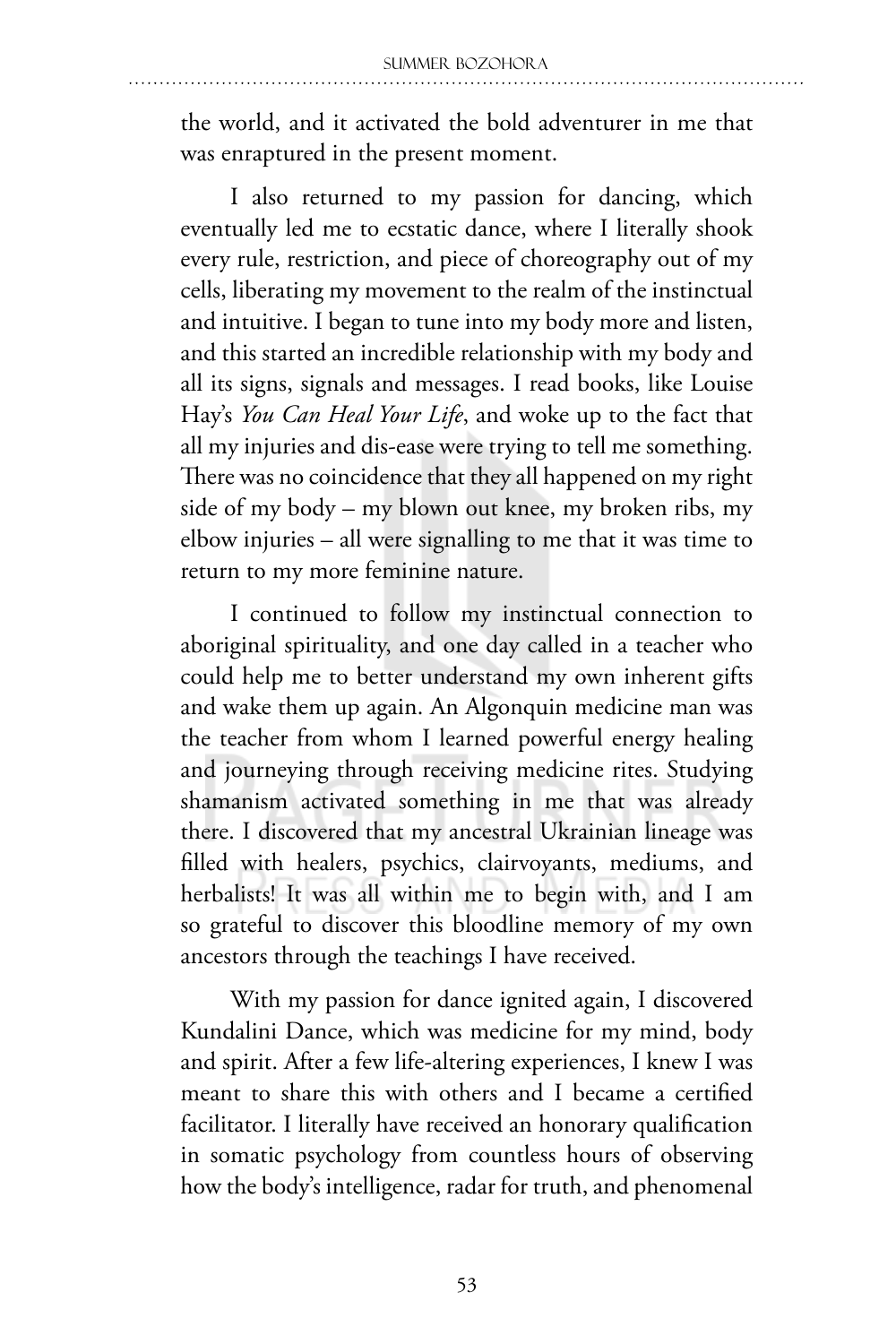capacity to self-heal in myself and others. It has been a deep soul calling to empower others to realize that all the answers lie within, and that we are all our own best guru and healer when we learn to listen to ourselves – our bodies, emotions and our souls. Creating a safe and sacred space for people to connect and heal through vulnerability and a commitment to loving oneself completely have become my life purpose.

Receiving my medicine name, Fire Phoenix Dancer, from an elder, gave me the permission to follow my soul's purpose to bring beauty, truth and wisdom to people's lives, helping them to dance through the flames of transformation with a lightness in their step and a whole lot of grace! In embracing who I AM as Fire Phoenix Dancer, I have learned the power we have to heal and transform anything in our lives. In embracing the phoenix energy in me, which is about arising from the ashes of the first of life's experiences, I help others find the phoenix within themselves. Nothing is more satisfying to me than helping people to rebirth themselves anew!

This has been my journey of returning home to my soul, and it feels like it is only beginning!

It is my prayer that you too find your way home to your heart and soul, rebelliously galloping toward the horizon of your deepest heart's desires and dreams. If that is not clear to you yet, let the synchronicities be your guiding star, let your body's intelligence tell you what is true and what is not, and learn to follow and trust your instincts and intuition, as they always take you in the right direction!

As the quickening takes hold and propels people through their lives, more stories like Olivia's, Michelle's, and Jill's will emerge. It will become more common for us to see and understand the relationship between our physical existence and the realm from which it is formed. It will not be a smooth ride, but human beings will start to become increasingly skilled at recognizing and switching between the wave function and d-mode to become active co-creators of their experiences.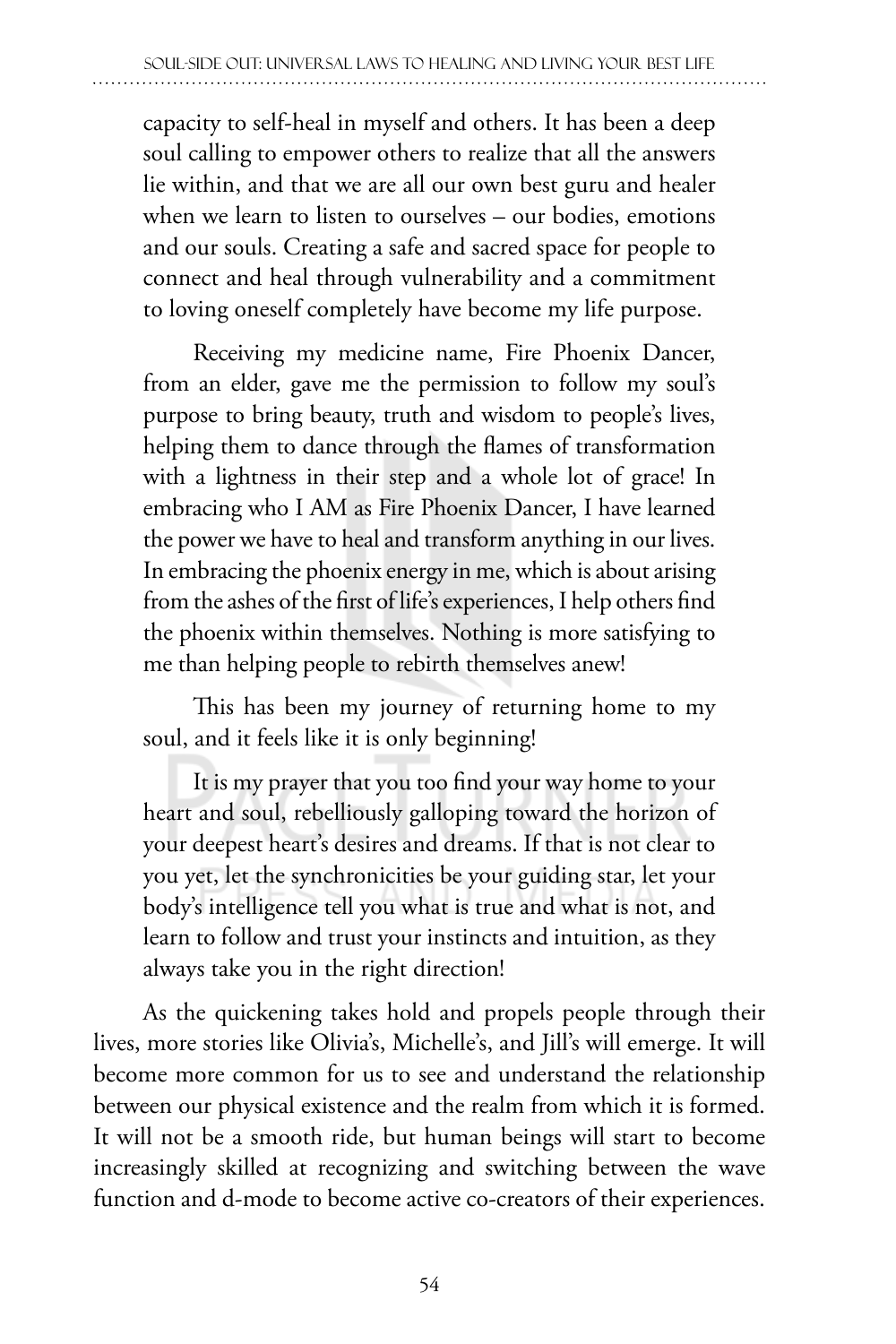# **Multisensory Human - What it means to be a Light Being**

What we are actually describing with these on/off states – from wave function to d-mode  $-$  is the nature of light. The two states  $$ particle and wave – describe what quantum physicists call the waveparticle duality of light. Becoming a multisensory being also means that you are a being of Light and that you have the ability to both discern and navigate between these alternate states of being: wave or particle (d-mode). Children often access the wave function characterized by theta brain waves, which are associated with mental imagery, deep relaxation and meditation.

Unfortunately, for many of us adults, the important psychological resource of connecting to and using wave function has been severed with over-reliance or even obsession with d-mode and traditional research methods described as objectivity.

Scientists have started to explore less deliberate ways of knowing through cognitive science … What is becoming known is that, with time, unconscious realms of the human mind accomplish extraordinary and important tasks. … These empirical demonstrations are more than interesting: they are important. For my argument is not just that the slow ways of knowing exist, and are useful. It is that our culture has come to ignore, undervalue them, to treat them as marginal or merely recreational, and in so doing has foreclosed on areas of our psychological resources that we need. (Claxton, 1997, p. 3-4)

For the first time in the modern world, the New Science and the spiritual mystics have the potential to come to mutual understanding of human reality. There is no denying that Larry Zukav's spiritual description of the soul and matter mirrors the quantum scientific concept of wave function and matter that Norman Friedman offers here.

Matter is the form taken by consciousness when a probability selected from the hidden domain (of the wave function) is projected onto the level of space-time.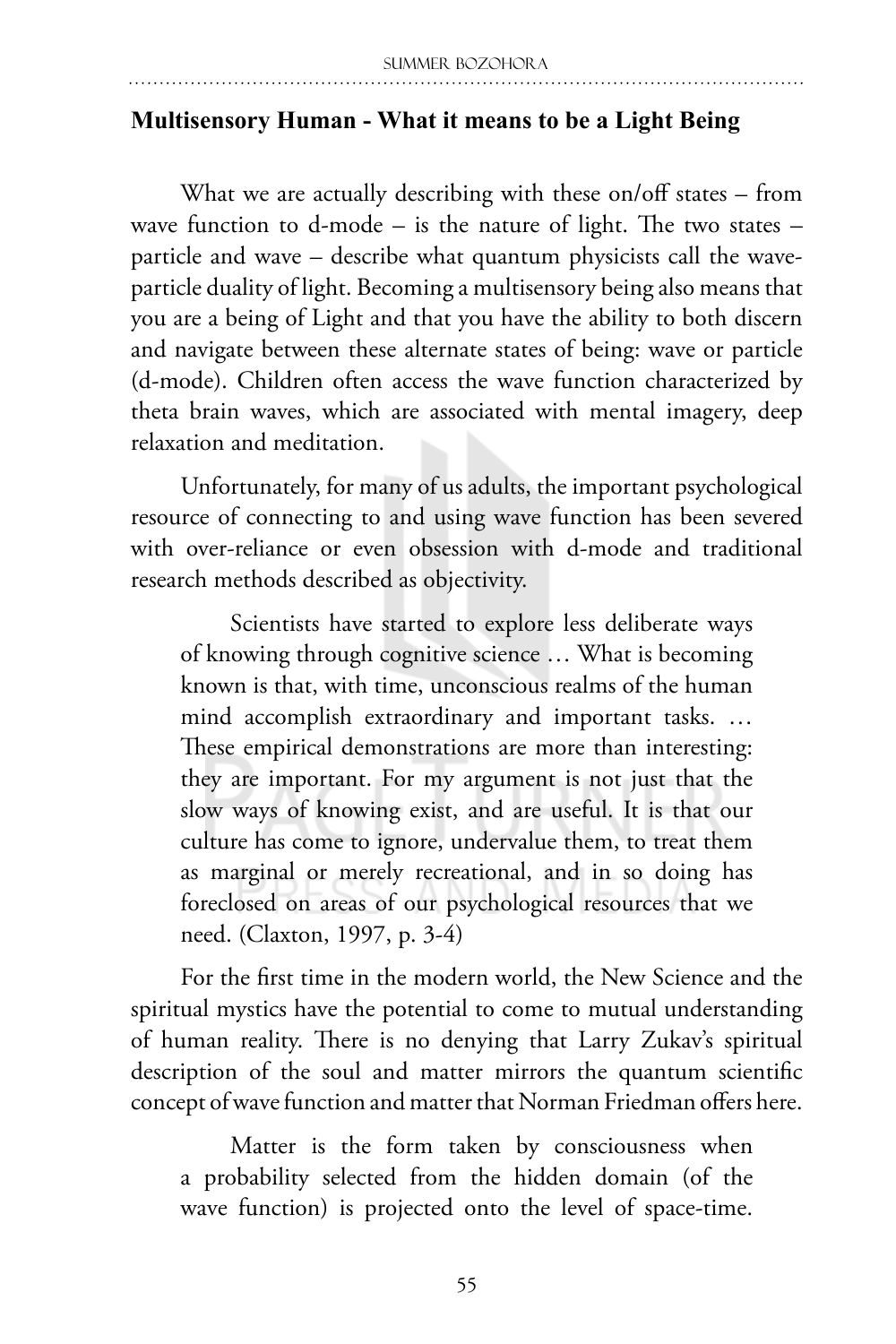Thus mind and matter are aspects of a single reality. (Friedman, 1997, p. 136)

It has been determined by quantum science that the observer of any experiment (e.g., your life) affects the outcome of the experiment – NO MATTER WHAT. The universe does not use the scientific method nor does it believe in the separation of objective or subjective realities.

The words "objective" and "subjective" are illusionary, a misinterpretation of the mind based on a level of consciousness that is evolving. Traditionally, research has been built upon a classical Newtonian approach where the observer or researcher was an external agent who was considered to be totally neutral and objective. Nowadays, we believe that the observer is always involved in the process of observing and, in spite of his or her best efforts to the contrary, will always influence the (research) and its eventual outcome. In a participatory universe, there is no such thing as a neutral observer. According to quantum theory, not only is the observer involved, but the observer actually brings about what is being observed. (O'Murchu, 2004, p. 33)

Norman Friedman puts it this way.

There is no objective reality underlying our everyday world except when it is being observed (i.e., chosen). We do not know what state a system (person) is in before measurement, it must be in a superposition of all possible states." (Friedman, 1997, p. 57)

Thus, everyday, our personality has a choice from a multitude of possibilities and states through access to the wave-function. What d-mode does, is observes and chooses a potential state and in its choosing, it takes it out of potentiality into material reality, i.e., manifestation of the chosen reality. As human beings, we do not realize that we are continuously choosing because we are predominantly in d-mode, making many of the same choices, over and over again. We are participating in an energetic pattern and have either forgotten or never learned how to interrupt these patterns by navigating between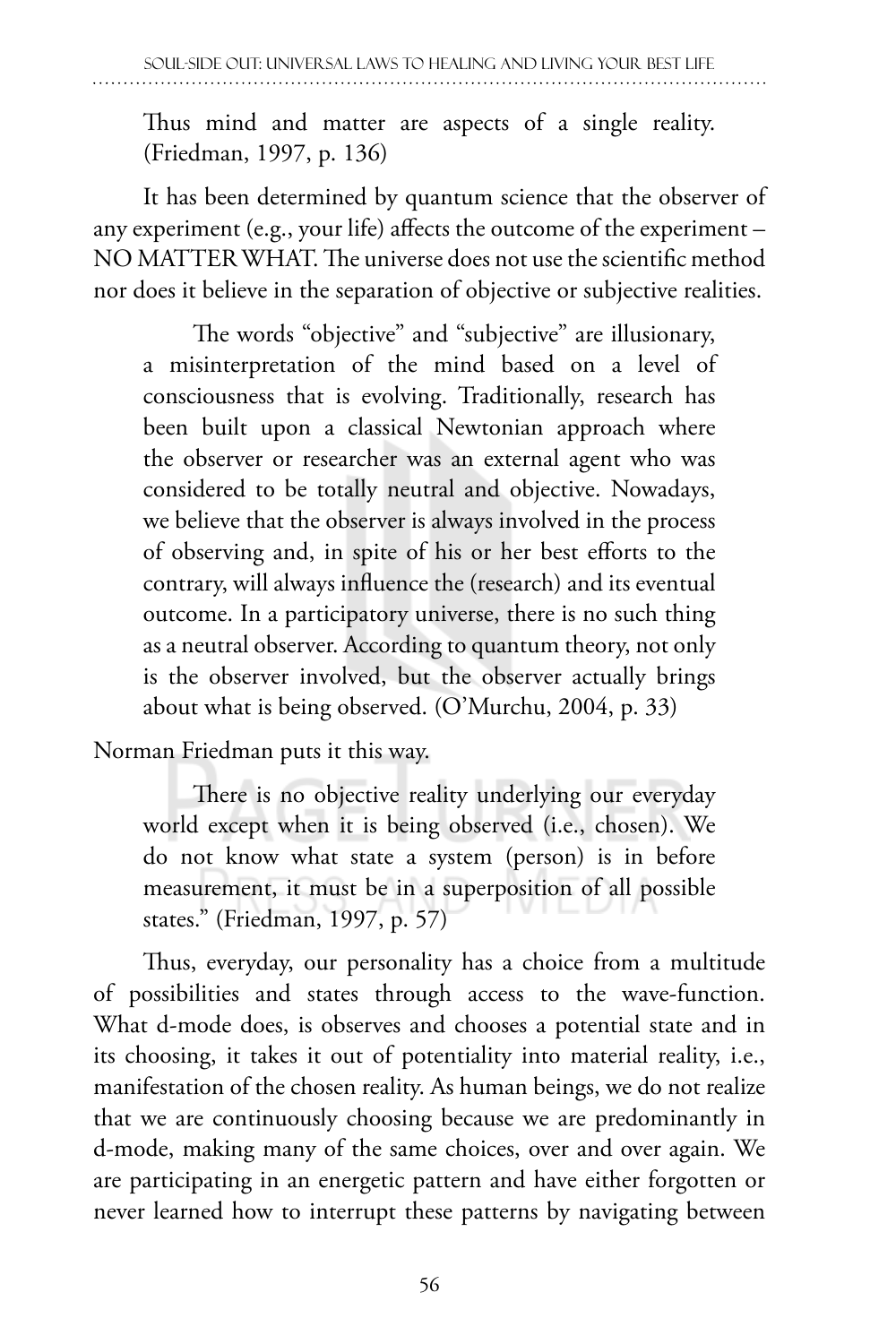d-mode and wave function. Developing the relationships between soul and personality is the key lesson of the next few decades.

There is no better demonstration of these distinct states of mind, d-mode and the wave function, than Jill Bolte Taylor's video on *Ted Talks*, "My Stroke of Insight." As a neuroscientist, she retells the story of the day she suffered a massive stroke to her left cerebral hemisphere. She clearly recalls her experience of how her d-mode processing cycled on and off and when her wave function kicked in. When her wave function (or right hemisphere) was on, she found herself immersed in a reality whereby she experienced the oneness of all there is and the inability to discern the separation between the particles of her body and that of a table or an apple for example. I highly encourage the reader to watch this Ted Talk before reading on.

## **The Role of the Wave Function**

As Jill Bolte Taylor experienced and so clearly articulates in her video, our mind has two main functions, modes, or on/off states. Our d-mode allows us to make logical linear or particle like steps and the wave function allows us to understand that we are connected to, and one with, all that is.

The creation of physical experience through intention, the infusion of Light into form, energy into matter and soul into body, are all the same. The distance between you and your understanding of the creation of matter from energy is equal to the distance that exists between the awareness of your personality and the energy of your soul. ... The system is identical. (Zukav, 1989, p. 130)

The relationship between a soul and the day-to-day reality of the personality is an important aspect of awareness. A useful metaphor is to view the soul as a conductor that manages energy between the circuits of the universe and the personality. The personality is the grounding medium of the soul. However, for many people, they are not aware of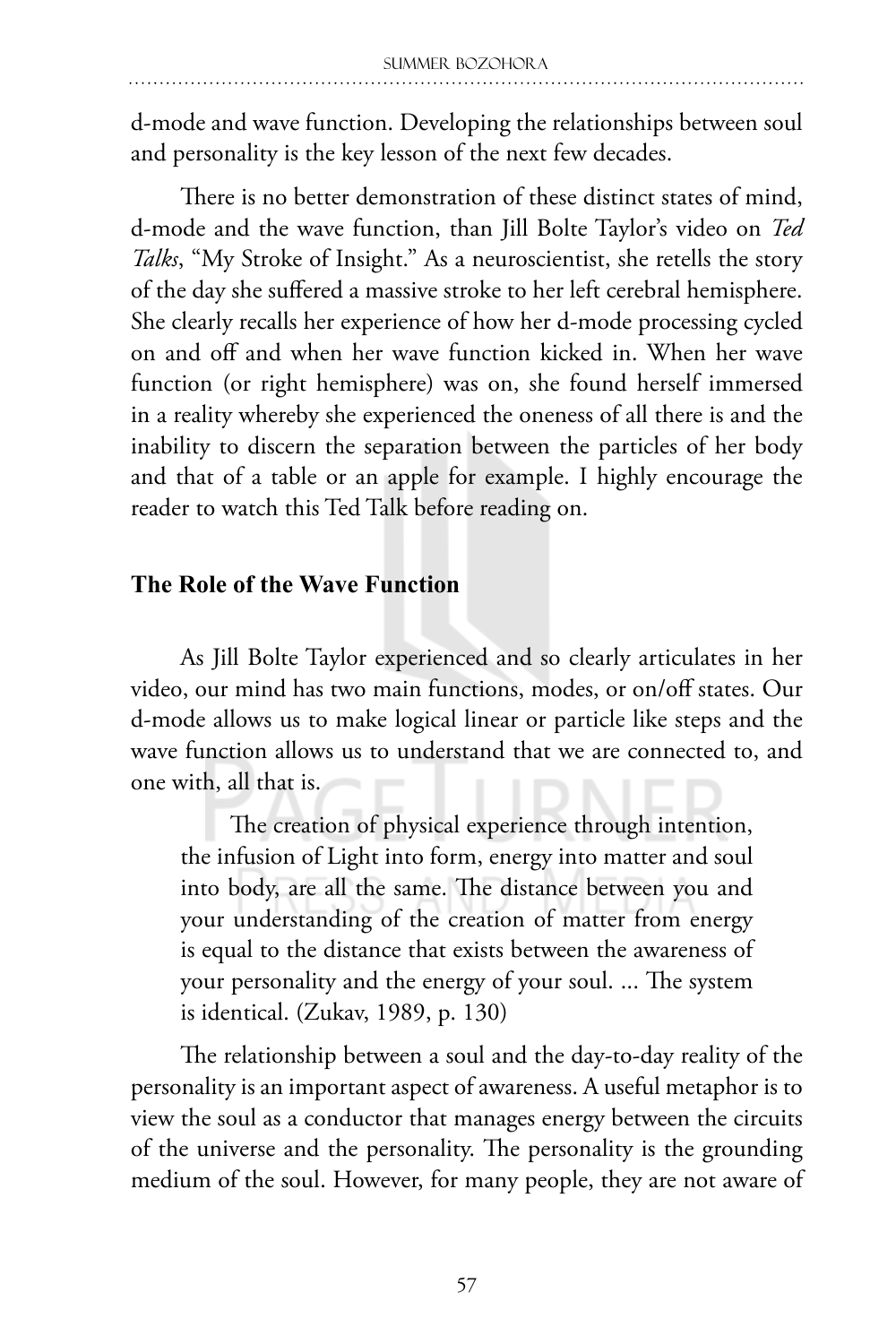their soul, and therefore not aware of its role in grounding the energetic information that the soul imparts.

Believing in an objective reality may have simplified life, but has limited our human potential. Belief in objectivity limits possibility and by doing so we reduce the creative exuberance of God's Spirit to a personal projection of our own making, and in the process violently disrupted the flow of life in both planetary and personal terms. (O'Murchu, 2004, p. 31)

Having access to the wave function and Universal consciousness, makes us aware that we are part of one energy, one matrix of human consciousness intermingled with a divine presence. When we are at one with this presence by accessing the wave function, and we give ourselves permission and time to belong to it, we heal. I say we because as individuals accessing the wave function and healing our personal lives, we become instrumental in healing the collective aspects of our experience at the same time.

We have collectively and unconsciously chosen certain realities as a culture that are difficult to see and observe because we are so accustomed to seeing them, that we are unaware there are other possibilities. Being in d-mode restricts our understanding that there are choices. D-mode is fear based and limited in scope, time and space. The choices we made, and the cultural and societal ones we have unconsciously accepted, seem static and perfectly normal and real, because it's been familiar to us for so long (usually our whole life.)

I do not believe you are 100% individually and independently responsible for your life's circumstances because you have likely been unaware of the energetic matrix you belong to, it's laws and how to navigate it's realm. However, once you are aware of the matrix, the laws, and the ability to tap into the knowledge to navigate it, you are granted 100% of the power to effect change and are responsible for doing your part in making the shift to greater health and well-being. If you do not own your knowledge or make excuses for procrastinating, ignoring or denying, you will quickly find yourself in physical or emotional pain,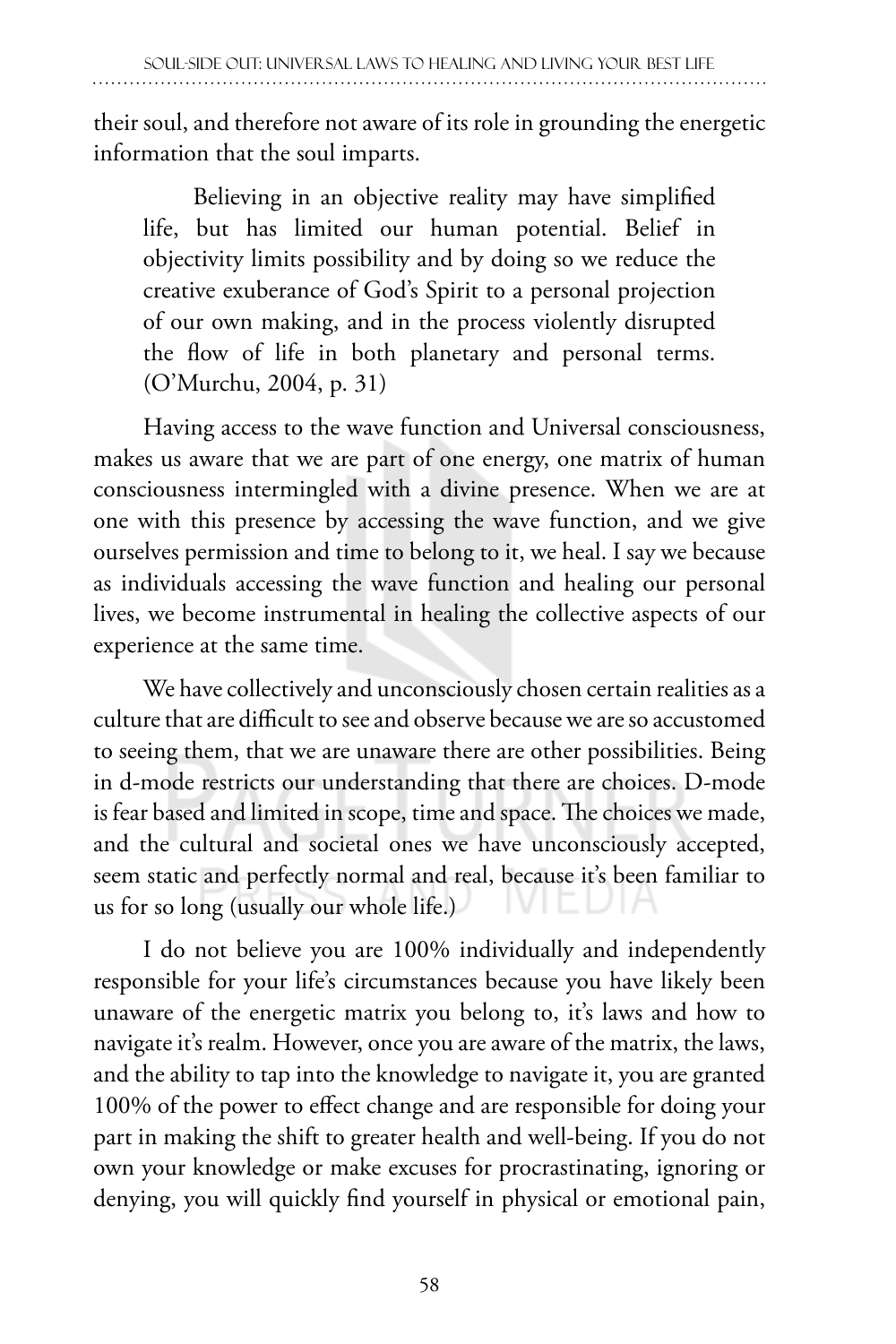which is just a reflection of the pain of separation and disconnection the matrix feels without your unique and essential contribution.

The energetic experiences and choices you make while you access the realm of the wave function allows you to effect personal change, but also to affect the energetic matrix and change the realities for all affected by the same energetic mis-alignments. You can choose to become an empowered being.

#### **The Role of Fear**

When people are unaware of their relationship to their soul, or that of the collective reality, a person becomes over-identified with the transient qualities of their personality, which produces an inevitable and underlying emotion of fear. The personality can't see possibility or choice because in d-mode the world appears stagnant, closed and solid. The irony is that the personality or d-mode thinking is incapable of understanding or seeing its way through the emotions that fear produces. It's a self-fulfilling cycle.

The fearful and violent emotions that have come to characterize human existence can be experienced only by the personality. ... Only the personality can judge, manipulate and exploit. Only the personality can pursue external power. The personality can also be loving, compassionate and wise in its relations with others, but love, compassion and wisdom do not come from the personality. They are experiences of the soul. (Zukav, 1989, p. 30)

Let's break down the word emotion: e-motion. The letter e stands for energy and motion means movement; emotions, therefore, are energy in motion. As Gary Zukav says, "emotions are currents of energy that pass through us" (Zukav, 1989).

Emotions, can be properly discerned and understood only from the perspective of our wave function. It is the wave function that understands continuous movement, otherwise emotions seem illogical! E-motions are not particle-like in nature therefore we cannot use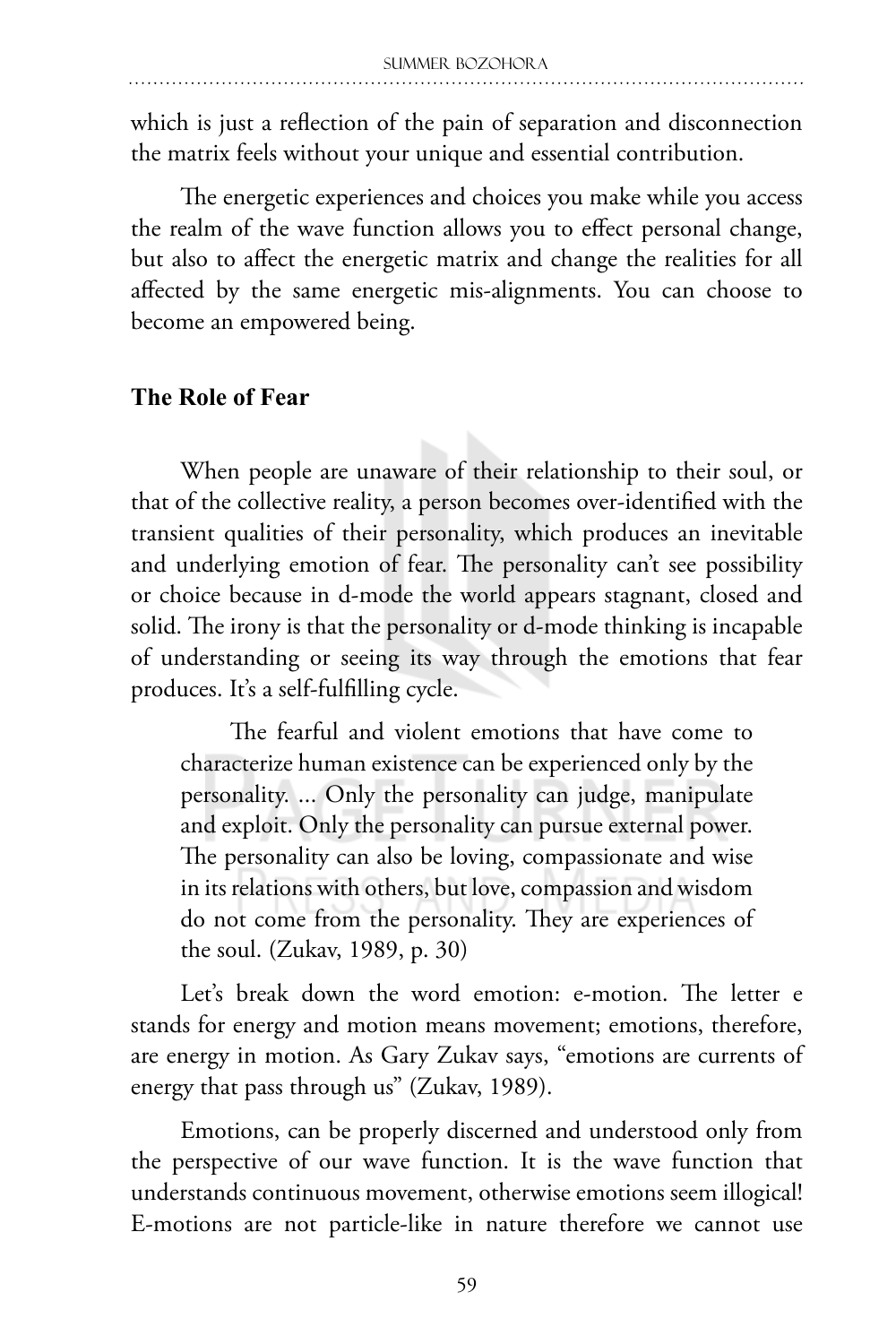d-mode to process them. As soon as we use d-mode, we begin breaking the information into static units, which stops the motion. Only the wave function can access the meaning of emotion and connect us to the force field of our soul.

Exploring and understanding the feelings and thoughts behind our emotions is not well mapped in conventional Western psychology or spiritual traditions. Certainly, exploring our inner world and honouring its reality as equal to that of physical reality is, for some, not only unconventional, but a ludicrous proposition. Thus, our inner images, emotions, intuitions, dreams, and perceptions are discouraged, passed over as insignificant and, in a number of ways, treated with insensitive hostility or violence. Because we are taught to avoid, mistrust, and repress this information, most of our inner world is governed by our shadow – what we are unaware of, cannot see or don't want to see within ourselves.

Anything that gets in the way of light creates a shadow. In other words, a shadow is the absence of Light, the absence of divine energy, the absence of soul. Ultimately when we make friends with our shadow, with our darkness, it is not scary. Rather, it is only a part of us seeking to become known, to be illuminated and to be loved.

What we call evil is the absence of Light, of love, in all cases. ... How we understand evil, therefore, is very significant. Evil needs to be understood for what it is: the dynamic of the absence of Light. ... Understanding evil as the absence of Light automatically requires that we reach for this thing called Light. ... The remedy for an absence is a presence. Evil is an absence and, therefore, it cannot be healed with an absence. By hating evil, or one who is engaged in evil, you contribute to the absence of Light and not to its presence. (Zukav, 1989, p. 69-70)

As the universal shift takes place and people experience the quickening, it is natural for pain and suffering to become intolerable before the personality becomes willing to seek authentic power as generated through the soul. The purpose of the pain is to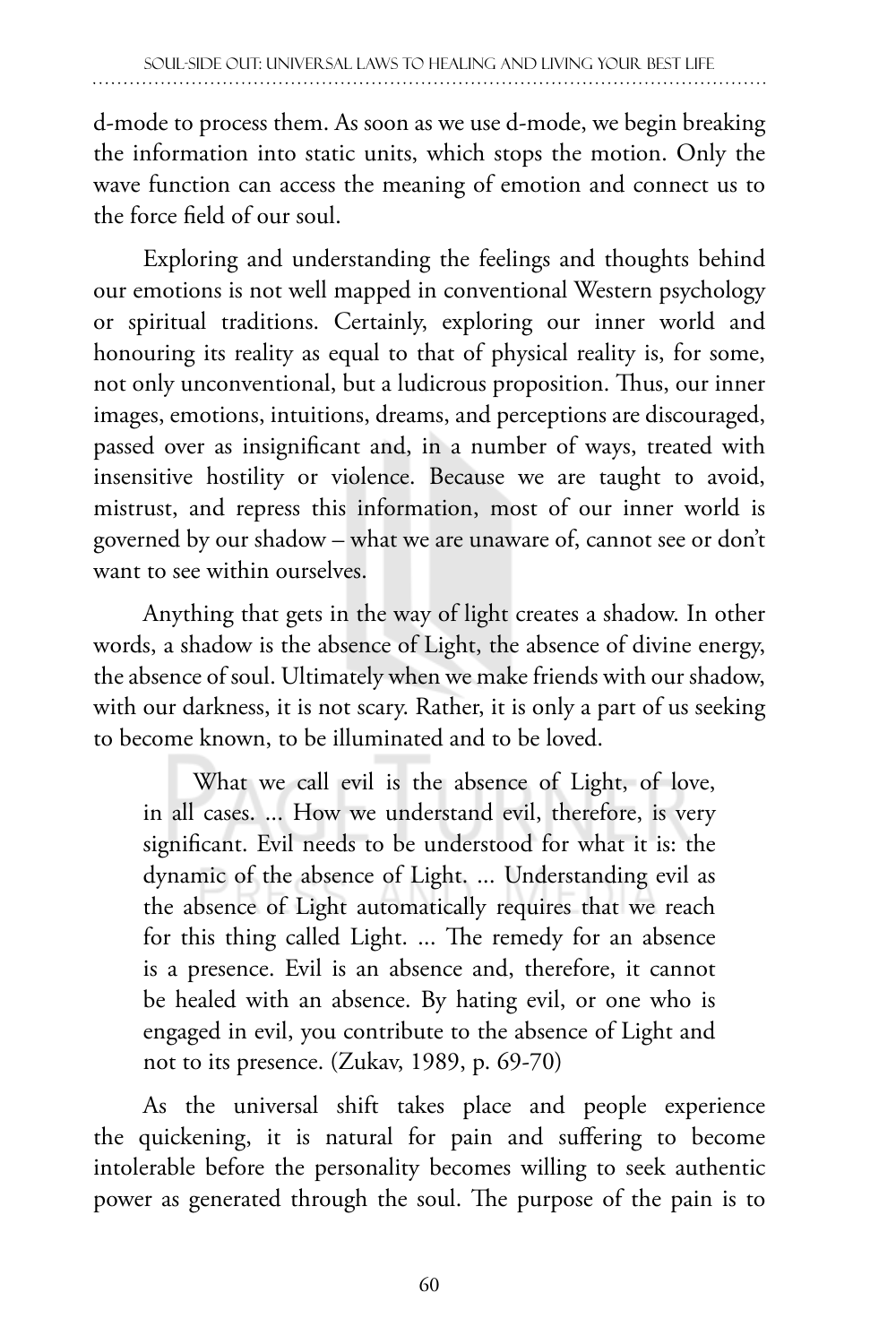push the personality through the fear and toward the journey to becoming a multisensory being.

Because the personality cannot discern the meaning of emotions, symptoms, or connect to the soul using d-mode, it needs to learn how to understand the soul's language. In learning to tune into and learn the language of the soul, the wave function, an increasingly intimate relationship between the personality and the soul can develop.

#### **The Universal Language of the Soul**

Oral and written languages reflect the societal beliefs and values of the era in which the language develops. The soul's language, on the other hand, is consistent across time. It is timeless and energetic. Sufi Mystic Hazrat Inayat Khan calls the soul's language Cosmic Language (Khan, 1972). Jeanne Achterberg describes it as a preverbal or *a priori* language. *A priori* means a language that has always existed. It is a language we all possess when we are born, a language of archetypal images, symbols and feeling. It is a language that speaks of the deep interconnection and purpose of mankind.

It is preverbal in a sense that it probably evolved much earlier than language and uses different neural pathways for the transmission of information... Here, the imagination acts up on one's physical being. Images communicate with tissues and organs, even cells to effect a change. The communication can be deliberate or not. (Achterberg, 1995)

The soul's language contains information based on rhythm and pattern and enables us to make discontinuous leaps or what seems like abstract or random connections based on wave patterns of energy rather than on particle-like step-by-step connections. The energetic language of the soul, or the wave function as it implies, is about connected movement – ripples and undulations of interconnected energy. It encompasses many forms within the body, including body sensations, pains, twinges, flutters and all kinds of symptoms, internal sound and voices, and inner images. They can happen while awake or dreaming,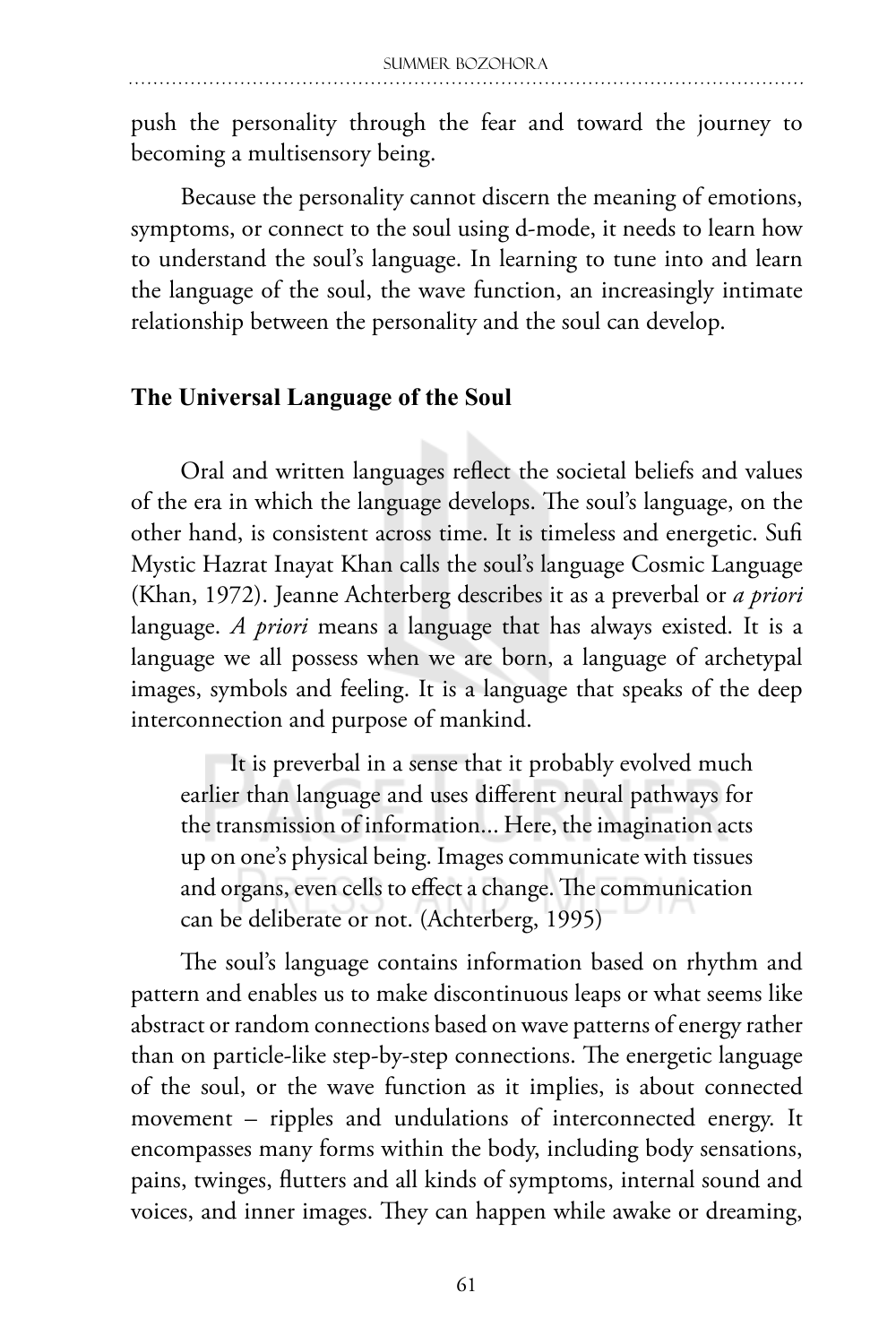and comprise memories, colour, light, rhythm, movement, dreams, and automatic dialogue – words that spontaneously impart wisdom.

Mind-body symptoms – our way of being in the world, of thinking and feeling – is a result of the meaning we attribute to our life experiences. To get a deep understanding of who we have become and why, we attend to the meaning of our experiences, which is most evident through the energetic language of the soul and accessible through metaphor and imagery. Every object, animal, situation or encounter has an energetic vibration with a specific frequency, which gives each thing a specific purpose. "The universe and everything in it 'is' what it 'is' because of the force of consciousness itself, our beliefs and what we accept as the reality of our world" (Braden, 2007, p. 8).

The soul's language is rich in metaphor. Metaphors imply meaning by comparison and invoke layers of meaning and feeling. For example, in being stuck between a rock and a hard place, or being told, "You are a such peach," or "I feel like a volcano about to explode," rock, peach and volcano are English Language labels for these objects. But, whatever language label you use, whether it be in French, Spanish, German, etc., the understanding or feeling of each object, is very similar.

Again, it is not about trying to understand the metaphor of your symptoms and being logical using d-mode. The language of the soul is naturally and effortlessly energetic. As we access the wave function, we are presented with symbols and images that are keyed into our personal experiences. "Images, indeed all thoughts (and feelings) are electrochemical events, which are intricately woven into the fabric of the brain and the body" (Achterberg, 1985, p. 9).

It is no coincidence that we are presented with symbols and images that reflect our internal experiences. The universal system of light and our consciousness are precise and fluid. Sometimes people see certain types of people or symbols or numbers over and over again during certain times of their life. This is why Spirit Animals, which are an energetically metaphorical mirror for the energy within your soul, are REAL – they are a precise reflection of your energy.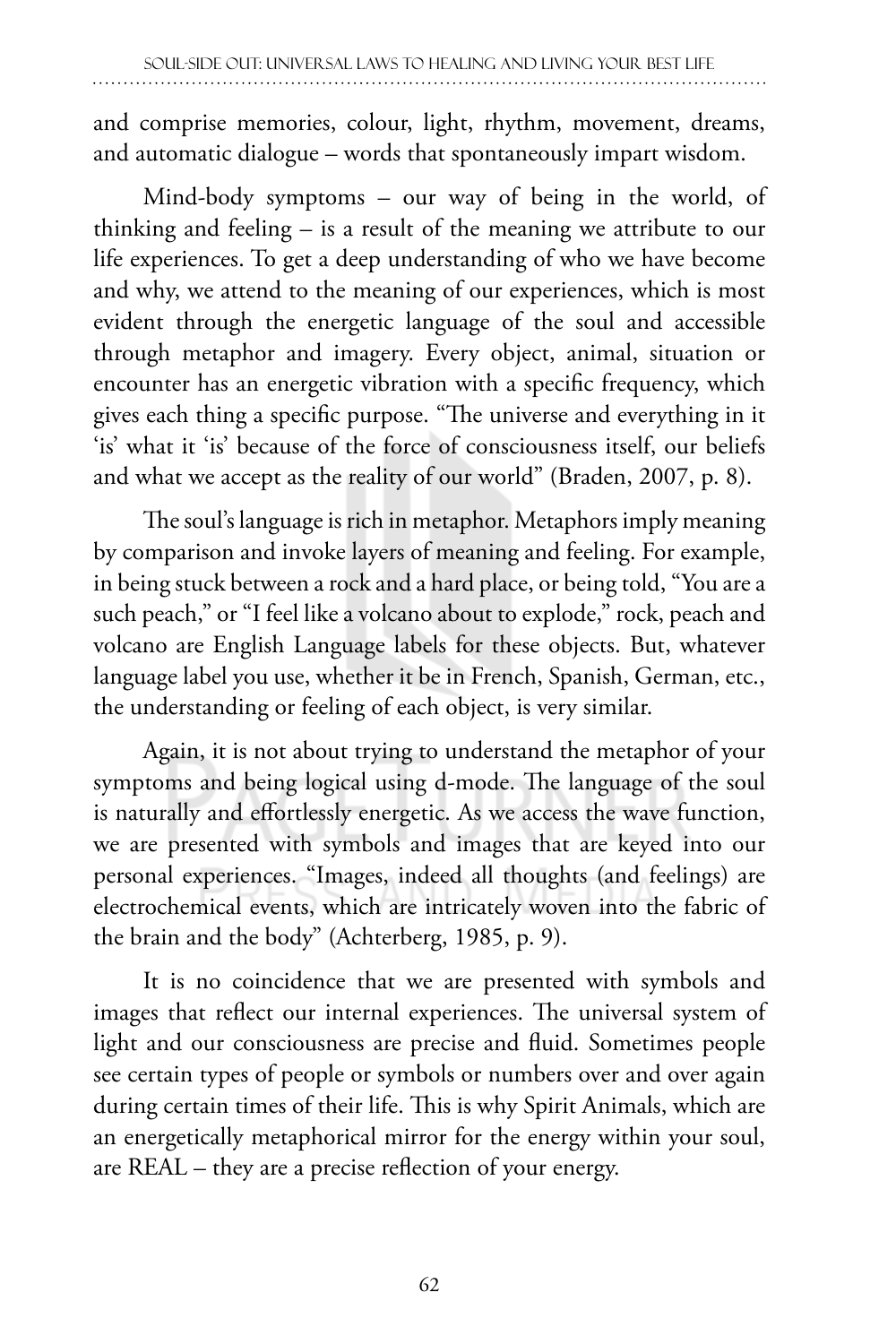## Arnold Mindell explains:

... when you work on your symptoms, don't just try to heal them. Focus on learning about their unknown inner realms, on awareness practice, experimenting with using your awareness in different ways. Coming to a particular conclusion or insight is helpful, and interesting, but what usually influences symptoms is the awareness practice itself – your access to your own hyperspace, your expanded sense of reality. Developing moment-to-moment awareness leads you toward an increasingly congruent lifestyle. You become more of who you are. (Mindell, 2004, p. 58)

On a psychological and spiritual level, knowing we can access the wave function, and learning how to do so, has a profound effect on our lives. Physicist David Bohm added a psycho-spiritual dimension to quantum physics when he re-conceived quantum waves in terms of what he called pilot waves (Bohm, 1980). Arnold Mindell utilizes Bohm's concepts and their implications widely throughout his work as a psychotherapist. He suggests that the wave function is a guiding force that informs particles where to go and with altered states of consciousness can emerge as an insight that may be connected to a physical symptom. Mindell states:

As the subtle experience arises, it flirts with your attention. It appears as a slight sensation, wiggle, thought or pulse-like form ... You can imagine how, if ignored, this essence experience of the force of silence (wave function) can become a perception, feeling or dream image. Finally, if this is ignored, it may eventually appear as a visible signal or noticeable symptom (Mindell, 2004, p. 51).

As human beings evolve into multisensory humans, we learn to encompass the senses that come from within – the non-physical qualities of energy. The universe is keyed and coded to impart meaning and the mysterious nature of the wave function. Bringing "something into being or form out of nothing – is an enigma until you recognize that nothing also means no thing. Creation is bringing form out of transcendent possibilities that are not things" (Goswami, 1999, 82).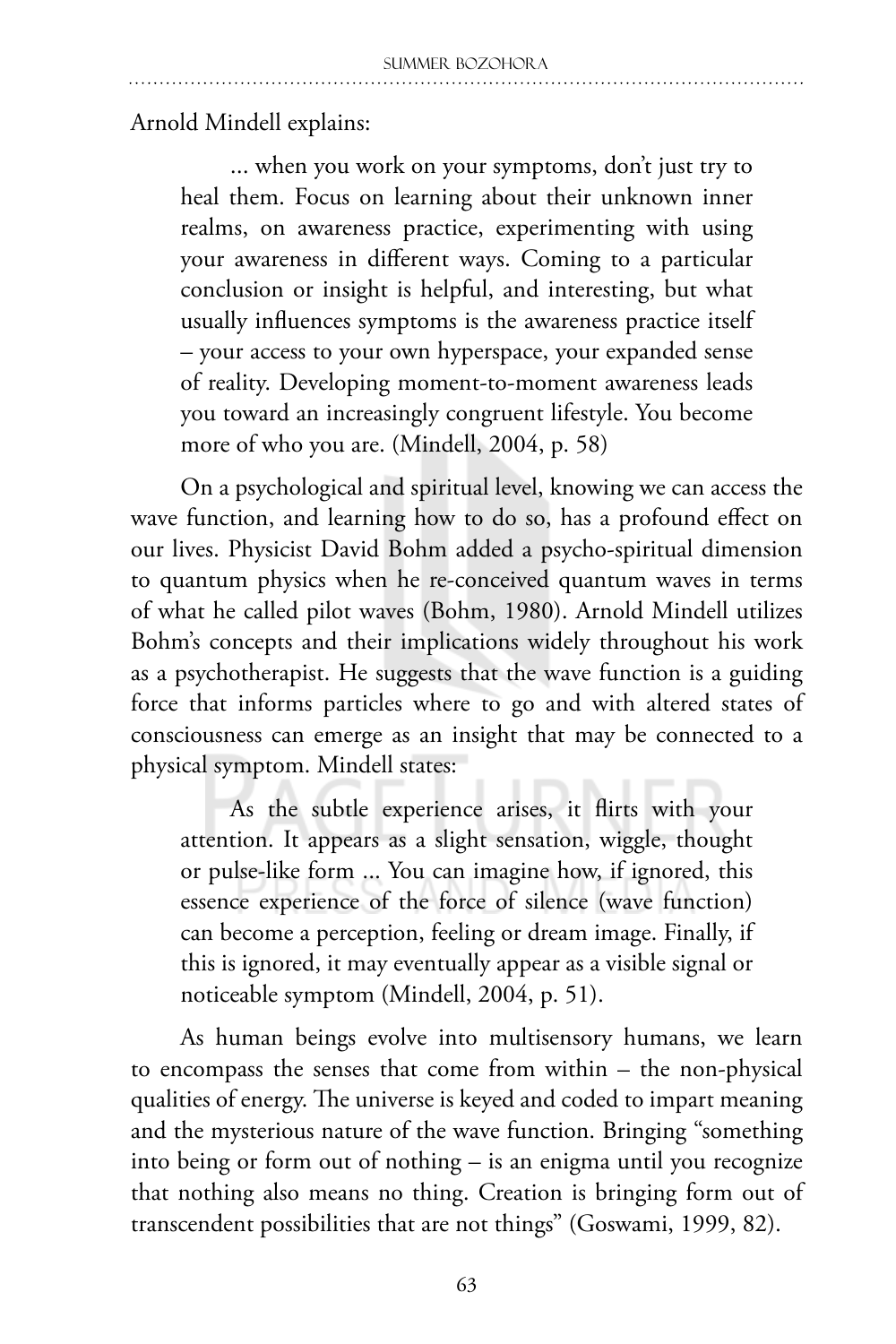The guidance at the end of this book, the 10 Universal Laws of Healing, will support you in adjusting to the new perspectives and belief structures you need to access your wave function and your soul's language. The five steps of the acronym INside-OWT lays out the natural process stages that bring about the progression of soul language and spontaneous insights. Finally, the workbook section of the book prompts you in how best to practise and utilize these steps to witness yourself or others' inward journeys.

The workbook has key ideas and scripts for enabling and bringing about the free-flowing and spontaneous imagery and insights the wave function inevitably brings about. The wave function allows us as individuals and as a species to transcend our old belief structures and wounds, and enter a field of endless possibilities. The workbook helps you take wave function information and implement it into your life through your personality.

The major difference between this process and other types of psychology, counselling, meditation, or hypnotherapy is that both the client and the witness – what I call the mentor – benefit from the process. It is a mutual adventure and as we learn to trust the energetic map and follow the energy trail it lays out, the wave function moves freely toward your highest good and that of all. All whom are witnesses (I teach groups) are served by the transformative energy. What uplifts the one, uplifts all. We are all a part of the universal network and

collective awareness.<br>
FRESS AND MEDIA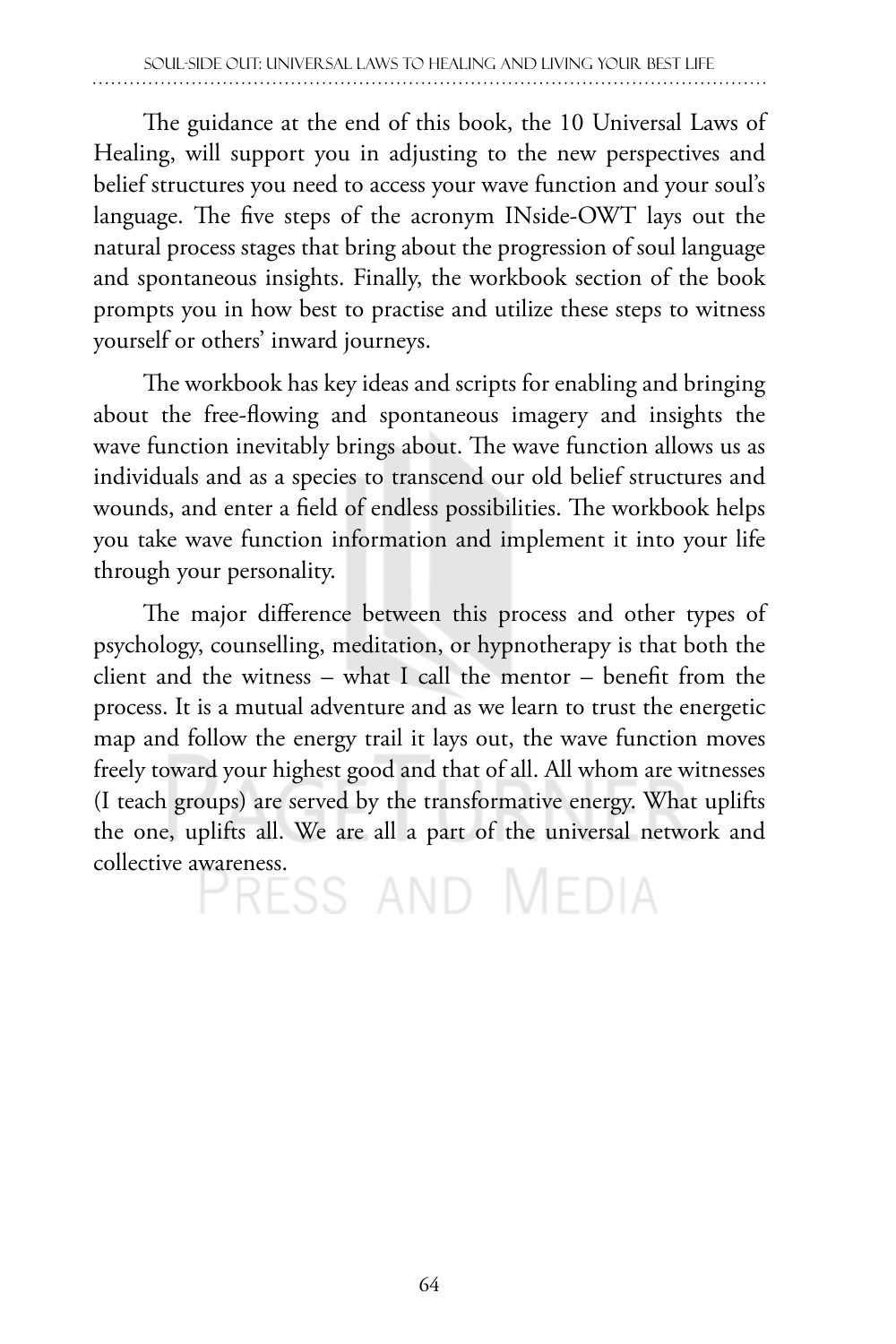

## **CHAPTER 5**

## Healing from the INside-OWT

IN-OWT (Immerse. Notice. Own. Willingness to Play. Trust.), or INside-OWT is the acronym that provides the structure of a timeless, energetic language we've forgotten and are beginning to remember. IN-OWT is a fluid five step process – a way of communicating that accesses the wave function. The purpose of the process is to enable the personality to understand and integrate the information our soul is imparting into our lives. It can be used in conjunction with other types of healing modalities or counselling practices to deepen awareness and integration.

IN-OWT is a natural process that follows laws I became aware of and am simply putting into words. It is a way to articulate in English all I know and understand about the infinite source of inherent meaning that we activate by living our lives authentically and truthfully.

Lots of healing modalities, creative expressions and types of meditations have tapped into some aspect of the soul's language. The quickening is asking us to take deep dives and accept radical response-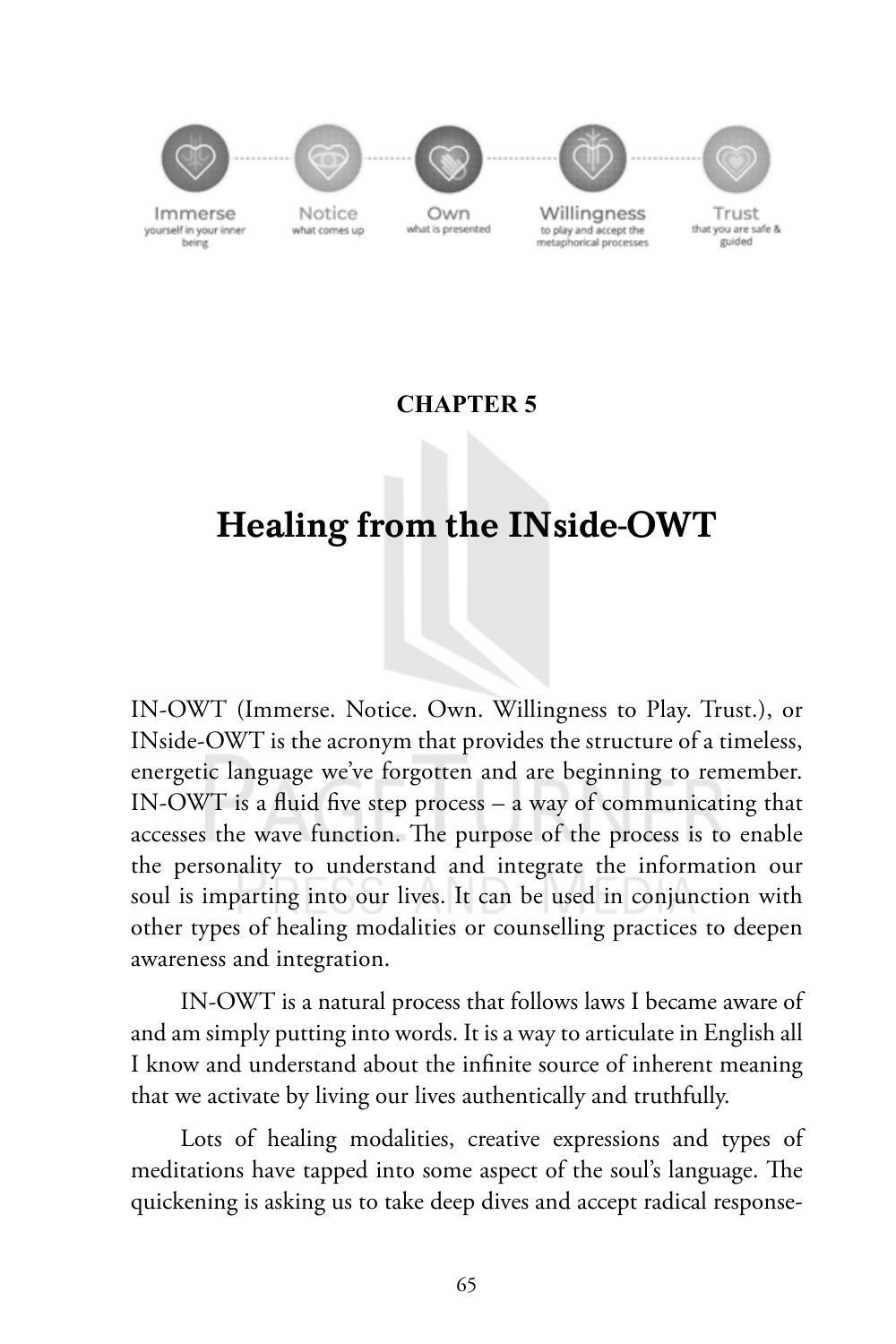ability, that is, the ability to respond and implement the philosophy and apply it. This can be challenging. There are so many other worldly lures to attract our personality and distract our attention. I call it the attract and distract rule.

Dispenza gives a reason we are so easily distracted and why it is difficult for us to pull our attention away from all of the conditions of our outer world and tune into our inner world.

Most people are addicted to stress hormones – to feeling the rush of chemicals that are the result of our conscious or unconscious reactions. This addiction reinforces our belief that our outer world is more real that our inner world. And our physiology is conditioned to support this, because real threats, problems and concerns do exist and that need our attention. So we become addicted to our present external environment. And through associative memory, we use the problems and conditions in our lives to reaffirm that emotional addiction in order to remember who we think we are. (Dispenza, 2014, p. 151)

Often, by the time people come to see me, they've been attracted and distracted for so long, they are already on extended sick-leave or disability of some form, engaging a full-blown health crisis or depression and with a long list of people they have seen for desperate relief.

Allowing the old self to transform into the new self is very much like performing internal surgery. Remember, Dr. Joe Dispenza calls it a *neurological, biological, chemical, hormonal and genetic death of the old self* (Dispenza, 2014).

Because of the nature of our culture, most people are unequipped or afraid to allow the death of the old self and miss the opportunity to transform and heal. Not only do you need to trust and allow this emotional, spiritual and genetic death to occur, which really only means letting go of what no longer serves you, you need to trust the unknown and rebuild by interpreting the soul's messages. Remember, the body is a divine conduit of the soul's energy – you need to know how to conduct the energy without it short-circuiting. To understanding the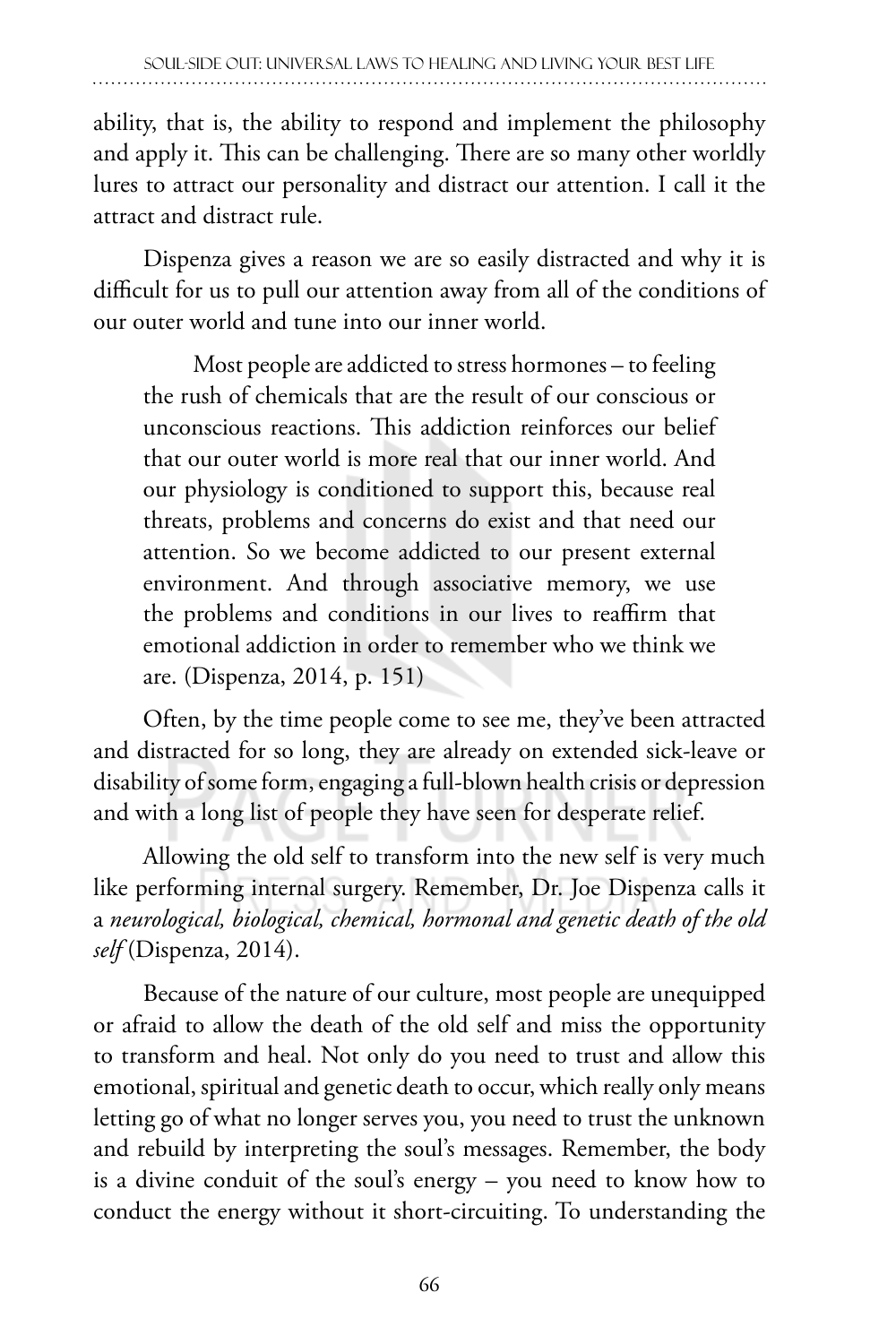soul's language, the wave function is imperative. Your body, mind and spirit knows how, it's a natural process, we just forget.

Until now, because our society is focused on the five senses, when the physical body is unwell people take sick leave. Most people won't often admit to taking a personal mental leave, but nothing could be healthier. For the purposes of letting go of the old self or, in essence, performing "internal surgery" as Joe Dispenza suggests we must recognize it is worth the time and self-care it requires. It is of great benefit to take a period of time - usually 3-6 months on a health leave, sabbatical or modified work plan for the purposes of reconnecting with our inner life. Compared to the amount of time people suffer, usually years, the time for getting a firm grounding on a healing path is relatively short especially with a skilled mentor or teacher who can assist you.

Taking time like this may seem extreme or unnecessary in our retail-numbed western reality but ancient cultures have initiations that bring you to this point of spiritual development deliberately.

It is about becoming a multi-sensory person. It's about learning through the process of life and opening possibilities of profound transformation and healing. Some call it manifestation or the law of attraction, which it is, but it is also more than that. Your life view may be seriously challenged or you may be sick enough to want to emerge through gripping fear that the world and who you are in it doesn't work anymore. This IS the Apocalypse. It is happening within many of us.

## **The Role of Truth** SS AND MEDIA

### *This shift is NOT about positive thinking!*

When beginning to integrate the 10 laws that enable us to use INside-OWT to its fullest capacity, it must be emphasized that this does not mean using positive thinking to try to be healthy or in harmony when we feel we are not. To choose and identify with a perception of life that aligns us with our soul and with health and harmony, means accepting what one feels, loving what is, accepting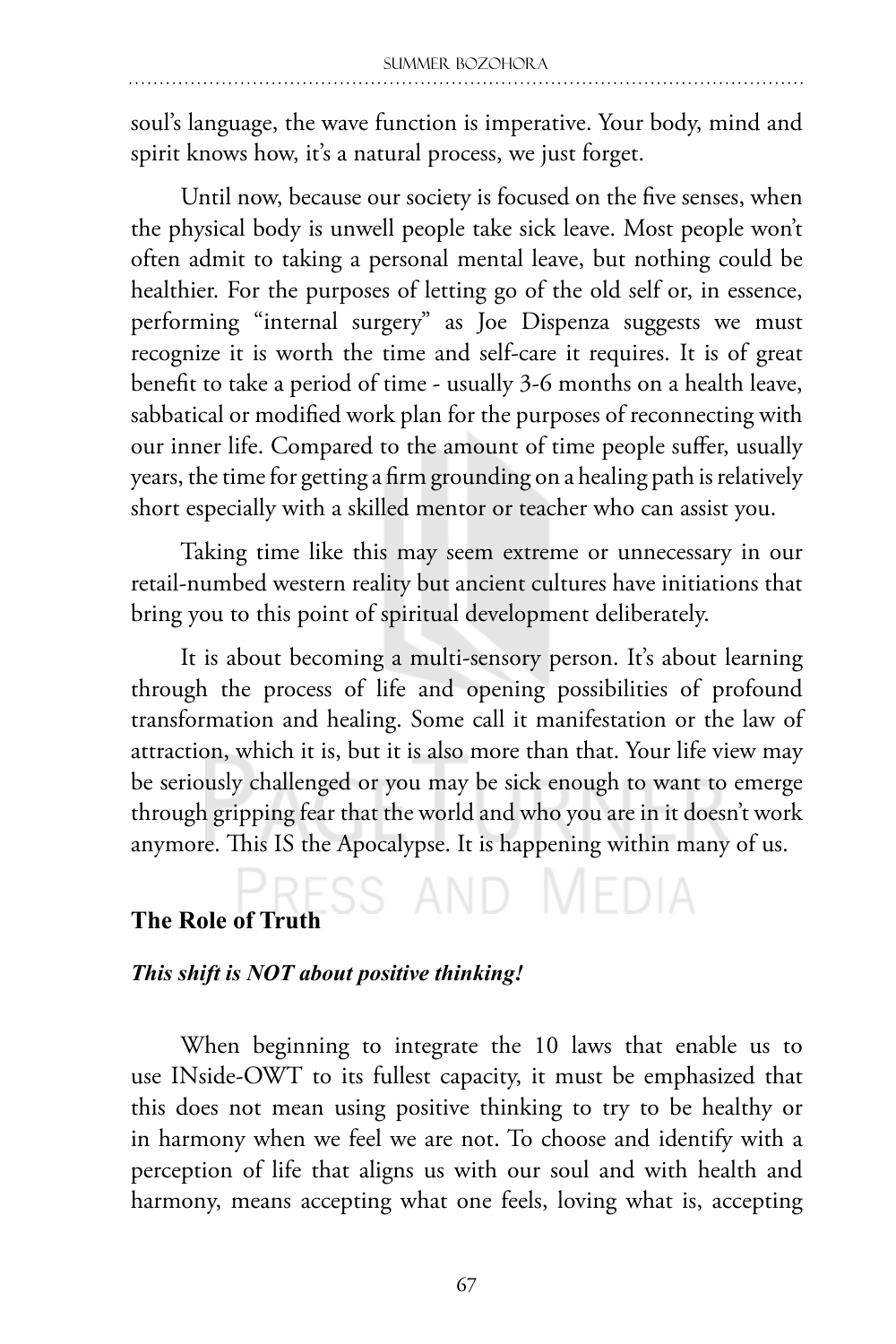truth, and identifying its meaning within. Only then can incongruent thought patterns be changed to realign with one's soul and can new action be taken through the personality.

To heal the limits of either a conscious or unconscious perception/belief, we must somehow bypass what the mind has believed in the past and replace it with something new based in an experience that is true for us: our inarguable truth. (Braden 2007, p. 163)

Positive thinking is often about the way you think things *should* be and often people end up denying what actually *is.* Truth is not our perception or judgment of a person or situation, or a wish or an idea of what it could be; truth just *is.* There is a situational truth about a situation, e.g., whether or not your spouse is having an affair or is an alcoholic, and then there is the energetic truth and the lesson in any given situation. When you are ready to ask with earnest inquiry, your feelings and e-motions tell you the truth immediately. Your wave function can take you back years of energetic patterning - of your own - and your familial patterns that can be revealed to you. The why of any given situation has a lot to do with life-lessons and spiritual mis-alignment.

When my clients tell me about their affirmations or attempts at positive thinking, I simply ask if they actually *FEEL* the statement is true or not. Often, the answer is no. When people are trying to force a positive feeling out of forced thinking, it is actually a judgment and a form of violence toward oneself. When you are using positive thinking to deny what is, you are using d-mode to try and force that positive feeling – which is a judgement, not truth and keeps many people stuck in their realities.

Truth serves our growth and the development of our soul. Byron Katie, a woman who experienced what she calls a "waking up to reality" in 1986 explains truth in her book *Loving What Is.*

The only time we suffer is when we believe a thought that argues with what is. ...We can know that reality is good just as it is, because when we argue with it, we experience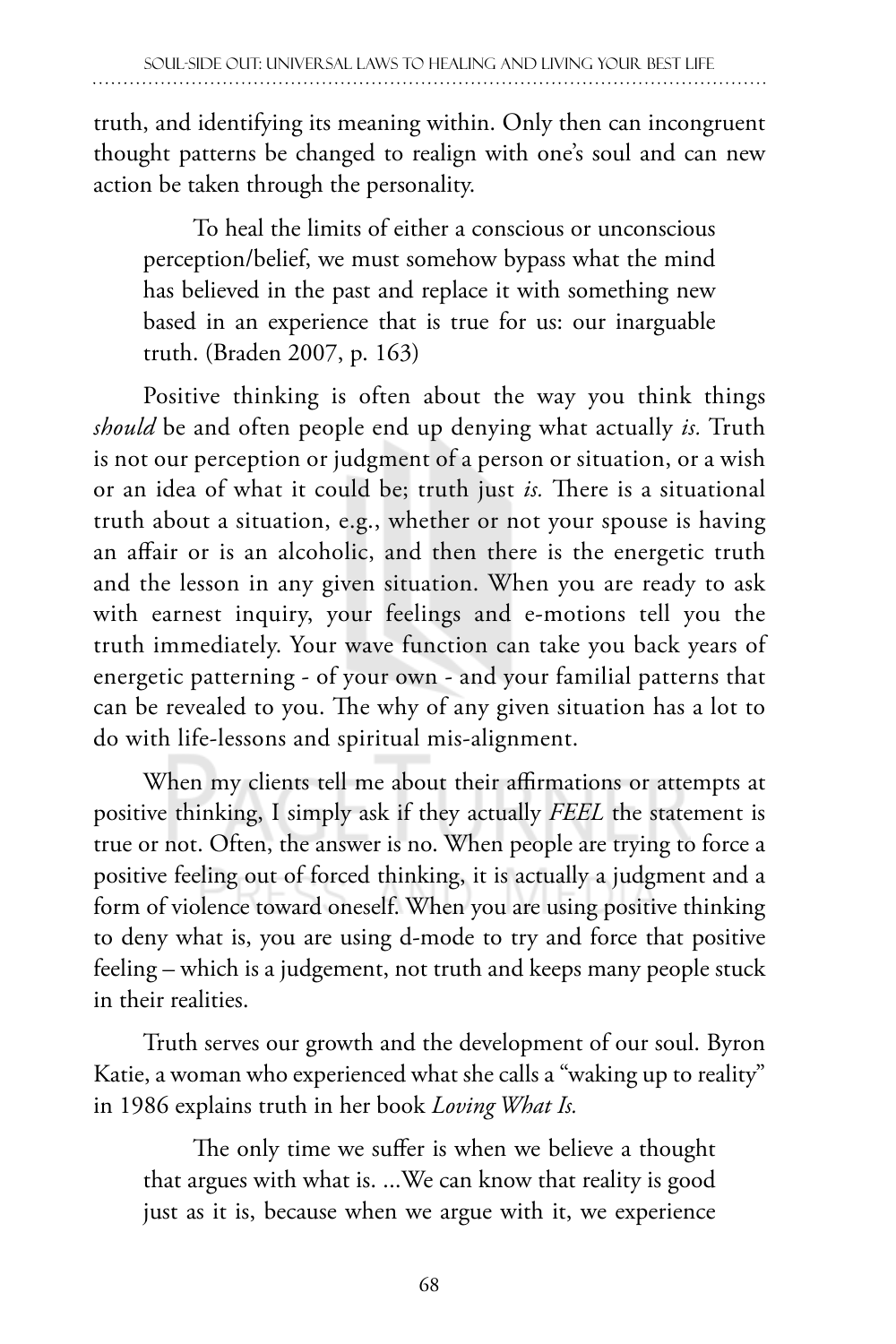tension and frustration. We don't feel natural or balanced. When we stop opposing reality, action becomes simple, fluid, kind and fearless. (Katie, 2002, p. 1-2)

When people begin this type of journey into accepting, honouring and trusting what is, some still judge what they experience. They often switch back into d-mode. However, as people begin to get familiar with the wave function and connect to their Inner Knowing, they learn to trust. Eventually clients stop trying to out-think, judge, or deny the truth and this frees a tremendous amount of life-energy. Positive feeling, as opposed to positive thinking, means that we can actually feel the movement of energy and the outcome we desire as being set into motion. This is truth.

#### **The Human Battery**

Our body is like a battery with positive and negative poles. Instead of taking it for what it is  $-$  a negative or positive charge  $-$  we have labeled these energies as good feelings (positive) or bad feelings (negative). If we feel happy or excited (positive) we think that's OK, if we feel grief, resentment, or depletion (negative) often, many of us tend to get busy and avoid these feelings. We justify them, hide them, deny them, stuff, them, repress them, judge them, and we think of affirmations or try to force positive thinking (with the intent of making the bad feelings go away!)

As humans we've been taught to identify with one pole of e-motion, the positive, and disassociate from or deny the negative. The consequence of this is that our battery stops working. If we block, stop, deny, or repress negative feelings or pain, we can't learn from them. We prevent the battery's natural energy flow that cycles between negative and positive. Our energy begins to stagnate and we become ill.

So it is, in the struggle and hyper-intention to be happy or successful, we bring about more of our own unhappiness, illness and perceived failure. Ironically, happiness, health and well-being happen when you don't focus on trying to achieve them. For success, like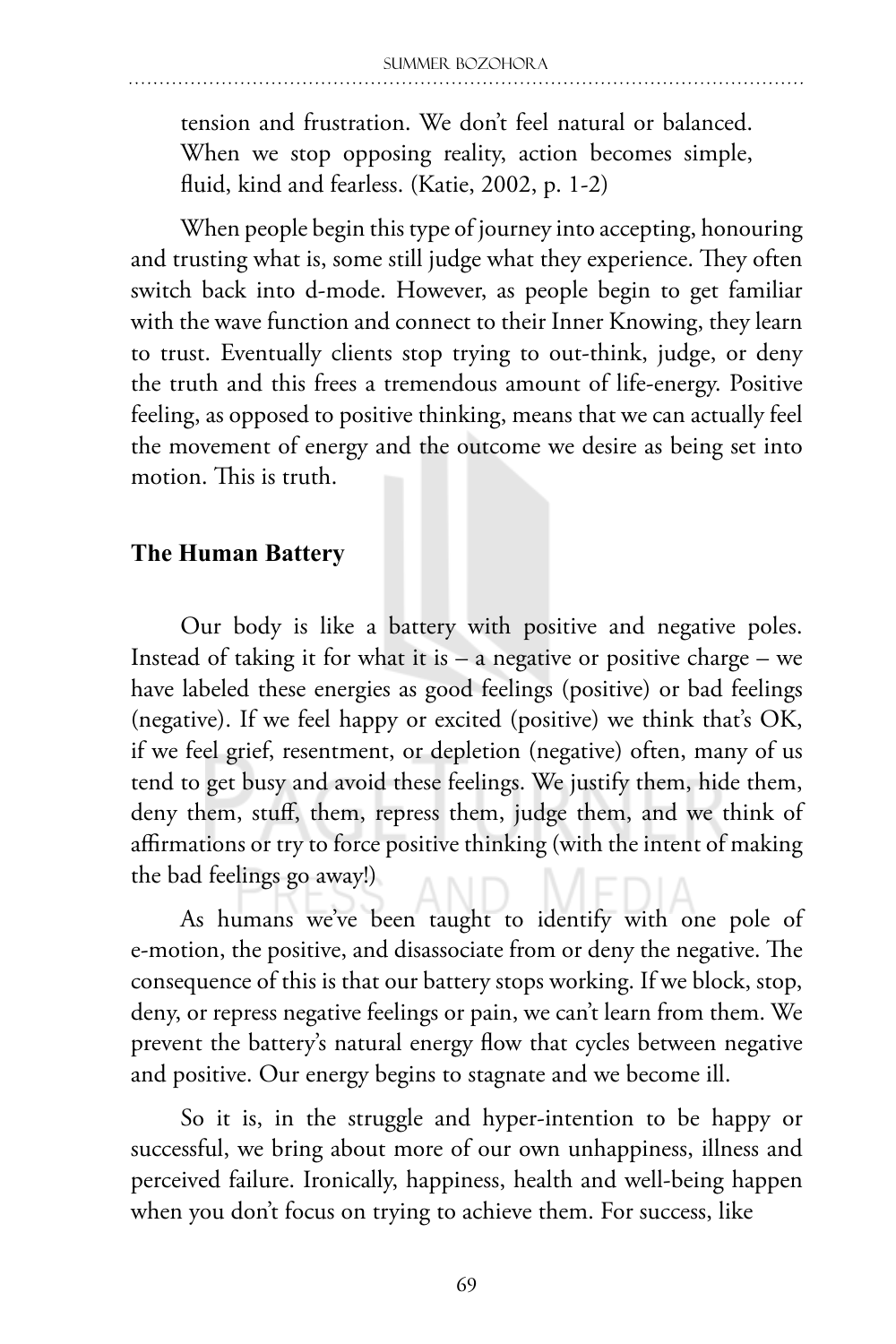"happiness, cannot be pursued; it must ensue, and it only does so as the unintended side-effect of one's personal dedication to a cause greater than oneself or as the by-product of one's surrender to a person other than oneself." (Frankl, 1984, p. 17)

As an individual with a soul, we are intricately woven into a larger human energy field. It is d-mode and the personality, not the soul, that judges e-motion. From the Universe's perspective, neither the positive nor the negative magnetic charges of energy are preferred; rather they are necessary and complementary principles of the universal system of light.

There is a huge difference between 'judging' these forces and discerning that they exist and what they represent. And it is in this subtle yet significant distinction, that we find the secret which allows us to rise above the polarity and heal the conflict between light and dark. (Braden, 2007, p.127)

As a complementary electromagnetic system, there is a perpetual degree of tension or polar energy between the soul and personality that compels a person to seek out and birth new perspectives and possibilities. It is an ever-evolving process, not a static one, in which there exists, "a polar field of tension, where one pole is represented by a meaning that is to be fulfilled (one's soul), and the other pole by the man (personality) who has to fulfill it" (Frankl, 1984, p. 127).

Each soul is a unique energetic system contributing to the everunfolding process of Creation through the actions brought forth and implemented by the personality. The choices a person makes at each moment contribute to what they become and to the health of the energetic system between the soul and personality. Our personalities and our bodies die, but the energy of our soul cannot be destroyed, only transformed. Thus, the energy of our soul travels through lifetimes.

If we are to engage the viewpoint of the soul, we must cease from judging, even those events that appear to be unfathomable such as the cruelty of inquisition or a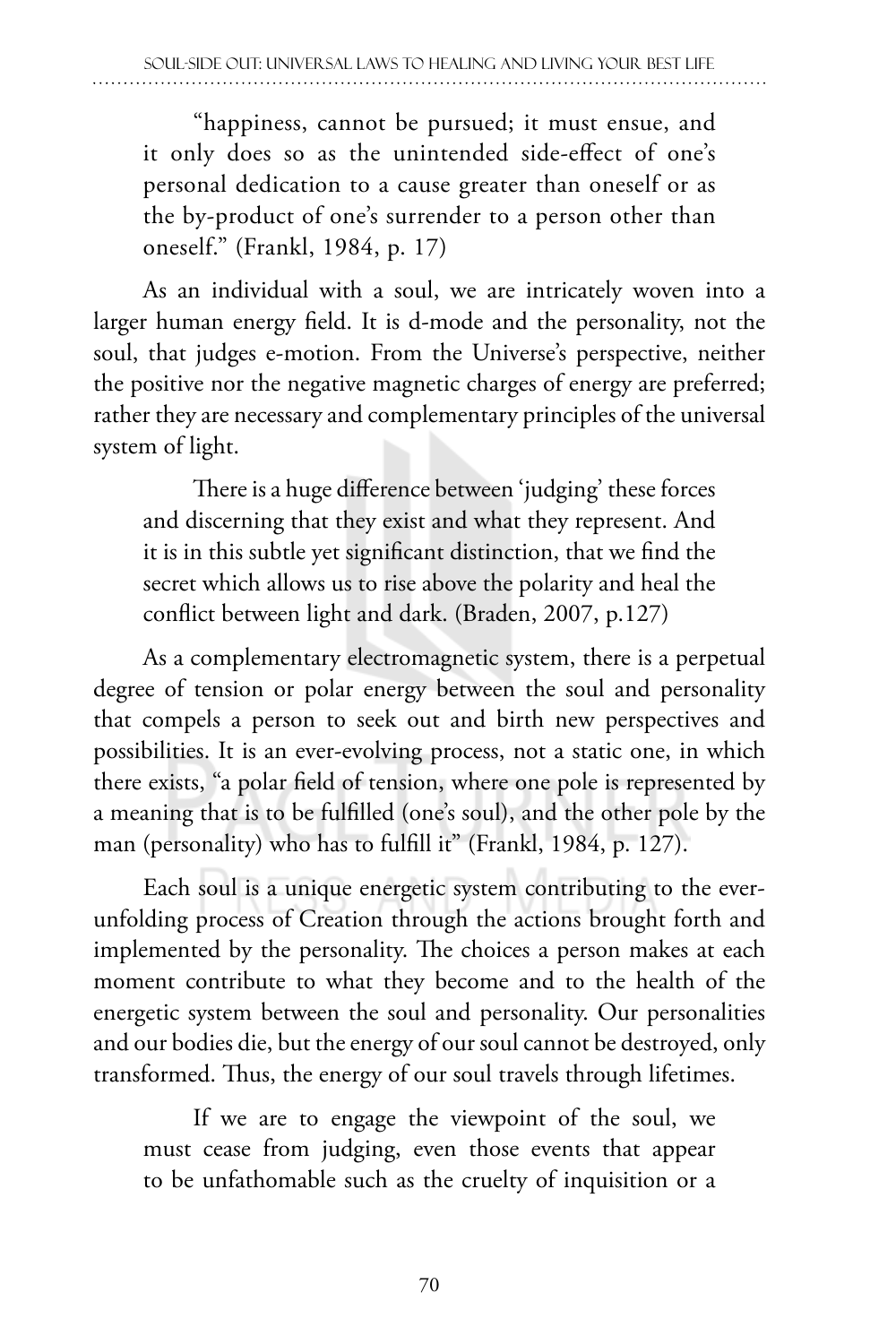holocaust,... we do not know what is being healed in these sufferings. (Zukav, 1989, p. 44)

Energetic patterns of incongruence and disharmony stay with us until we learn their lessons. The tasks of the next millennium require a substantive shift in human consciousness to become sustainable. We will require new perspectives and new actions with which to live in harmony with each other and the natural world. IN-OWT is a way to trust the development of your multisensory faculties that, I believe, your health and the health of the planet depend upon.

### **Becoming the Cosmic Artist of Your Life.**

If your life were a painting, creating your life in d-mode is like a paint-by-number. Creating art in this way – with a predetermined end product – is more of a craft or a manufacturing process. True art is healing. True art is a process whereby time ceases to exist and energy is transformed. Gregg Braden calls this process becoming the *"Cosmic Artist"* of your life (Braden, 2008).

As the Cosmic Artist of your life, you are able to engage the sacred process of creation by accessing the wave function and learning the language of the soul. By doing so, we are "expressing our deepest beliefs on the quantum canvas of the universe" (Braden 2008, xx), and as we engage this sacred process, "we learn that the process has an intelligence that can be trusted" (McNiff, 1992, p. 21).

I often use art and painting with clients to engage the wave function. The IN-OWT principles can be used and applied to almost any activity or healing modality. Using the principles of IN-OWT in a soulful painting process (without the therapeutic analysis or typical gallery assessments of art as a commodity) is one way to access the wave function and the healing it can offer. Paint is a useful tool for accessing the wave function because it's so fluid and flexible. It's so difficult to control, that the resultant frustration it presents if you are in d-mode is a clear guide to refocus your attention.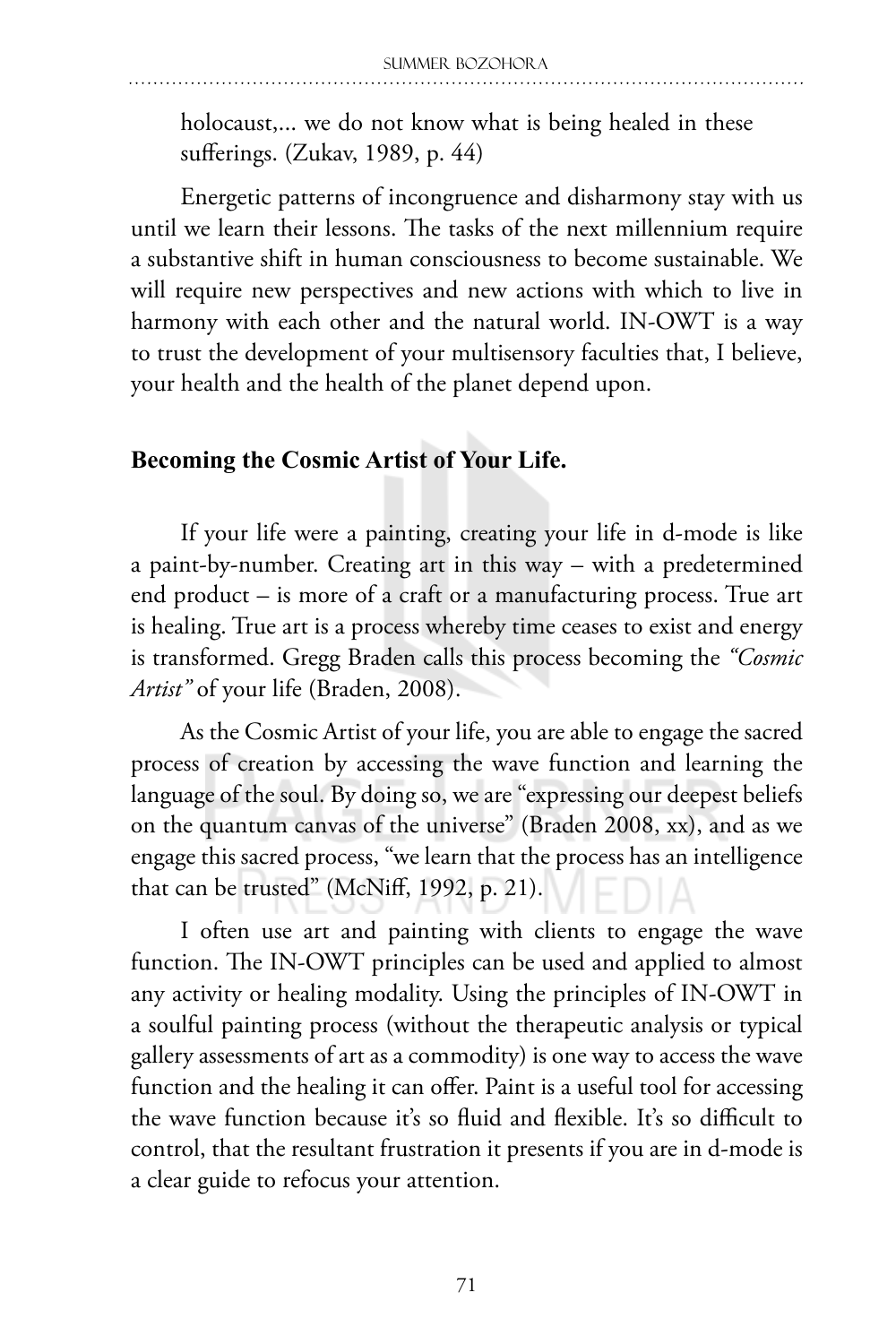Frustration is easy to develop during the process of painting if you do so in d-mode and try to manufacture a specific end product or image-type. Creativity and the act of co-creation is not about what you already know or copying images that already exist; it's about venturing into the unknown and creating something surprisingly new. This is the essence of the wave function and the Universal undulating vortex of Source energy we can access.

## **Peggy's Story – Painting from the Soul**

My friend and Colleague, Peggy Funk-Voth, a Jungian analyst and clinical social worker by profession, shares her story of healing during a soul-painting session.

At one point in my life, I developed an inflamed rotator cuff and frozen shoulder through repetitive motions while working out at the gym. When medical interventions didn't work, I turned to alternative therapies. All of these professionals I saw told me that I was carrying anger in my heart. This surprised me because I didn't *feel* angry. I *never* felt angry. I could not identify any flicker of anger within myself.

In hindsight, this can be explained by the fact that I grew up in an environment in which anger was bad, unacceptable, a sin. This belief was deeply socialized into me, disconnecting me from a primal source of information *(and energy)* that, it turns out, I desperately needed. Not surprisingly, while all the help I sought benefited me in other ways, it did not touch my pain-filled rotator cuff, my almost-useless, dead-weight left arm.

When a group of friends invited me to a Soul-Paint Workshop facilitated by Summer, I decided to go. Never having painted before, I felt a lot of trepidation. I went in order to be with my friends, none of whom were artists or painters.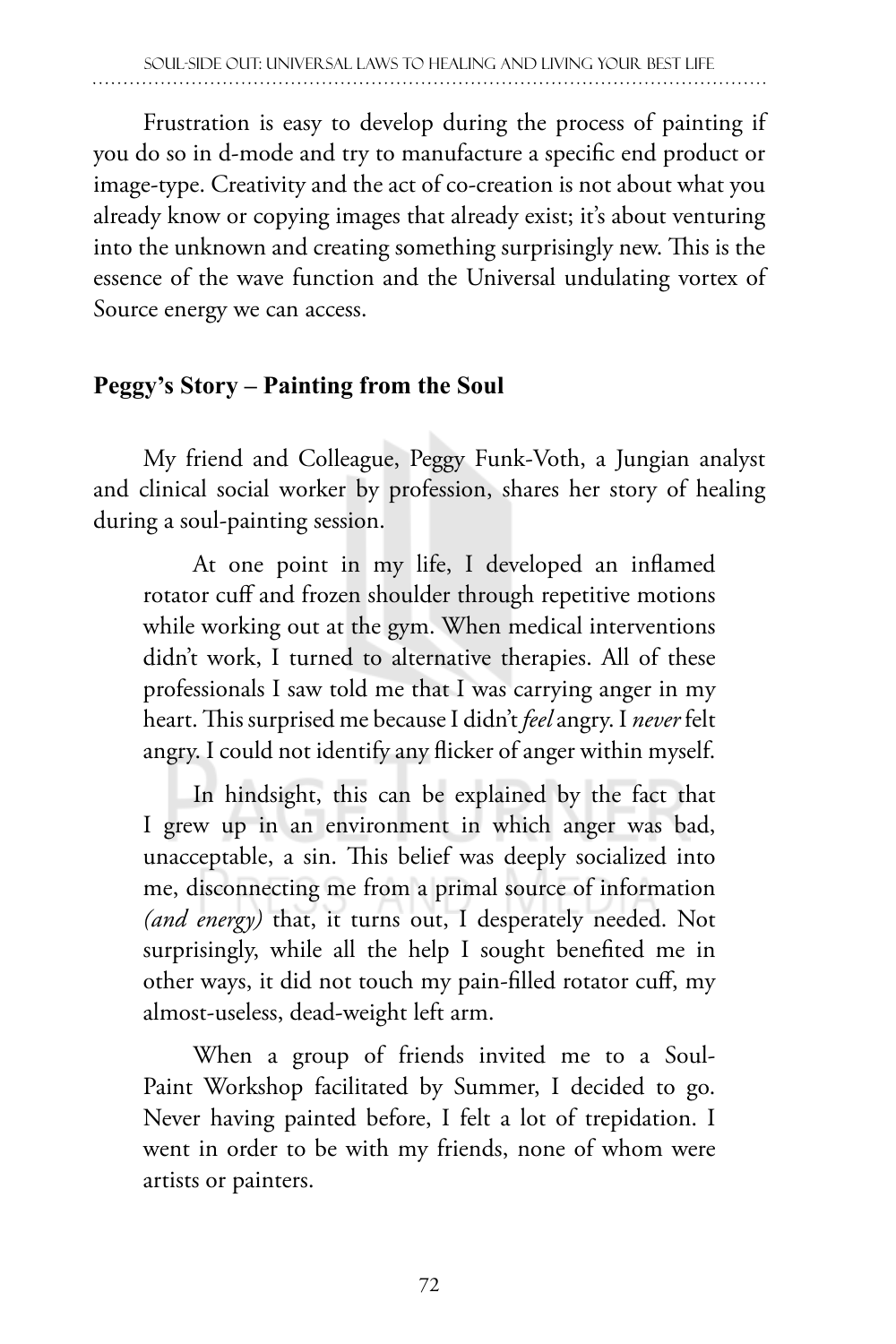As I tried to copy a scene based on the picture I had chosen to bring as inspiration, I froze. I was horrified by my poor replication *(judgment and fear).* Anxiety filled my body. Summer gently turned my inspiration picture face-down, led me into slow deep breathing, then guided my hand in covering the canvas with white paint. "Now trust, choose a colour and feel free to make big, expressive strokes," she said, releasing my hand. I did this several times, covering the white canvas with horizontal strokes of pink, green and blue.

Summer stayed near, giving me permission to do things my way, encouraging me to move beyond my comfort zone (*moving beyond fear*). As I began to relax, she merged into the background, yet came forward to offer support at crucial points in my process. I felt emotionally safe (*feeling safe and switching to wave-function*).

Suddenly, I wanted to PAINT. I took a brush in each hand and brushed vertically with both hands. As I eased into trusting *(trusting the process)* the movement of the paintbrushes, a sensation of warmth spread through my chest on the left side where my heart is.

The warmth built and intensified until it was hot. It then filled my left shoulder (the one with the inflamed rotator cuff) and began to move into my arm. Heat crept down my upper arm, turning it hot. Heat inched past my elbow, suffused my forearm. Then the fire flowed free, into my hand, through my fingers, and burst out of my left brush. The colours turned angry. Each stroke became heavier, thickening and darkening the colours, while my right-handed strokes engaged in a more delicate dance.

As the hot energy dissipated, I began to feel lighter, freer and more playful. I picked up a clean brush, dipped it in white paint, and flicked the bristles at the painting, creating white-hot sparks.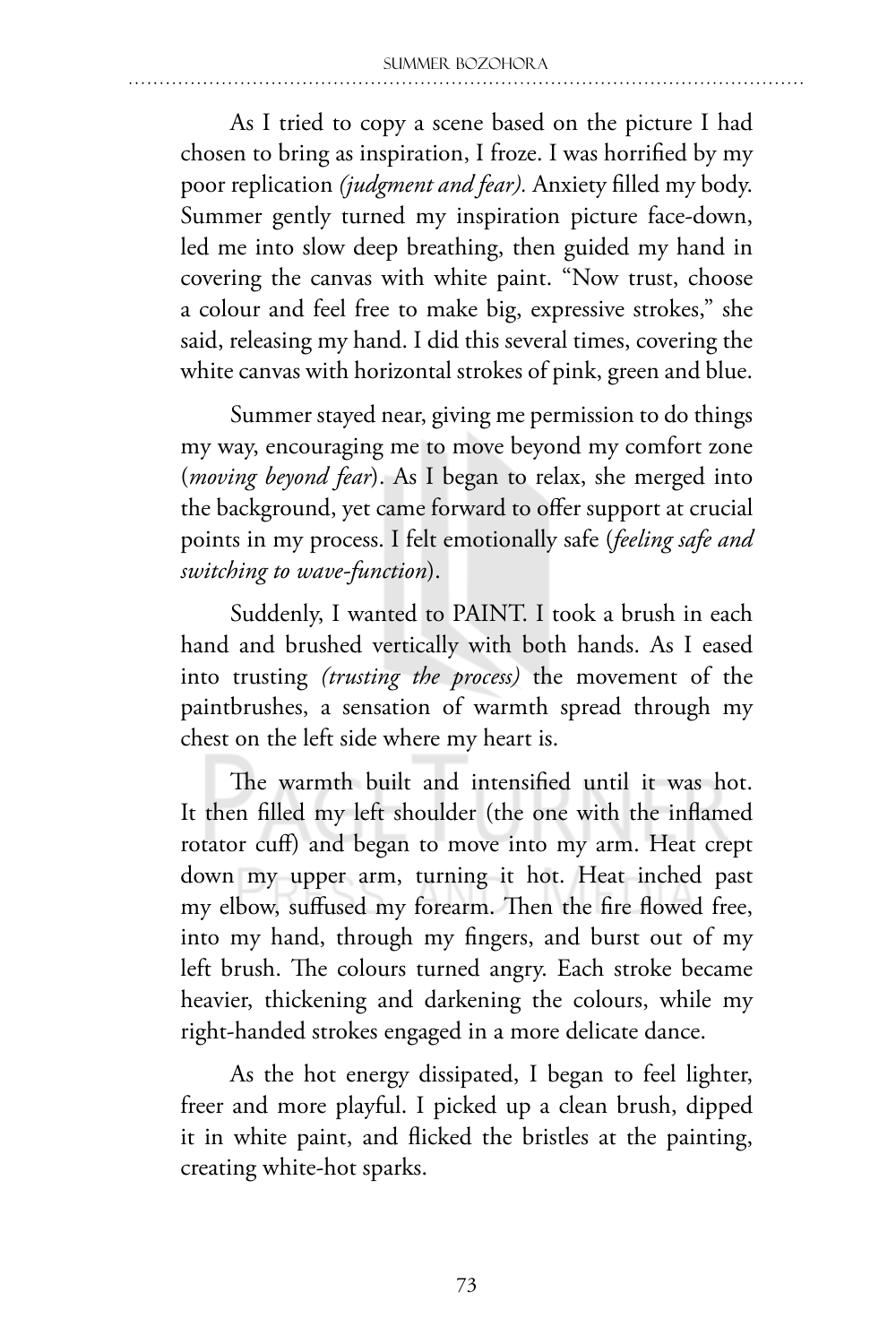That event marked a turning point in the healing of my rotator cuff. The inflammation began to decrease. Blood was able to flow into the tissue, cleansing it of toxins and repairing it with oxygen and nutrients.

The painting experience *(access to the wave function)*  unlocked my physical lock-down and opened the way for other therapies to work more deeply. My shaman took me into the in-utero and birthing situations that activated protective patterns so that I could survive psychologically. My energy worker brought an understanding of the rage I carried; it was collective and archetypal, giving it a power and meaning that was beyond personal. My massage therapist provided visualizations that helped the cleansing work of blood-flow to continue between sessions.

It turns out that I WAS angry. And my anger was not bad. In fact, it brought direction to my life. I began to explore the collective and archetypal rage that had taken up residence in my heart.

Like Peggy, I believe we are all angry and we should be! As good citizens, we repress our anger.

Anger is a natural response to the repression and disconnection from our Soul life. We have been culturally and unconsciously led into a collective war-like behaviour toward ourselves. Judging emotions and feelings without a clear direction of how to utilize their energies, they go inward and create debilitating symptoms just like Peggy's.

We are soldiers, like zombies, when we live life from d-mode and from outside expectations imposed by the cultural values of our age. Peggy's example of the release of anger and resultant healing isn't a miracle.

"Miracles are not contrary to nature. They are only contrary to what (we think) we know about nature."

St. Augustine, AD 353 (Oyle, 1976)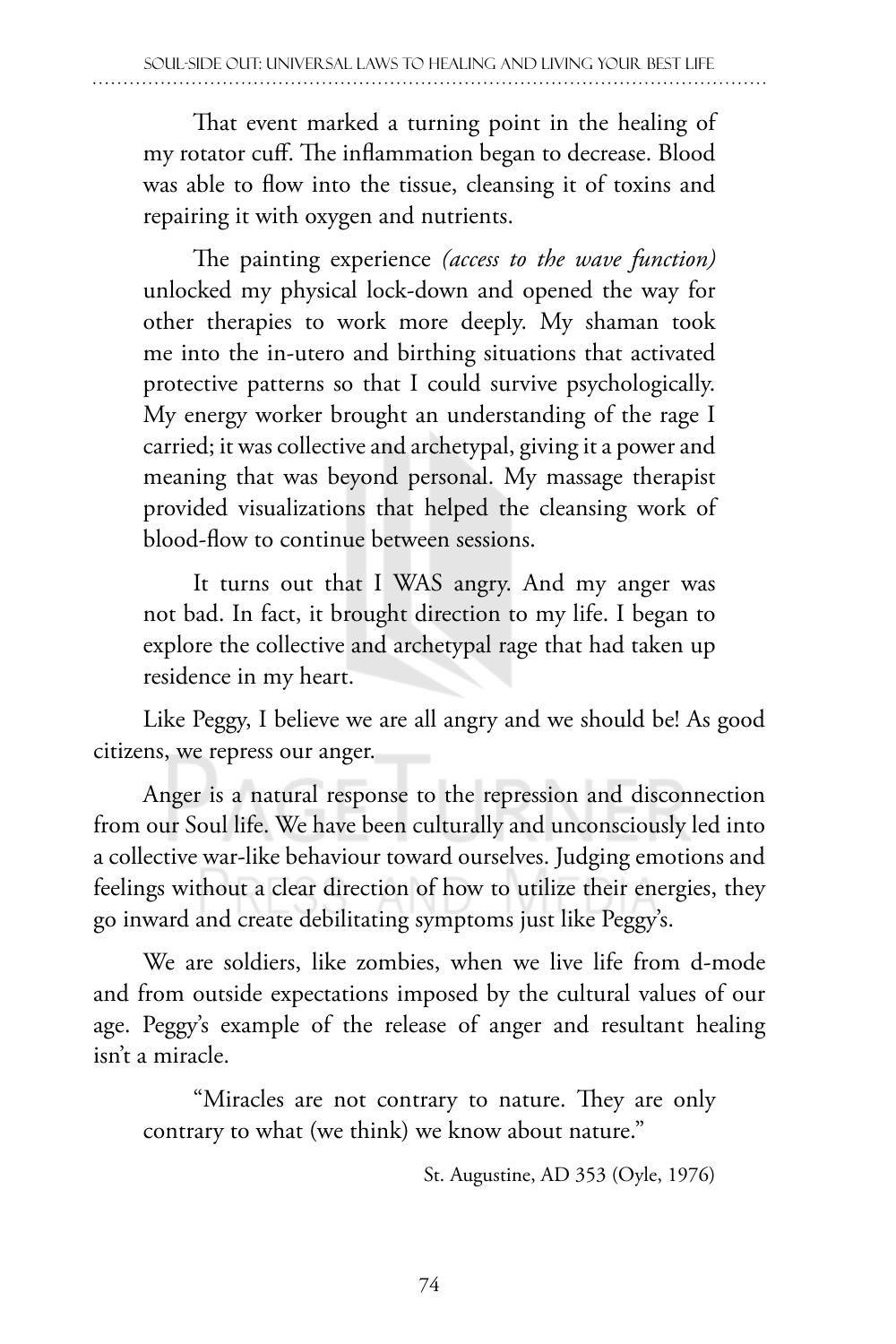Using the knowledge of the five steps inherent to IN-OWT with the medium of paint, allowed access to the wave function. The wave function is that aspect of our being that releases energies in their particle state so that they may be released back into the realm of possibility. At one point in Peggy's life, she made a judgment about her anger toward herself and her relationship to the world that resulted in holding that energy in a particle-like state, i.e., without movement. As a result, it manifested in her body as a frozen shoulder. This is unfortunate in that it locked the potential movement this e-motion could have in leading her in the direction of her soul's path. The neat thing about decisions we make to repress or judge aspects of ourselves and their energies, is that they wait. It is in particle state, until we choose for it not to be. Symptoms are willing and ready to accept our invitations to reenter the wave function and allow the Universal matrix to transform it out of its frozen (particle) state, whenever we are ready for something different to take place.

The wave function allows the energies out of the body and their frozen d-mode state. Peggy's example is the epitome of Dr. John Sarno's work described in Chapter 3 and of how the mind unconsciously creates physical pain in areas such as muscles, joints, and tendons, through mild oxygen deprivation initiated by the autonomic-peptide branch of the central nervous system, when we deny or repress certain emotions. Peggy's personality took ownership of her rage and began applying the knowledge to her life. Her exploration took many forms.

The exploration of my rage came through reading, conversations, connecting the dots of occurrences in my life, and spontaneous visions. I have come to realize that I am here to embody the Divine Feminine (*another name for our collective soul life or wave function, which is seen as feminine just like the left brain and logic (d-mode) is considered masculine)*. I am here to allow my body to be a residence for Her. Caring for my body as a temple is cared for – with love, loyalty and deep respect – is an expression of my devotion to Her.

Beneath anger is hurt, or the threat of being hurt. The Feminine aspect of life – our Soul Life – has been hurt.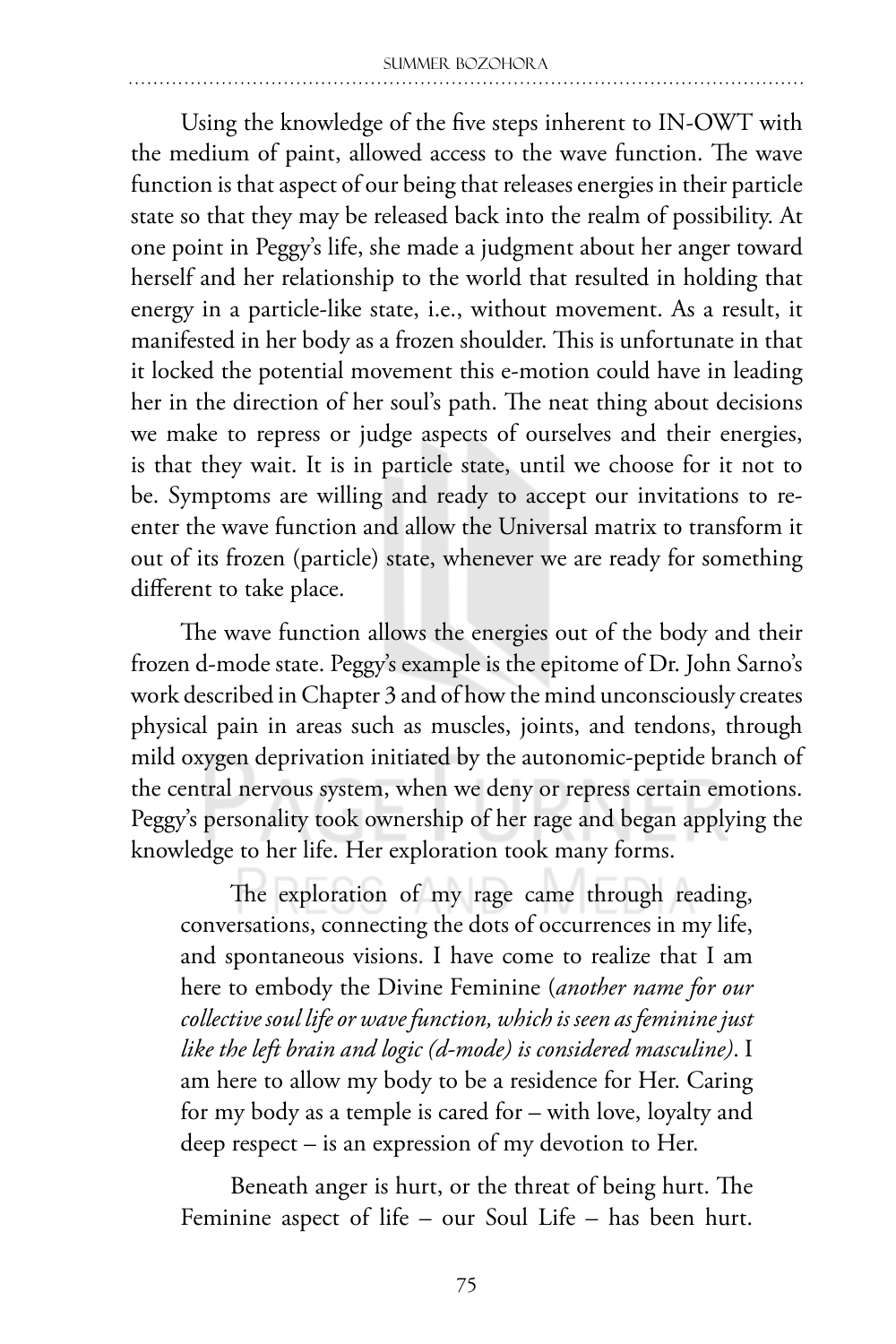She has been denigrated, abused, belittled, rejected and denied. Our conduct toward Her, our attitude toward Her, determines the face She turns to us. Her face reflects our treatment of Her. Our North American culture has much restitution to make in relation to Her.

My calling is to relate to Her – listen and respond to Her. I am called to live in service to Her, to anchor my soul in this world through my deeds, my body, and my creative works. This is the outcome (so far) of a state *(wave function)* I entered while painting. I moved beyond my ego (*d-mode*) into energetic flow. I stepped out of Doing (*d-mode*) into Being (*wave function*). My intention shifted from completing a project to allowing a process to unfold. Wow...was it valuable!

Years later, I like looking at my painting. I see sparks of light flying from the fires that dance on the surface of the water. Seen symbolically, the flames of anger blooming out of the unconscious produced particles of light, particles of consciousness. This integrative episode involving body, mind and soul has brought meaning and purpose to my daily life. I am grateful for all of it – the inflammation, the anger, the risk of painting, the healing, the understanding, the call. I consider myself blessed.

*Note:* explanations in parentheses are those of the author, *Summer Bozohora.*

Peggy, eased into the wave function by leaving her judgments and fears behind, and was able to release energy that had been lodged in her body. Her painting was not something she foresaw would happen. The end product really is irrelevant except as a symbol of her process. The end product is the material reality and manifestation of the wave function she engaged in. The process of Co-Creation was trusted and a new thing was created from a blank canvas, from nothing or no-thing.

To allow creativity its appropriate place in our lives and our culture, our education and our family relationships is to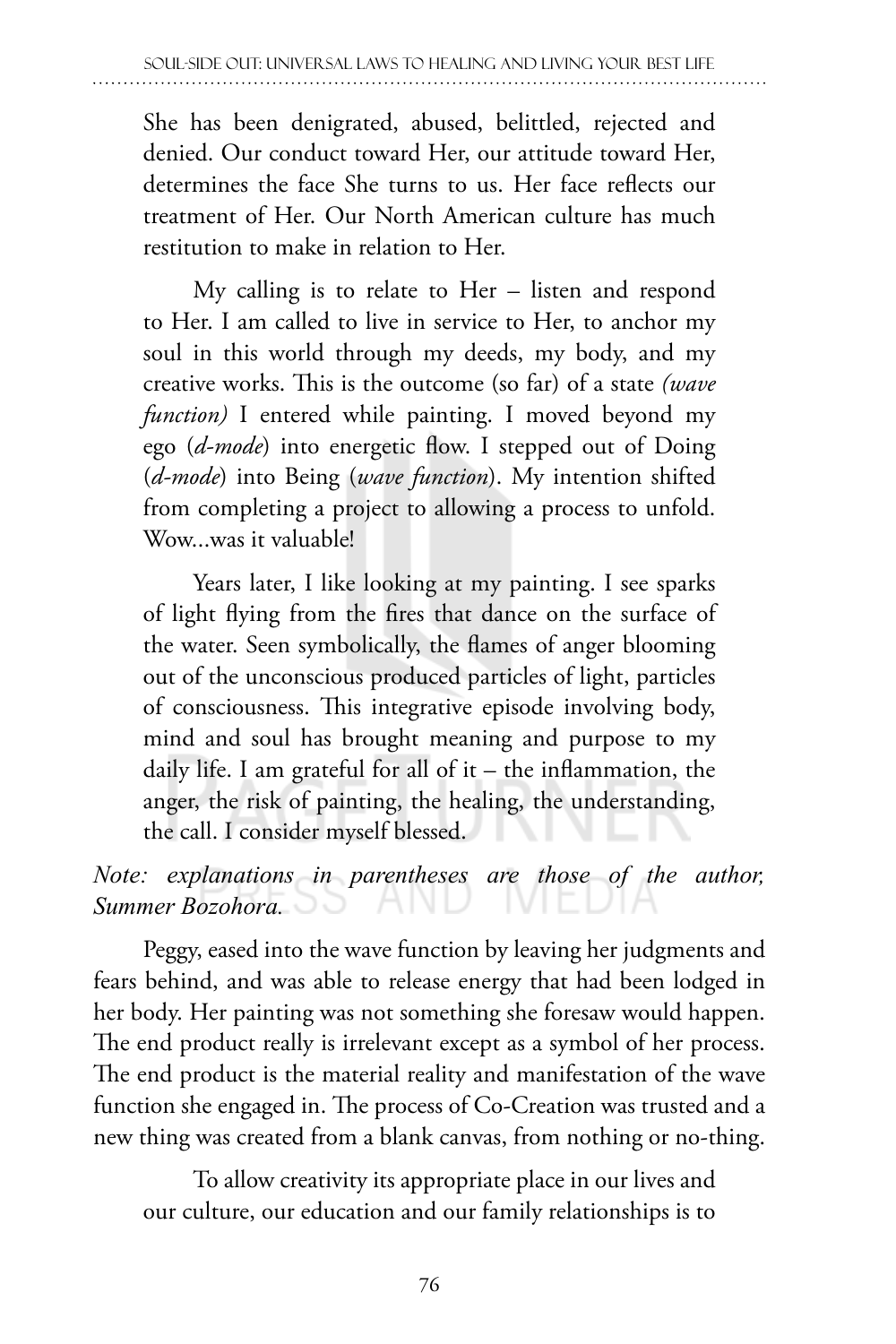allow healing to happen at a profound level. The intimacy of creativity corresponds to the mystical experience itself. ...Afterward, we know we have tasted something worth remembering, something that will last. And often we have a special gift to bestow on others because of the journey we have undergone in our creative work. (Fox, 2002, 9)

In my life, I began with a background in Art Therapy and bridged my experience with spontaneous inner imagery and intuitive psychotherapy and medicine. I soon realized that what I was doing was engaging in what Matthew Fox (1990) describes as active meditation or non-directed prayer, as coined by Larry Dossey (1989).

The differences between active and passive meditation or prayer are listed in the following table that I have adapted from Matthew Fox (1990, p. 224).

| Passive/Directed Meditation/<br>Prayer/Awareness | Active/Non-Directed<br>Meditation/Prayer/Awareness |
|--------------------------------------------------|----------------------------------------------------|
| Just sitting                                     | Surrendering to experience                         |
| Concentrating &<br>repeating (chant/mantra)      | Letting go                                         |
| Turning off                                      | Opening up                                         |
| <b>Externally directed</b>                       | Inner directed                                     |
| Imagery is given                                 | Imagery arises spontaneously                       |
| A way of detachment                              | A way of connecting                                |
| A way of emptying                                | A way of achieving depth                           |

*Taken and adapted from Wrestling with the Prophets (Harper, 1990) by Matthew Fox*

With directed prayer or passive meditation, the practitioner has a specific goal, image, or outcome in mind. Non-directed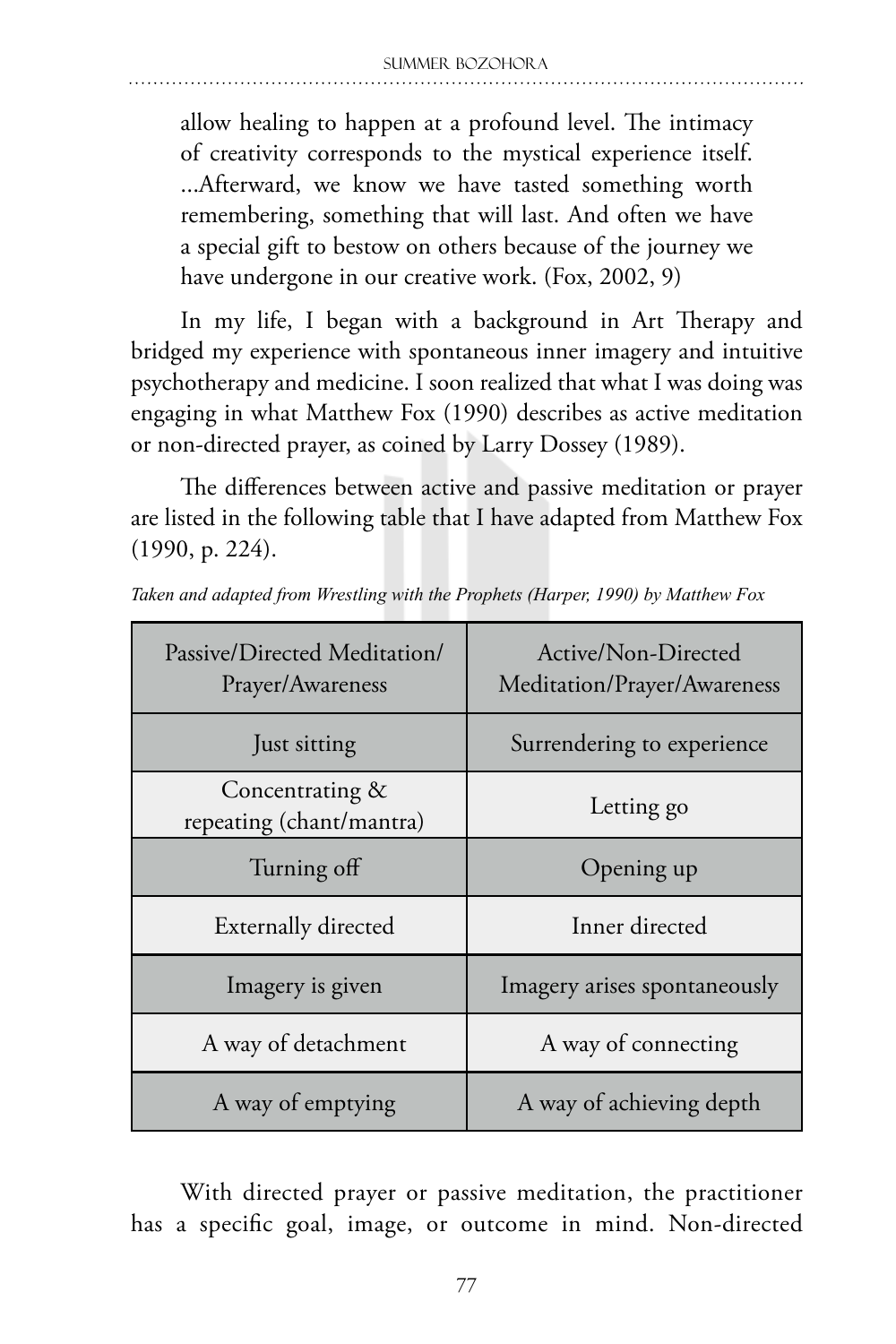prayer, in contrast, uses none of these strategies. "In non-directed prayer, the practitioner does not attempt to tell the universe what to do" (Dossey, 1989, p. 58). Directing a specific outcome of a prayer or meditation is judgment and is a form of mental violence. Finding a place to start, setting an intention, or focussing on a present sensation, emotion or situation, is different from deciding ahead of time what the goal or outcome is to be.

To open up and let go, we learn to Trust. Trust is one of the key concepts in being able to access the wave function, and is the 'T' in the IN-OWT acronym.

I have an innate trust in the process and the Laws of Healing that have developed over time with years of experience. They allow me to connect quickly and drop into the wave function of my being and in doing so, I am present. I am not thinking about the past, not judging the present or analyzing the future. While coaching Peggy, I wasn't worried if I was a good teacher or coach or anxious about the product Peggy was creating. My d-mode was off. Peggy's d-mode was turned off too. She was not concerned about what colour to use or where to place it or if it would look good enough to put on her wall. She was immersed in the process and felt energy rush through her arm, into the brush and onto the canvas.

While learning to engage the wave function of their being, it is not unusual for people to pop in and out of d-mode. That is the purpose of a skilled coach in this process. As a mentor, the consistent wave function of my being creates a channel and space for clients to resonate with. Through presence, engaging the wave function in the here and now, and without judgment, my soul is open to universal energies. This is what 'holding space' for others is. Shutting off our d-modes, disengaging our personalities and immersing ourselves in the collective and collaborative universal field.

I have worked with many people in many situations and have seen such profound insights, connections and healing within people that I know, beyond a shadow of a doubt, that I can never predict any of it. My thinking mind is limited and I am always in awe and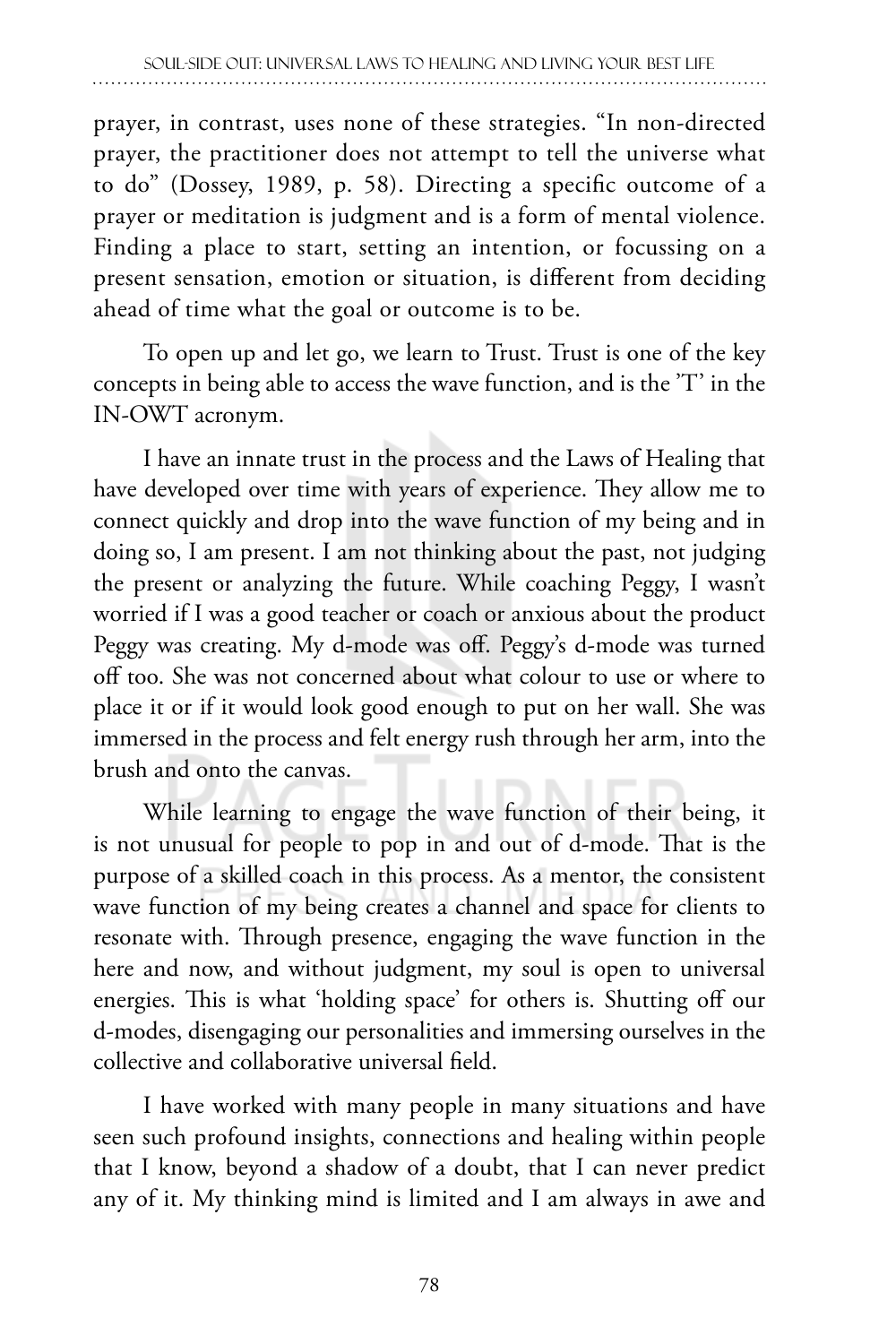am deeply and profoundly grateful to be a witness to what occurs. I know that my d-mode faculties and my personality can never offer the profound healing and insight that inevitably occurs when we drop into our wave function. When d-mode is off, the psychological concept of 'projection' is not possible. Rather than a projector, we become a sacred mirror and a witness for others. The wave function allows us access to the intuitive, timeless and sacred art of co-creation by engaging the collective field.

All of us have the capacity to learn how to connect to universal consciousness and become Cosmic Artists because all of us are Light beings with the capacity for these two types of thinking: particle/dmode or wave function. It's a matter of learning to use it.

The principles of IN-OWT, which simply describe the direction of energy from inside-to-outside or from soul-to-personality, allow us to disengage d-mode and stay present in the wave-function. Of course, once we have played in the Universal field by engaging wave function, there is a time to come back, take what we have learned and implement it. Then, it's our personality's turn to engage d-mode to effect change in our lives that reflect our soul's calling.

# **PAGETURNER** PRESS AND MEDIA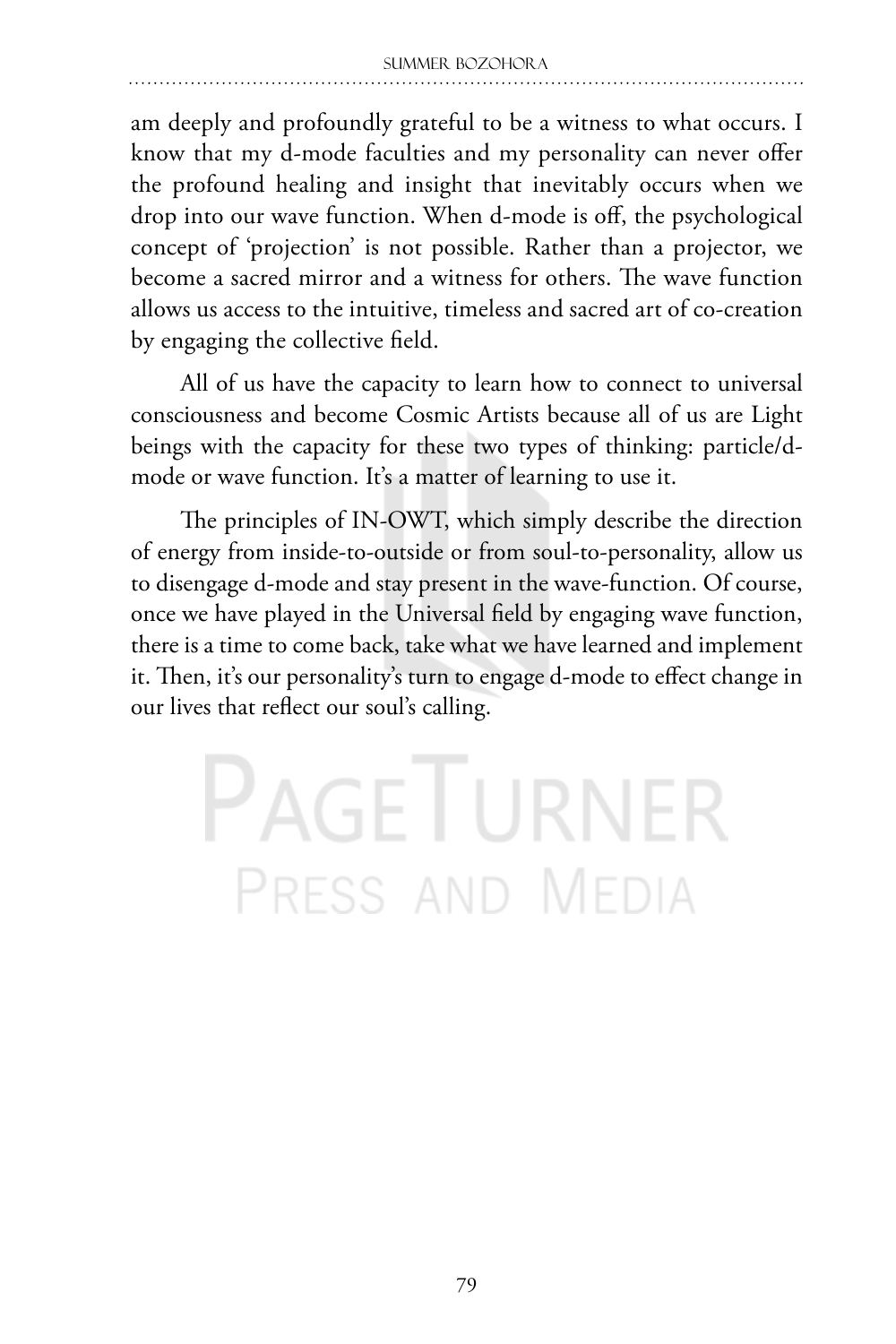#### **CHAPTER 6**

## Soul-Side Out

Through my story in Chapters 1 and 2, I alluded to my personal and professional experiences bringing me to an understanding of a healing process, and from those experiences, recognizing the laws that apply to that kind of healing. Much of the information will sound familiar from previous chapters, but here it is presented with purpose and for your better understanding of what those laws are and how they work.

## **The 10 Universal Laws or Principles of Healing from the INside-OWT**

1. **We live in a Participatory Universe**. That means we are cocreators of everything we experience. Our inner world of feeling has a direct bearing on the outer world; all things are connected.

Historically, inner images, intuitions, dreams, and perceptions have been discouraged, passed over as insignificant and, in a number of ways, treated with insensitive hostility or violence. Focusing on the outer world, on our thoughts instead of our feelings, and our bodies instead of our souls, on material reality over spirit, creates a belief in separation between ourselves and the greater forces of Nature and the Universal matrix. This separation incites fear and the idea that one must fight or struggle through life.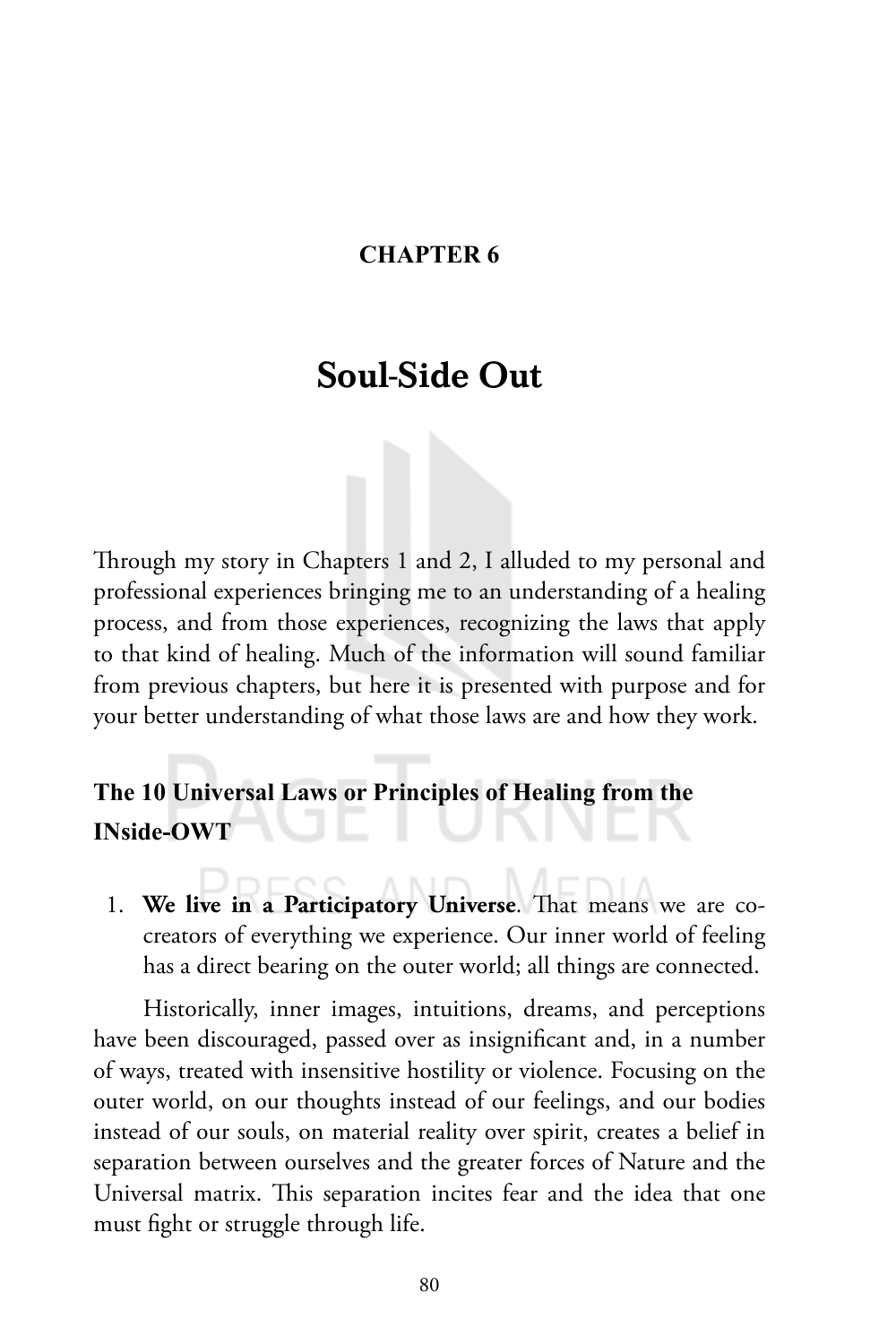Understanding moves us from attempting to control through fear and violence to healing. With a different life view, recovering health and well-being is not about blame, nor is it about fear or fighting what we perceive to be outside of us. Healing is about response-ability and claiming our power as a co-creator. When you view your life as a cocreator, your life becomes full of interesting adventures wrought with exciting experiences and challenges that inevitably guide us to what I see as life's treasures: inner peace, personal power and a sense of the ultimate, and an undeniable interconnectedness of all things.

2. **The Soul is "Real."** The Soul is our personal connection to the Universal Field of Consciousness, i.e., Universe/God/Creator. As human beings evolve into multisensory humans, we learn to encompass the senses that come from within – the non-physical qualities of energy. It's of the utmost importance to understand that the pilot waves of awareness of our soul are what create material reality.

Being unable to interpret or understand the meaning of the soul's language, does not make it less important or real. What may seem illogical, unimportant, or even flaky to our d-mode is of greatest consequence to our health!

If we accept that our body, our clothing and the houses we live in are *real* because we can see them and can also accept that our emotions and body sensations – hunger and pain for example – are real because we can feel them, then it's not a big leap to understand that the energies – thoughts, beliefs, dreams and images – that prelude these emotional and body sensations are also real and of importance.

Conventionally, we've made the mistake of trying to understand the meaning of the soul's language logically and from d-mode perspective. This is ironic because, as a species, we are at a very immature state of evolution to think that our d-mode and physical things are 'it!' Within each of us, if we stop our busy lives and listen, our soul speaks to us via the wave function. It is within the soul, this inner Soul Space, that our individual potential blossoms and where energetic renewal takes place. It is from this perspective, that we can see new ideas and our life's potential.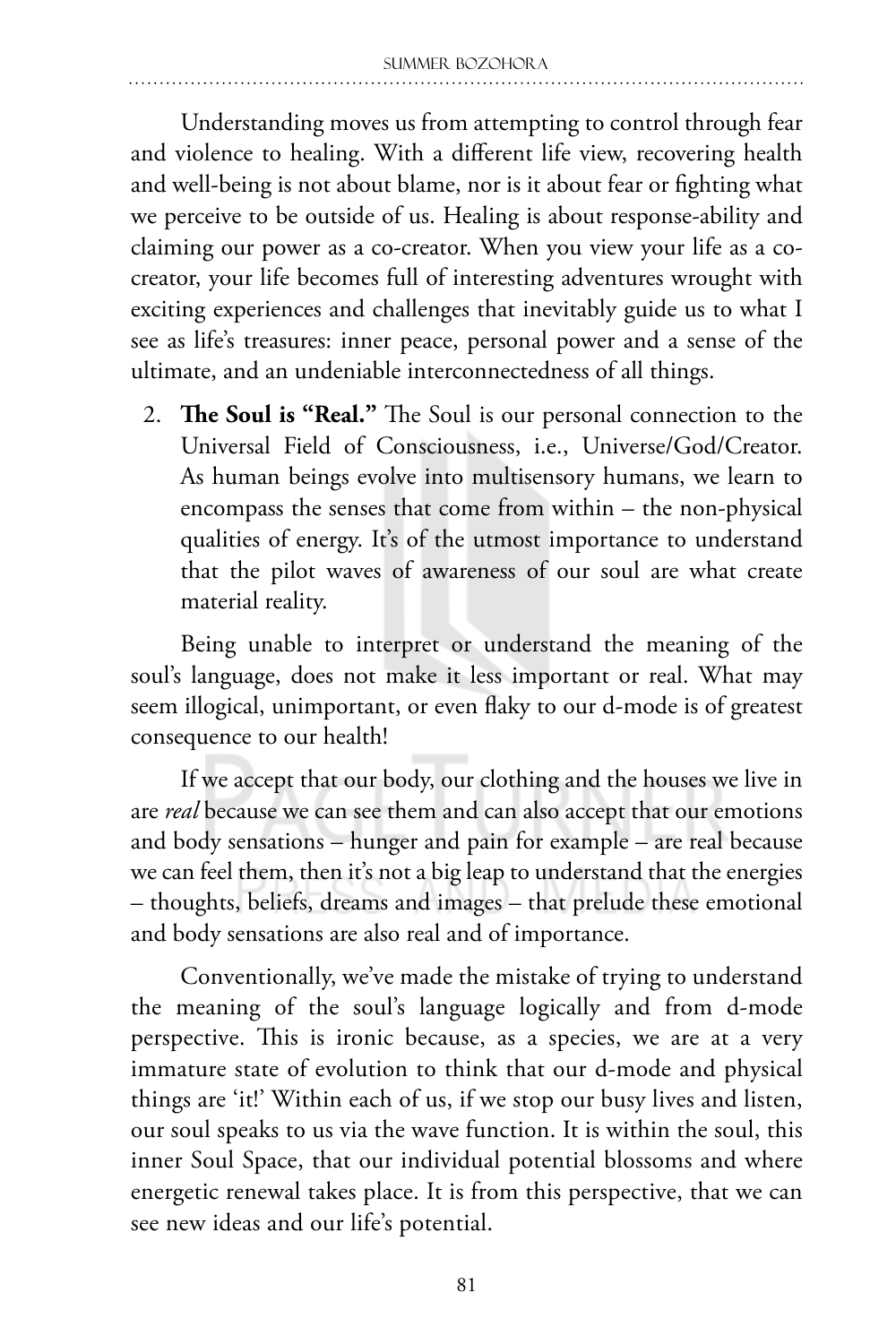3. **The Body, Mind and Soul are a trinity and a mutually defining and communicating system of light.** Through IN-OWT, one understands the soul to be one's connection to the universe and that the body, driven by the personality, is an instrument of the soul, all of which are systems of Light.

Light is energy and causes electric and magnetic fields. Photons of light travel through space with characteristics of both particles and waves. Physicists call this the wave-particle duality of light. The wave-particle duality of light means that everything in our world is either in its particle or wave state. From this theory it follows that our bodies are dense heavy forms of light in its particle state. Gary Zukav states,"Your personality is the energy of your soul converted to matter. … Physical matter is the densest, or heaviest level of Light" (Zukav, 1989, p. 111 & 130)*.*

Einstein, with great insight, realized that mass (i.e., matter) and energy are really different forms of the same thing. His famous equation (E=MC2 ) is a mathematical statement that says that energy cannot be created nor destroyed, only transformed.

*Th*e creation of physical experience through intention, the infusion of Light into form, energy into matter and soul into body, are all the same. The distance between you and your understanding of the creation of matter from energy is equal to the distance that exists between the awareness of your personality and the energy of your soul. … The system is identical. (Zukav, 1989, p. 130)

Consciousness is not static; it flows into and out of matter, into waves and particles and back. If it is true that I am Light, I have the ability to engage either property of light – particle or wave. Candace B Pert, Former Chief of Brain Chemistry with the National Institute of Mental Health, suggests consciousness need not be centred in the brain.

I can no longer make a strong distinction between the brain and the body…. The research findings indicate that we need to start thinking about how consciousness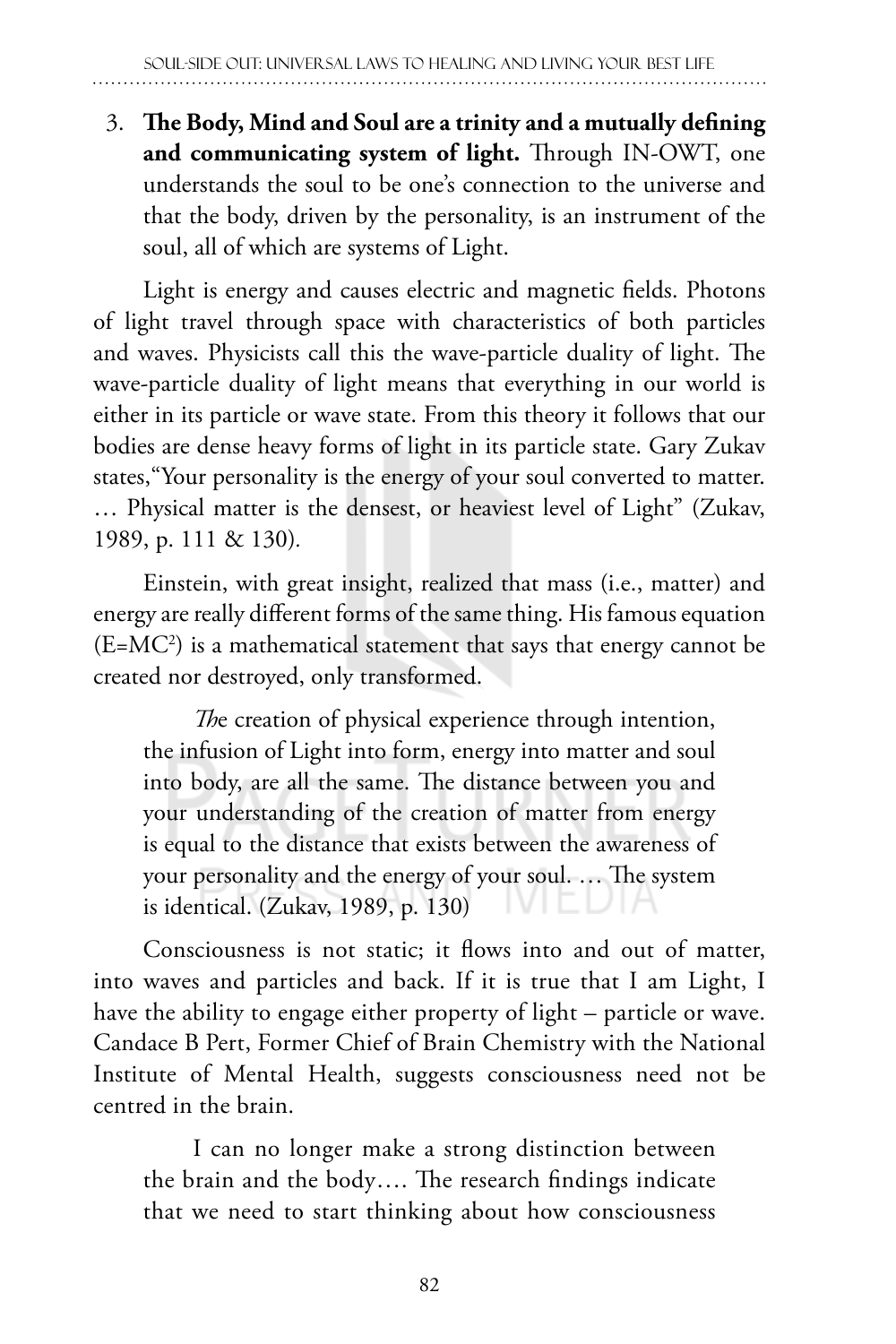can be projected into various parts of the body." (quoted by Larry Dossy) (Pert, 2018)

Likely because many people have been so focused on external cues perceived through the five senses, our internal senses have not been identified or distinguished. Instead, they have been lumped into one broad category referred to as the sixth sense. This sixth sense perceives vibrations or waves that are not visible to the eye. These vibrations and energies cannot be seen like material objects can be, but the feelings and e-motions they generate *are* felt physically, and have an impact on our physical well-being.

- 4. **We are Spiritual Beings having a Human Experience**. The intent of INside-OWT is to make the soul's needs known AND relay this information to the personality to carry out.
- 5. **The Soul is Time-Less**. The personality is that which encompasses the characteristics of a person – race, creed, gender, behaviours, and habits that one acquires over a lifetime. When one's physical body dies, these characteristics no longer exist; they are a function of historical context of that personality. The soul on the other hand is a timeless entity and its essence remains unchanged.

Your personality is the part of you that was born into, lives within, and will die with, time. Your personality, like your body, is the vehicle of your evolution. … Every experience that you have upon the Earth encourages the alignment of your personality with your soul. *(*Zukav, 1989, 29, p. 31)

Without the spiritual act of recovering our soul, that immortal part of us that transcends space, time and personality, we will continue to act from isolation, fear and defensiveness, and will continue to attract adversity and inflict harm on nature and each other.

6. **We are Remembering a Time-Less Language.** In my experience, my soul wants to listen to the meaning imparted by a symptom or illness or situation in life. It is my judgmental mind (left brain or d-mode) that wants it to go away.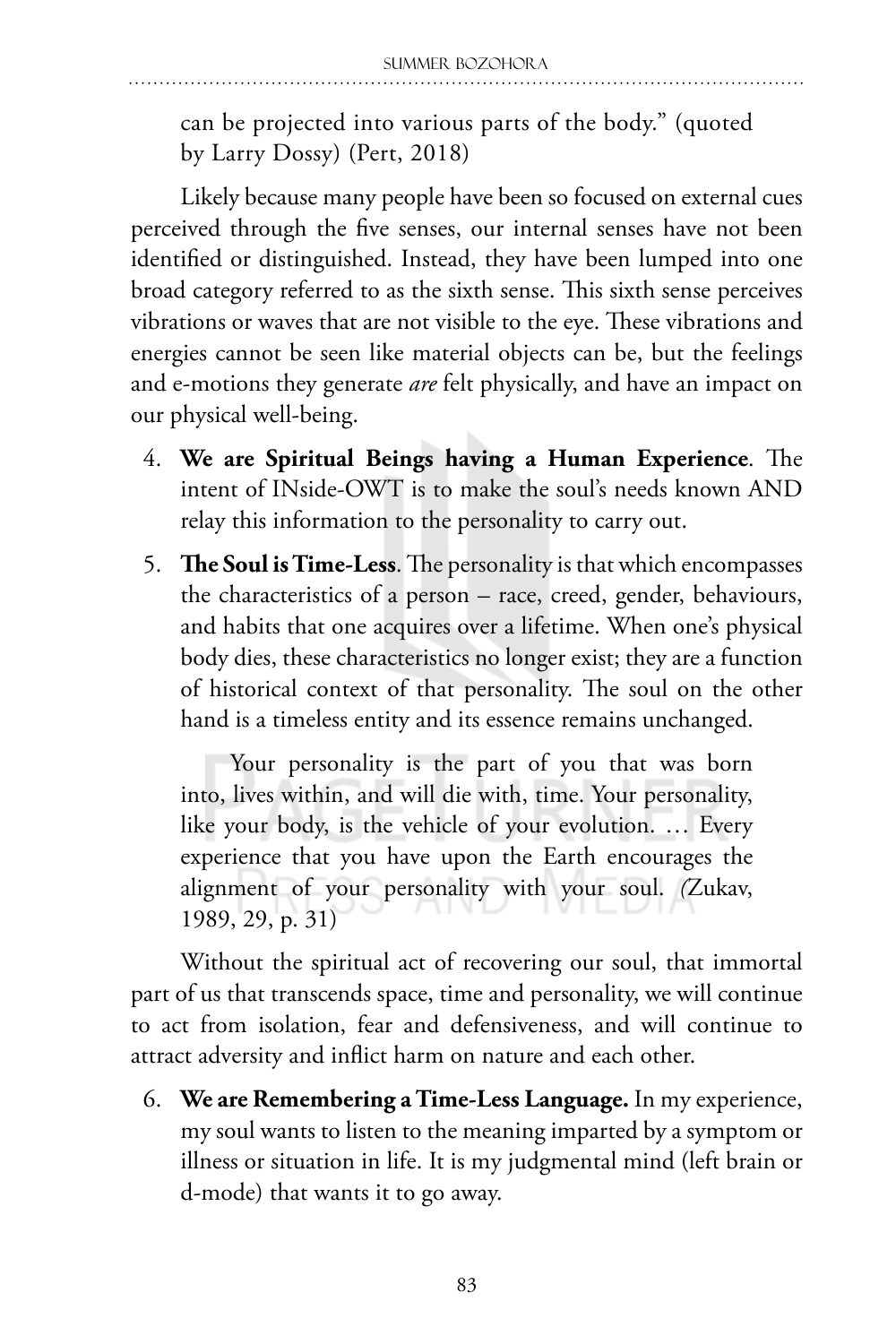From the perception of the multisensory human, the physical world is a learning environment that is created jointly by the souls that share it, and everything that occurs within it serves their learning." (Zukav, 1989, p. 28)

The language of the soul is a function of the right brain and the wave function of Light. It encompasses internal senses such as emotion, feeling, inner images, inner sound and voices, physical sensations such as twinges, flutters, and pain – while awake or dreaming. Sufi Mystic Hazrat Inayat Khan calls the soul's language Cosmic Language (Khan, 1972). Jeanne Achterberg describes it as a preverbal or *a priori* language (Achterberg, 1995). *A priori* means a language that has always existed. It is a language we all possess when we are born, a language of archetypal images, symbols and feelings. It is a language that speaks of the deep interconnection and purpose of mankind.

7. **The Heart is the Physical Organ of the Soul.** The heart is the power-house or enlivening organ of the body. It is responsible for the maintenance of light energy in our body. Our hearts are at the core of the electrical and magnetic fields that communicate with the world around us. According to the scientists at the Institute of HeartMath:

The electrical strength of the heart's signal, measured by an electrocardiogram (EKG), is up to 60 times as great as the electrical signal from the human brain, measured by an electroencephalogram (EEG), the heart's magnetic field is as much as 5,000 times stronger than that of the brain. … When we form heart-centered beliefs within our bodies, … we're creating the electrical and magnetic expression of them as waves of energy, which aren't confined to our hearts or limited by the physical barrier of our skin and bones. So clearly we're 'speaking' to the world around us in each moment of every day through a language that has no words: the belief-waves of our hearts. (Braden, 2008, p. 59-60)

Thus our inner light, our soul, is an energy field and its eminence is governed by our heart-based beliefs. Congruence between our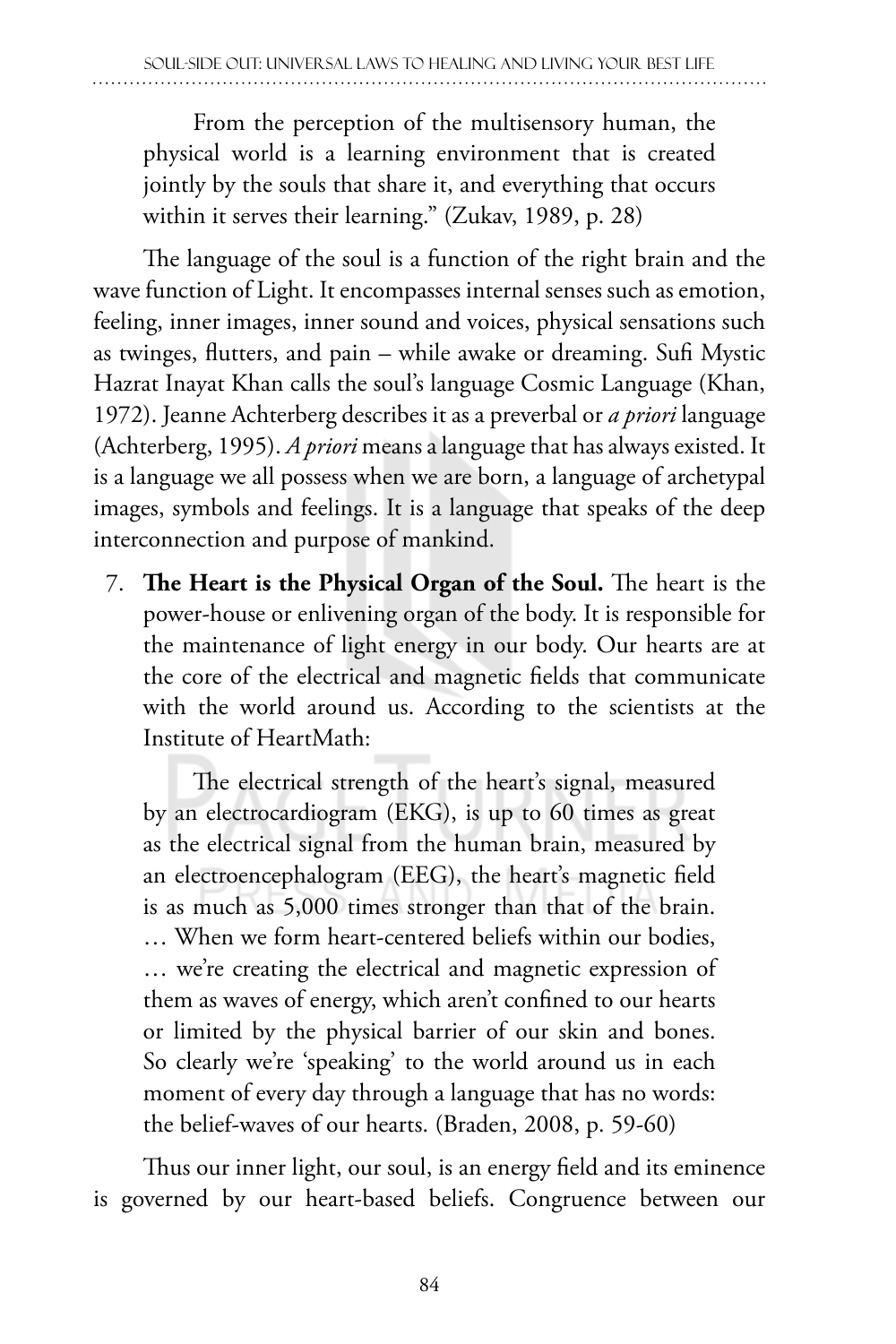thoughts (d-mode) and our hearts (wave function) heals dis-ease. The power of two interconnecting waves has been a symbol of medicine for centuries. The caduceus used as a symbol of medicine has two snakes wrapped in opposite directions on a staff or wand and is carried by two wings. It is the symbol of the power to move between realities, between the waking consciousness, personality or ego, that is bound by our material reality and our spiritual consciousness, or soul, that is unbounded by time and space. Our spiritual consciousness accesses the wave function and has the power to create and initiate change.

8. **Truth is a feeling of congruence and harmony between one's thoughts (d-mode/personality) and feelings (wave-function/ soul)**. It is easy to identify when we are not experiencing truth because we experience feelings that characterize fear; feelings such as anger, greed, resentment, revenge, and jealousy. "Feelings … are the means through which we can discern the parts of itself that the soul seeks to heal, and through which we come to see the action of the soul in physical matter" (Zukav, 1989, p. 44).

Negative or violent feelings are indicators that we need to further develop our relationship with our soul. Martin Buber, (Jewish philosopher) said: 'All suffering prepares the soul for vision.' But suffering is not necessary for vision if we are willing to look – to see – in the dreams and events of our lives, the all-important messages that are designed to bring us out of victim role and into victory. Most suffering is the result of not seeing. (Williston, 1995)

9. **Negative Energy is an Essential Part of our Being.** Negative is not 'bad'. Somehow in the development of human consciousness the natural poles of energy, negative and positive, have come to mean bad and good. The universe does not judge, human beings do.

The body is energized through the soul and is like a battery. Energy wants to stay in motion and batteries only work when there is a free-flow of energy from one pole (negative) to the other (positive). However, human beings in our current society and culture, have been taught to avoid or reject the negative and prefer, long for, or even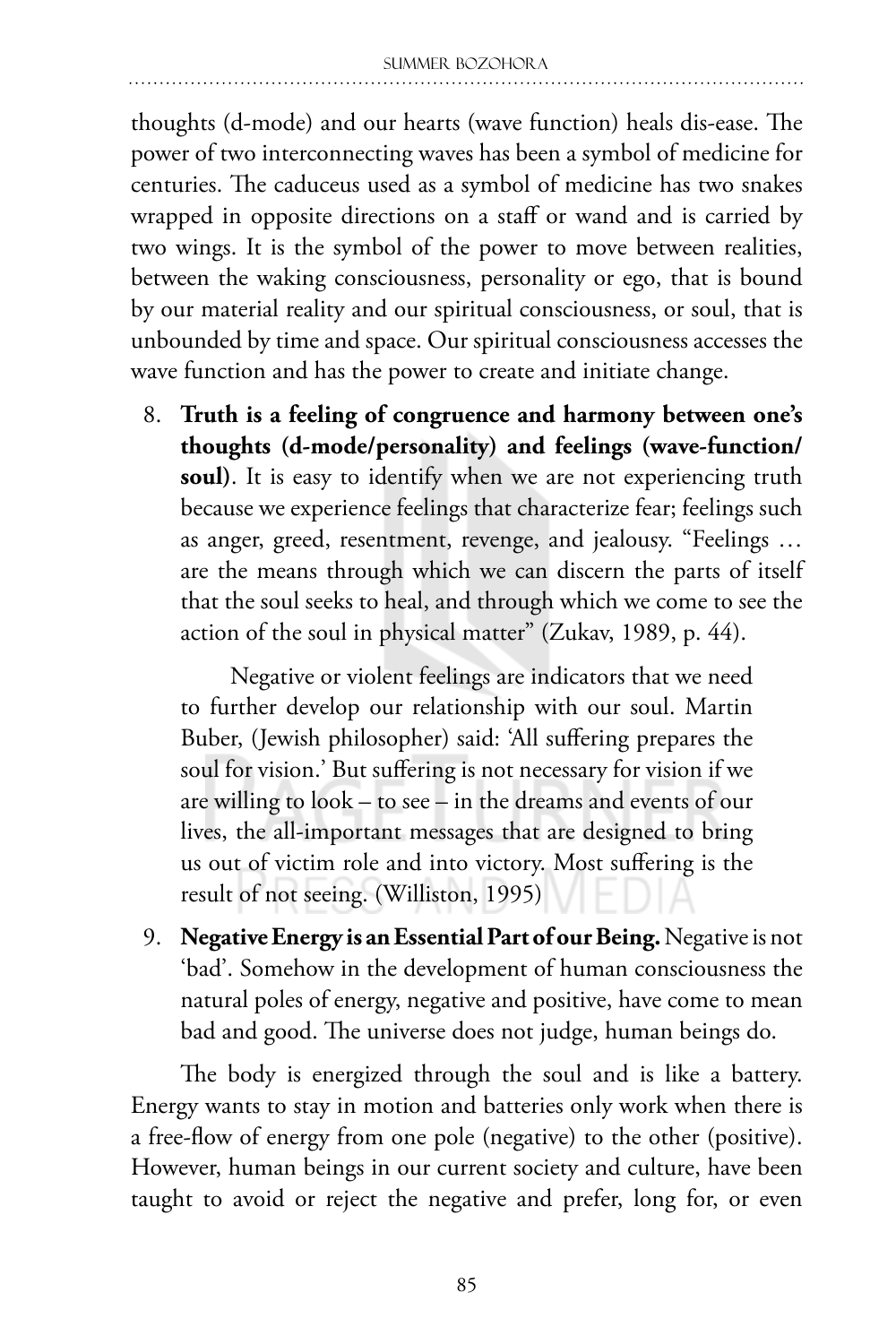obsess over the positive. We need negative energy, it is how we learn. Accepting, honouring, and trusting that it has something to teach you, is the only way for your energy to shift to the positive pole and retain your life-energy. Everything is energy – symptoms, situations, illnesses and dreams are all accompanied by e-motion (energy in motion) – keep it moving! and stop judging!

10. **Non-violence means non-judgment**. Judgment is violence. When we work with INside-OWT we must remember that we are not fixing something we perceive as wrong – rather we are serving something greater than ourselves and that we don't know all the answers. Ironically, happiness, health and well-being happen when you don't focus on trying to achieve them. *"*For success, like happiness, cannot be pursued; it must ensue and it only does so as the unintended side-effect of one's personal dedication to a cause greater than oneself*"* (Frankl, 1984, p. 17).

## **The Meaning of the Acronym IN-OWT and the Process of Healing**



The acronym of IN-OWT stands for: **I**mmerse. **N**otice. **O**wn. **W**illingness to play. **T**rust.

**I**mmerse, **N**otice, **O**wn, **W**illingness to play, and **T**rust, are five key concepts in any healing process or journey. In a single session, a person may cycle through each of these steps several times, and not necessarily in order. This process takes us into learning how to trust our observations, our intuition and our own soul language, whether we are the person on the inward journey or the mentor who is the witness, or supporting guide.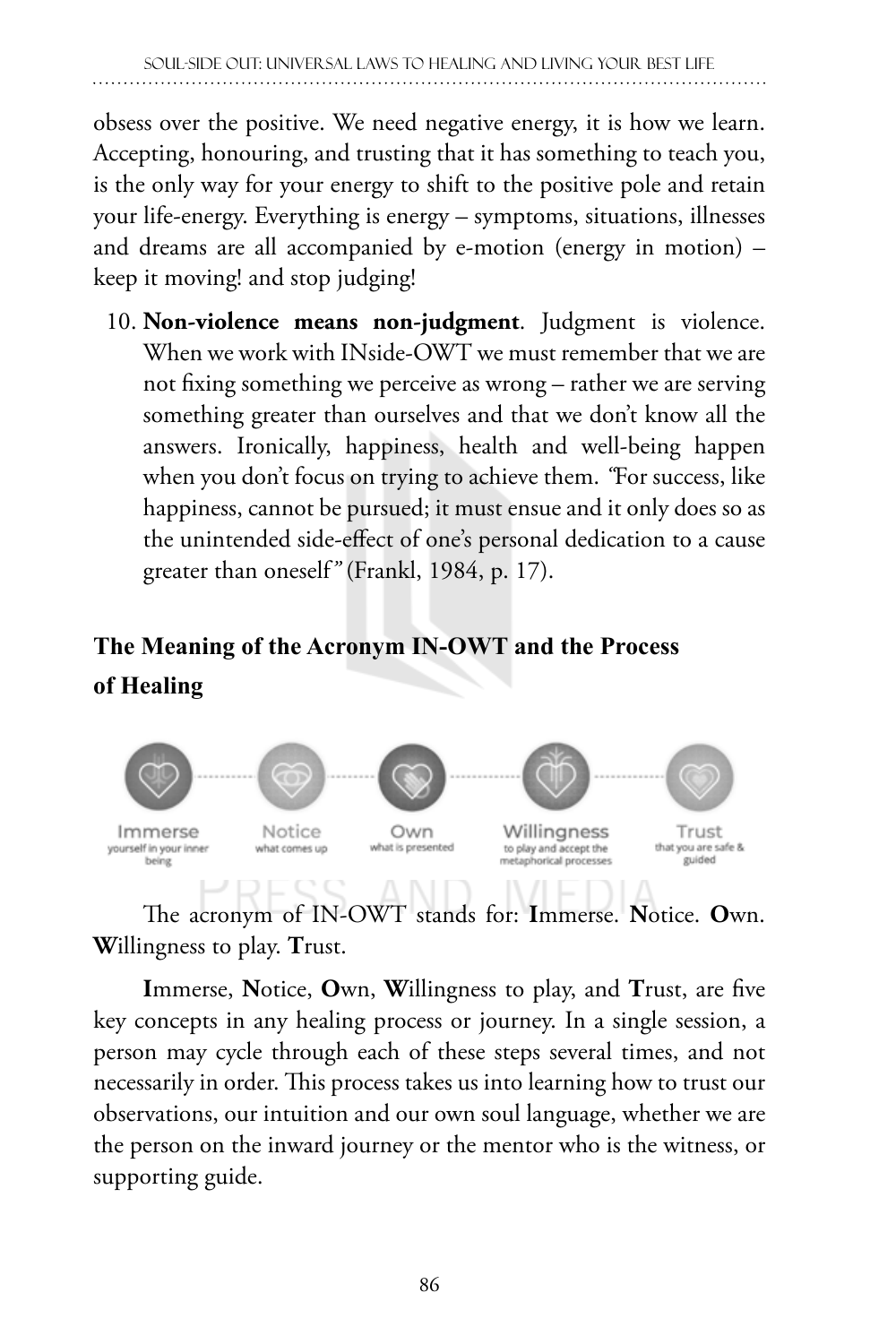While people cycle through their process and follow the energy trail, there are different signs that indicate people are reverting to d-mode or that they are experiencing a deep inner shift. There are various ways to mentor yourself or someone else so the journey stays focused, leading to insights and healing rather than just floating through and getting frustrated with random images and sensations.

I go through the indications and give suggestions of how you, as a mentor, might help yourself, or someone else get the most out of the process. I discuss these specific parts of the process and provide workbook pages to photocopy in the Companion Workbook, Section 7 of this book.

The principles and laws inherent in the process of INside-OWT short circuit the Symptom Imperative.

Remember, in Chapter 2, I talked about symptoms – either physical, emotional, or mental – being our friends. If you have ever had a good friend who wanted a heart-to-heart talk, you know no matter how nervous you are, in order to grow, you must be willing to sit down, in a quiet place, with an open heart, and \**immerse* yourself in the moment. You must be able to look your friend (symptom) in the eye, hear what it has to say and \**notice* your responses, looking for the truth in what they say and be willing to \**own* that truth and take responsibility for it. It is also very useful to be \***willing to play** and use humour to lighten the mood in any situation! Finally, you must \**trust* the unfolding process will bring insight or resolution.

## **The Interpretation of the Acronym**



**To Immerse yourself,** set your intention to delve within your inner being and surrender to your soul. Sink in by finding a quiet place (within and without). Using breath as a way of making space within and focusing your attention on your heart

(truth) centre in the middle of your chest. (See the workbook for a script and downloadable audio of this process)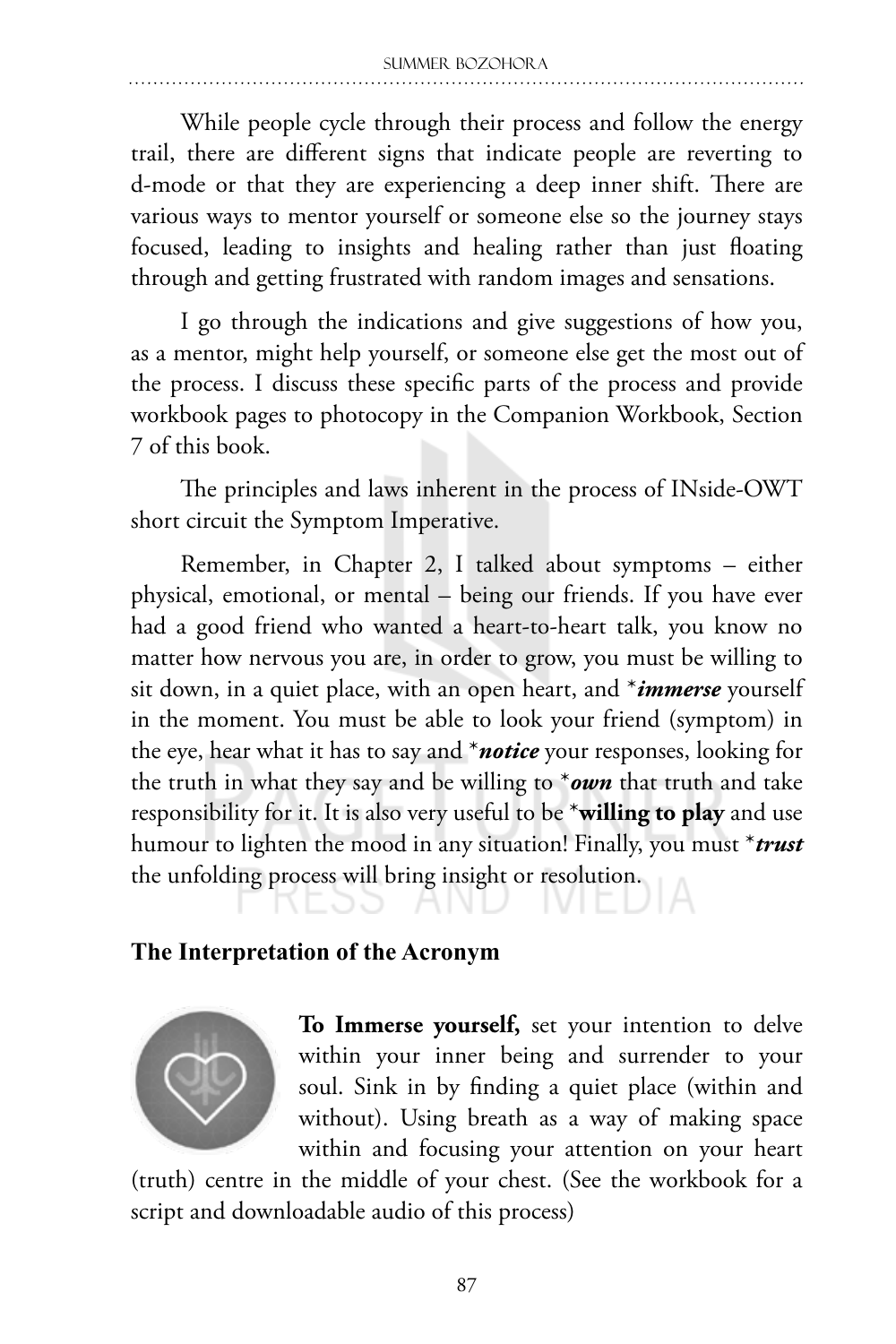This is a powerful, but not the only way to begin. You also can start by focusing on an image or word that seems to keep popping into your awareness, an emotional feeling, or a physical issue. Be aware of whatever holds or draws your attention. Nightmares and recurring dreams can be resolved with the same process – recalling part of a dream is enough to start.



**To Notice** means paying attention to what is in your present awareness and *following the energy trail*. The energy trail may be a recent dream, or any images, internal sounds or words, sensations, memories, external distractions, or sounds that seem to draw

your attention. Noticing is very difficult for many people. Most people tend to skip out and avoid noticing and go on to distract themselves with thoughts of such things as grocery lists or something else external.

As a person *follows the energy trail*, and is able to accept, honour, and trust what it presents, the energy moves throughout the body. It flows like an internal movie. Within the mind's eye, colours, strange images, body twinges, aches, and inner voices of wisdom can be sensed.

Thoughts that support and bring insight to these sensations are also part of the energy trail, while thoughts that are judgments are distractions. Aspects of oneself, often called our 'inner voice,' naturally emerge. People can and do name these personal aspects of themselves with various terms: inner child or child-self, one's mental or critical self, head or brain, one's guiding light or spirit, kernel or spark and many others. *(Personal terms derived from the client's own understanding occur spontaneously when needed and are preferred to those predetermined by psychological or medical definitions. The client's internal frame-of-reference is what determines healing.)*

As the movie unfolds within our mind's eye, the story of our identity unfolds. The meaning of each life experience can be witnessed and new truths and understandings integrated. The body feels the energetic shift through emotions and body sensations. In every case, when one approaches the feeling of fear and the unknown with courage and trust, as opposed to resistance or judgment, an insight, revelation, change in perspective or other surprising gift is inevitably received.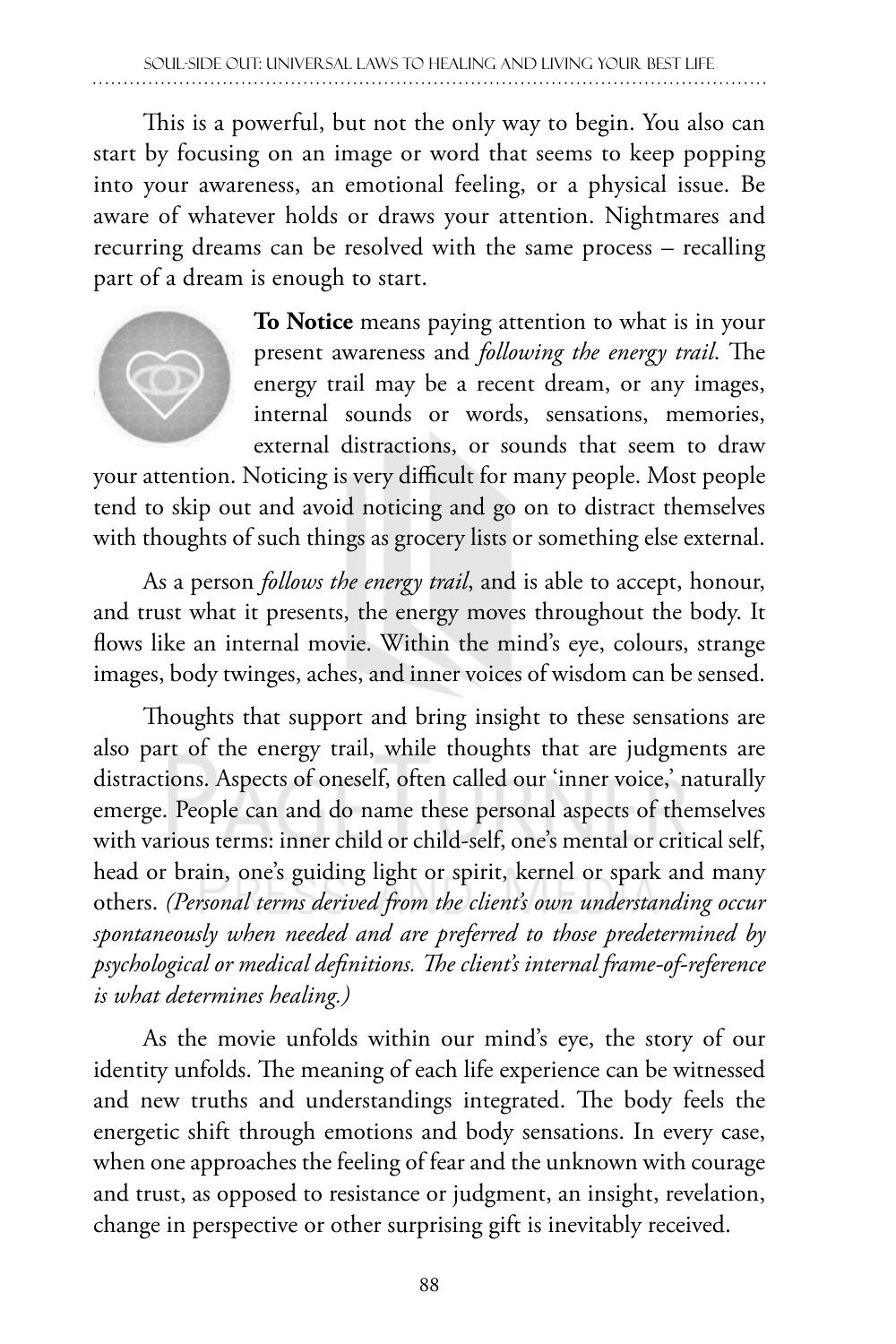

**Owning** your experience means accepting and acknowledging whatever the energy trail presents to you, despite how your logical mind wants to judge**,**  avoid, or discount it. By staying with the energy trail, you show courage to move beyond what you previously thought possible. Some images appear

scary and dark, but remember that darkness and evil simply represent the absence of light. As we accept, honour, and trust our inner world as a single benevolent force, by attuning our consciousness to the darkness within ourselves, we are shedding light on our shadow. "Once we reconcile the powers of light and darkness as elements of the same force, the question becomes: How do we use this unified force in our lives?" (Braden 2007, p. 129).



**Willingness to play** with the energy trail is very important. It means being open to suggestions, questions, and games, and not bound by rules of logic that we have been taught define the material world. During our immersion into our Soul-Self, it is

natural for images and thoughts to emerge that do not necessarily make sense to our rational mind. Rest assured, images are metaphorical, not literal, which means they are NOT rational or linear.

As you start the process, it is helpful to know that your left-brain or conscious d-mode will tend to judge, avoid, and push away what seems unacceptable, weird, or scary. The key is to accept, honour, and trust whatever comes to you. At first it's like learning to drive in Australia (if you are from Canada or the U.S.) where the steering wheel is on the right side of the car and you drive on the left side of the road. It feels a little strange and the road signs can catch us off guard.



**Trusting the energy trail** is essential and is perhaps the hardest hurdle when a five-sensory personality starts to experiment with its new-found inner realm.

Five-sensory personalities could also be called spiritual agoraphobics, like their counterparts who suffer from the *psychological* affliction of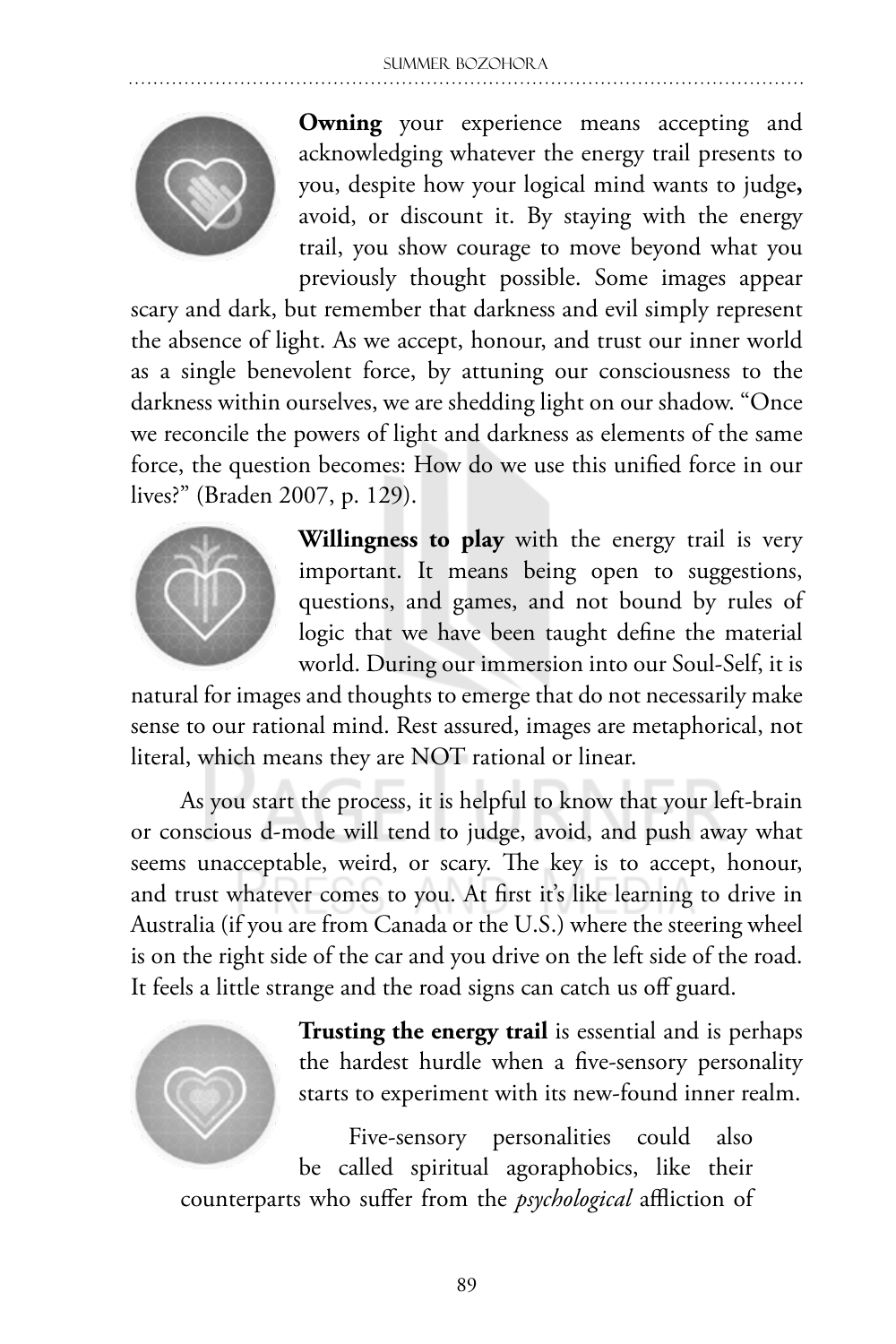agoraphobia – the fear of open places – *spiritual* agoraphobics have a deep seated fear of vast expanses; the infiniteness in time and space suggested by the nonlocal mind. They feel safer when things are closed in, finite, and 'local' – such as the mind that is confined to the individual brain and body, and a mind that stays put in the here and now. A mind in other words, that is soulless. (Dossey, 1989, p. 9)

Convincing the personality to hand its external power over is ultimately left to trust. There are no right, wrong or inappropriate answers. Your images simply tell you the truth about your belief systems and the feelings that need realignment. When you extend yourself, with the certainty that everything is okay even when you do not have proof, you recognize that you are safe.



# **PAGETURNER** PRESS AND MEDIA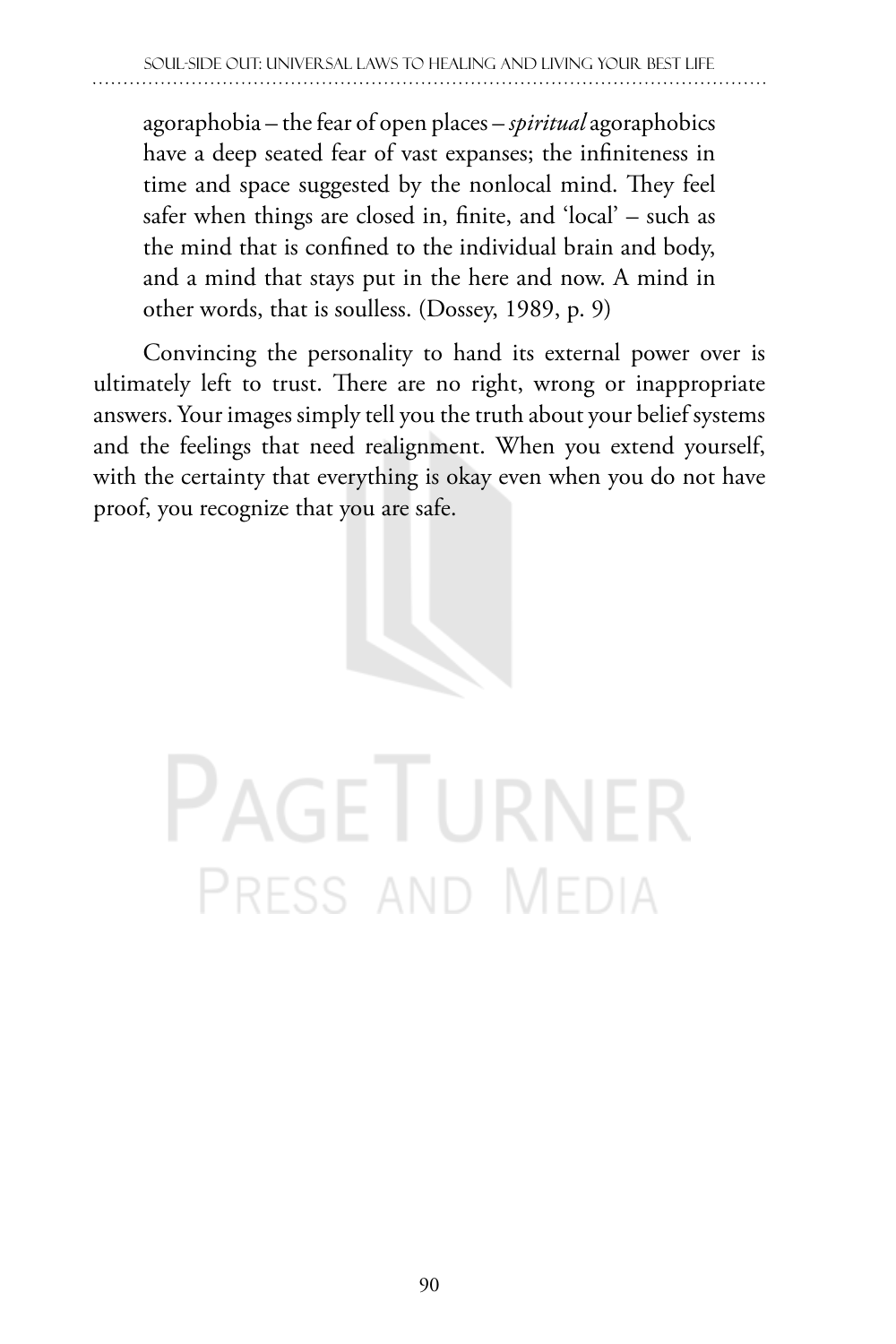## **CHAPTER 7**

## The INside-OWT Companion Workbook - Guidelines and Tools for Success

### **Definitions**

**Soul Searcher:** The person who is setting the intention to explore their inner realms and the universal matrix of energy by accessing their wave function.

**Mentor/Witness:** The person who is offering to be the support, guide or witness to the soul searcher to help them stay present to the wave function. They assist the soul searcher in identifying when they have switched back into d-mode and help them re-engage and trust the process.

> **NOTE:** At times, the mentor and the soul searcher could be the same person. As skill develops, this process enables individuals to explore their own symptoms. This is a very empowering skill. There are some limitations to being a self-guided mentor, such as getting past some d-mode default settings we have. It's just easier for others to help us past our d-mode settings as an outside observer. I encourage both personal exploration (being the soul searcher and mentor to yourself) and switching roles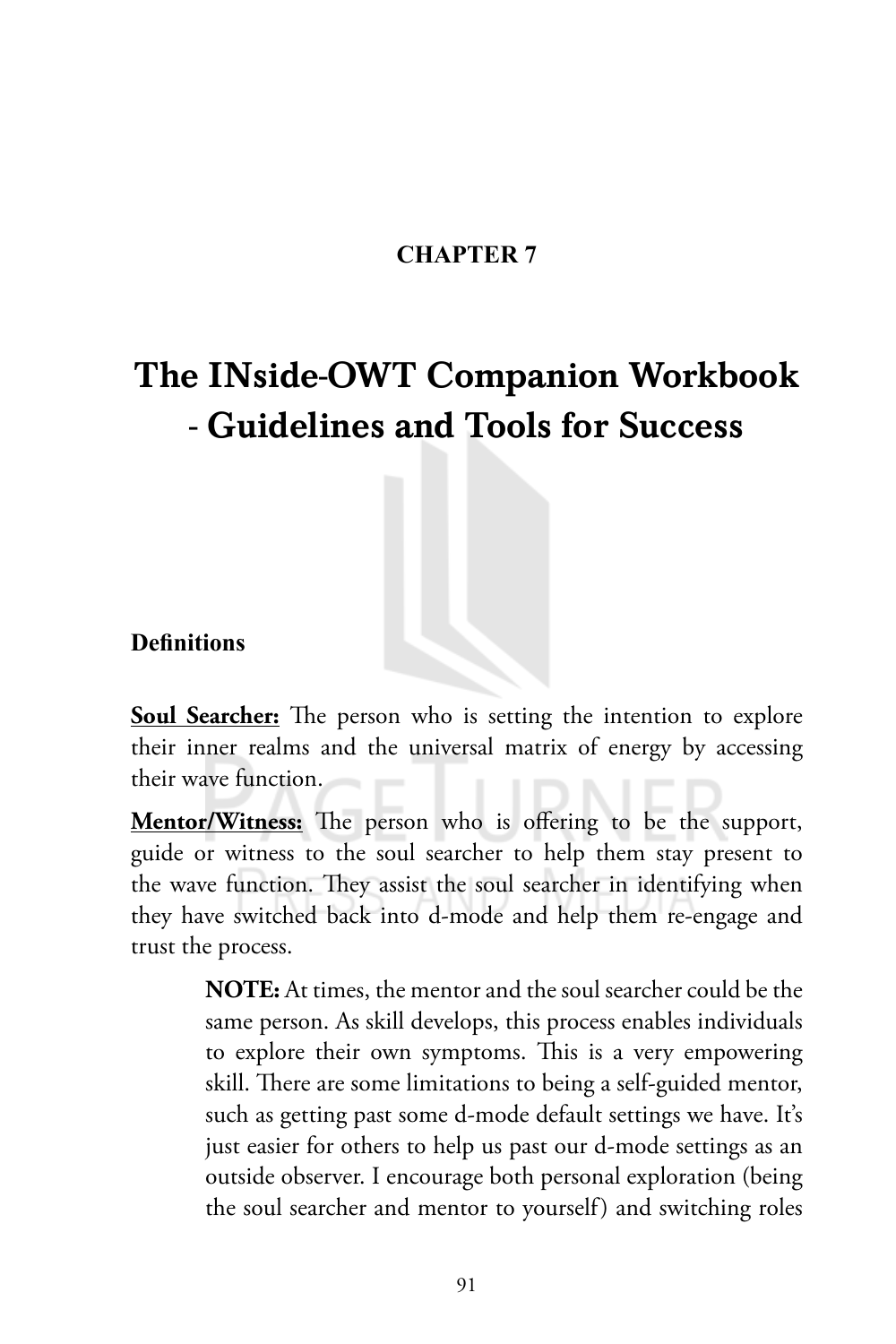with others. As you practise, you increase your skill in the overall intuitive process. The practice deepens your knowledge of the unseen realms of the wave function and the universal matrix to which we belong. Over time, your personality adjusts to this new information and your life starts to look very different.

I have my own mentors to help me see. Many of them are the soul-searchers who grace me with their presence. Some think that if I have written this book I would not need mentorship. It couldn't be farther from the truth. I need more because I've written this book. In our western culture we have placed a high value on independence and I believe this comes at a great cost.

We live in a "mutually communicating (and defining) universe of meaning" (OMurchu, 2004). Without my interaction and realignment each day with the matrix and those with which I am able to construct meaning out of from our mutual desires and growth, I would be devastatingly unwell.

## **The Meaning of the Acronym IN-OWT and the Process of Healing**



The acronym of IN-OWT stands for: **I**mmerse. **N**otice. **O**wn. **W**illingness to play. **T**rust.

**I**mmerse, **N**otice, **O**wn, **W**illingness to play, and **T**rust, are five key concepts in any healing process or journey. In a single session, a person may cycle through each of these steps several times, and not necessarily in order. This process takes us into learning how to trust our observations, our intuition and our own soul language, whether we are the person on the inward journey or the mentor who is the witness or supporting guide.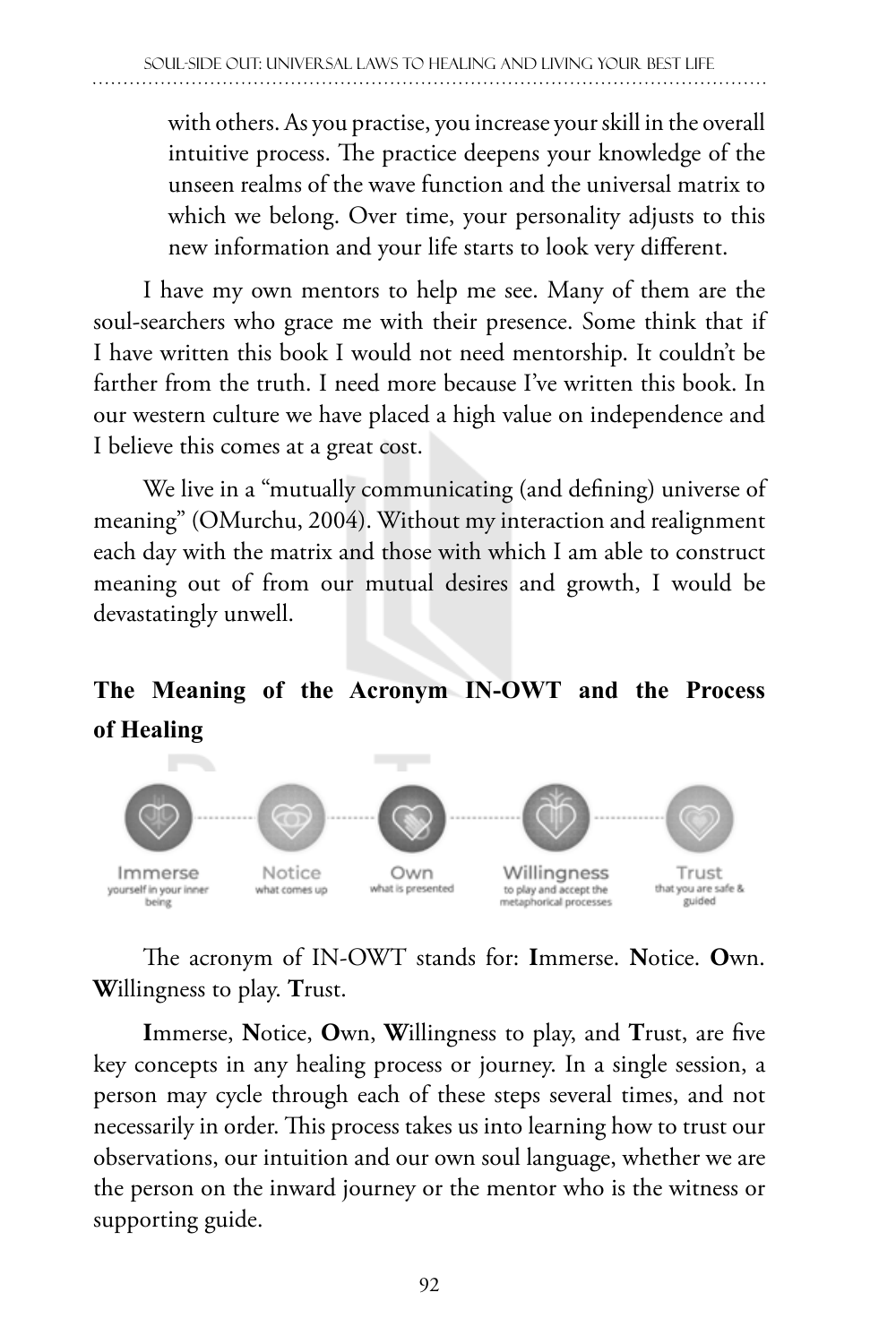Remember in Chapter 2, I talked about symptoms (physical, emotional, or mental) being our friends. As we use the principles in the process of IN-OWT, we approach any aspect of ourselves – a difficult emotion, situation, illness, or symptom – like a friend, with quiet presence, openness and acceptance, honour and respect, we listen and observe. This is the case if we are the soul-searcher or the witness.

The process is such that you must be willing to sit down, in a quiet place, with an open heart, and \**immerse* yourself in the moment. You must be able to look your friend (symptom) in the eye, hear what it has to say and \**notice* your responses, looking for the truth in what they say and be willing to \**own* that truth, to take responsibility for it. It is also very useful to be *\*willing to play* and use humour to lighten the mood. Finally, you must \**trust* the unfolding process will bring insight or resolution.

Either as the soul-searcher or the mentor, it is a great honour to allow this process to take place and to be a witness to its unfolding.

## **What you may experience during IN-OWT sessions**

These are some of the experiences clients have had during sessions or just after sessions.

- Understanding of emotional or physical symptoms and the spiritual lessons within them.
- A clear understanding of parts of yourself that have been hidden, neglected, wounded or repressed.
- An ability to observe and witness past events or memories without attachment, which allows the events to be released and healed energetically.
- Enhanced ability to dream, remember, and process dreams.
- The ability to trust your body, images, dreams, and symptoms as spiritual-life friends.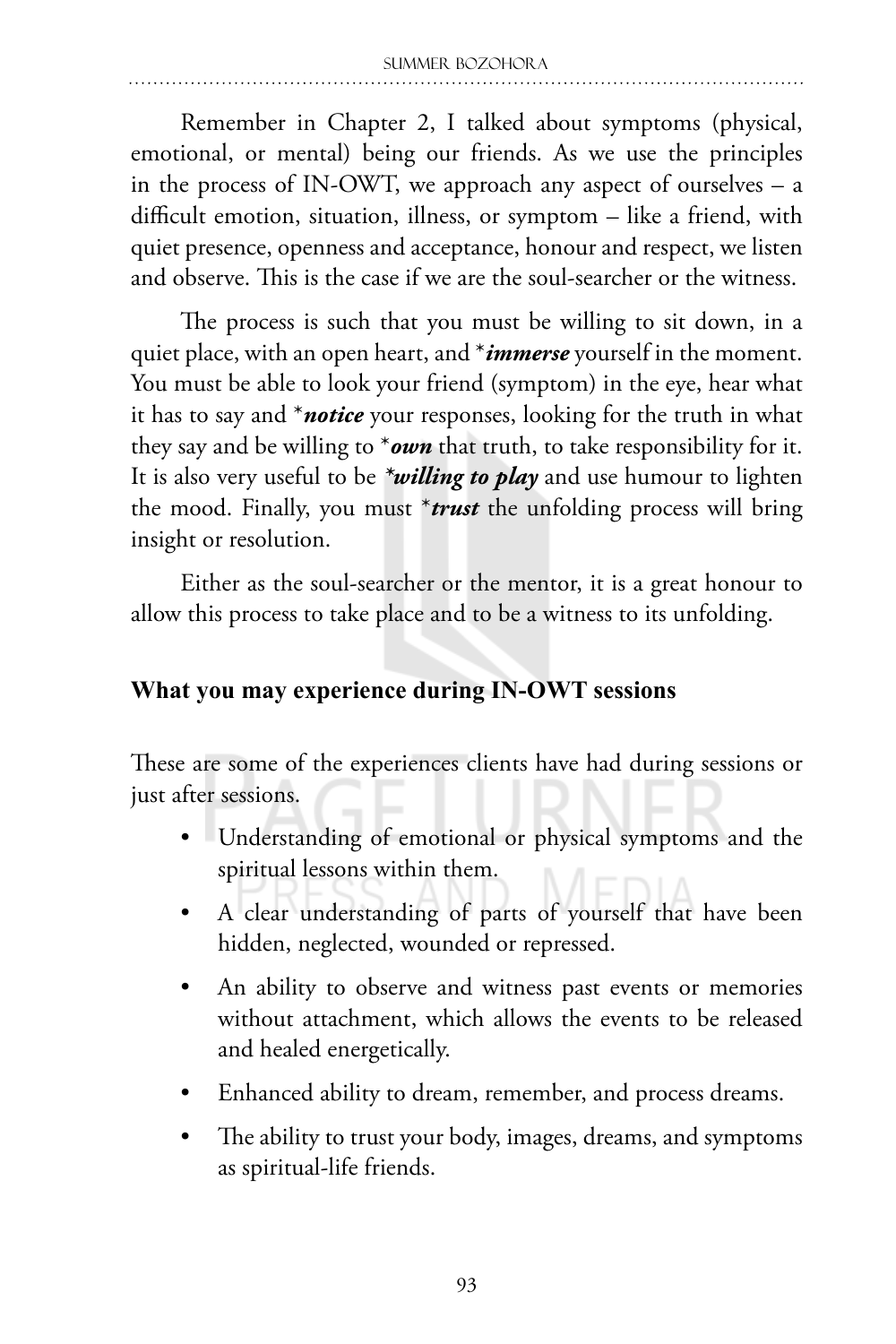- An ability to look beyond the veils and false beliefs to trust the metaphorical and spiritual significance of your life.
- The ability to transcend the time-space reality and experience one-ness.
- A deep experience with your sense of the Creator, God, or the Universe.
- Appearance of Angels, Spirit Guides, or Animal Guides.
- An experience of past lives.
- An ability to connect with relatives who have passed on.
- A clear sense of spiritual direction or life purpose.

## **Immersion - A Suggestion for a Simple Beginning**

It is useful to prepare a space with some ambient or brain wave music. I often use music from Chuck Wild and his series called Liquid Mind. My favourite title is *Slow World,* which helps soul searchers enter and stay in a theta brainwave state.

## **A Script for Immersion (Use a slow, soft voice)**

Go to: www.body-mind-soul-coaching.com/immersion-audiogift.html to download your FREE audio of how to get started. It will guide you in how to *Immerse* yourself into your inner being.

*I invite you to set your own intention to take this time for yourself as you are now. Let the day's thoughts about what you need to do, or any worries or stressors, slip away for now; they will always be there for you to address later. I invite you to become aware of your surroundings, such as noises in the room, but we won't focus on them either. I'll invite you to be aware of your body sinking into the earth – Mother Nature's gravity-hug – allowing yourself to fall into that support. Now become aware of your breath and notice that it happens without you thinking about it. And from your heart centre (your truth) in the middle of your chest, I'll invite you*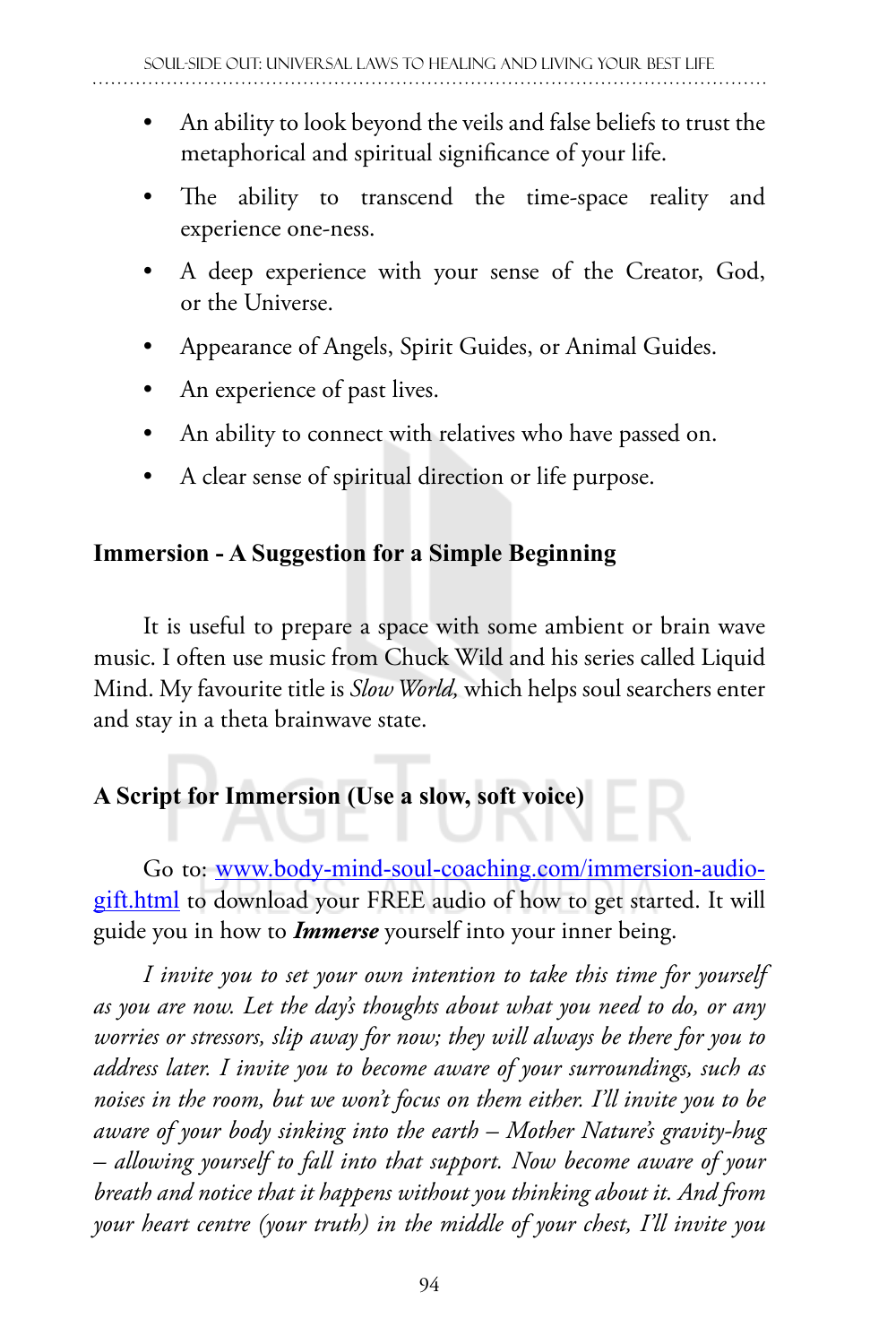*to take a breath and become aware of a focus or intention for the session, whatever is in your present moment of awareness.*

#### **Staying on Track.**

While people cycle through their process and *follow the energy trail*, there are different signs that indicate people are reverting to d-mode or that they are experiencing a deep inner shift. There are various ways to mentor yourself or someone else so the journey stays focused, leading to insights and healing rather than just floating through and getting frustrated with random images and sensations.

Unlike psychological work where one person is considered the expert – this work is done on a mutual and common playing field and in the universal field of the wave function. One person is the witness, the guide or conduit who holds the space, but the experience is recognized as mutually created, thus both the mentor and the soul searcher have responsibility for speaking their truth about what they are observing.

As a witness, you have the gift of sharing in the soul searcher's experience and it is important to be open to feel and experience what the client is feeling – to go with the energy and let it pass through you. In other words, as the witness you need to be able to stay centred or to continually redirect yourself to the wave function aspect of your being. As you build trust in the process, it becomes easier and easier to do and feeling gratitude for the transformations that take place increases the level of trust each time.

#### **Naming Your Experience**

In many psychological realms, there are professional terms derived and developed to help classify or explain different internal experiences or aspects of oneself: Inner Child, Inner Critic, etc. Although these terms can be useful, using terms that are not self-derived during the process of IN-OWT brings us back to d-mode.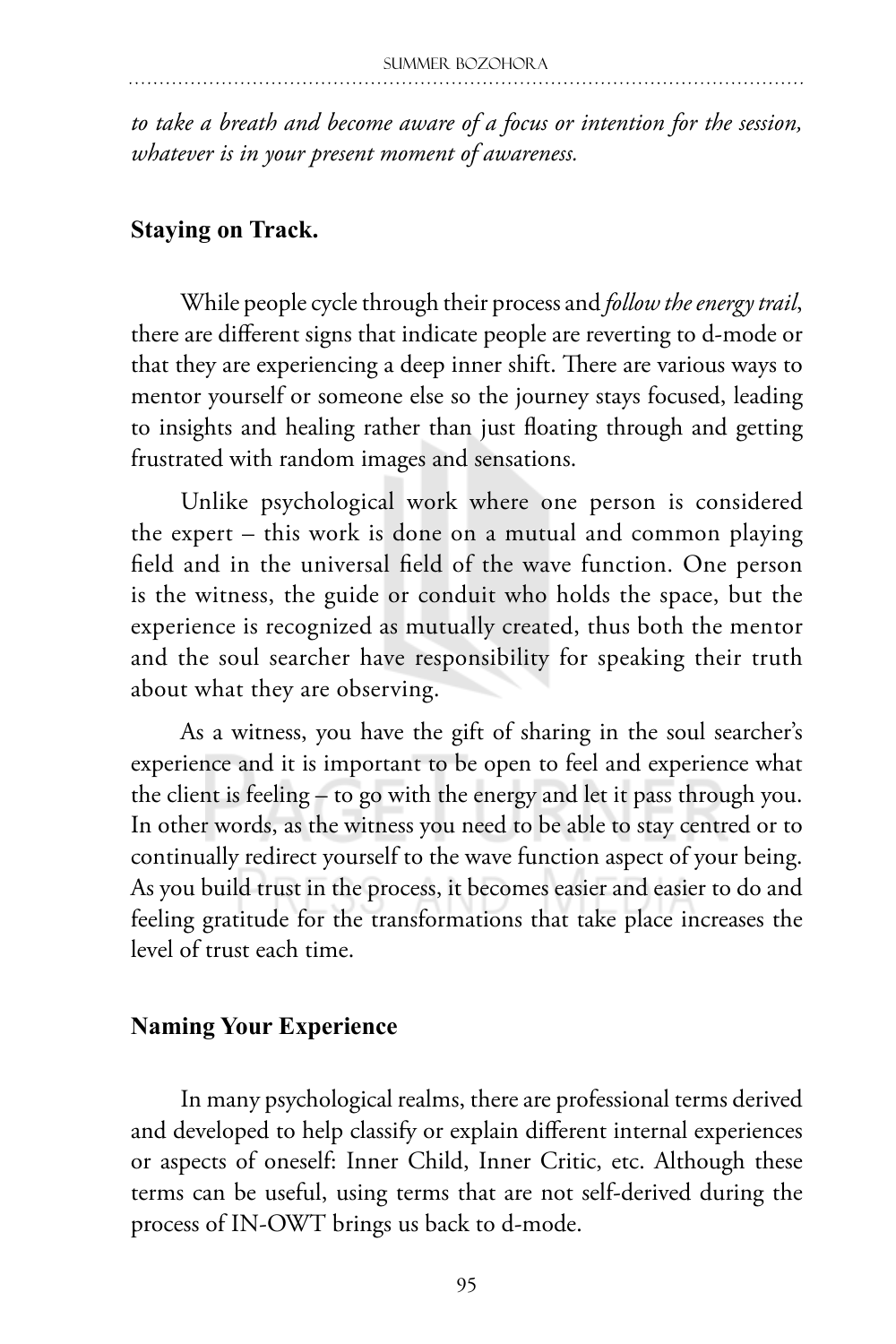During the process of IN-OWT, aspects of oneself, often called our inner voices, naturally emerge. People can and do name these personal aspects of themselves with various terms: inner child or childself, one's mental or critical self, head or brain, one's guiding light or spirit, kernel or spark, and many others.

Personal terms derived from the client's own understanding (or the mentor's insights) occur spontaneously when needed and are preferred to those predetermined by psychological or medical definitions. This is because the client's internal frame of reference is what determines healing. If we use others' definitions or terms, we end up reverting to d-mode.

#### **Staying in the Wave-Function.**

It's fairly easy to identify when either the soul searcher or mentor has shifted into d-mode. The process stalls, there is an awkward silence, or the soul searcher cannot identify with the process when asked to describe their experience. They literally say they started thinking about their current stressors or their grocery list. As the mentor, it's important to know how to be a supportive guide (to others or oneself) and how to redirect the soul searcher back to the wave function when needed.

It is useful to remember that preconceived knowledge from any type of learning or schooling can interrupt and circumvent the transformational process because it is d-mode-generated and based on pre-established thought structures.

For example one of my colleagues Jessie, immersed herself in a INside-OWT session with me. Her intention and focus for the session was to be present and show up for herself. During the session, as she *immersed* herself, she instantly got a vivid black and white image of herself at the age of 10 years old curled up in a ball, feeling angry and on the edge of hysteria.

In her session, Jessie, verbally described her experience and said *"I tried* to pick her child-self up to rock and cradle her while sending her the message that she is enough," but she observed that her child-self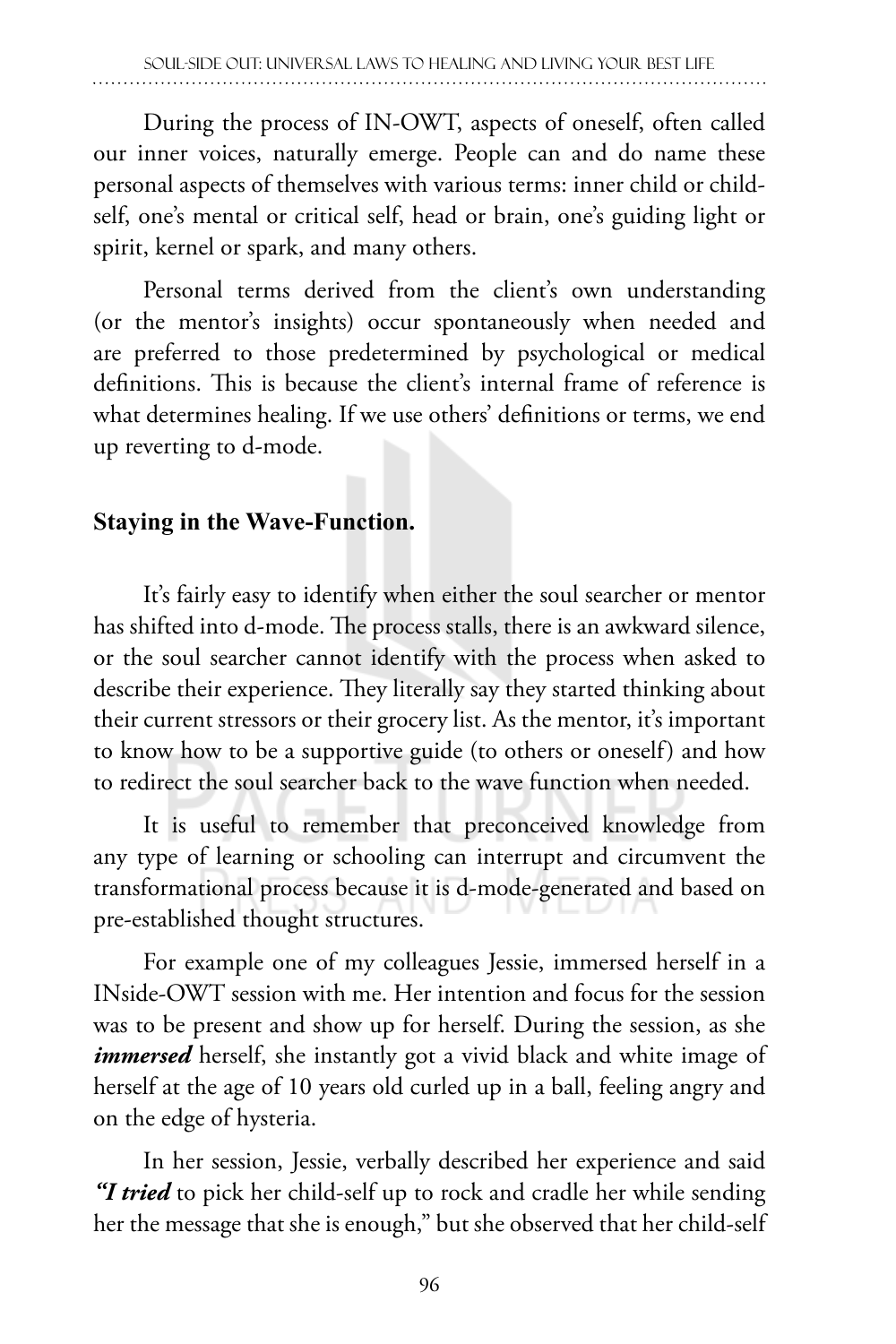became very stiff. At this point in the session, Jessie became confused as to why her child-self would be stiff at the suggestion that she is enough. The answer goes to the heart of what d-mode is. Telling oneself or a client that they are enough is a pre-existing answer, a static pre-formulated script that comes from d-mode and tells that person what they *should* think or how they *should* be; it's a judgment. It's not necessarily wrong to tell someone they are enough, but the route to actually feeling enough needs much more than a preconceived thought. A client needs to feel they are enough and that feeling can really only come from the undeniable truth at the centre of their soul that is accessible through the wave function state.

I have bolded the word *tried* in the above paragraph because it is an indicator that Jessie has jumped into using d-mode. Jessie became stuck in her process because sending the message she is enough is contrived. Anytime a soul searcher uses the word 'try' to describe how they are navigating their inner experience, it means they are in d-mode. In the wave function state everything flows, there is no need to force it by *trying*. This is what Jessie describes as her experience during this session:

I moved into d-mode to speed up the process because I wanted the emotional discomfort to end. I wanted to reach the goal of resolution because I didn't want to tolerate the emotional pain or process anymore so I jumped to *thinking* of a solution (d-mode). I tried to do this by using a technique I had experienced in a psychodrama session at an earlier time in my life, which was to meet the unmet need the child within me was feeling. In the context of the psychodrama session this was what I needed. However, it was *not* what I needed during our INsideOWT session. I was trying to force an old solution onto a new problem.

From a previous experience, Jessie learned to send the message to her child-self that she is enough. Although the intention seems good, it is still a method of force or fixing and the result (the child being stiff and Jessie being confused) is a clear indication that Jessie is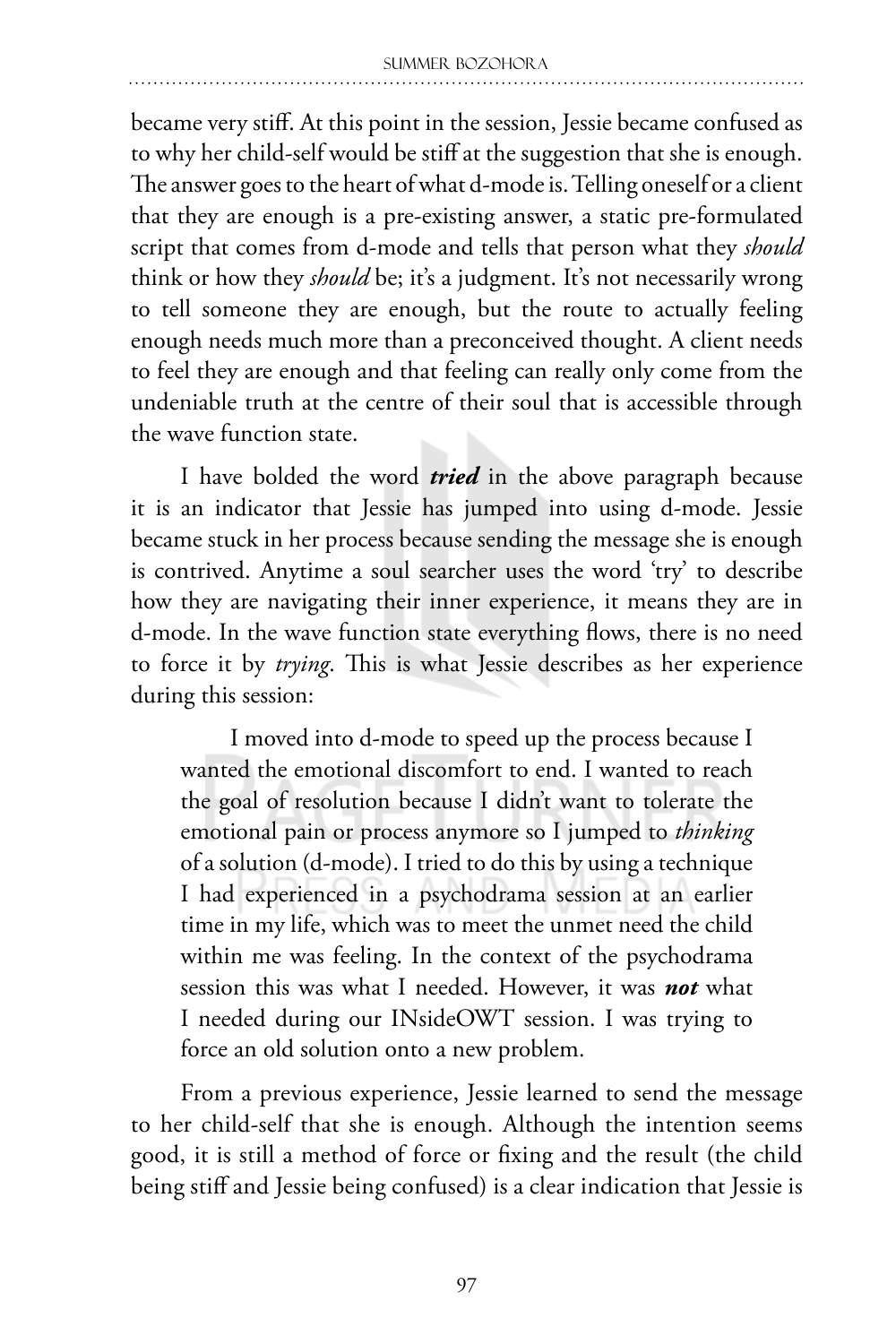not being present, not trusting, and is subtly attempting to force the child to feel something she does not.

Because Jessie was stalled in her process, as a mentor, I made the suggestion and redirected her back to the wave function with this statement: "Check in and see how she feels." Jessie's immediate response was "OH!.. She's stiff! She needs to move. She really likes her shawl and to have it on her body…" and the session progressed from there.

What I would like to emphasize here, is that as human beings, we all do this. We all try to make situations fit a certain mold or belief structure we have been brought up with or professionally trained in without realizing we do it.

Making situations fit molds or belief structures is d-mode. D-mode is great for logical problem solving in existing structures, like how to change a muffler on a car. However, when we want to change a feeling state or perception of reality from an existing emotional wound, we can't treat it like a mechanical d-mode problem. The wave function must be engaged and we must be willing to enter a mutually shared reality in the Universal matrix.

In the situation and story I just shared, Jessie was in the role of the soul-searcher and I was gifted as her witness to share in the learning of the IN-OWT session. However, the soul searcher in me gained a great deal of energetic knowledge as to how damaging this d-mode behaviour actually is when we apply it to the wrong types of problems.

This particular example also teaches us that we can only deeply be of service as a mentor or witness if we can also be moved as a mutual soul searcher feeling the significance of the session on a universal level. In this example, as a mentor, we must be able and willing to *feel* the position of the child being told to feel like she is enough. If I was not engaged in the wave-function, if I was wearing a hat of a counsellor and slipped into my d-mode training, I would likely have been just as confused because it seemed the logical and 'right' thing to do to tell the child she is enough.

That is the gift of the wave function state. Images within the matrix tell us the truth through feeling and precise metaphor. By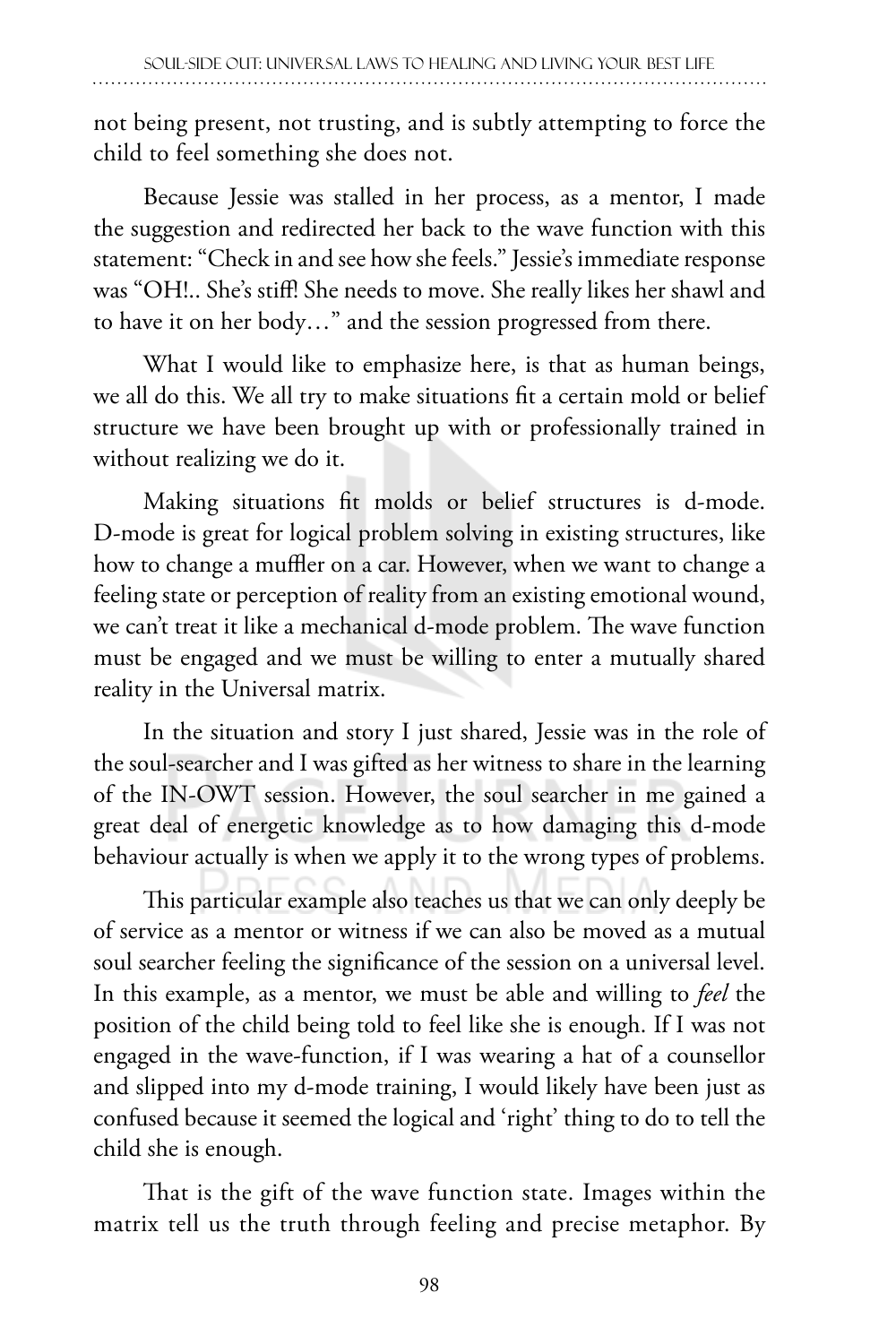the end of the session, Jessie's 10-year-old child was dancing (as opposed to stiff) and in full colour (as opposed the black and white image at the beginning), a clear indicator of a transformative shift in the state of Jessie's inner 10-year-old.

#### **Guidelines for INside-OWT Work**

Notice and take response-ability for what you are learning. In the co-creative work of INside-OWT, you are literally co-creating your experience. The amount of dialogue that goes on between the soul searcher and mentor depends on the skill of each person. In the beginning there may be quite a bit of dialogue. As the mentor and soul searcher increase their skill and confidence, less verbal dialogue takes place.

#### **Responsibility of the Soul Searcher**

It is your responsibility to aid your mentor and let them know what helps you or hinders you in your process. Notice if you feel uncomfortable with sharing what you need. It means it is an important growth area for being able to express your truth.

Experiments and suggestions of the mentor can be modified or completely ignored if they do not serve you or deepen your experience. After each session, you will note and track yourself, as to what stage in the process you are able to get to and whether or not you came full circle. Be honest, it will help you find starting points for other sessions. Track yourself and watch for repetitive images.

#### **Responsibility of the Mentor or Witness**

**TAKE NOTES:** Write down the soul searcher's initial intention and whatever they say during their process. After they are done with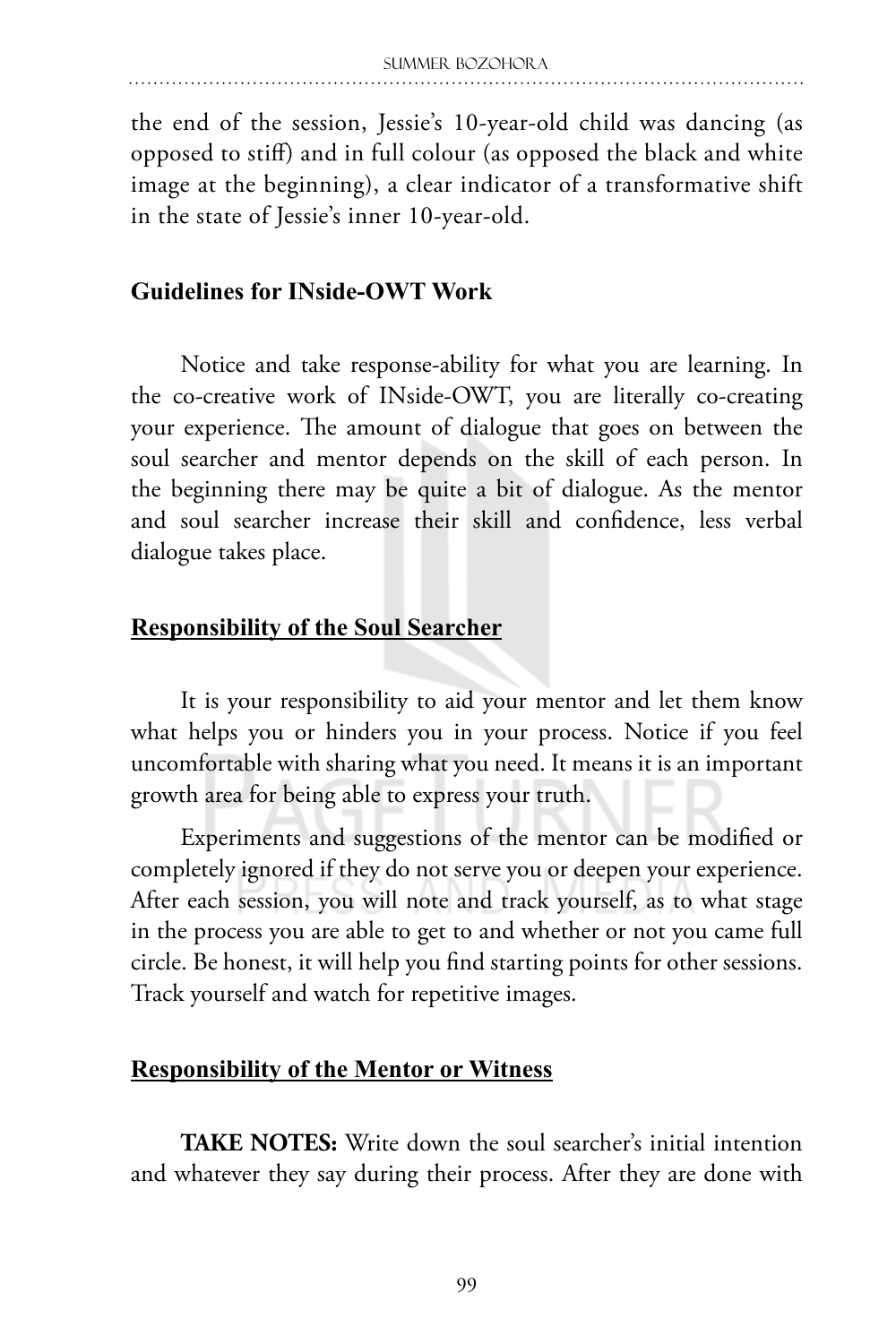their own process of journaling they may appreciate you reading back your notes so they can write down anything that is important to them.

As a witness and a co-creator of the process, accept, honour, and trust your own feelings. Be honest, if you are uncomfortable with the soul searcher's images and find it difficult, start to judge, try to help or fix, or you are being 'triggered' acknowledge your truth. Your acknowledgment is a great gift in the process. It is a teacher of present moment awareness and truth and your acknowledgment builds trust.

*The type of support you offer is very important*. The session is not about your logical understanding. We are not interrogating or probing; we are supporting another to fully experience their inner world. When we offer support by way of questions, it is important the intention is either to a) clarify what you heard the soul searcher say, or b) to deepen their inner experience by posing questions in and around the metaphor they are experiencing. We don't need to understand it, fix it, or change it.

# **Encouragement and Support from the Mentor**

During the course of the INside-OWT session, the mentor has a few options and ways of supporting the soul searcher. I often use comments such as:

- "What are you noticing now?"
- MEDIA • "Good awareness."

Above all, be sure to laugh with and cry with the soul searcher. Feel. The process is a wonderful journey into the breadth and fullness of being alive.

# **Questions, Experiments and Suggestions Made by the Mentor**

Questions, experiments or suggestions made by the mentor are to help deepen the soul searcher's internal exploration and should relate to the metaphor, image, or sensation the soul searcher is experiencing.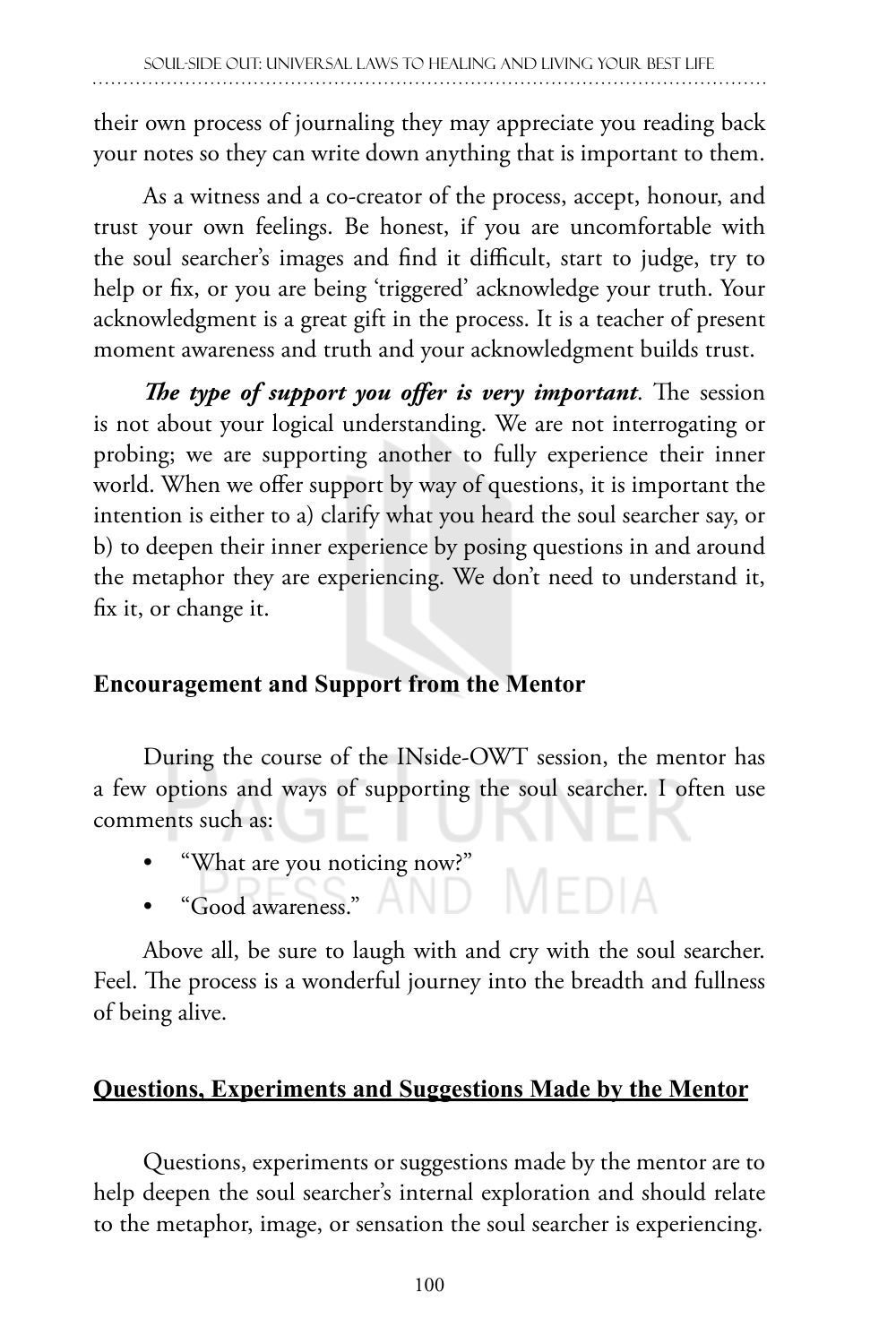- "Can I make the suggestion of …" or
- "I have an idea for an experiment."

For example, if the soul searcher is experiencing 'spinning'… and can't seem to stop, ask them about the spinning. A natural question might be: What direction are you spinning? How fast? Sideways? Up? Down?, etc. Although the sensation may be uncomfortable, remember that the premise of IN-OWT is to stay in the wave function, watching the sensations shift and change as we accept, honour, and trust our inner world. Our inner world of the wave function and its images is not bound by the same rules as d-mode. We must hold faith and an open space for transformation when the intensity and fear builds in the soul searcher, who may want to exit the experience and default back to the perceived safety and control of d-mode.

# **How to Identify when the Soul Searcher has slipped into d-mode**

Key d-mode words to watch for:

# I **"Think" "Try"** or "**Trying"** to "**Do"** something

In the example of the sensation of spinning, the soul searcher may say "I am *trying* to stop the spinning." Then the mentor has the opportunity to redirect the soul searcher to further understanding and integration of the image or sensation by using or modifying one of these suggested statements:

- I notice you are thinking because I heard you say...
- I notice you are really trying to do X (*stop the spinning*), are you able to let go of trying and see what happens? Just be curious, notice and watch
- Repeat back key words or feelings
- Invite them to feel X (*spinning*) more fully
- What do you notice? or What are you aware of now?
- Encourage play by being playful yourself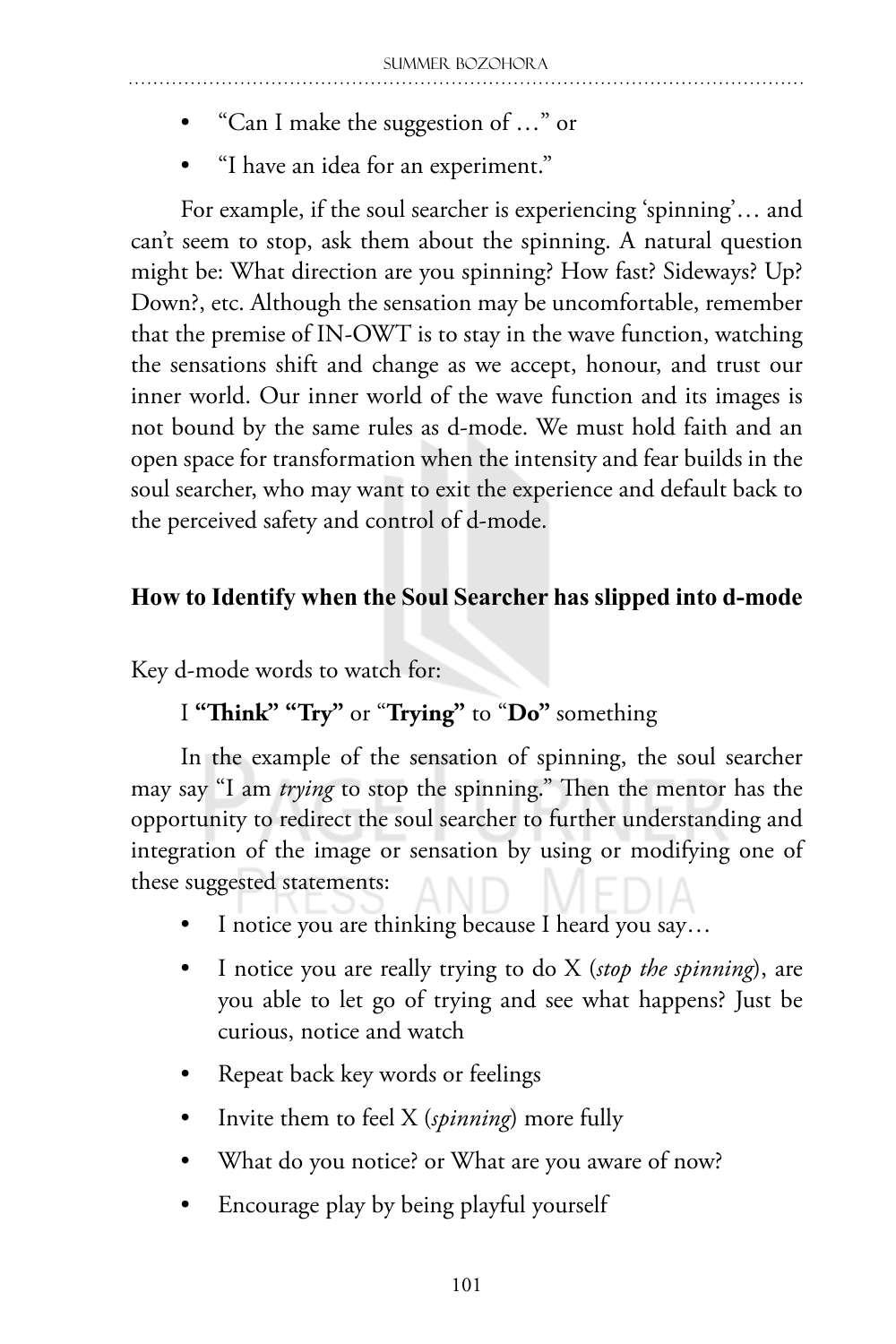- What does X (*the spinning)* remind you of?
- Remind them: in a journey anything can happen
- Remind them that they can ask questions of the images
- Remember to accept, honour, and trust
- Keep breathing. As you breathe into what your body is presenting, it is able to keep moving
- Share any intuitive insight that you have
- Share what you see or feel happening in the image.

# **Watch for NON-VERBAL Cues**

# **The soul searcher gives clues about their states that will help you discern how to best support them.**

- Facial Expression
- Tears
- Body twitches or holding
- Breath watch for erratic or shallow breath
- Deep Integration Breath.

When a soul searcher is in d-mode, people often hold their breath and their facial expressions will appear strained or confused. When soul searchers are in their wave function state, there is an energy of peace, acceptance, tears of joy or often amazement. At times there will be involuntary body twitches and soul searchers will take deep belly breaths at the point of an integration or awareness.

As a mentor, you don't have to be perfect, just yourself. It is a great opportunity as a witness to test your perceptions and intuition and how you receive them. The focus is on the journey of the soul searcher, but as a guide and co-creator, it may be important to share what you feel and see as you engage the wave function with the soul searcher.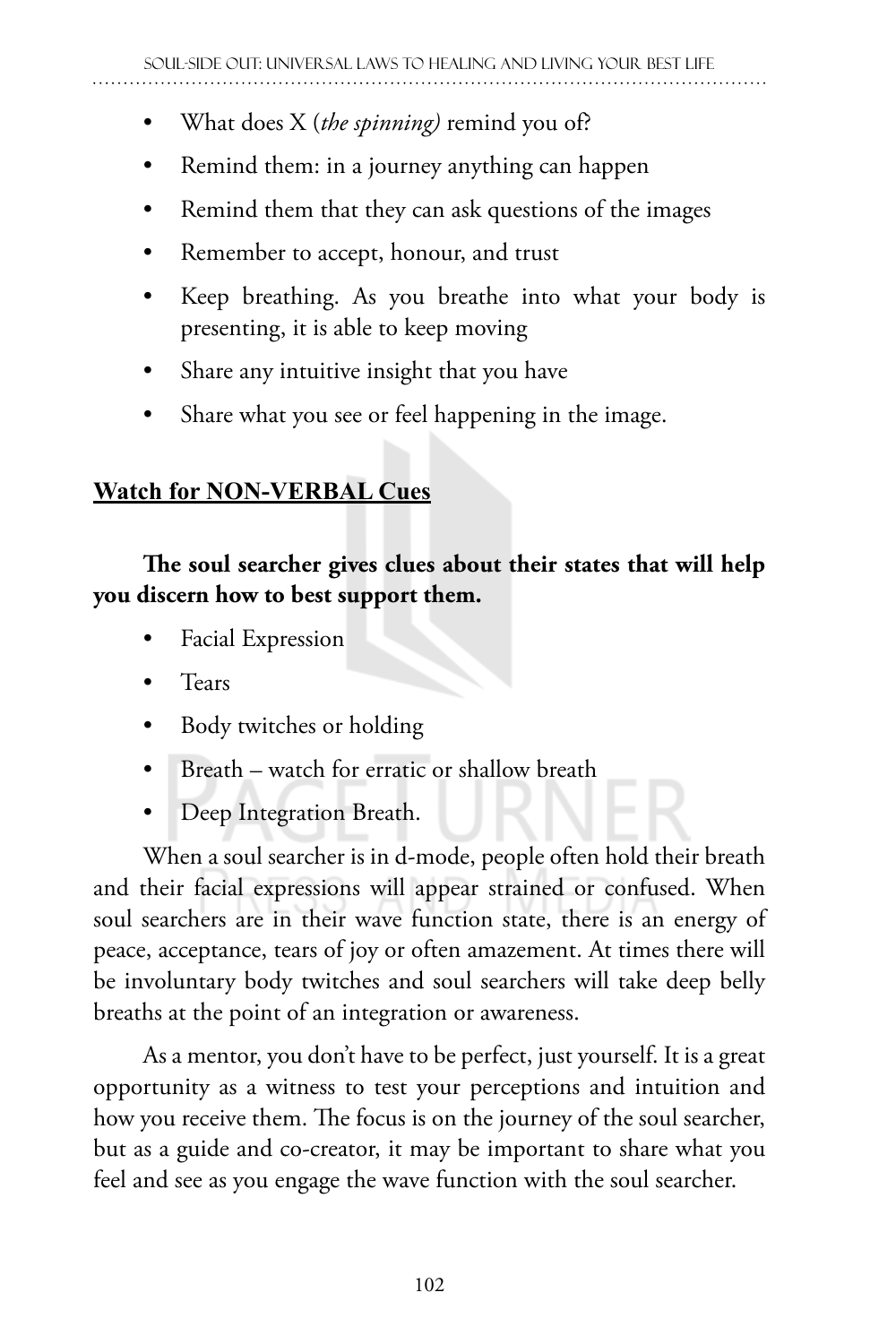#### **Coming Full Circle – Finding resolution**

An INside-OWT journey is complete or has come *full circle* when there is a resolution to the pinnacle, conflict, fear, or struggle that occurred. Remember to *check back* to the original intention or other important aspects or images within the journey. For example, if the first focus was a body ache or pain, have the soul searcher check in with that – is it as strong or completely gone? If the original intention was an image, see if the image has shifted or changed. This will give you a clue as to the level of resolution that has occurred.

#### **Journalling and Application**

It is often helpful for soul searchers to write down and impart the wave function information to the personality to carry out. It can be helpful, but not necessary for the mentor to read back any notes taken during the session. How this part of the session takes place is very individual. A verbal debriefing can take place between mentor and Soul searcher about how the personality can apply the souls information.

More importantly than how – whether its processed in silence, in written or verbal form – after each soul session a time of integration is needed whereby the energy can sift through the mind and body into the awareness of the personality to carry out. I strongly encourage soul searchers either to take an entire sabbatical from work for several months, or if not that, at least the day off work when a session is in progress.

Without the application of and action taken on part of the personality from the information imparted during the soul session, we may as well play video games and watch the images in amusement for periods of brief distraction from what we believe our life to be.

After the sessions and the integration of the journeys, the practice comes in displaying courage and discipline to change our lives with the new knowledge. Sometimes change is immediate and astonishing, at other times, with more ingrained patterns, it can take patience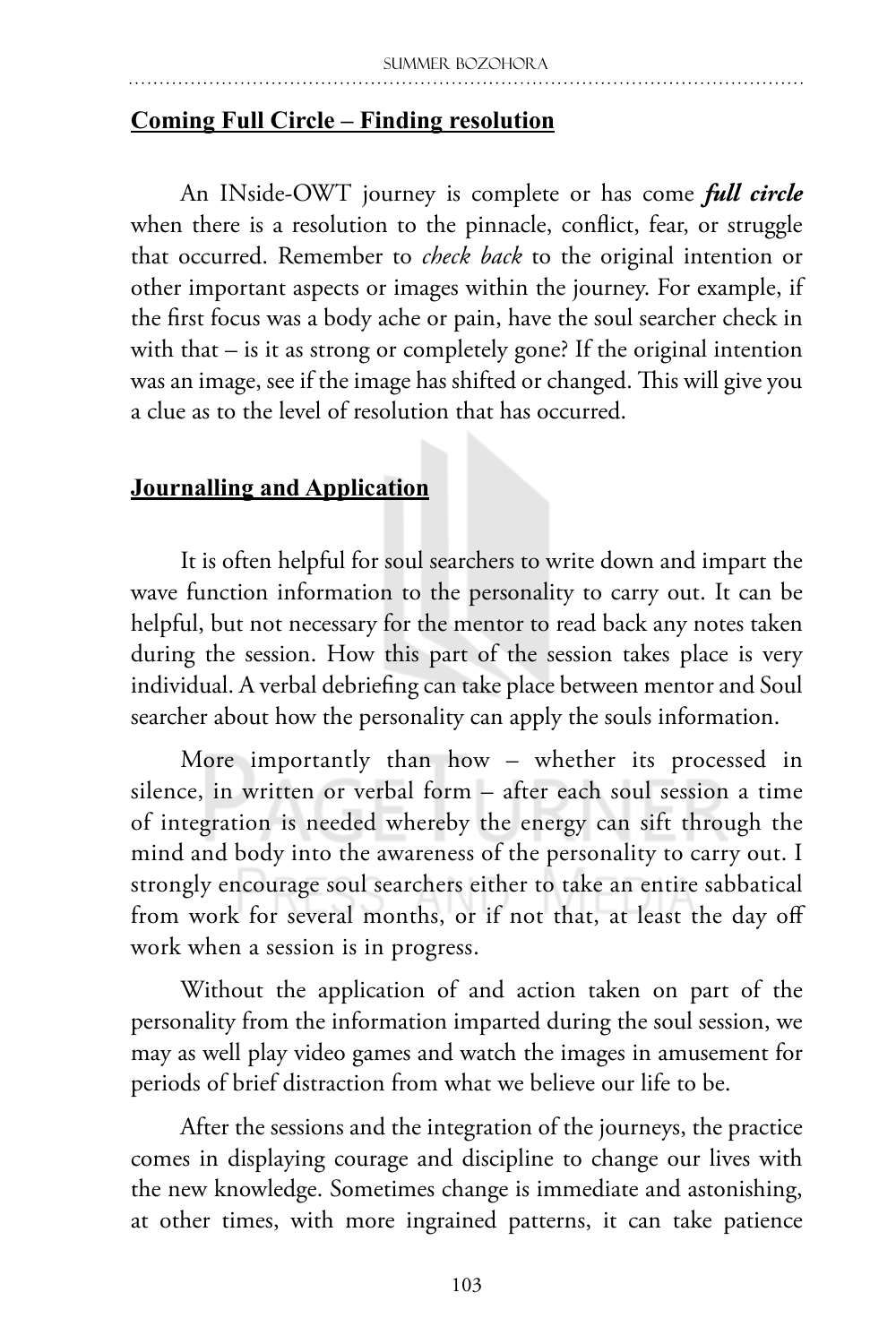and persistence. The emergence of wave function knowledge into the slower and denser world of material things, is imminent, but not always instant. Having patience and meeting with doubt or other types of resistance is another area where trust comes into play and where the practice of applying the five steps of IN-OWT over and over can help us reinforce the knowledge and make the changes we desire.

# **Hints for Processing Physical Symptoms**

Health is commonly defined in our culture as the absence of symptoms or the elimination or control of disease. Healing moves us from attempting to cure or control through war and fear (conquering disease and fighting infection) to understanding.

The mental thoughts and feelings that precipitate the most disease in the body are criticism, anger, resentment, guilt, shame, grief, and fear. Being able to energetically forgive, let go, and redirect anger into a form that enables you to stand up for yourself and create healthy boundaries in relation to others (changing your perception of yourself and your world, both inner and outer) is much of the healing work.

The deep understanding of a symptom's meaning is most easily accessed when the symptoms are obvious or aggravated, i.e., when the energy behind physical symptoms are readily present, because the selfdefense mechanisms of the ego or child-self are lowered and open to transformation. Symptoms 'talk' both through physical symptoms, but also through feeling, sound and metaphor in images, dreams, and symbols. Even though we may lack understanding or ignore these messages, they will stay ever present in us until we heed or begin to hear or see their messages. Symptoms are persistent friends. They always stay with you no matter how badly you judge them, avoid them, or ignore them. They want to be loved and they want the message and meaning of what they are imparting to you to be re-integrated, so you can be a more soul-filled, heart-centered being.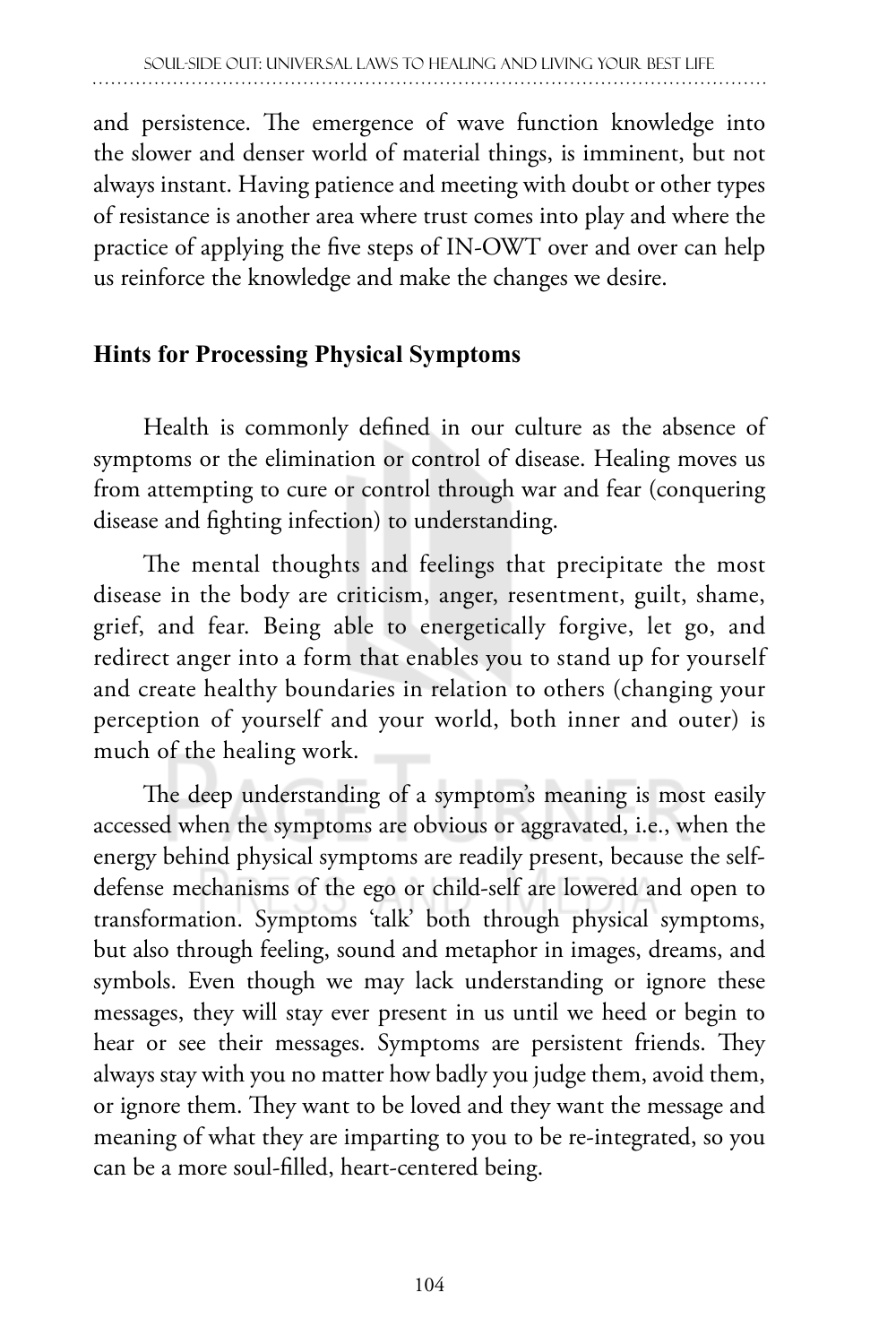*There are several 'helpful hints' that apply to seeking the meaning of symptoms*. Taken and adapted from the book, *The Body's Messages,* by Michael J. Lincoln, PhD.

- 1. First, it is better not to focus the physical mechanics of the symptoms. This is because physical mechanics take us into analyzing the symptom with our rational left-brain and d-mode that cannot make the deep connections required for healing. This is also because it is not the real basis of the problem. It is fine to acknowledge, and sometimes helpful to understand, the body's process, but it is far more helpful if we engage this knowledge in a symbolic and metaphorical way, rather than a causal one.
- 2. Second, it is helpful to work out the exact point in time when each symptom appeared. Look into the life situation, along with the thoughts, feelings, fantasies, dreams, events, and issues that were operating at the time. It also helps to look into the preceding period that led up to larger events. The events that precipitated the major illnesses or accidents can usually be found to have gotten to a critical point 6-12 months prior.
- 3. Third, it is useful to pay attention to the language that is reflective and symbolic of what is being manifested. For example idioms we use have deep significance, such as something "is getting under my skin" or, "I feel stuck between a rock and a hard place," or, "I can't keep my head above water," etc.
- 4. Fourth, asking what the symptom stops you from doing and what it has you doing that you would rather not leads directly to the illnesses central theme. For example, when someone develops a cold or flu it prevents them from going to work (which a person would rather not) and it allows a person to stop and rest and lay on a couch without guilt.
- 5. To really be able to access the symbolic and metaphorical meaning there are various resources that may help trigger your Aha if you know which body part is affected. Louise Hay has many books that are useful and you can research myths or body postures in Hatha yoga to help define and get a body-felt sense of the situation.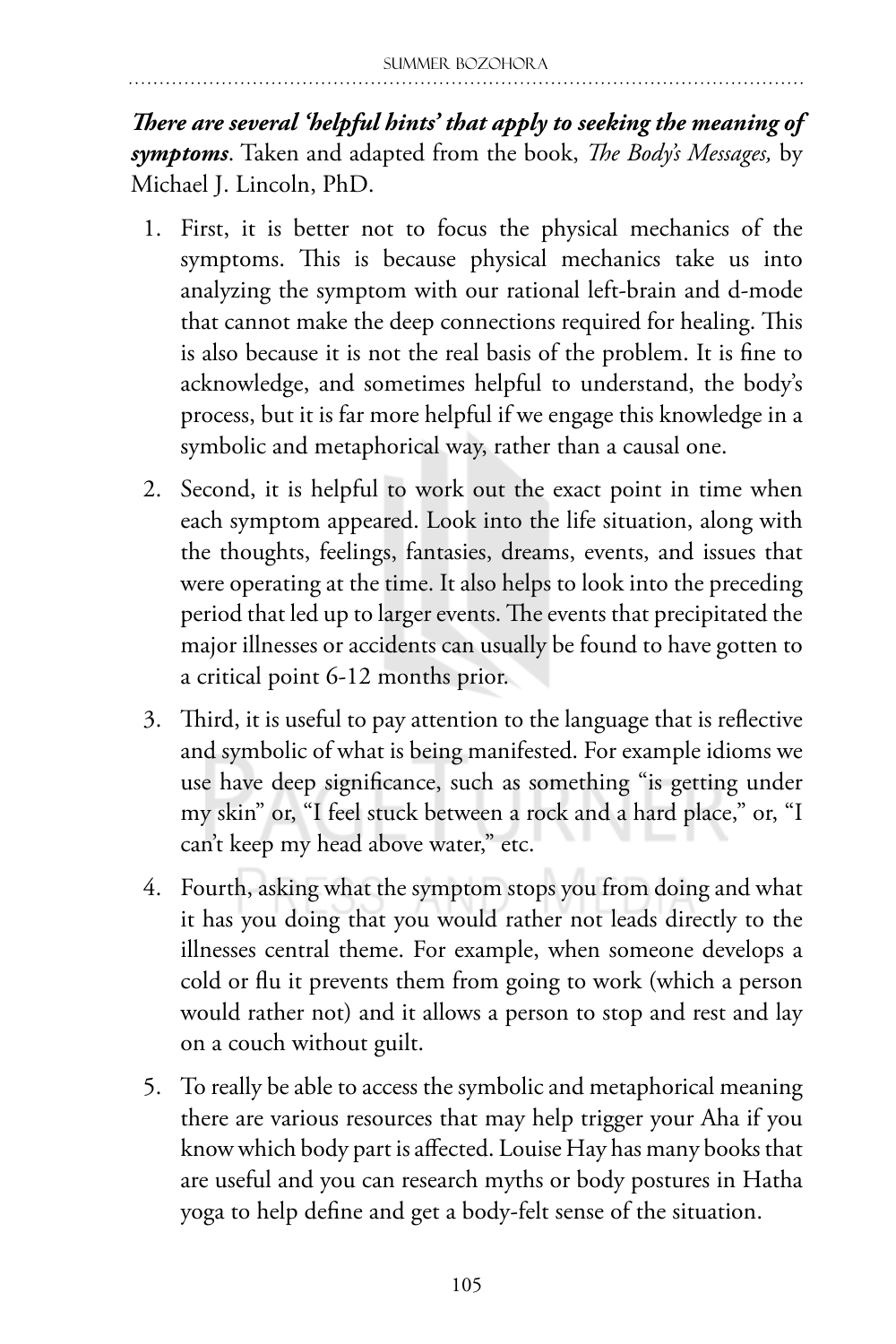- 6. Relaxation is key. Using relaxing music, candles, the bath, or Yoga, or other gentle exercising, is excellent. Bodywork such as the Rosen Method, Myofacial Release, Craniosacral Therapy, and Chi Nei Tsang, also get the body's energy ignited for ease in accessing image-energy.
- 7. Breathe. Breath is key to allow the meaning to be imparted. Deep belly breathing makes space and circulates blood and oxygen flow throughout the body to initiate the parasympathetic nervous system, wherein healing takes place.

# **EXAMPLE:**

I had been aware of my tight jaw for some time, but after the second body-worker I went to mentioned it, I chose to process the message it was giving me. One morning as I lay in bed half awake, I breathed into my tight jaw and explored the physical sensations, as I remained open to the experience, I was presented with an image of my upper and lower gums and teeth stuck together with some kind of gummy sticky glue. I could see in my mind's eye that it was red in colour and how it squished together when I tried to move my jaw.

To process my image I could have remained in my mind's eye, lying down in my soft mental state, but chose to sketch it out on paper instead. The resulting image turned out to look more like my jaw was on fire. While I drew, the word RESIDUE came to mind and still in a soft mental state I considered why my drawing looked more like fire than the original glue-like substance and my AHA came to me. The residue was red, hot, anger and resentment I had toward my husband when our daughter was born two years prior. I felt abandoned at the time and had been angrily observing and nit-picking his every housecleaning habit since. When I recognized the reason for my negative behaviour and feelings, I was able to recognize them as feelings from the past that I was dragging into the present. With the recognition came a feeling of relief and I decided to stop nit-picking. Almost as soon as I made the decision, my husband began to participate freely in our household chores.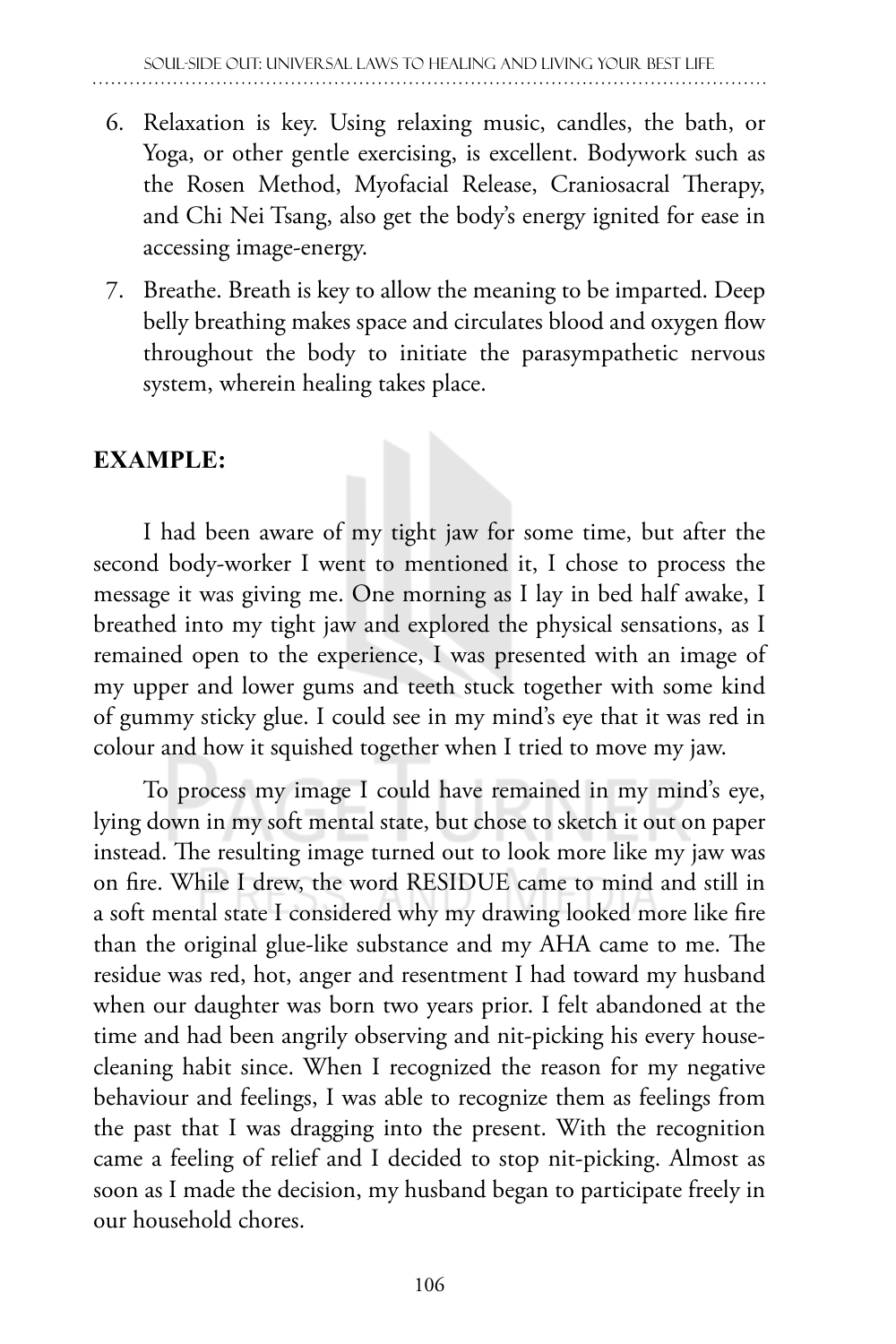# **Following the Energy Trail: IN-OWT Tracking Sheet**

**Immersion** is setting your intention to immerse yourself within your inner being.

MY INTENTION or Focus was:

Q: How easy was it to immerse yourself into your being this time?

#### **NOTES:**

**Notice** what is in your present awareness and 'follow the energy trail.' WHAT was in your energy trail? What images or themes emerged?

 $\overline{\phantom{a}}$  ,  $\overline{\phantom{a}}$  ,  $\overline{\phantom{a}}$  ,  $\overline{\phantom{a}}$  ,  $\overline{\phantom{a}}$  ,  $\overline{\phantom{a}}$  ,  $\overline{\phantom{a}}$  ,  $\overline{\phantom{a}}$  ,  $\overline{\phantom{a}}$  ,  $\overline{\phantom{a}}$  ,  $\overline{\phantom{a}}$  ,  $\overline{\phantom{a}}$  ,  $\overline{\phantom{a}}$  ,  $\overline{\phantom{a}}$  ,  $\overline{\phantom{a}}$  ,  $\overline{\phantom{a}}$  $\overline{\phantom{a}}$   $\overline{\phantom{a}}$   $\overline{\phantom{a}}$   $\overline{\phantom{a}}$   $\overline{\phantom{a}}$   $\overline{\phantom{a}}$   $\overline{\phantom{a}}$   $\overline{\phantom{a}}$   $\overline{\phantom{a}}$   $\overline{\phantom{a}}$   $\overline{\phantom{a}}$   $\overline{\phantom{a}}$   $\overline{\phantom{a}}$   $\overline{\phantom{a}}$   $\overline{\phantom{a}}$   $\overline{\phantom{a}}$   $\overline{\phantom{a}}$   $\overline{\phantom{a}}$   $\overline{\$ 

\_\_\_\_\_\_\_\_\_\_\_\_\_\_\_\_\_\_\_\_\_\_\_\_\_\_\_\_\_\_\_\_\_\_\_\_\_\_\_\_\_\_\_\_\_\_\_\_\_\_\_\_\_\_ \_\_\_\_\_\_\_\_\_\_\_\_\_\_\_\_\_\_\_\_\_\_\_\_\_\_\_\_\_\_\_\_\_\_\_\_\_\_\_\_\_\_\_\_\_\_\_\_\_\_\_\_\_\_

#### **NOTES:**

Own it. This means to accept and acknowledge whatever the energy trail presents, despite how our logical mind wants to dismiss, judge**,**  avoid, or discount it. How is it for you to 'watch your internal movie... What do you notice about yourself? Is there anything you find difficult to accept or acknowledge?

#### **NOTES:**

**Willingness to Play.** The 'energy trail' is open to questions and games. It is not bound by rules of logic.

\_\_\_\_\_\_\_\_\_\_\_\_\_\_\_\_\_\_\_\_\_\_\_\_\_\_\_\_\_\_\_\_\_\_\_\_\_\_\_\_\_\_\_\_\_\_\_\_\_\_\_\_\_\_ \_\_\_\_\_\_\_\_\_\_\_\_\_\_\_\_\_\_\_\_\_\_\_\_\_\_\_\_\_\_\_\_\_\_\_\_\_\_\_\_\_\_\_\_\_\_\_\_\_\_\_\_\_\_

**NOTES:** Was there anything surprising that occurred?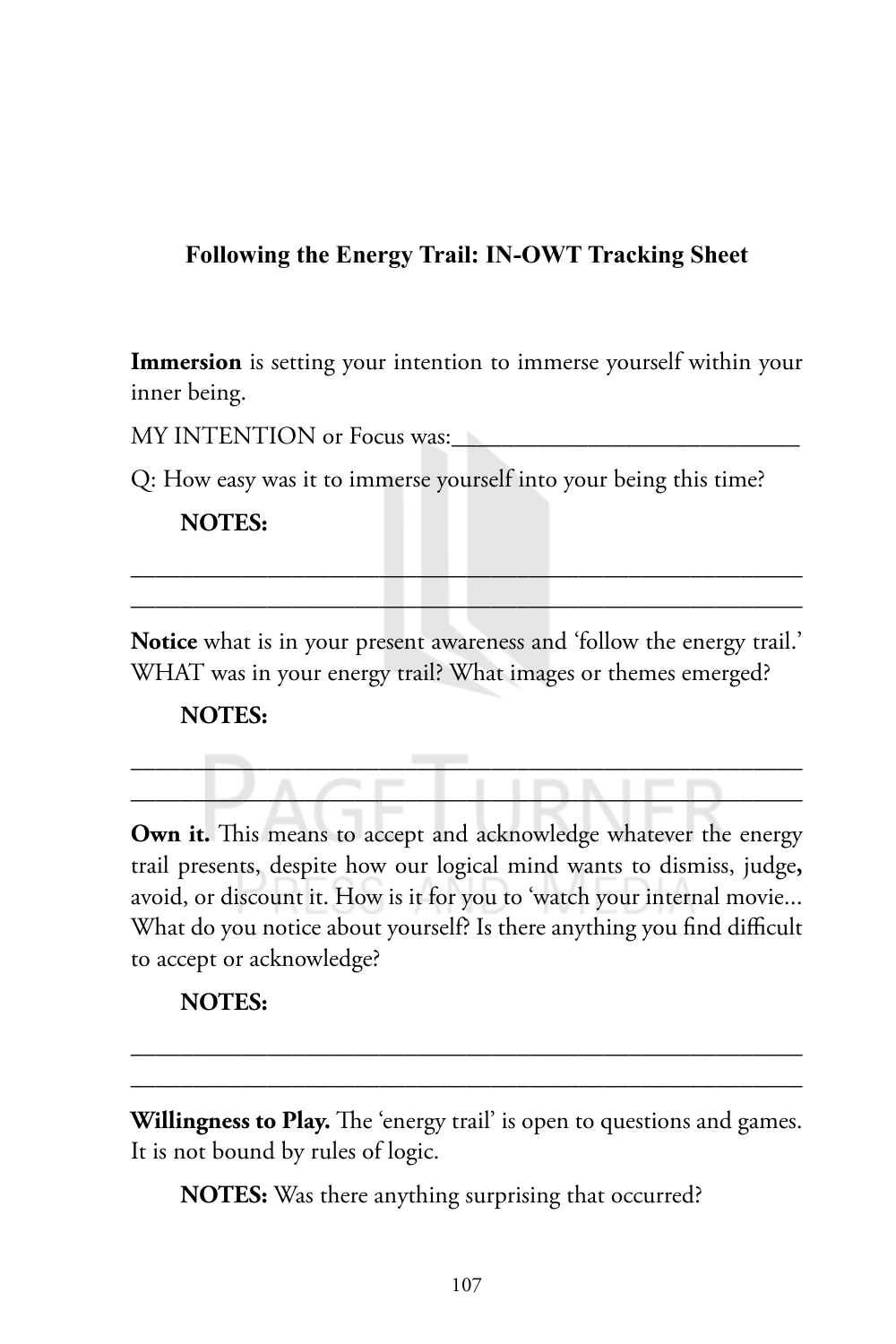\_\_\_\_\_\_\_\_\_\_\_\_\_\_\_\_\_\_\_\_\_\_\_\_\_\_\_\_\_\_\_\_\_\_\_\_\_\_\_\_\_\_\_\_\_\_\_\_\_\_\_\_\_\_ \_\_\_\_\_\_\_\_\_\_\_\_\_\_\_\_\_\_\_\_\_\_\_\_\_\_\_\_\_\_\_\_\_\_\_\_\_\_\_\_\_\_\_\_\_\_\_\_\_\_\_\_\_\_

**NOTES:** What things did your mentor do that were helpful to illicit play, i.e., what experiments did he or she offer? What was not helpful?

\_\_\_\_\_\_\_\_\_\_\_\_\_\_\_\_\_\_\_\_\_\_\_\_\_\_\_\_\_\_\_\_\_\_\_\_\_\_\_\_\_\_\_\_\_\_\_\_\_\_\_\_\_\_ \_\_\_\_\_\_\_\_\_\_\_\_\_\_\_\_\_\_\_\_\_\_\_\_\_\_\_\_\_\_\_\_\_\_\_\_\_\_\_\_\_\_\_\_\_\_\_\_\_\_\_\_\_\_

**Trust**. There are no right, wrong or inappropriate answers. When we trust our inner guidance system, an interior struggle, repulsive image, or painful feeling becomes a gift of awareness via a surprising shift of thought or change in feeling. In IN-OWT, this shift is called Full-Circle. Trust is perhaps the most important and perhaps the biggest obstacle when a person practises IN-OWT. Part of trusting is accepting what 'stage' of meditation you are able to achieve. The process is about progress, not perfection. IN-OWT is about listening to oneself, about the progression of being willing to hear and respond to one's inner truth. By accepting and honouring your truth in the moment, transformation occurs. \*\*If you want to be anything or be anywhere other than where you are in life, including wishing you could have come full circle, you will continue to go in circles, instead!

**NOTES**: What else did I notice about myself during this process

# \_\_\_\_\_\_\_\_\_\_\_\_\_\_\_\_\_\_\_\_\_\_\_\_\_\_\_\_\_\_\_\_\_\_\_\_\_\_\_\_\_\_\_\_\_\_\_\_\_\_\_\_\_\_

 $\blacksquare$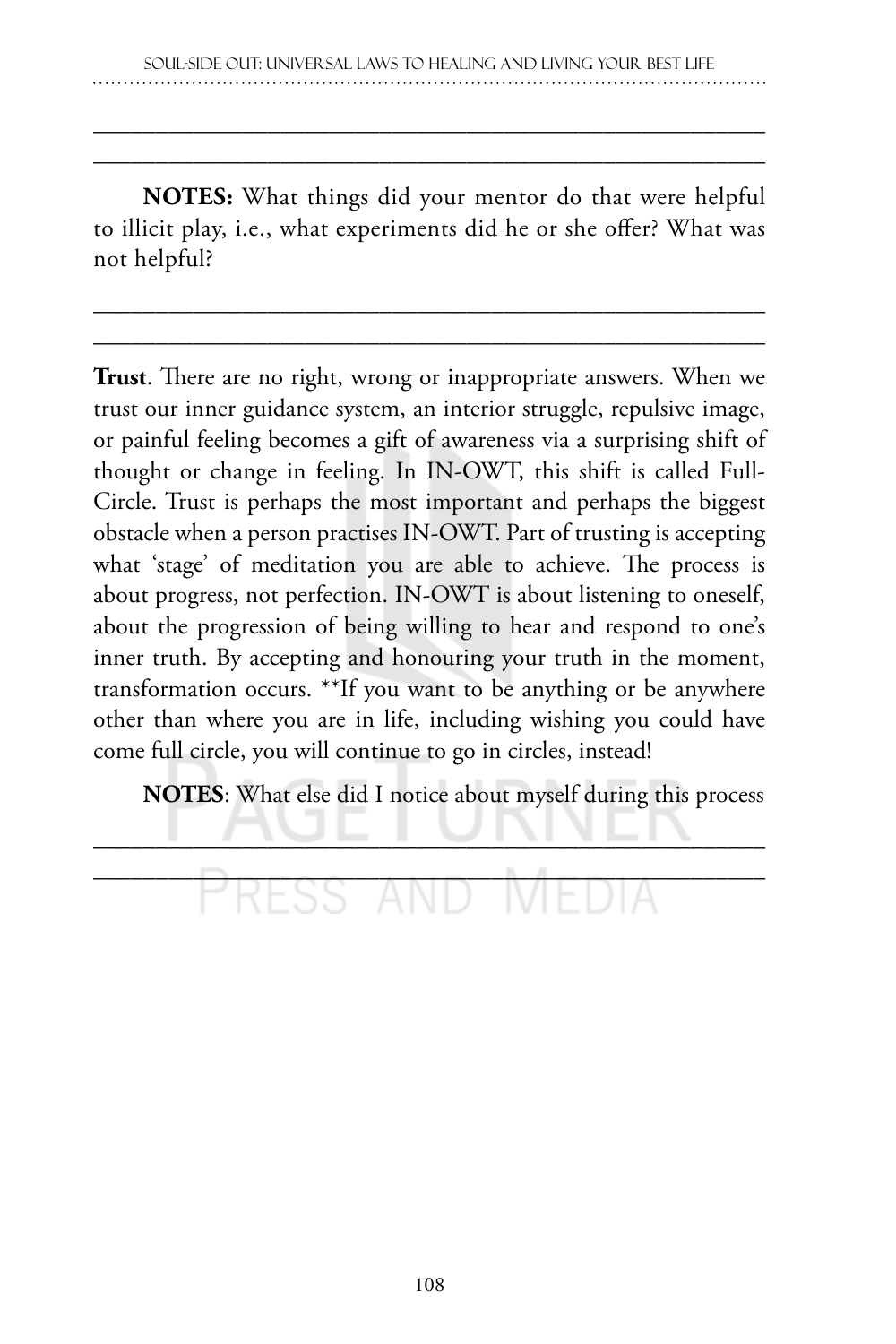#### **REFERENCES**

Achterberg, Jeanne*. (*1985) *Imagery in Healing: Shamanism and Modern Medicine.* Boston: Shambhala.

Berne, Samuel. (1994) *Creating your Personal Vision: A Mind-Body Guide for Better Eyesight.* Santa Fe, New Mexico: Color Stone Press.

Bly, Robert. (1975) *A Little Book on the Human Shadow.* New York: Harper Collins.

Bodenhamer, Bob. (2010) The Stress Fight/Flight/Freeze Pattern. Retrieved from http://www.neurosemantics.com/Stuttering/stress\_ pattern.html (accessed October, 2008)

Braden, Gregg. (2008) *The Spontaneous Healing of Belief: Shattering the Paradigm of False Limits*. New York: Hay House Inc.

Bradshaw, John. (1990) *Coming Home: Reclaiming and Championing Your Inner Child.* New York: Bantam.

—. (2001) *The Creative Life: 7 Keys to Your Inner Genius.* New York: Jeremy P. Tarcher/Putnam.

Cappachione, Lucia*.* (2001) *The Power of the Other Hand: A Course in Channeling the Inner Wisdom of the Right Brain*. New Page Books.

Clarke, Jean Illsley & Dawson, Connie. (1998) *Growing Up Again: Parenting Ourselves, Parenting our Children*. 2 ed. Minnesota: Hazelden.

Claxton, Guy. (1997) *Hare Brain, Tortoise Mind: How Intelligence Increases When You Think Less*. Great Britain: The Ecco Press.

Deepak, Chopra, MD. (1989) *Quantum Healing; Exploring the Frontiers of Mind/Body Medicine.* New York: Bantam Books.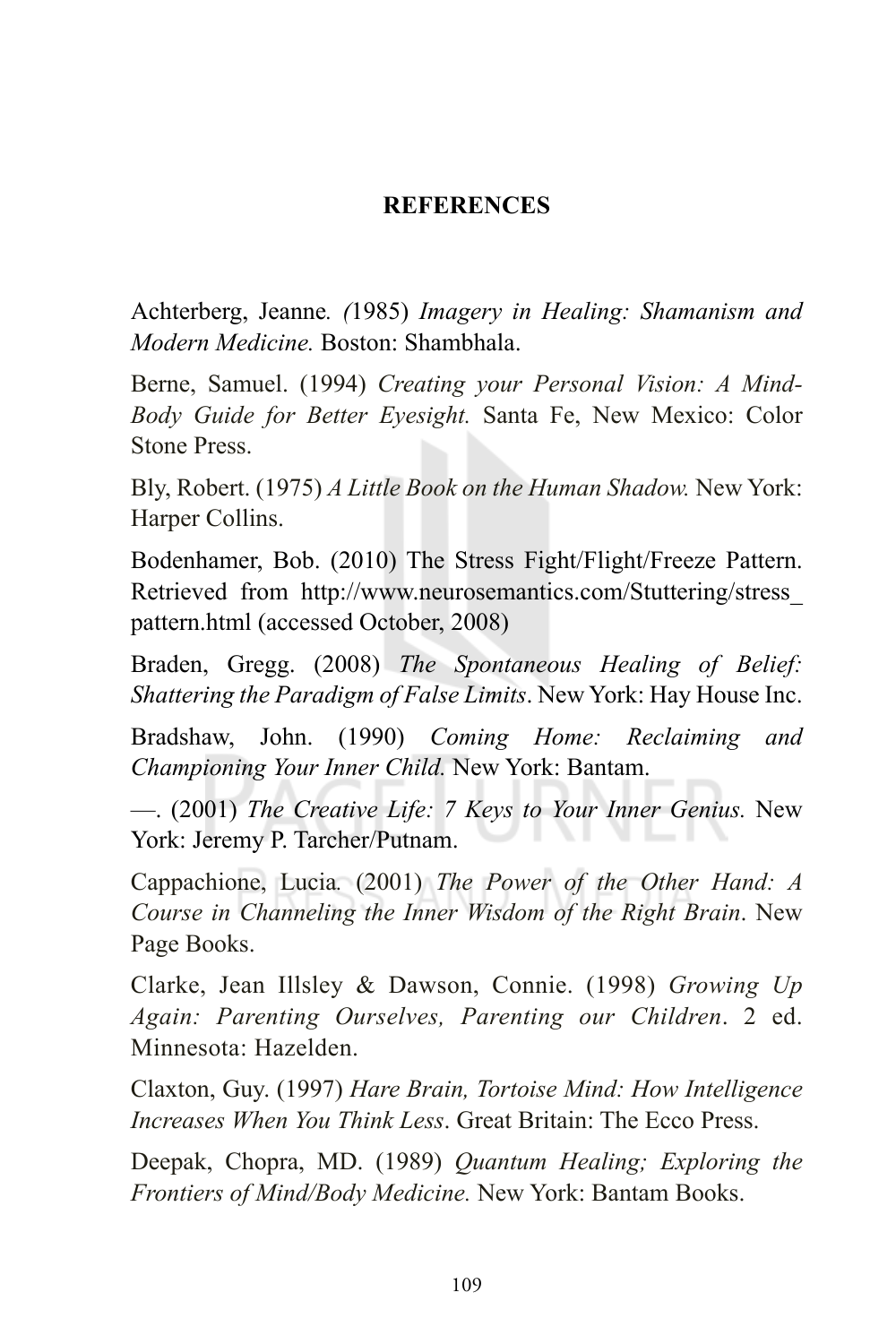Dispenza, Joe, MD. (2014) *You are the Placebo Effect – Making Your Mind Matter.* California: Hay House Inc.

Dossey, Larry, MD. (1989) *Recovering the Soul: A Scientific and Spiritual Search.* New York: Bantam Books.

—. (1993) *Healing Words: The Power of Prayer and the Practice of Medicine.* New York: Harper Paperbacks.

Fancher, Robert. (1995) *Cultures of Healing: Correcting the Image of American Mental Health Care.* New York: W.H. Freeman and Company.

Forfar, D.O. (1995) James Clerk Maxwell: Maker of Waves. James Clerk Maxwell Foundation. http://www.clerkmaxwellfoundation. org/Maker\_of\_Waves.pdf (accessed April, 2009).

Fox, Matthew. (1990) *Wrestling with the Prophets.* San Francisco: HarperSanFrancisco, a division of Harper Collins.

—. (1991) *Creation Spirituality: Liberating Gifts for the People of the Earth.* New York: Harper Collins.

—. (2002) *Creativity: Where the Divine and Human Meet.* New York: Putnam.

Frankl, Victor, E. (1984) *Man's Search for Meaning.* New York: Pocket Books.

Friedman, Norman. (1997) *The Hidden Domain Home of the Quantum Wave Function, Natures Creative Source.* Eugene, Oregon: The Woodbridge Group

Ganim, Barbara. (1999) *Art and Healing: Using Expressive Art to Heal Your Body, Mind and Spirit.* New York: Three Rivers Press.

Gardner, Howard. (2006) *Five Minds for the Future*. Boston: Harvard Business School Publishing.

Gold, Aviva. (1998) *Painting from the Source. Awakening the Artist's Soul in Everyone*. New York: Harper Perennial.

Goswami, Amit. (1999) *Quantum Creativity: Waking Up to Our Creative Potential.* New Jersey: Hampton Press Inc.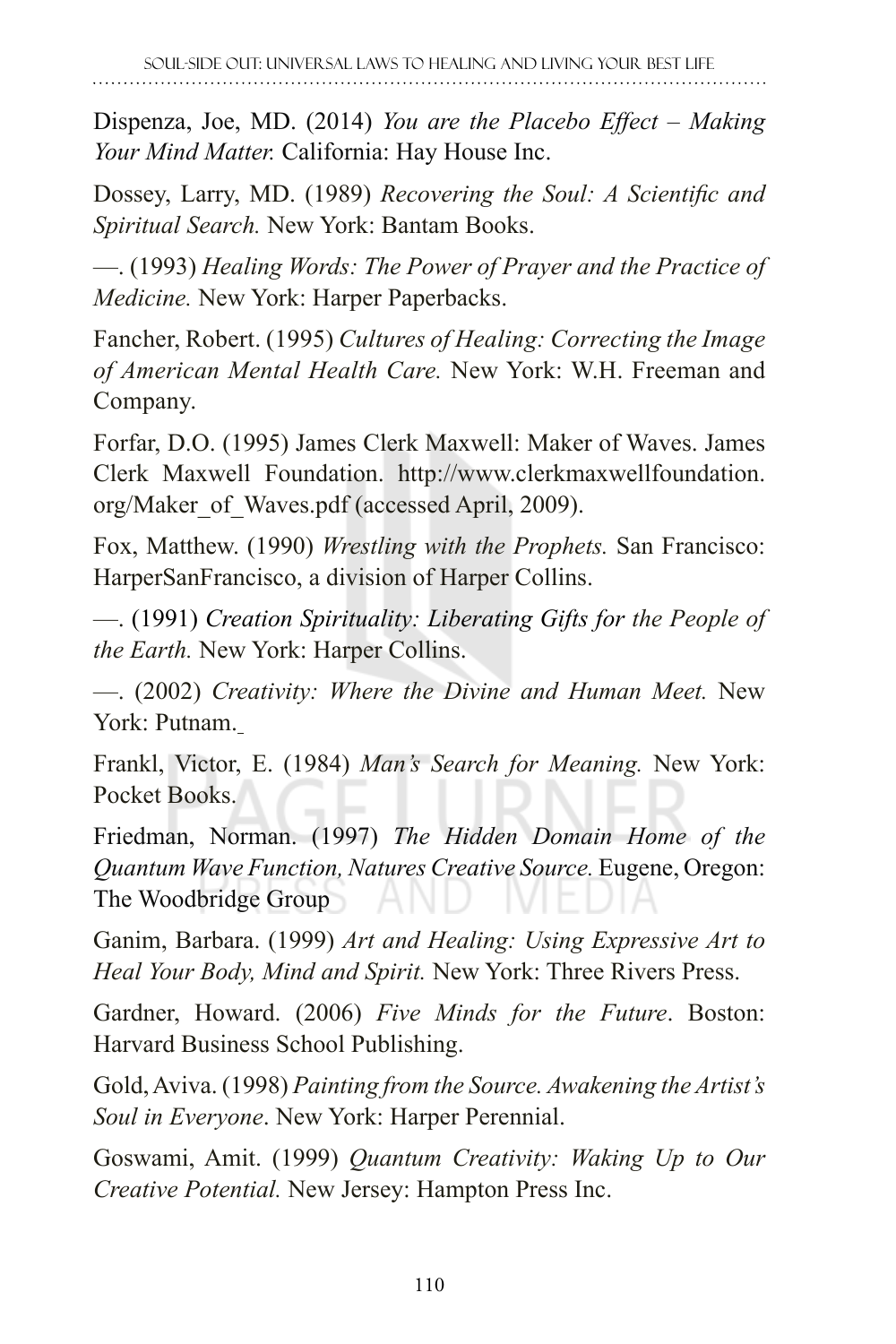Grossman, Marc. (1998) *To Be Healed by the Earth*. Toronto: Hushion House.

Hawkins, David R., M.D. (2009) *Healing and Recovery.* Sedona: Veritas Publishing.

James Clerk Maxwell Foundation. *Who was James Clerk Maxwell?* Retrieved from http://www.clerkmaxwellfoundation.org/index.html (accessed April, 2009)

Jung, Carl G. (1964) *Man and His Symbols.* New York: Dell Publishing Group.

Jung, Carl G*.* (1971) Ed., Joseph Campbell. *The Portable Jung*. New York: Penguin.

Katie, Byron*.* (2002) *Loving What Is: Four Questions That Can Change Your Life*. New York: Harmony Books.

Khalsa, Narayan Singh. (1991) *Illnesses and Ailments: Their Psychological Meaning*. Cited in preface to *Messages from the Body*, by Michael J. Lincoln.

Khan, Hazrat Inayat. (1988) *Spiritual Dimensions of Psychology.*  New York*:* Omega Publications.

Khan, Hazrat Inayat. (1972*) Cosmic Language.* Tucson, Arizona: Omen Press

Kopp, Richard R. (1995) *Metaphor Therapy.* New York: Brunner/ Mazell.

Kurtz, Ron. (1990) *Body-Centered Psychotherapy – The Hakomi Method.* Mendocino, California: Life Rhythm.

LeDoux, Joseph. (1996). *The Emotional Brain: The Mysterious Underpinnings of Emotional Life.* New York: Simon & Schuster Paperbacks.

Lipton, Bruce H., PhD. (2004) "Mind over genes-The new biology," *Alternatives Magazine*, No. 28, Retrieved from http://www.alternativesmagazine.com/28/lipton.html (accessed November 2008)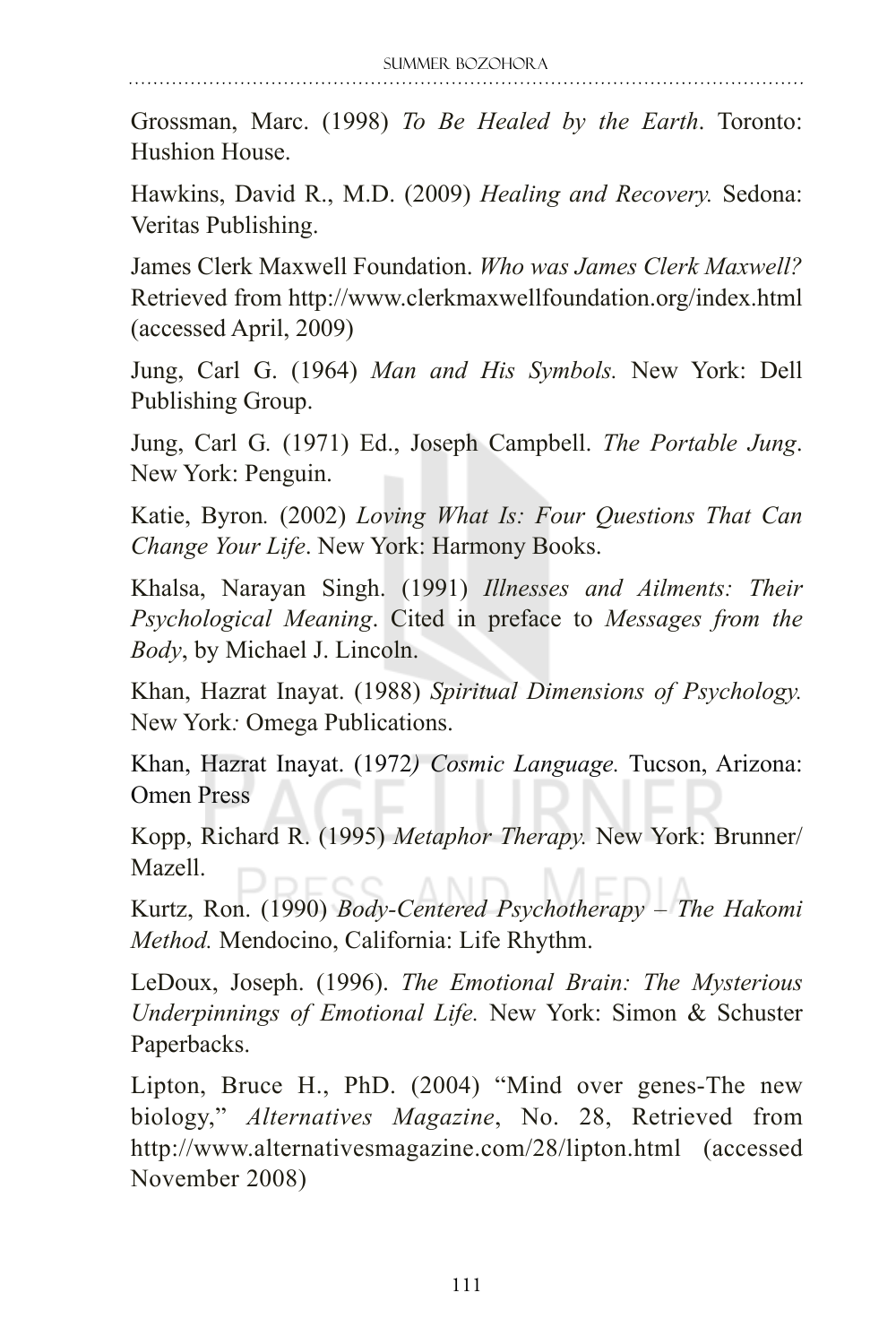—. (2005) *Biology of Belief: Unleashing the Power of Consciousness, Matter and Miracles.* U.K.: Hay House.

Lusseyran, Jacques. (1963) *And There Was Light: Autobiography of Jacques Lusseryan, Blind Hero of the French Resistance*. New York: Parabola Books.

McNiff, Shaun. (1998a) *Art Based Research.* Philadelphia: Jessica Kingsley Publishers.

—. (1998b) *Trust the Process: An Artist's Guide to Letting Go.* Boston: Shambhala.

Millman, Dan. (1993) *The Life You Were Born to Live: A Guide to Finding Your Life Purpose.* Tiburon, California: H.J. Kramer Inc.

Mindell, Arnold. (2004) *The Quantum Mind and Healing*. Charlottesville, Virginia: Hampton Roads.

Muller, Wayne. (1999) *Sabbath – Finding Rest, Renewal and Delight in our Busy Lives.* New York: Bantam Books.

Nelson, Bradley. (2013) *The Emotion Code*. E-motion. Retrieved from Gaia.com

*Newton's Dark Secrets.* (2003) Produced for the BBC and WGBH Boston. DVD.

O'Murchu, Diarmuid. (2004) *Quantum Theology: Spiritual Implications of the New Physics.* New York: The Crossroad Publishing Company.

Oyle, Irving, MD. (1976) *Time, Space and the Mind: The mind's ability to switch off the time-space reality is the single, most powerful healing tool available to humanity.* Berkeley California: Celestial Arts.

Pert, Candace. (2018) Retrieved from https://oneandallwisdom. com/healing-quotations/

Remen, Rachel Naomi. (1994) The recovery of the sacred: Some thoughts on medical reform. *In Context:Good Medicine 39,* (Fall). Retrieved from http://www.context.org/ICLIB/IC39/Remen.htm (accessed September 2008).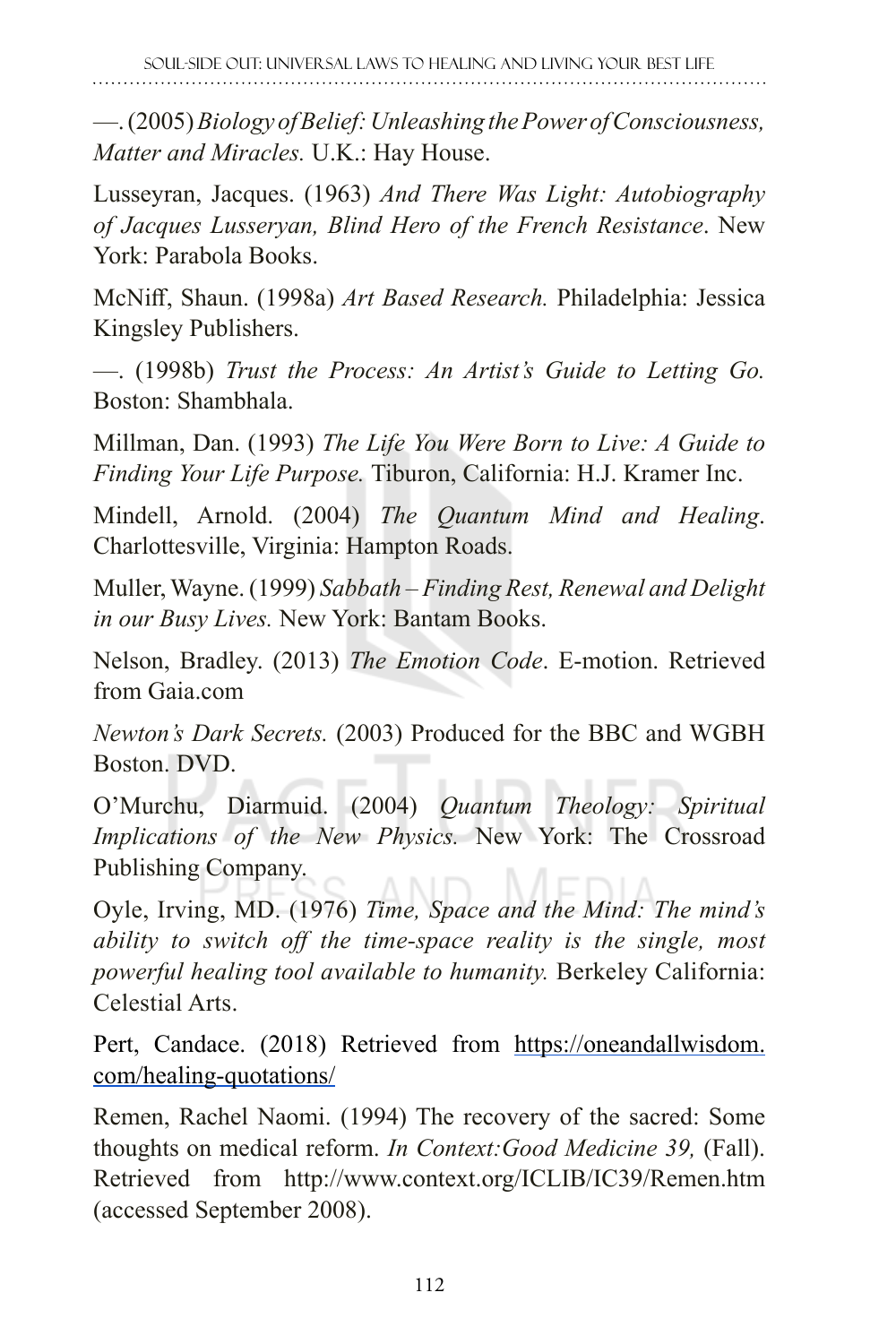—. (1996) In the Service of Life. *Noetic Sciences Review*. Spring.

Rosenberg, Marshall, PhD. (2005) *Speak Peace in a World of Conflict, What You Say Next Will Change Your World.* California: Puddle Dancer Press.

Rosenberg, Marshall. (2003a) *Nonviolent Communication: A Language of Life.* 2ed. Encinitas, California: Puddle Dancer Press.

—. (2003b) *Spiritual basis of nonviolent communication*. The Center for Nonviolent Communication. Retrieved from http://www. cnvc.org/en/what-nvc/spiritual-basis/spiritual-basis-nonviolentcommunication (accessed December 3, 2009)

Sarno, John E., MD. (1991) *Healing Back Pain: The Mind-Body Connection.* New York: Warner Books.

Sarno, John E., MD. (2007) *The Divided Mind: Epidemic of Mindbody Disorders.* New York: Harper Collins.

Shlain, Leonard M. (2007) *Art & Physics.* New York: Harper Perennial.

Tiller, William A., Walter E. Dibble, and Michael J. Kohane. (2001) *Conscious Acts of Creation: The Emergence of a New Physics.*  California: Pavior Publishing.

Tolle, Eckhart. (1997) *The Power of Now: A Guide to Spiritual Enlightenment.* Vancouver, British Columbia: Namaste Publishing Inc.

Weissman, Darren. (2013) *The Lifeline Technique*. Emotion. Retrieved from Gaia.com

Williamson, Marianne. (1992) *A Return To Love: Reflections on the Principles of a Course in Miracles*. New York: Harper Collins.

Zander, Rosamund & Zander, Benjamin. (2000) *The Art of Possibility: Transforming Professional and Personal Life.* Boston, Massachusetts: Harvard Business School Press.

Zukav, Gary. (1989) *The Seat of the Soul.* New York: Simon & Schuster Inc.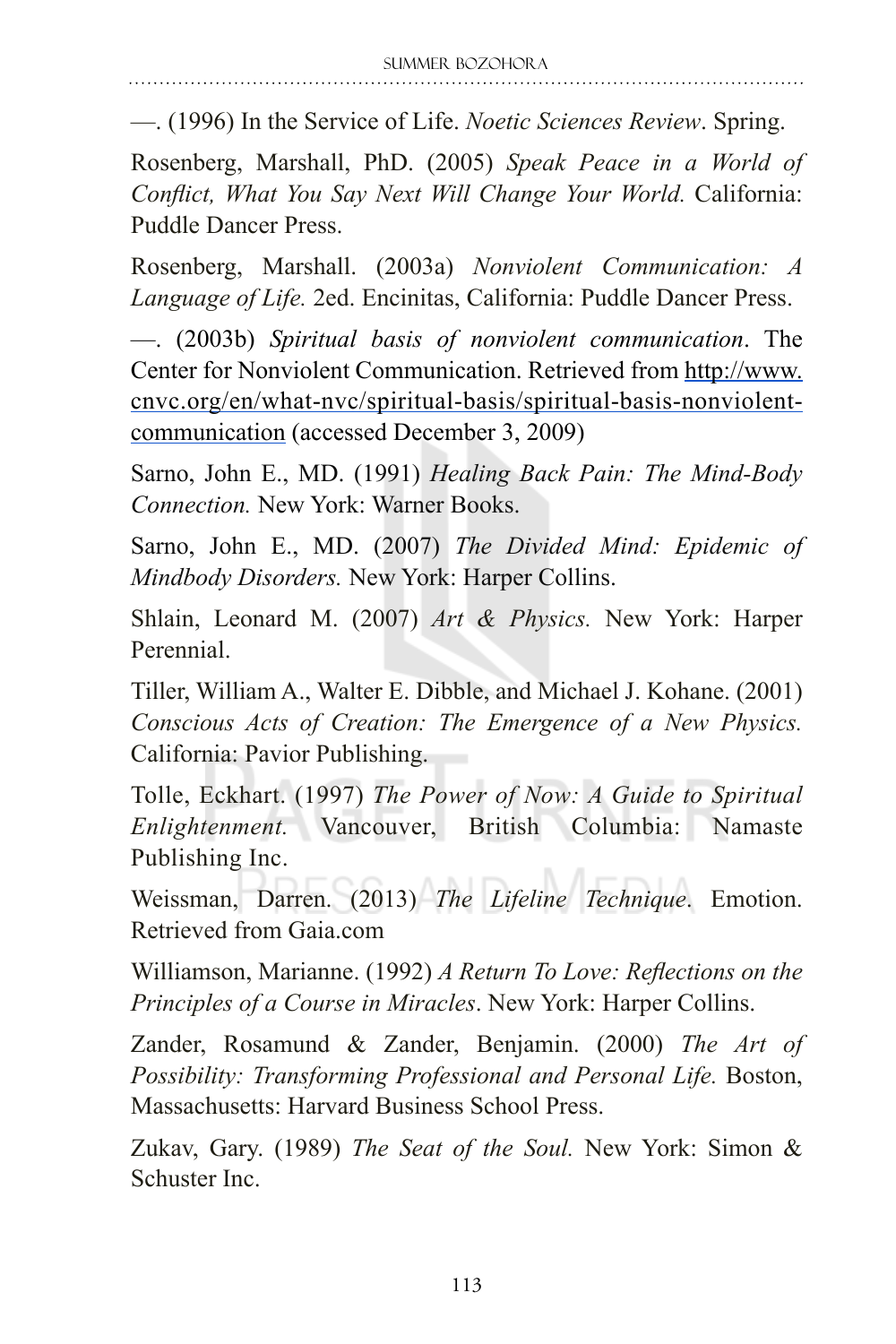# **Contributors Contact Information**

#### **Summer Bozohora**

Whole Body-Mind-Soul Coach www.body-mind-soul-coaching.com www.summerbozohora.com Summer@summerbozohora.com

# **Michelle Enns**

Intuitive & Spiritual Energy Healer Live in the Light Liveinthelight@michelleenns.com

# **Jill Sodero**

Intuitive Counsellor & Spiritual Mentor Discover Your Healing www.jillsodero.com info@jillsodero.com

# **Olivia Kachman**

Phoenix Alchemy www.phoenixalchemy.net info@phoenixalchemy.net

# **Peggy Funk Voth**

Jungian Analyst www.peggyvoth.com peggy@peggyvoth.com

# **Linda M. Verde**

Book Editor and Writer www.copywriteedit.ca lindav287@gmail.com

URNER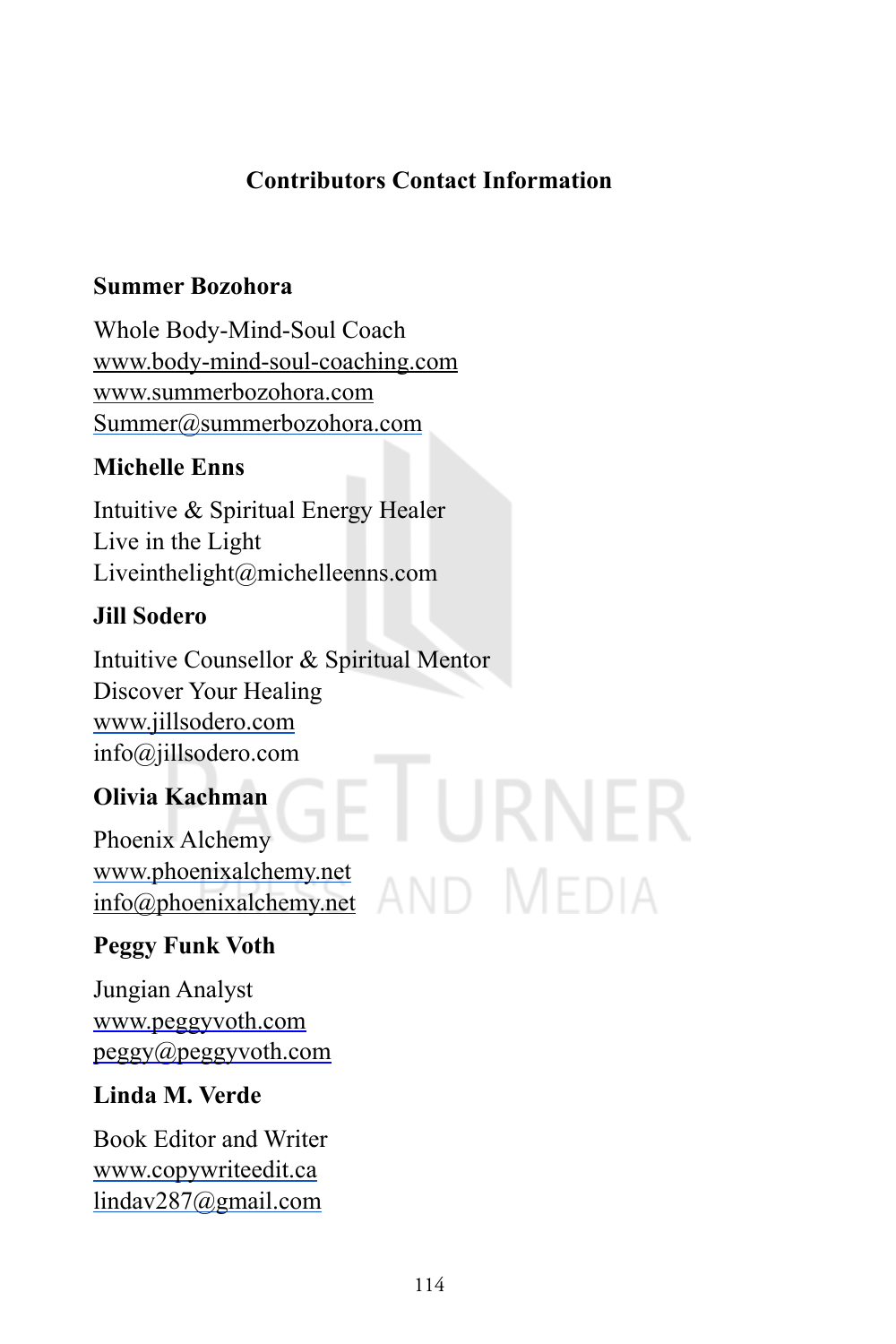

# PAGETURNER PRESS AND MEDIA